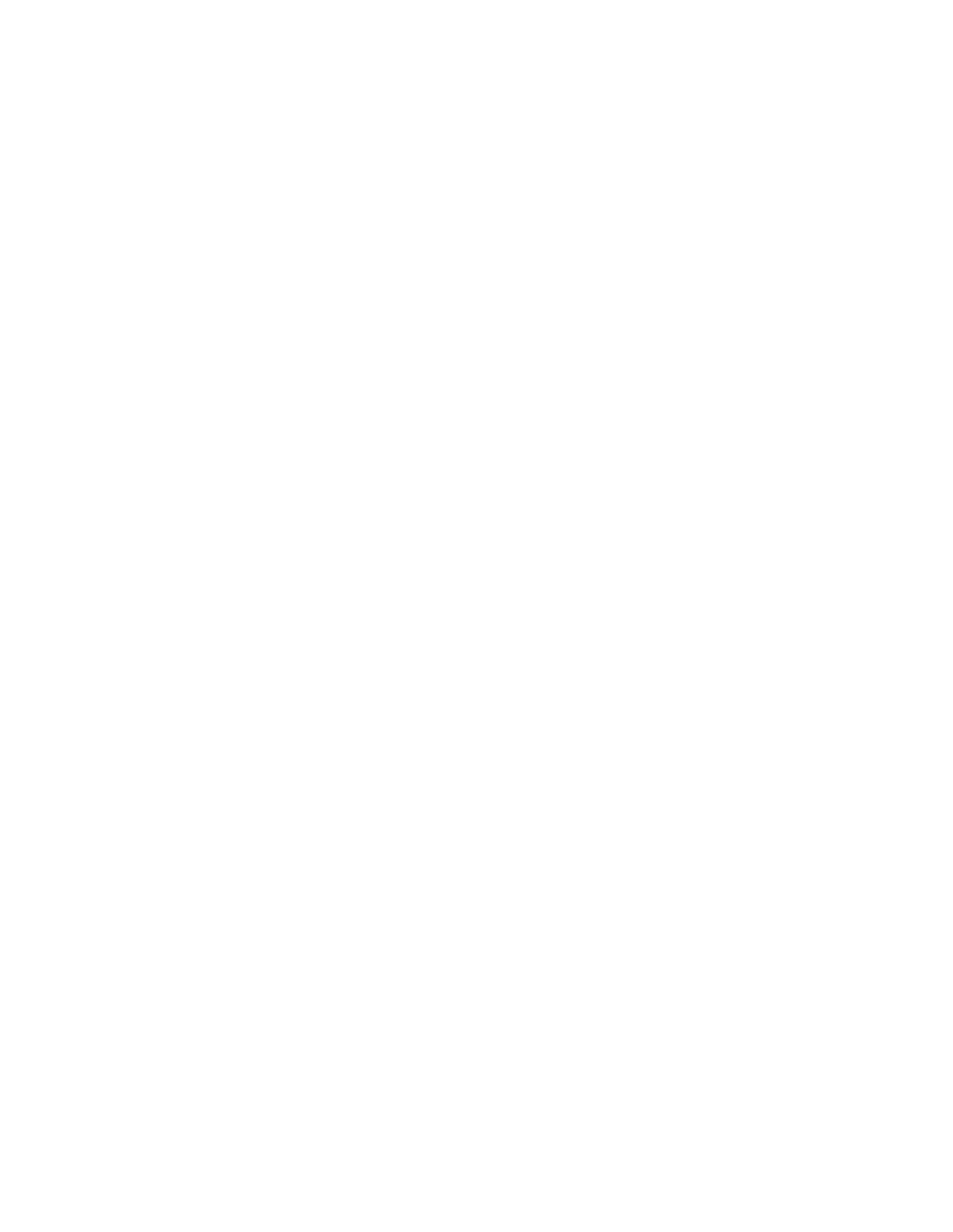# **Contents**

| REPORTS TO THE MARYLAND STATE BOARD OF LAW EXAMINERS OR OTHER STATE                                                                                                                           |  |
|-----------------------------------------------------------------------------------------------------------------------------------------------------------------------------------------------|--|
| <b>JURIS DOCTOR REQUIREMENTS AND PROGRAM INFORMATION 23</b>                                                                                                                                   |  |
| MAXIMUM AND MINIMUM CREDIT HOUR LOADS FOR FULL AND PART TIME<br>UPPER LEVEL REQUIREMENT OPTIONS FOR STUDENTS ENTERING FALL 2018 OR<br>INCOMING TRANSFER STUDENT COURSE CREDITS AND GRADES  34 |  |
|                                                                                                                                                                                               |  |

 $\overline{\phantom{a}}$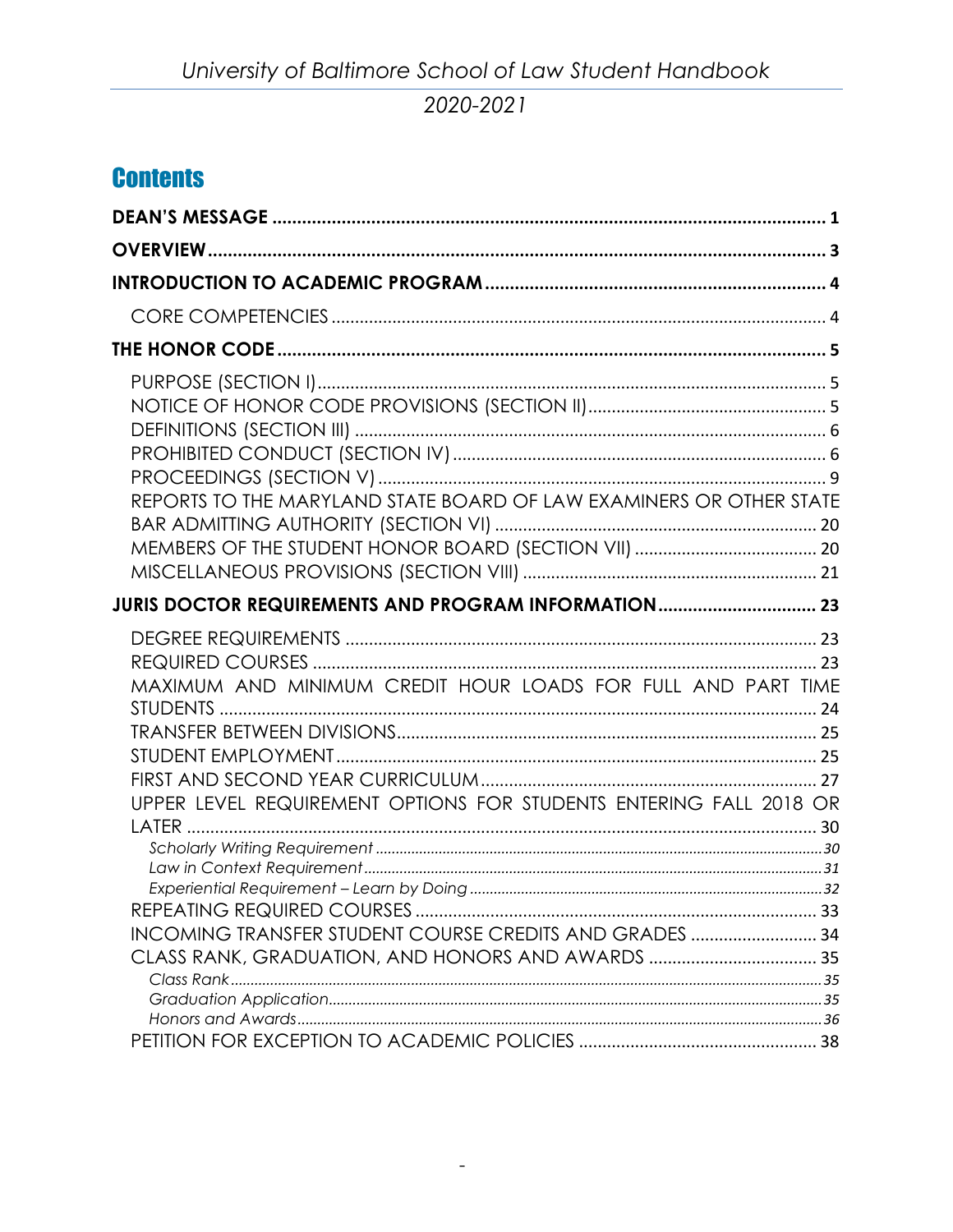| <b>COURSE PLANNING GUIDE: J.D. FOR STUDENTS ENTERING FALL 2018 TO PRESENT</b>              |  |
|--------------------------------------------------------------------------------------------|--|
|                                                                                            |  |
|                                                                                            |  |
| In addition to the subject matter of the Required Courses, left, the following additional  |  |
| subjects are tested on the Uniform Bar Exam, either on the Multistate Bar Exam, Multistate |  |
|                                                                                            |  |
|                                                                                            |  |
| These are not bar tested or required but are strongly recommended for all students in      |  |
| COURSE PLANNING GUIDE: J.D. FOR STUDENTS ENTERING FALL 2015 TO SUMMER                      |  |
|                                                                                            |  |
|                                                                                            |  |
|                                                                                            |  |
|                                                                                            |  |
|                                                                                            |  |
| J.D. CLINICAL LAW PROGRAM - PRACTICAL SKILLS EXPERIENCE 41                                 |  |
|                                                                                            |  |
|                                                                                            |  |
|                                                                                            |  |
|                                                                                            |  |
|                                                                                            |  |
|                                                                                            |  |
|                                                                                            |  |
|                                                                                            |  |
|                                                                                            |  |
|                                                                                            |  |
|                                                                                            |  |
|                                                                                            |  |
|                                                                                            |  |
|                                                                                            |  |
|                                                                                            |  |
|                                                                                            |  |
|                                                                                            |  |
|                                                                                            |  |
|                                                                                            |  |
|                                                                                            |  |
|                                                                                            |  |
|                                                                                            |  |
|                                                                                            |  |
|                                                                                            |  |
|                                                                                            |  |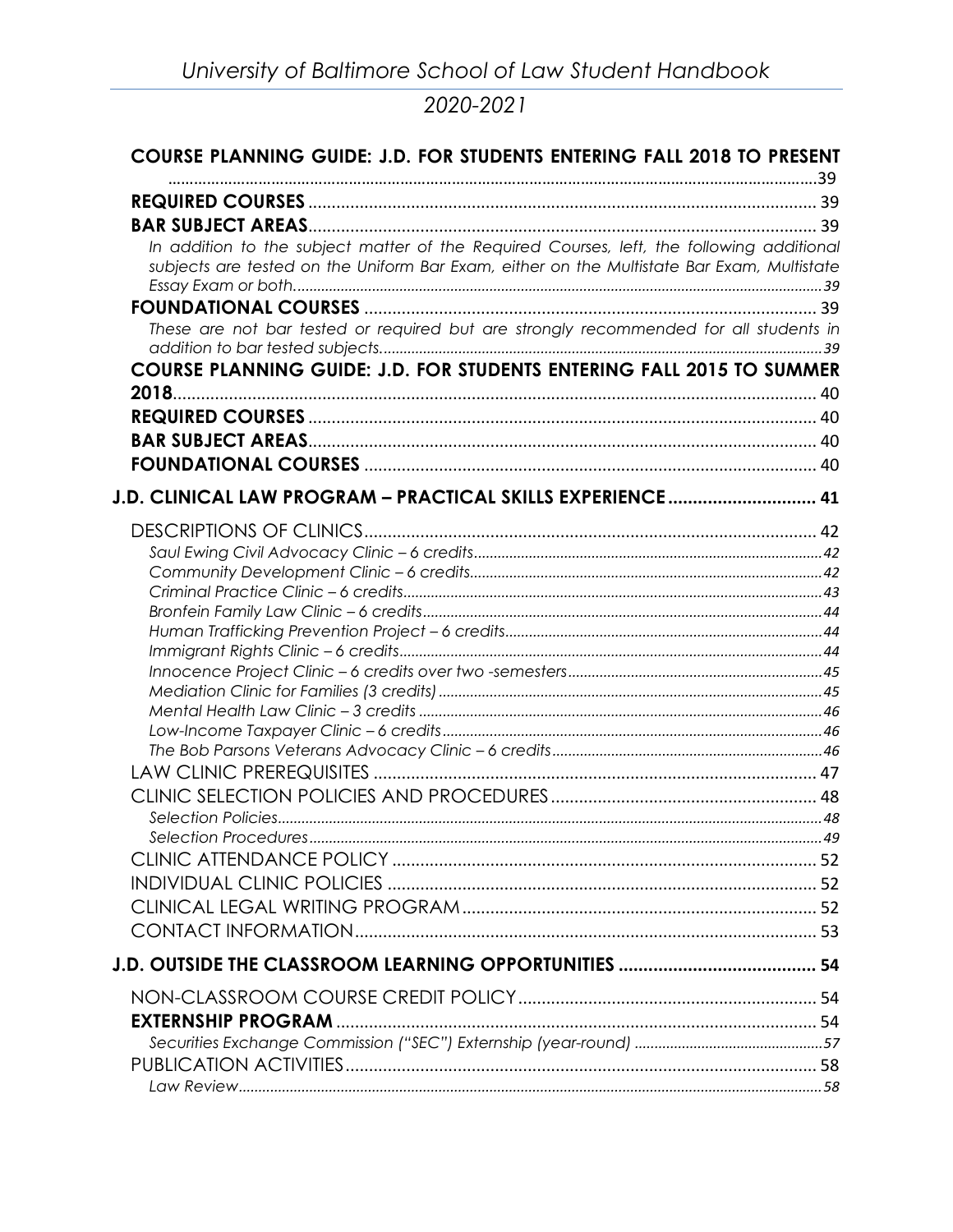| Satisfying Scholarly Writing Requirement through Publication Participation 58 |  |
|-------------------------------------------------------------------------------|--|
|                                                                               |  |
|                                                                               |  |
|                                                                               |  |
|                                                                               |  |
|                                                                               |  |
|                                                                               |  |
|                                                                               |  |
|                                                                               |  |
|                                                                               |  |
| POLICIES ON TRANSFER CREDITS TAKEN AS A UNIVERSITY OF BALTIMORE STUDENT<br>63 |  |
|                                                                               |  |
|                                                                               |  |
| CLASSES AT THE UNIVERSITY OF MARYLAND SCHOOL OF LAW  64                       |  |
| GRADUATE LEVEL COURSE OPTION (NON-LAW COURSEWORK) 65                          |  |
|                                                                               |  |
|                                                                               |  |
|                                                                               |  |
|                                                                               |  |
|                                                                               |  |
|                                                                               |  |
| Semester Exchange Programs through foreign institutions (non ABA approved) 67 |  |
|                                                                               |  |
|                                                                               |  |
|                                                                               |  |
|                                                                               |  |
|                                                                               |  |
|                                                                               |  |
|                                                                               |  |
|                                                                               |  |
|                                                                               |  |
|                                                                               |  |
|                                                                               |  |
|                                                                               |  |
| COURSE GROUPINGS FOR AREAS WHERE CONCENTRATIONS DO NOT EXIST  83              |  |
|                                                                               |  |
|                                                                               |  |
|                                                                               |  |
|                                                                               |  |
|                                                                               |  |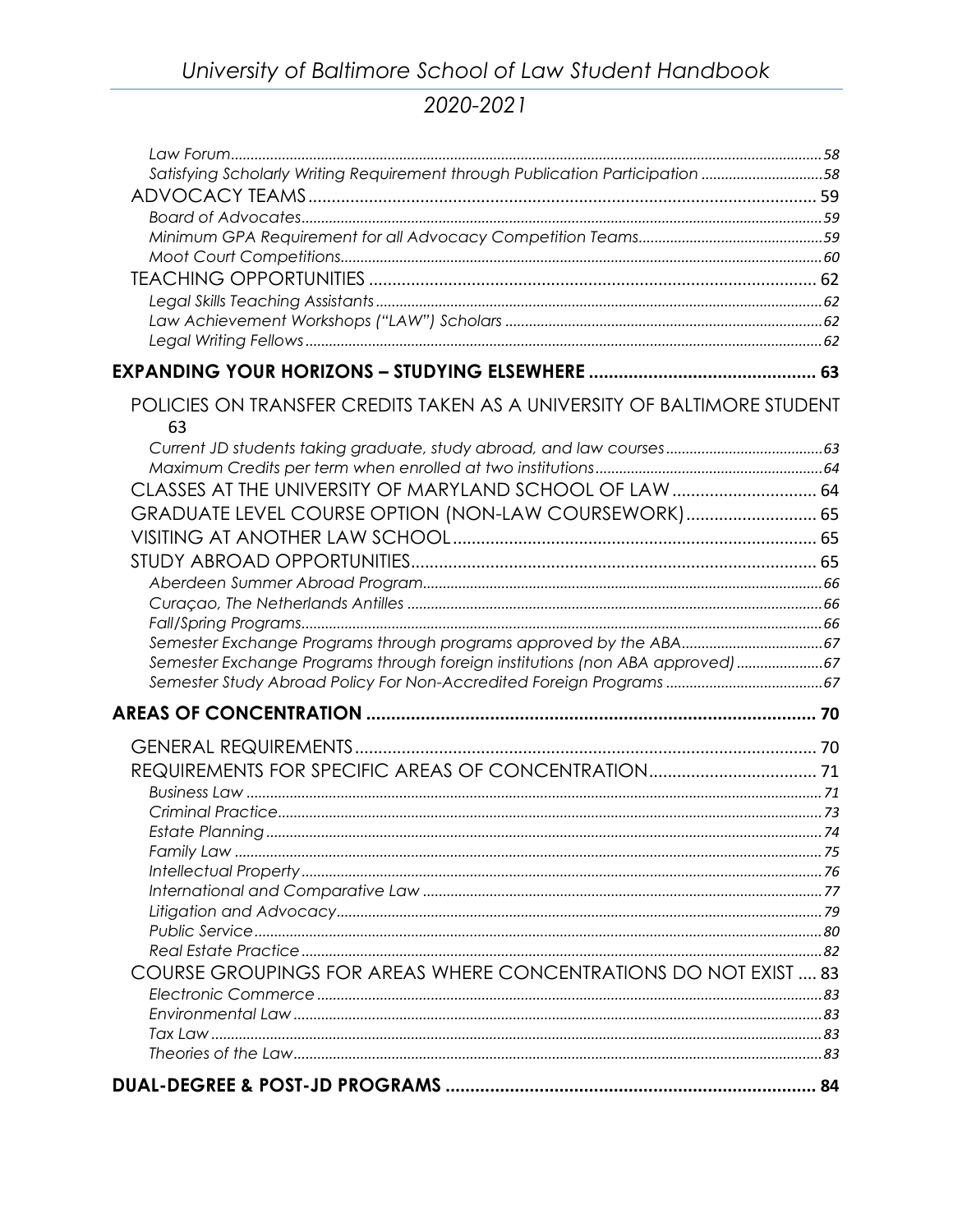| REGISTRATION FOR CLINICS, FELLOWS, MOOT COURT AND JOURNALS 94      |  |
|--------------------------------------------------------------------|--|
|                                                                    |  |
|                                                                    |  |
|                                                                    |  |
|                                                                    |  |
|                                                                    |  |
|                                                                    |  |
|                                                                    |  |
|                                                                    |  |
|                                                                    |  |
|                                                                    |  |
|                                                                    |  |
|                                                                    |  |
|                                                                    |  |
|                                                                    |  |
| REASONABLE ACCOMMODATIONS DUE TO QUALIFYING DISABILITY  101        |  |
|                                                                    |  |
| RIGHTS AND RESPONSIBILITIES IN SEEKING ACCOMMODATIONS  101         |  |
| RIGHTS AND RESPONSIBILITIES AFTER RECEIVING ACCOMMODATIONS 102     |  |
|                                                                    |  |
|                                                                    |  |
|                                                                    |  |
|                                                                    |  |
| ABA STANDARD 310 DETERMINATION OF CREDIT HOURS FOR COURSEWORK. 104 |  |
|                                                                    |  |
|                                                                    |  |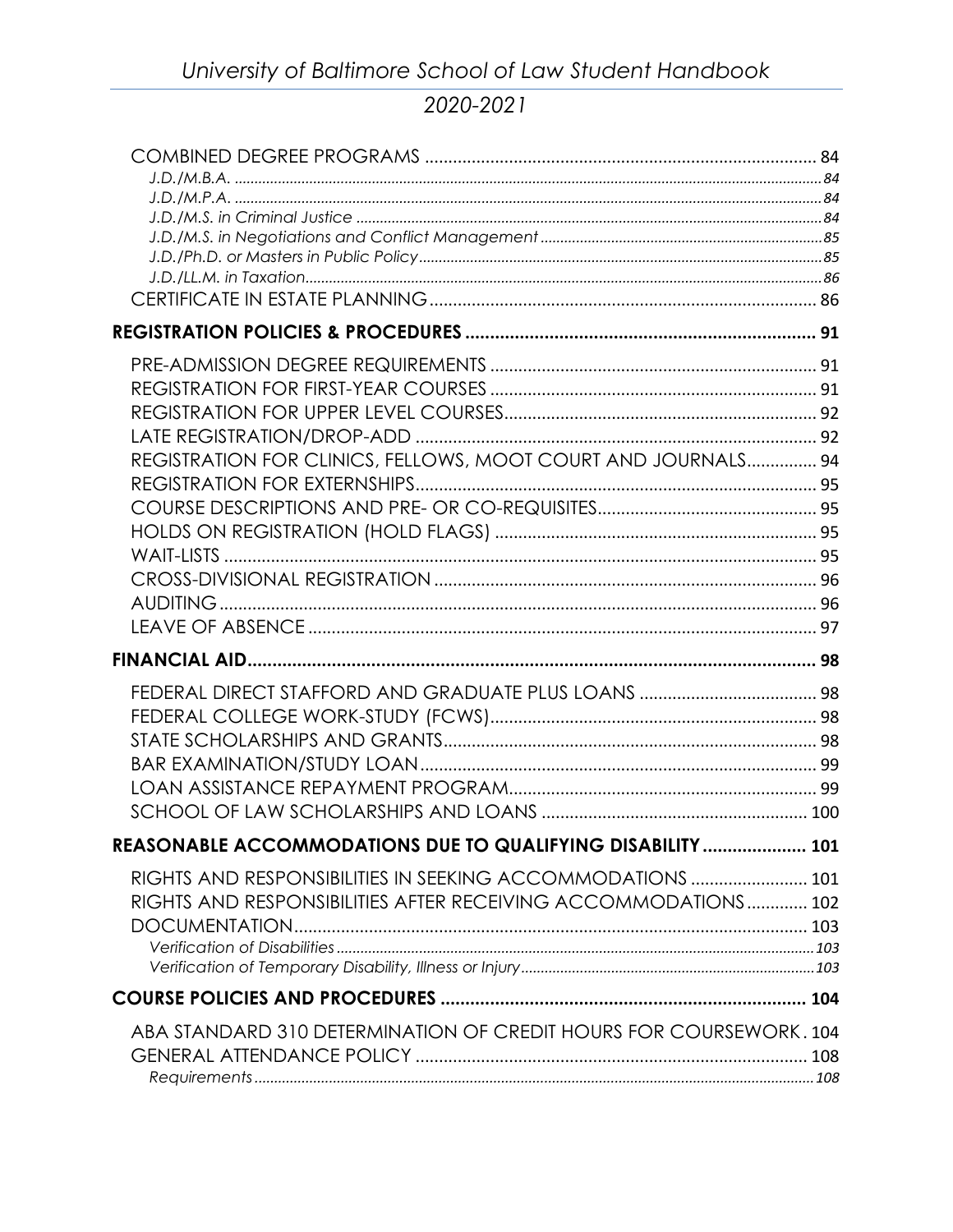| TITLE IX: SEXUAL MISCONDUCT AND NONDISCRIMINATION  127      |  |
|-------------------------------------------------------------|--|
| POLICY ON STUDENT COMPLAINTS IMPLICATING ABA COMPLIANCE 129 |  |
|                                                             |  |
|                                                             |  |
|                                                             |  |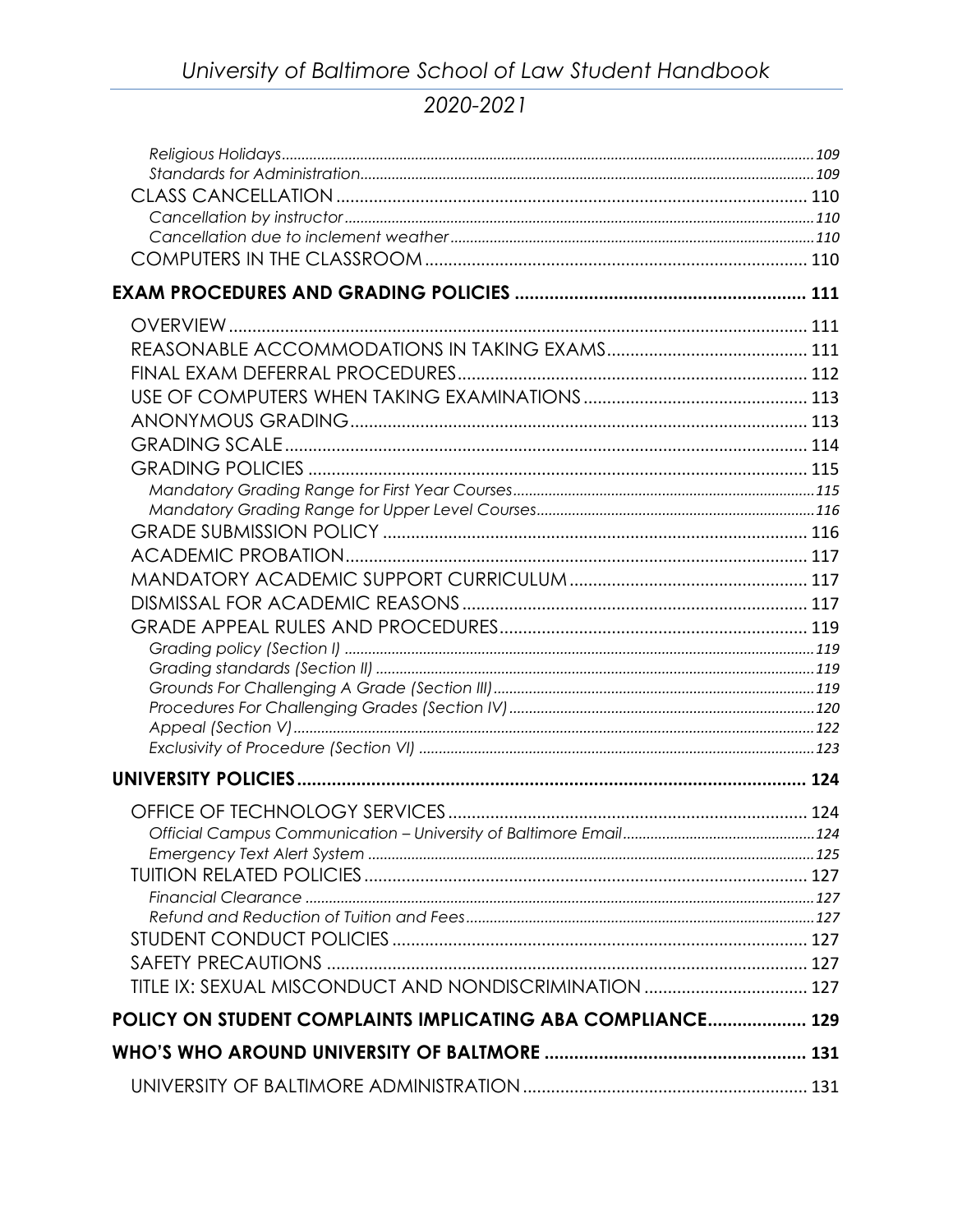*University of Baltimore School of Law Student Handbook 2020-2021*

[SCHOOL OF LAW ADMINISTRATION AND PROFESSIONAL STAFF](#page-138-2)........................... 131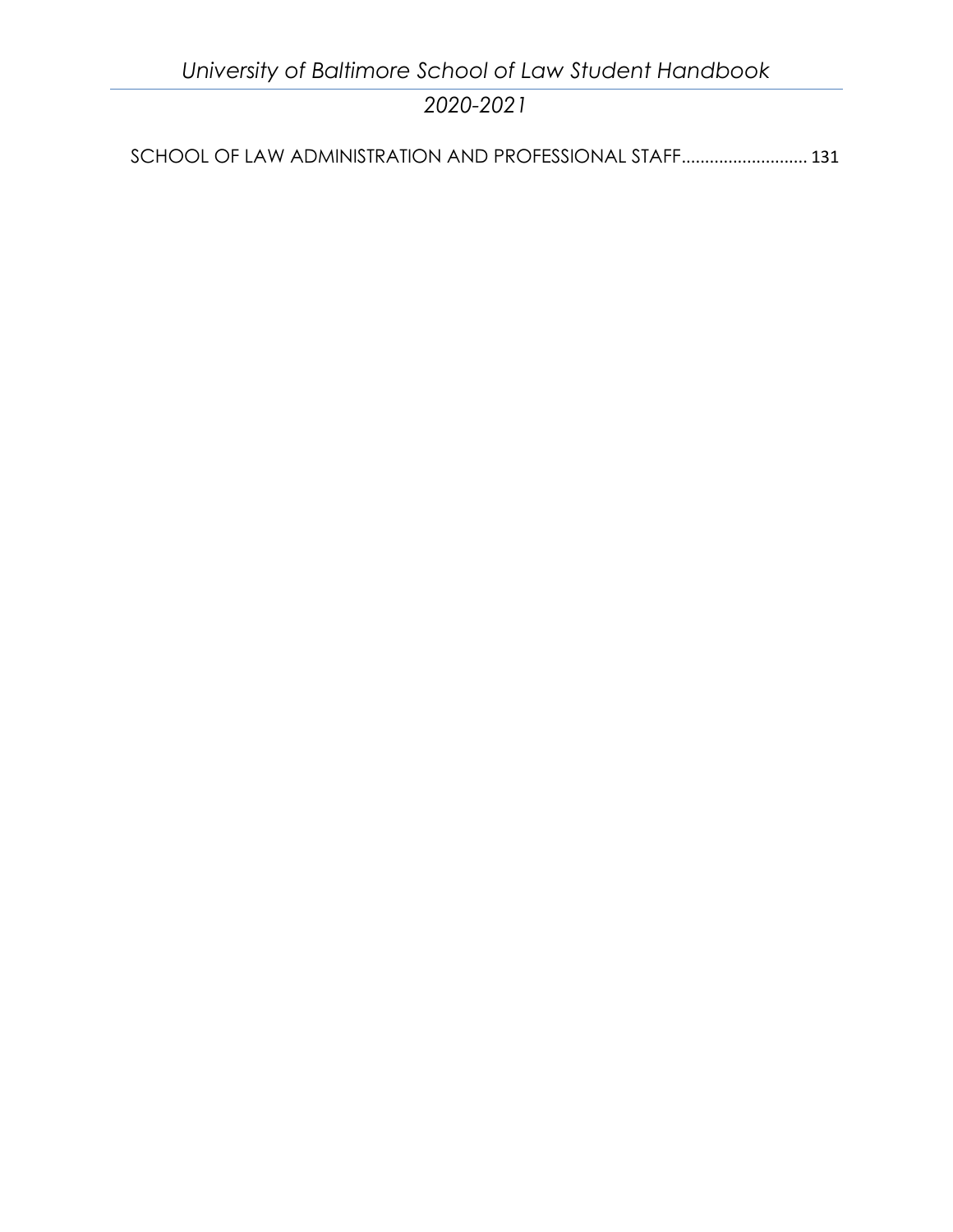# **DEAN'S MESSAGE**

<span id="page-8-0"></span>Dear Students,

Welcome or welcome back to the University of Baltimore School of Law! Some of you are just beginning your legal education at UB, while others are well along the way to becoming lawyers. This will surely be an unusual year at our law school (and everywhere else), but we'll all get through it together.

As you know, the COVID-19 pandemic has forced UB, like many other schools, to shift to online classes for the fall 2020 semester. The law clinics will continue to operate in the law school building to fulfill our professional obligations to clients, but all other law school activities will take place remotely. The faculty and staff have worked hard through the summer to ensure that your online experience will be as rigorous and rewarding as if we were meeting in person.

As always, the UB School of Law offers students many academic opportunities, ranging from courses in legal theory to practical classes that help you develop your lawyering skills. You may also compete to work on one of the law journals or to join moot court and trial advocacy teams. To take full advantage of the school's rich curricular offerings, weigh your options carefully and plan ahead.

I strongly encourage you to meet with an academic adviser and attend the sessions on curriculum planning offered by the Office of Academic Affairs (OAA). Get to know Dean of Students Paul Manrique and other members of the OAA team. And feel free to contact me – I love to talk to students about their UB experience and their plans for the future.

Legal education takes place both inside and outside the (virtual) classroom. Find a student organization that interests you, and take time to attend one of the many interesting UB webinars this fall. Begin to build your professional network with help from the Law Career Development Office.

 Eventually we'll be able to gather again in the John and Frances Angelos Law Center. In the meantime, stay safe and take full advantage of your (temporarily online) UB Law education.

# **Ronald Weich**

Ronald Weich Dean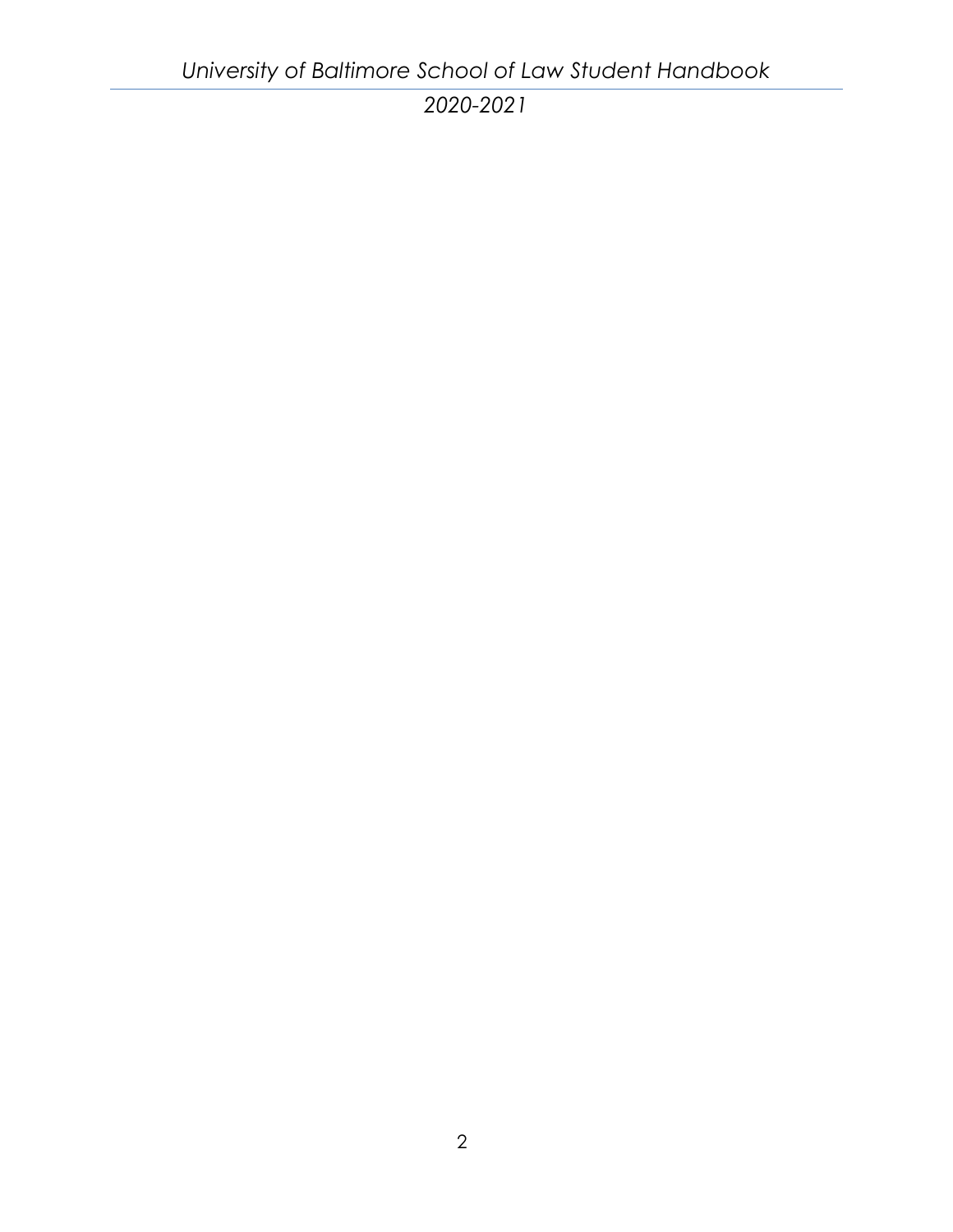# **OVERVIEW**

<span id="page-10-0"></span>This document incorporates, by reference, all the policies and procedures found in the University of Baltimore Student Handbook. All academic, student and financial policies and regulations, as well as individual programs, courses, and standards are subject to change at any time. Students are advised by way of this notice that such changes may affect their program requirements, degree status, tuition, fees and financial aid, and any other aspect of their enrollment at the University of Baltimore. The University notifies students of such changes through the University of Baltimore email system and online.

This document is not to be considered a contract between the student and the University. Each student at the University of Baltimore is personally responsible for his or her academic progress, and all are urged to read this document and all University academic publications and correspondence carefully, and to consult regularly with appropriate University personnel for additional information.

The School of Law Honor Code sets the standards of integrity and professionalism for law students and provides the exclusive method for handling violations of its rules and standards related to academic honesty. Each student is bound by the Honor Code. At Orientation, incoming students are required to take a pledge to uphold the Honor Code and they are required to sign a form indicating their commitment to the same. The Honor Code is included in this manual and online.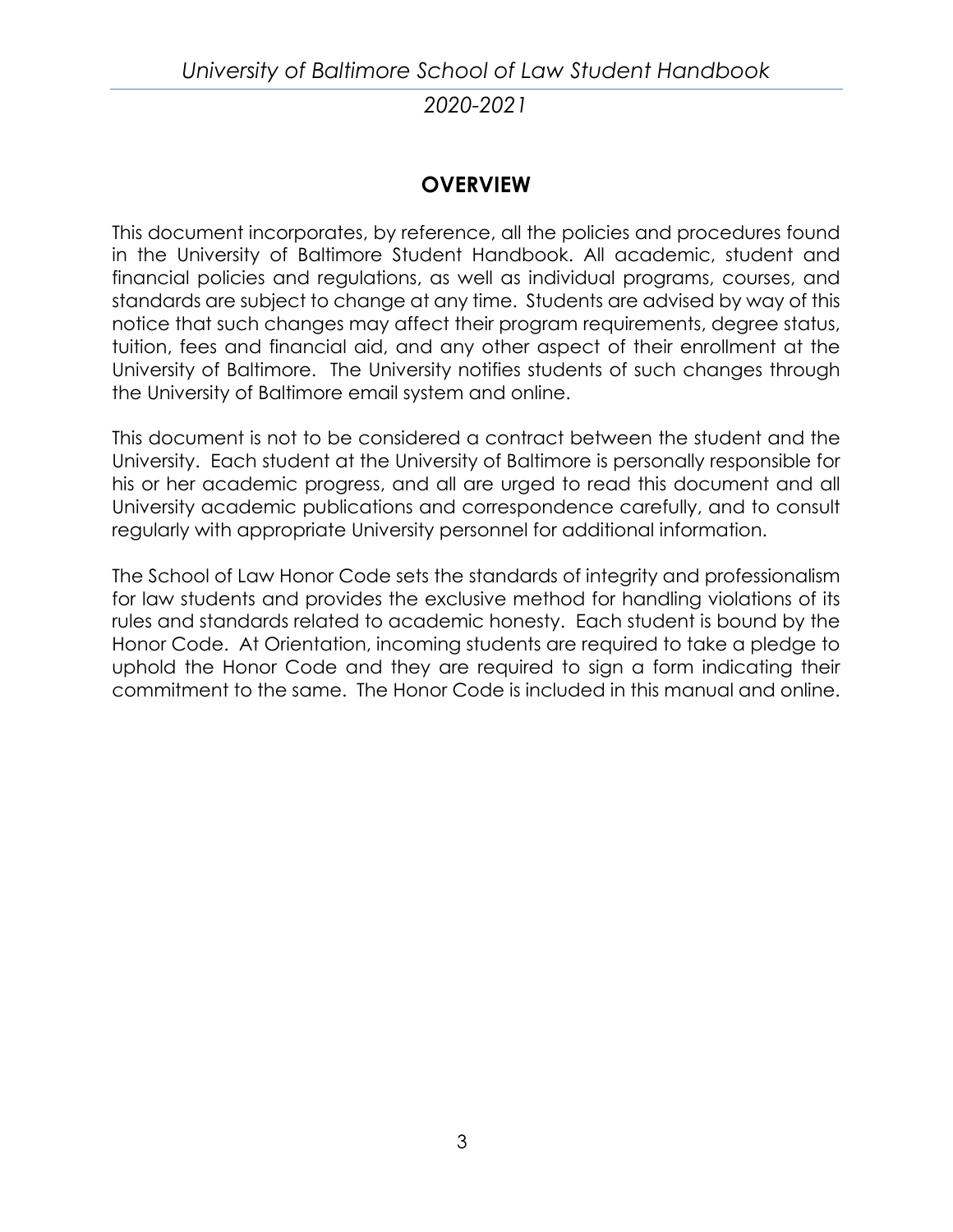# **INTRODUCTION TO ACADEMIC PROGRAM**

<span id="page-11-0"></span>Change is occurring at a rapid pace in legal education, the practice of law and the economy. To meet the new demands occasioned by these continuing shifts, the School of Law's Long-Range Planning Committee developed a [2013-2018](http://law.ubalt.edu/about/pdfs/STRATEGIC%20PLAN%20for%20WEBSITE2013-2018.pdf)  [University of Baltimore School of Law Strategic Plan.](http://law.ubalt.edu/about/pdfs/STRATEGIC%20PLAN%20for%20WEBSITE2013-2018.pdf) It ensures that students are prepared for fulfilling professional lives in the 21st century and, for all of law school constituencies, it brings four principal areas into focus: curriculum development, the cost of legal education, admissions and student career planning. As part of this planning process, the School of Law Faculty adopted "Core Competencies" — principles that shape the academic and programmatic structure of the School of Law.

## <span id="page-11-1"></span>Core Competencies

## *Justice, Professionalism and Ethics*

- ⋅ Ethical responsibilities in the service of justice
- ⋅ Development of a professional identity
- ⋅ Development of professional values, including judgment, reflectiveness, and decisionmaking
- ⋅ Development of professional interpersonal skills, and cultural sensitivity
- ⋅ Commitment to public and *pro bono* service

## *Core Legal Contexts*

- ⋅ Statutory law
- ⋅ Common law
- ⋅ Constitutional law
- ⋅ Procedural law
- ⋅ Administrative law
- ⋅ International law

#### *Substantive Knowledge*

- ⋅ Knowledge of doctrinal law, including its history, theory, policy, and context
- Principles of the U.S. legal system and legal systems worldwide

#### *Fundamental Lawyering Skills*

- ⋅ Critical thinking, including critical analysis of law
- Legal and factual research and conventional legal citation
- Problem solving
- ⋅ Persuasion and rhetoric
- Litigation Skills
- ⋅ Transactional Skills
- Legal writing
- ⋅ Oral advocacy
- ⋅ ADR
- ⋅ Client interviewing
- ⋅ Client counseling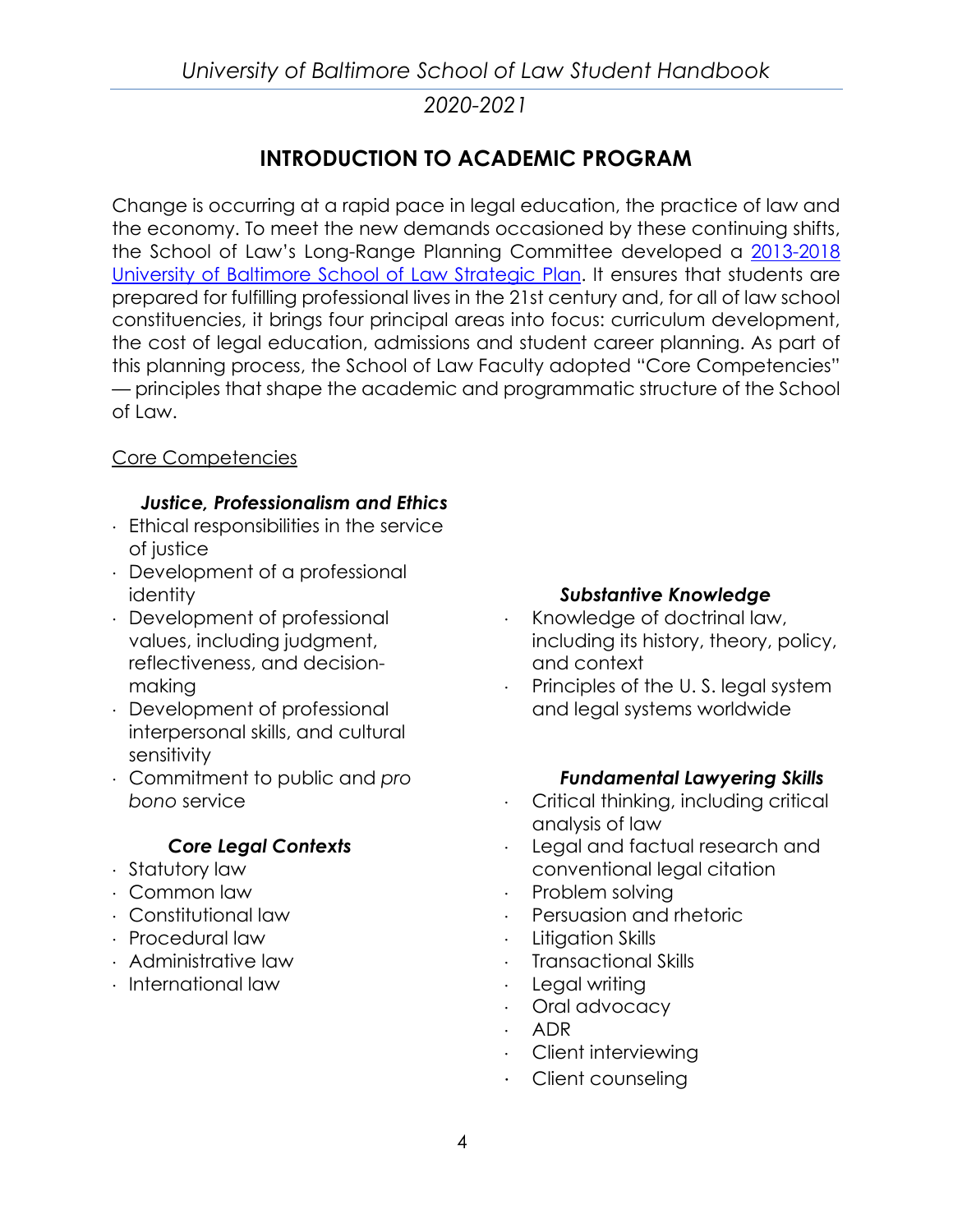# **THE HONOR CODE**

<span id="page-12-0"></span>Academic Integrity at the School of Law is governed by the Honor Code. The School of Law Honor Code is based in substantial part on the University's Academic Integrity Policy. While the procedures for adjudication of Law School Honor Code matters differ in some respects from the procedures employed in the other schools of the University, the essential policies, standards and basic objectives of the Honor Code and the University Academic Integrity Policy are entirely consistent. The University Academic Integrity Policy can be found in the section on University Policies.

All students must sign a pledge that they are familiar with the Honor Code of the University of Baltimore School of Law. By signing this pledge, they affirm to uphold themselves in accordance with the Honor Code.

The [Honor Board](http://law.ubalt.edu/academics/policiesandprocedures/honor_code/index.cfm) is the student organization charged with implementation of the policies and procedures outlined in the Honor Code. The Honor Board works closely with the School of Law administration when complaints about possible Honor Code violations are filed. The website for the Honor Board provides forms for filing complaints, information about the process, names of the Honor Board members and information about serving on the Honor Board.

#### <span id="page-12-1"></span>Purpose (Section I)

The University of Baltimore School of Law prides itself on maintaining high standards of academic and professional responsibility. The Honor Code presumes that all students will embody the principles of honesty and personal responsibility during their legal education.

The Honor Code sets out specific guidelines that will govern student conduct with regard to academic integrity. The Honor Code creates and defines the administrative structure in which matters of academic dishonesty are addressed by the law school community, and it establishes an Honor Board that is charged with implementing the procedures.

#### <span id="page-12-2"></span>Notice of Honor Code Provisions (Section II)

All students are on notice of this Honor Code and its provisions by virtue of enrollment at the School of Law. Copies will be distributed at orientation, are placed on reserve in the Library, are available at the Office of Academic Affairs,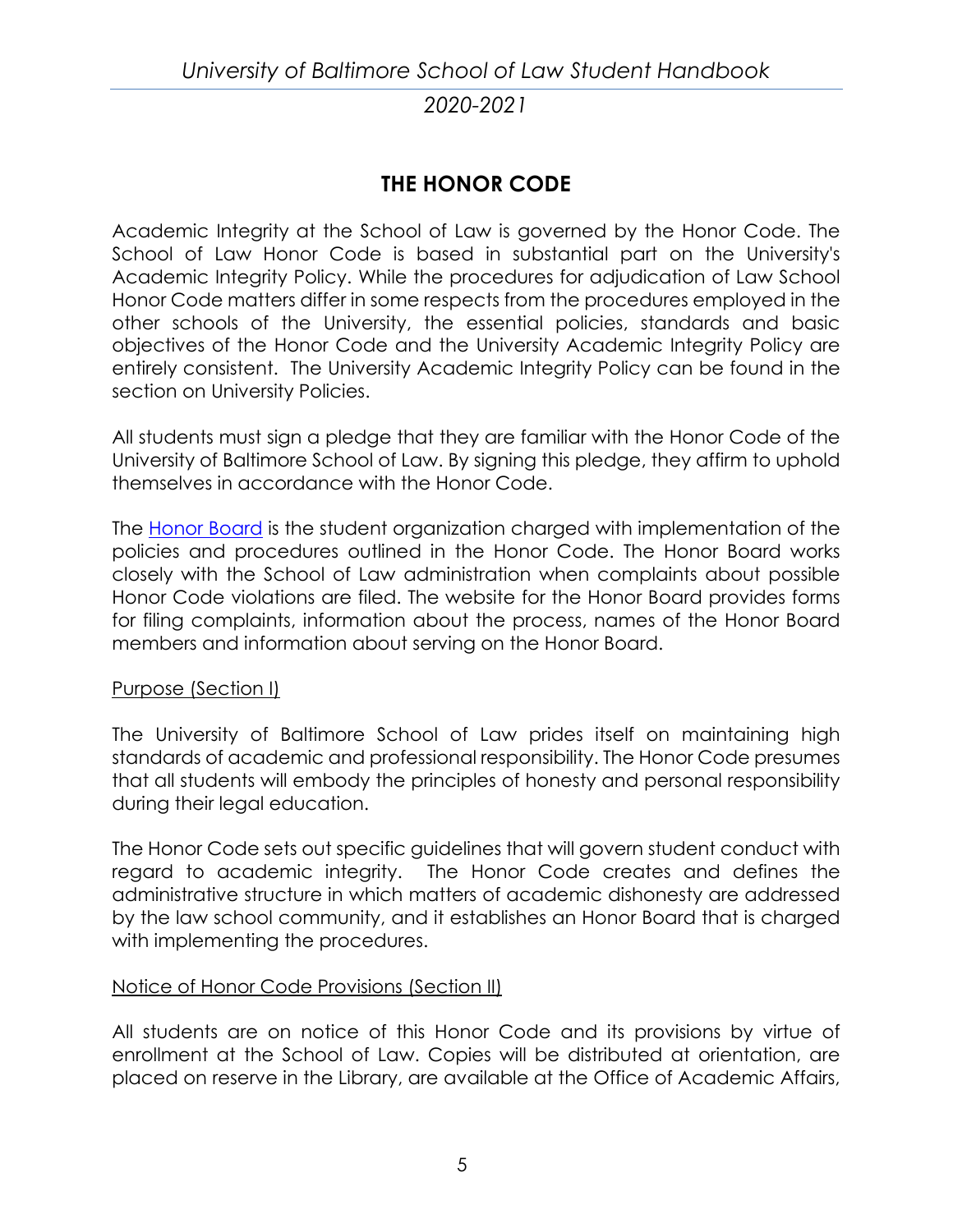and are available online. All students should also be aware that a record of academic dishonesty is an extremely serious obstacle to a student's gaining admission to the practice of law. All students have a duty to promptly report conduct reasonably believed to be a violation of the Honor Code.

## <span id="page-13-0"></span>Definitions (Section III)

- A. "The Dean" shall mean the Dean of the Law School or the Dean's designee, who may be the Honor Board Advisor.
- B. "Examination" shall include any graded test or assignment, or any work required or performed for academic credit.
- C. "Investigator" shall mean a person(s) who is charged with being a neutral finder of facts of alleged violations.
- D. "Business day" shall mean any weekday on which the School of Law is open for classes, and shall not include holidays, breaks or days closed for inclement weather.

# <span id="page-13-1"></span>Prohibited Conduct (Section IV)

An honor code violation demonstrates a lapse in professional judgment and may have a serious adverse effect on a student's professional career. In this context, except as otherwise specified below, to be guilty of an honor code violation, a student must be found to have engaged in the prohibited conduct with purpose, knowledge, recklessness or negligence. Accused students are presumed to have acted without violating the Honor Code unless proven otherwise, or unless the contrary presumption is clearly stated in the code.

It shall be a violation of the Honor Code to engage in any of the following academic misconduct:

A. **Plagiarism**. Plagiarism is misrepresenting the work of another person as one's own. Examples include—but are not limited to—submission of papers purchased or downloaded on the internet or supplied by others; paraphrasing or quoting material written by another, published or unpublished, without properly documenting the source; misrepresenting another's analysis, synthesis, organization, or compilation of sources as one's own, whether the source is a fellow student or any other author; or using any Internet sources as one's own without full citation and appropriate use of quotation marks. Plagiarism is a breach of academic honesty and does damage to the student's own education, to the legitimate interests of other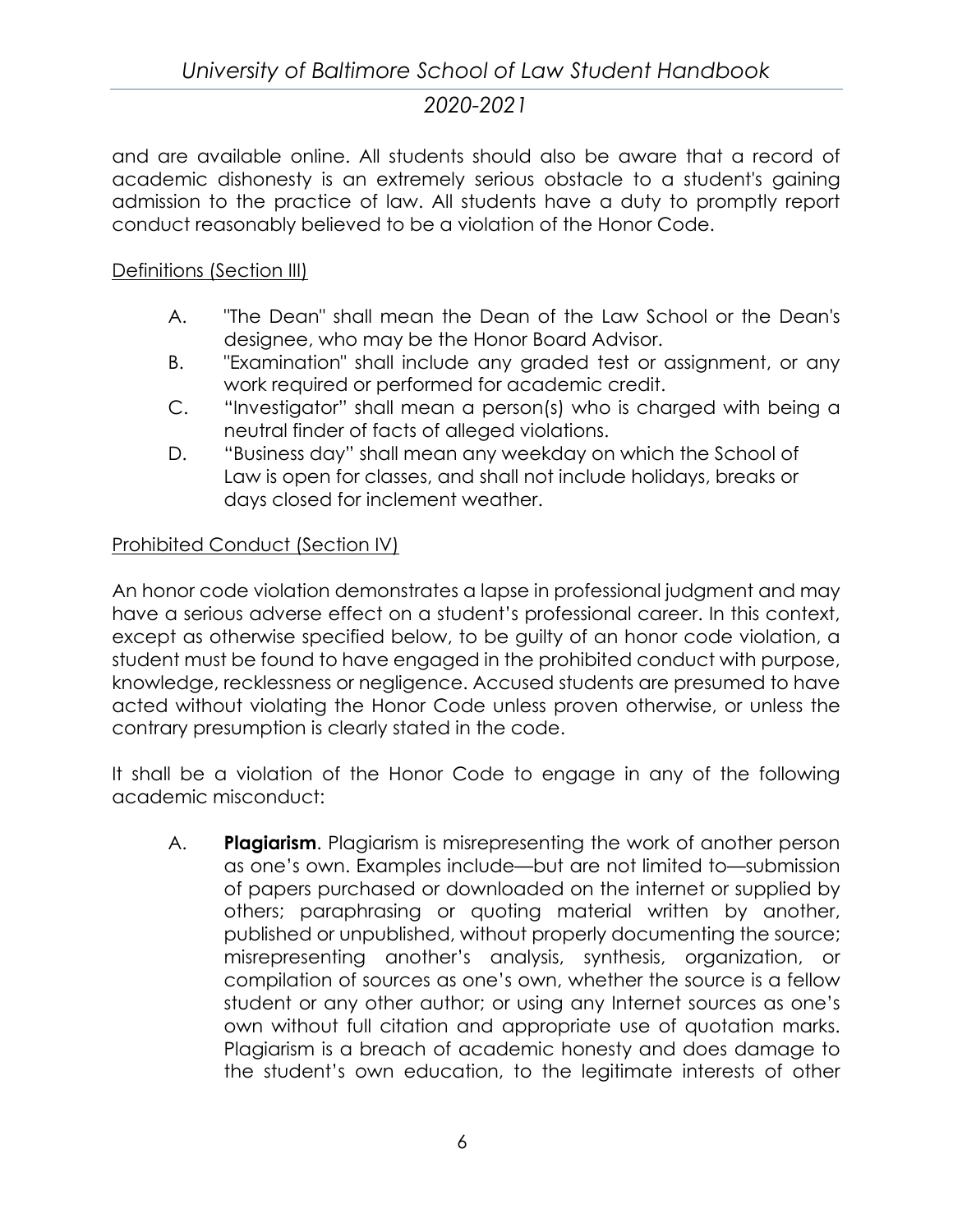students who observe the norms of academic professionalism and to the process of education and scholarship generally. The harms caused by plagiarism are the same whether the conduct is knowing or simply negligent. For this reason, as articulated above, any incident of plagiarism, even negligent or inadvertent plagiarism, is a violation of this code. Law students are adults who aspire to membership in a profession that demands integrity and high standards of professional care. They are responsible for ensuring that their academic conduct steers well clear of the line between original work and plagiarism.

- B. **Cheating.** Cheating includes the giving, receiving, having, or possessing any unauthorized assistance or unfair advantage on any form of academic work. Examples may include, but are not limited to, talking with other students during the administration of an exam, the use of crib sheets or any other materials not expressly authorized by the professor during exams, unauthorized possession of exam materials prior to or after the administration of the exam, and copying from other students' exams, use of unauthorized resources on a research or other writing assignment or in a competition for academic credit when prohibited by the competition's rule, and violating rules provided by a professor or proctor on an examination or assignment.
	- 1. There shall be a presumption, rebuttable by clear and convincing evidence, that any student who possesses prohibited resource materials during an examination, including, but not limited to, crib sheets, outlines, cellular phone, "smart phone", tablet, mobile device, or any other technological device not specifically authorized by a professor for use during an examination has cheated.
	- 2. There shall be a presumption, rebuttable by clear and convincing evidence, that any student who violates rules provided by a professor or proctor on an examination or assignment has cheated.

# C. **Misuse of Materials**.

1. Misuse of any law school library, writing center, or law career development office materials. Misuse includes marking,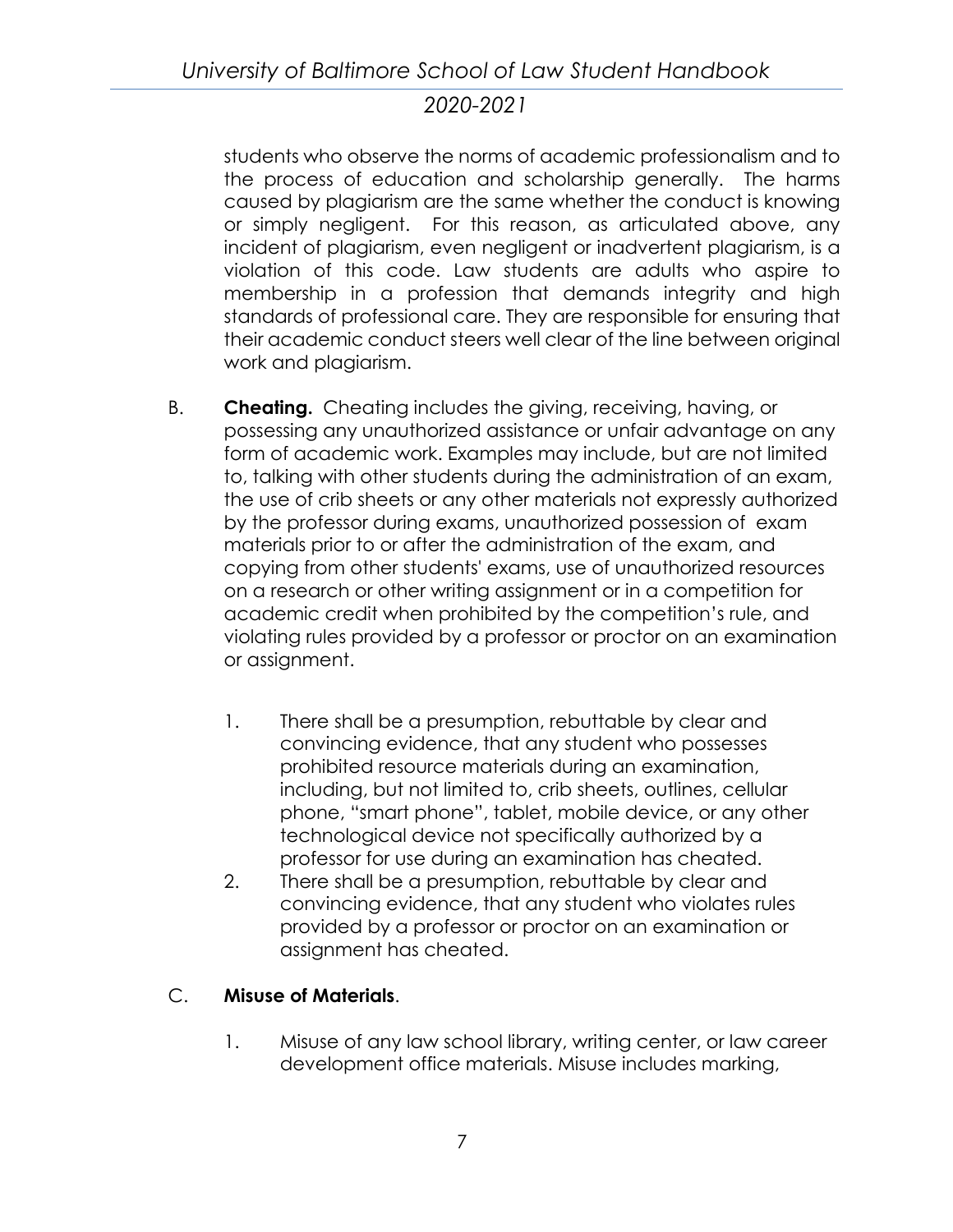damaging, hiding, or destroying materials; removing materials without authorization or depriving other students of materials meant to be for the use of all students.

- 2. Use of another student's or professor's books, class notes, or other study materials without that person's consent.
- 3. Depriving another student, temporarily or permanently, of that student's books, class notes, or other study materials.
- 4. Intentionally giving another student false or inaccurate information about class assignments, study materials, notes, or other class requirements.

## D. **Communications regarding examinations**.

- 1. Knowingly discussing an examination that has been taken with another student who has yet to take the examination or with any person in any place where a reasonable person should realize that the conversation could be heard by another student who has not yet taken the examination. Any student who learns, intentionally or accidentally, of any question or answer to an exam not yet taken must report this information immediately to the professor, administrator or staff member responsible for supervising the examination or to the Dean's Office.
- 2. Knowingly discussing an examination that has not been taken (but is scheduled to be taken) with another student who has already taken the examination.

## E. **Misrepresentation**.

Misrepresentation includes but is not limited to:

- 1. Misrepresenting one's own or another's class attendance or falsifying attendance records.
- 2. Misrepresentation of one's own credentials, academic record, class standing or extracurricular experience including, but not limited to misrepresentation on a resume, transcript, a job application, or a cover letter.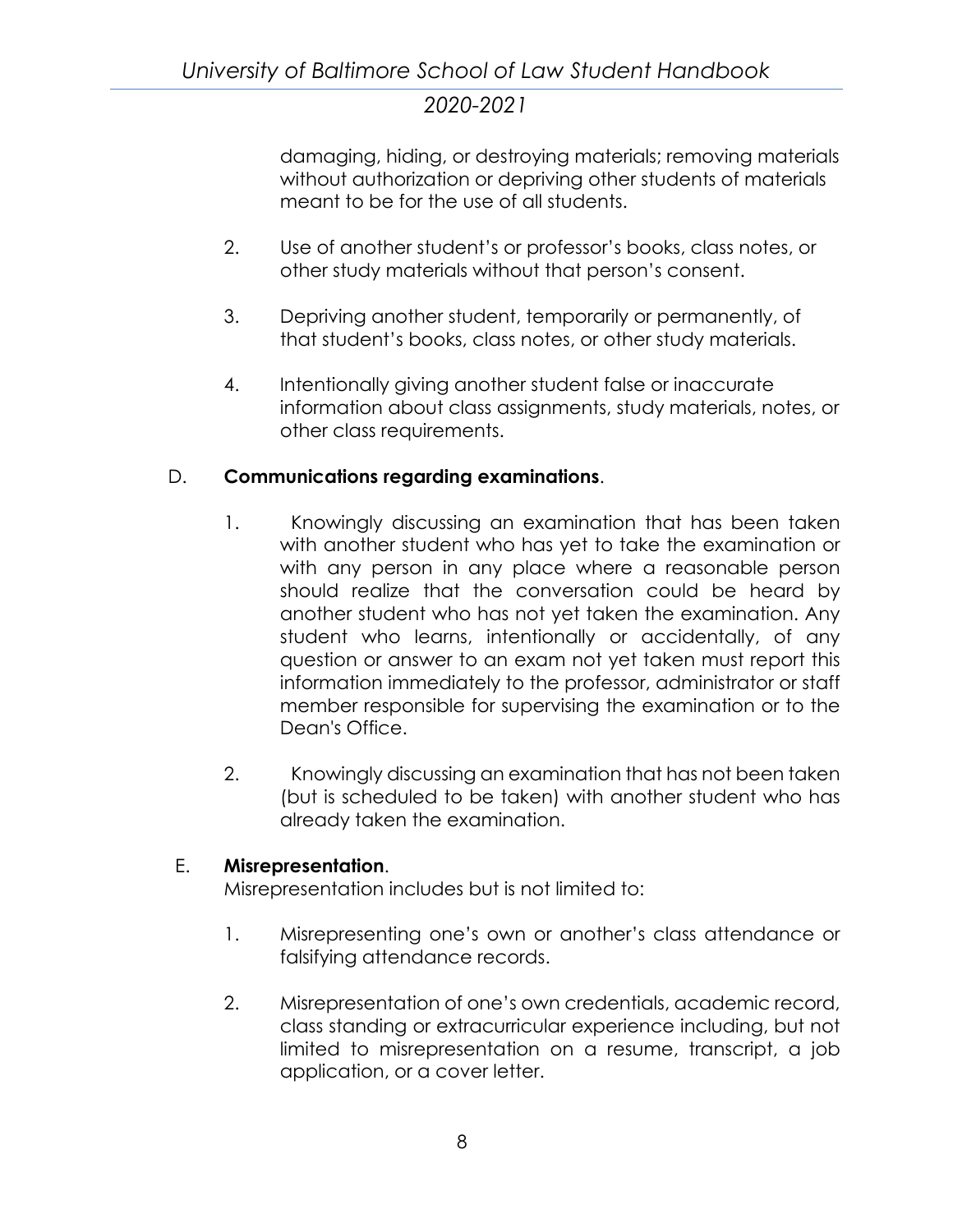3. Misrepresentation to any member of the Law School faculty, staff or administration or to any supervising attorney in the case of clinics or internships of any matter pertinent to satisfaction of employment or course requirements, including, but not limited to, the number of hours worked.

## F. **Impeding the Honor Code Process**.

A student who engages in the following misconduct shall be considered to be impeding the Honor Code Process:

- 1. Failing to reveal fully any knowledge or evidence concerning an alleged violation on proper request of an Investigator, the Hearing Committee, or any accused student or his or her representative.
- 2. Knowingly misstating or misrepresenting a material fact in testimony or a written statement given during an investigation or a hearing of an alleged violation of this Code.
- 3 Knowingly filing a false complaint of a violation of this Code.
- 4. Knowingly failing or refusing to comply with any order of an Investigator or the Hearing Committee.

## <span id="page-16-0"></span>Proceedings (Section V)

Every stage of the proceedings shall be conducted without unnecessary delay. All parties shall act as expeditiously as possible, consistent with the purposes of the Honor Code. Persons who become aware of possible violations of the Honor Code shall report such violations promptly.

## A. **Complaint**

- 1. Complaints may be made by students, faculty, administrators, staff members or the Dean and shall be reported in writing to the Honor Board Chairperson (hereinafter the Chairperson), or to the Honor Board Advisor (hereinafter the Advisor).
- 2. The complaint shall describe the incident, shall state the date(s), time(s), place(s), person(s) involved (by name, if known, otherwise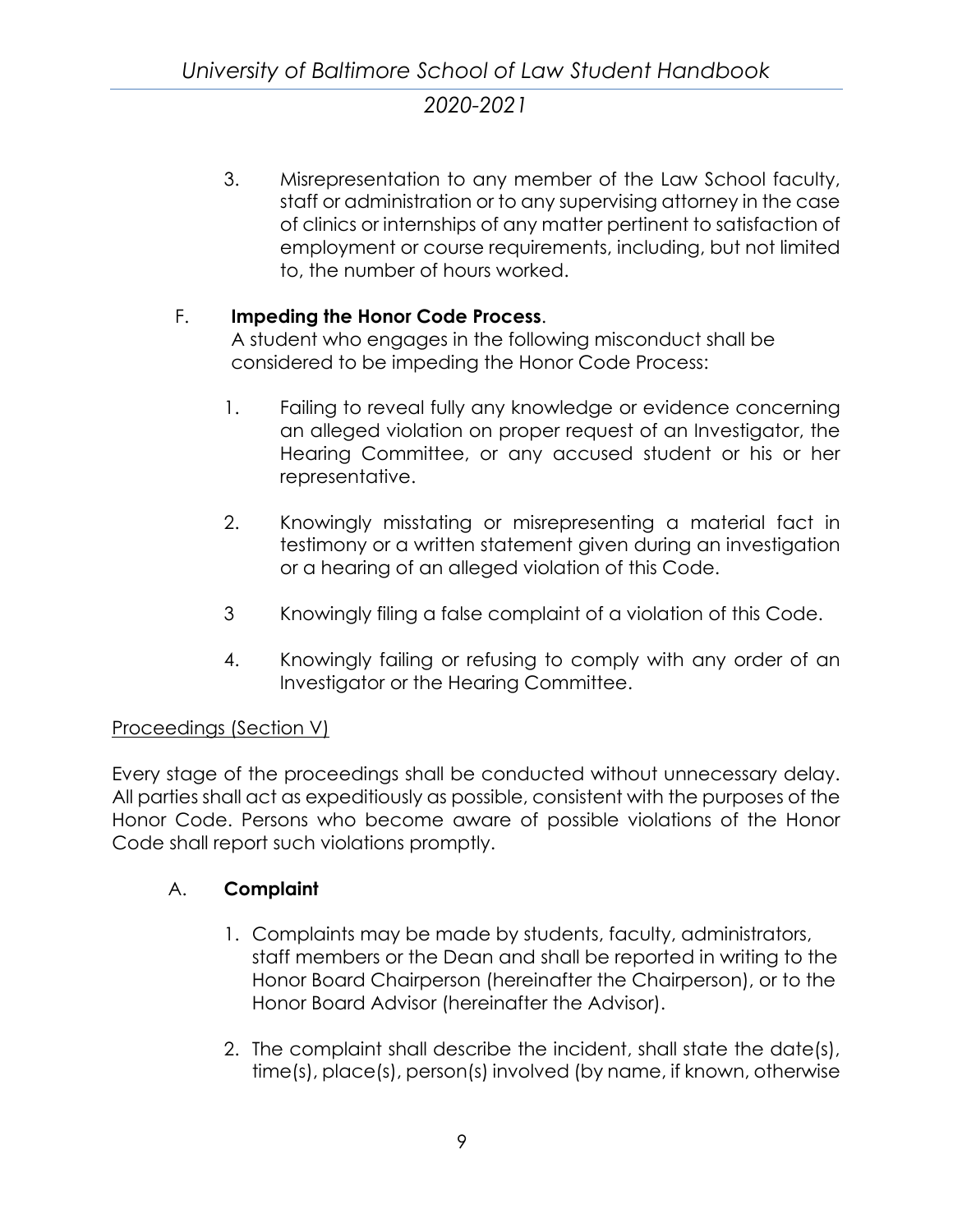by description) and potential witnesses, and shall be signed and dated by the complainant.

- 3. Upon agreement, the Chairperson and the Advisor, in their discretion, may dismiss immediately a complaint that does not allege academic misconduct or fall within the purview of the Honor Code. They shall send notice of the dismissal to the accused student. The dismissal shall not be reported to the Board of Bar Examiners.
- 4. For complaints made on or before the last day of class during the fall or spring semesters, If not dismissed, the Chairperson or Advisor shall send, within ten (10) business days of the filing of a complaint, notice of the complaint to the accused student. For complaints made after the last day of class of the fall or spring semesters, if not dismissed, the Chairperson or Advisor shall send notice of the complaint to the accused student no later than within ten (10) business days of the first day of the next semester (fall or spring). For complaints filed during the summer term, the notice of the complaint shall be sent to the accused student no later than within ten (10) business days of the first day of the fall semester. The date of notice to the student shall be the starting date for the Investigation, Preliminary Review Panel and Hearing timetables, set out in Sections B, C, and D, below.
- 5. Notice of the complaint shall be sent via official University Communication means (University email) and shall include the following:
	- a. A description of the alleged conduct that constituted the charged Honor Code violation;
	- b. Identification of specific Honor Code sections alleged to have been violated;
	- c. Names of the student investigator and members of the Preliminary Review Panel;
	- d. That the accused student is entitled to be represented by counsel or other representative;
	- e. That the accused student is entitled to consult with the designated "Process Aide" for advice about the process and procedure;
	- f. That the accused student is under no obligation to admit or deny the charges or to make any other statement;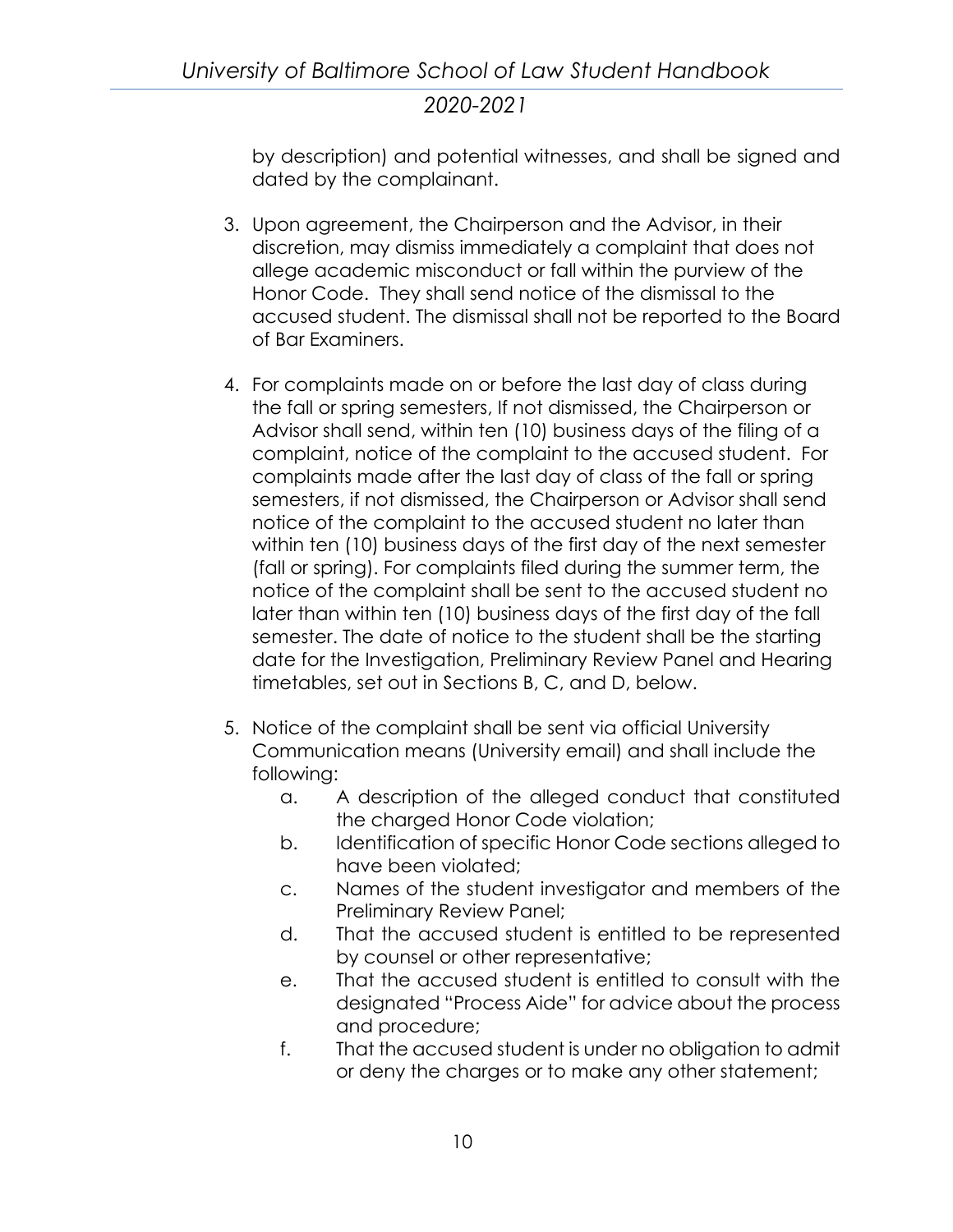- g. That any statement the accused student makes may be used against him/her;
- h. That the accused student may concede the alleged action(s) that is the subject of the complaint and waive his/her right to a hearing on the merits and proceed with a hearing on sanctions only.
- 6. Upon notice of the complaint, the accused student may request the recusal of any investigator or members of the Preliminary Review Panel on the grounds of potential bias.
- 7. Complaints against graduates:
	- a. Except for § V(A)(7)(b), below, no complaint may be filed against a student more than six months after that student leaves the University of Baltimore School of Law.
	- b. If a student leaves the University of Baltimore School of Law and either returns or attempts to transfer this law school's credit to another law school, complaints may be filed until six months after that student graduates from law school.

## B. **Investigation**

- 1. Within a reasonable period of time after the filing of the complaint, the Chairperson or Advisor shall select one member of the Honor Board to serve as Investigator for the matter, and shall select three (3) student members of the Honor Board to serve as the Preliminary Review Panel.
- 2. Any Honor Board member who could potentially be called as a witness in the matter, or who has a professional or personal relationship with the accused that would create, or give the appearance of creating, an unfair bias, must be recused from all proceedings relating to the matter.
- 3. The Investigator shall complete the investigation within twenty (20) business days of notice to the student, unless an extension for good cause is granted by the Chairperson. The accused student shall be notified of any extension of time.
- 4. The Investigator shall interview all relevant witnesses, the accused student, and any witnesses then proffered by the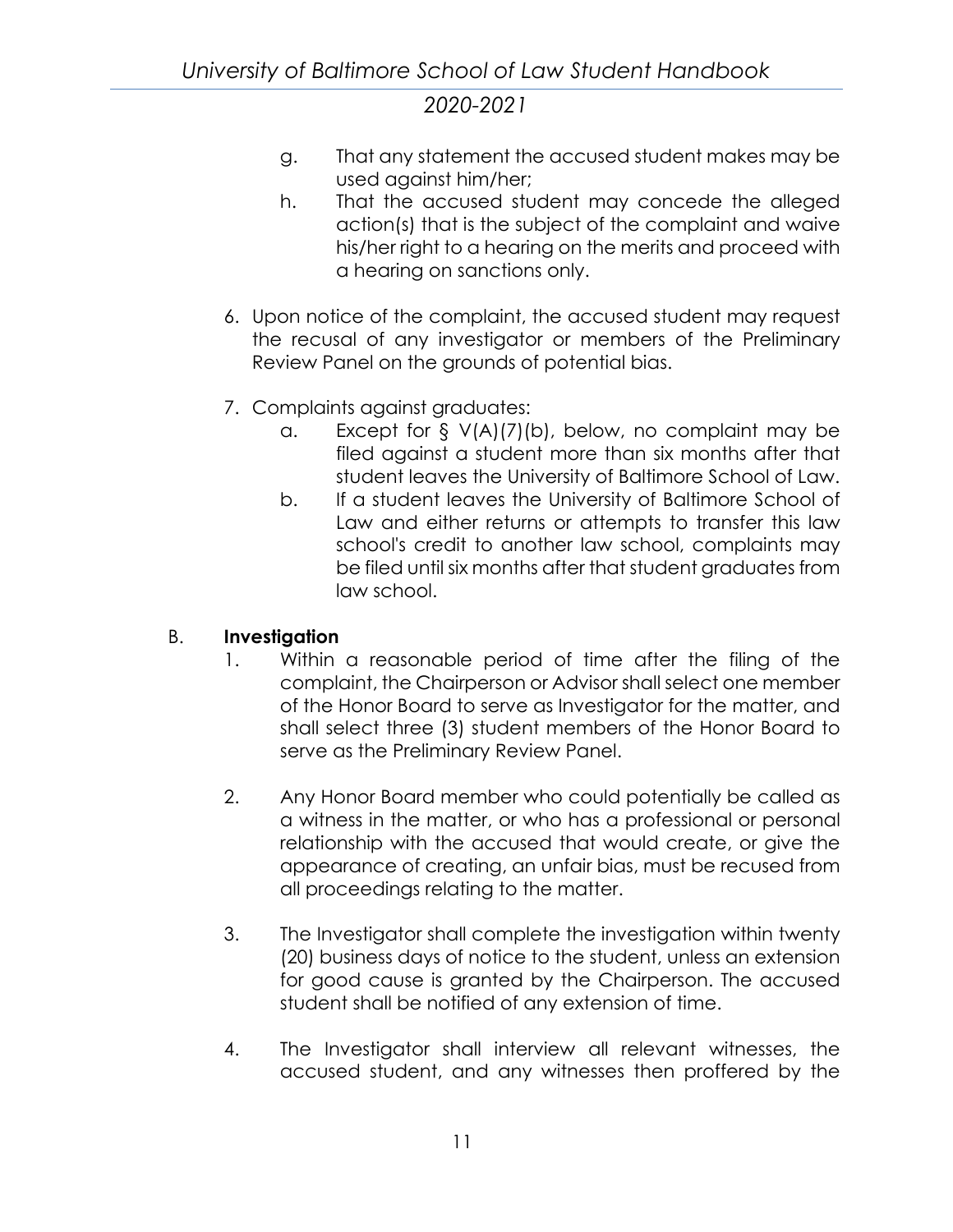accused and shall prepare an investigation report. The investigation report shall consist of a written statement approved by each witness, and any other relevant information collected by the investigator.

- 5. During the investigation, the accused student shall not have the right to be informed of the name of the complainant, but shall be informed of the name of the complainant if the Preliminary Review Panel finds sufficient evidence to set the matter for a hearing. All witnesses contacted by the Investigator shall be informed of the confidentiality requirement imposed by Section V.(G).
- 6. The Investigator shall strive to be a neutral fact finder with respect to the Preliminary Review Panel. The investigator does not participate in the panel's deliberations.

# C. **Preliminary Review Panel**

- 1. Upon completion of the investigation, the Preliminary Review Panel (hereafter the Panel) shall meet to determine whether the Investigator has offered sufficient evidence to support a prima facie case that an Honor Code violation has occurred. The Investigator shall present to the Panel the following materials for its consideration:
	- a. The complaint;
	- b. The investigation report, and
	- c. A written statement submitted by the accused student, if the student chooses to submit a statement.
- 2. The Advisor shall attend the Panel proceedings for purposes of clarifying procedural matters, but shall not vote in the Panel's deliberations.
- 3. *Sufficient evidence - Prima Facie Case*. If a majority of the Panel finds that the investigator has presented sufficient evidence to support a prima face case that a violation has occurred, the Panel will prepare and deliver a letter to the Dean outlining the allegation, the investigation, the evidence considered and the Panel's findings. The matter shall proceed to a Hearing.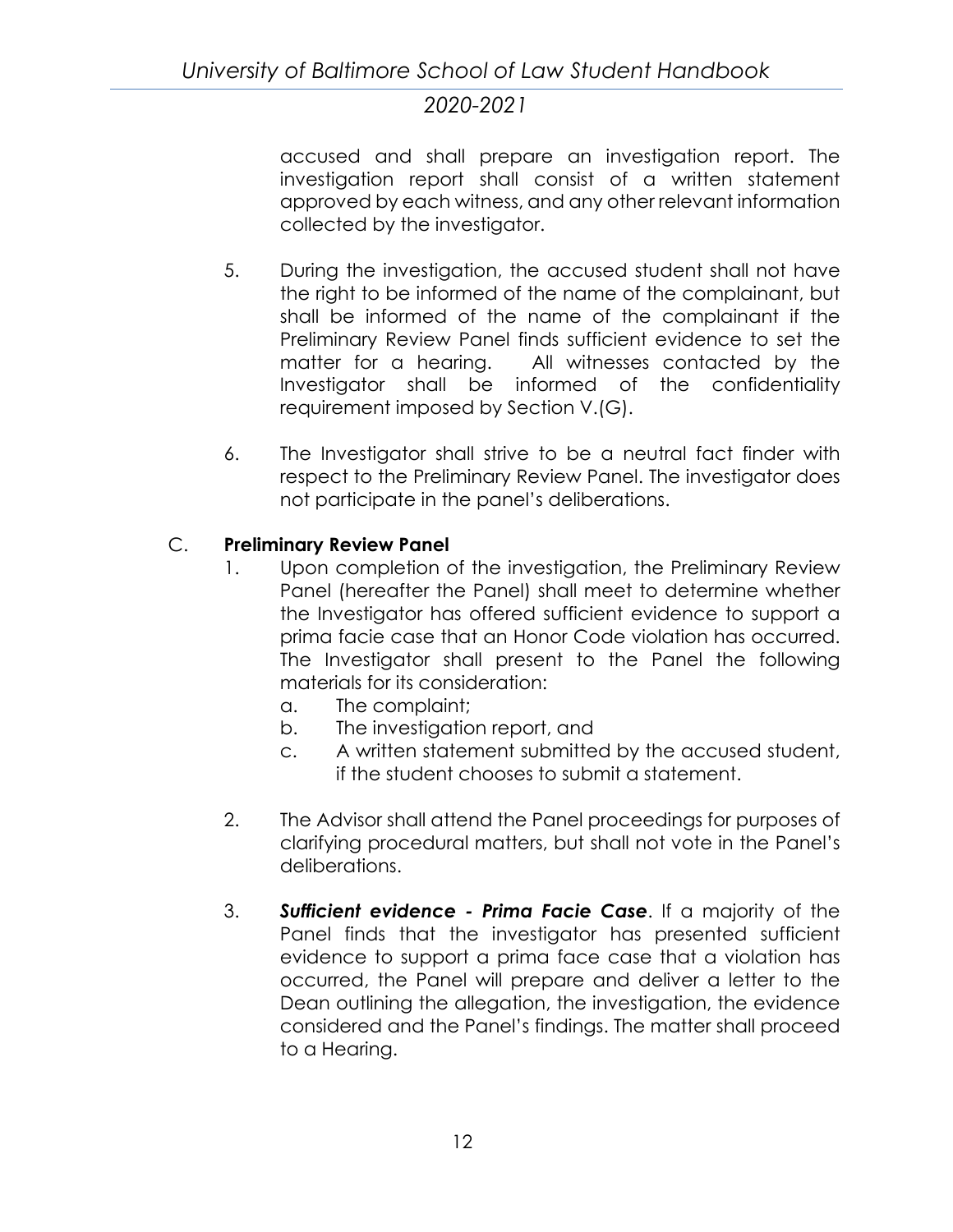- a. The Dean shall send, via university email, a letter to the accused student enclosing the Panel's letter. The letter shall include:
	- 1. Name of the complainant;
	- 2. A description of the alleged conduct that constituted the charged Honor Code violation;
	- 3. Identification of the specific Honor Code sections alleged to have been violated;
	- 4. That the accused student is entitled to be represented by counsel or other representative;
	- 5. That the accused student is entitled to consult with the designated "Process Aide" for advice about the process and procedure;
	- 6. That copies of all documentary evidence susceptible to photocopying are available and that the accused student and counsel shall have a reasonable time to examine any evidence not susceptible to photocopying;
	- 7. The names and available contact information of all persons that may be called as witnesses;
	- 8. That the accused student is under no obligation to admit or deny the charges or to make any other statement;
	- 9. That any statement the accused student makes may be used against him or her; and
	- 10. That the accused student may admit to the conduct at issue and waive the right to a hearing on the merits at any time, in which case the Hearing Committee will hear evidence relating to sanctions.
- b. The Honor Board Advisor shall work with the accused student or his/her representative to establish a mutually convenient date for the hearing. Once established, the Honor Board advisor will provide the accused student or his/her representative with a list of hearing committee members.
- 4. *Insufficient evidence - No Prima Facie Case*. If a majority of the Panel finds that the investigator has presented insufficient evidence to support a prima facie case for an Honor Code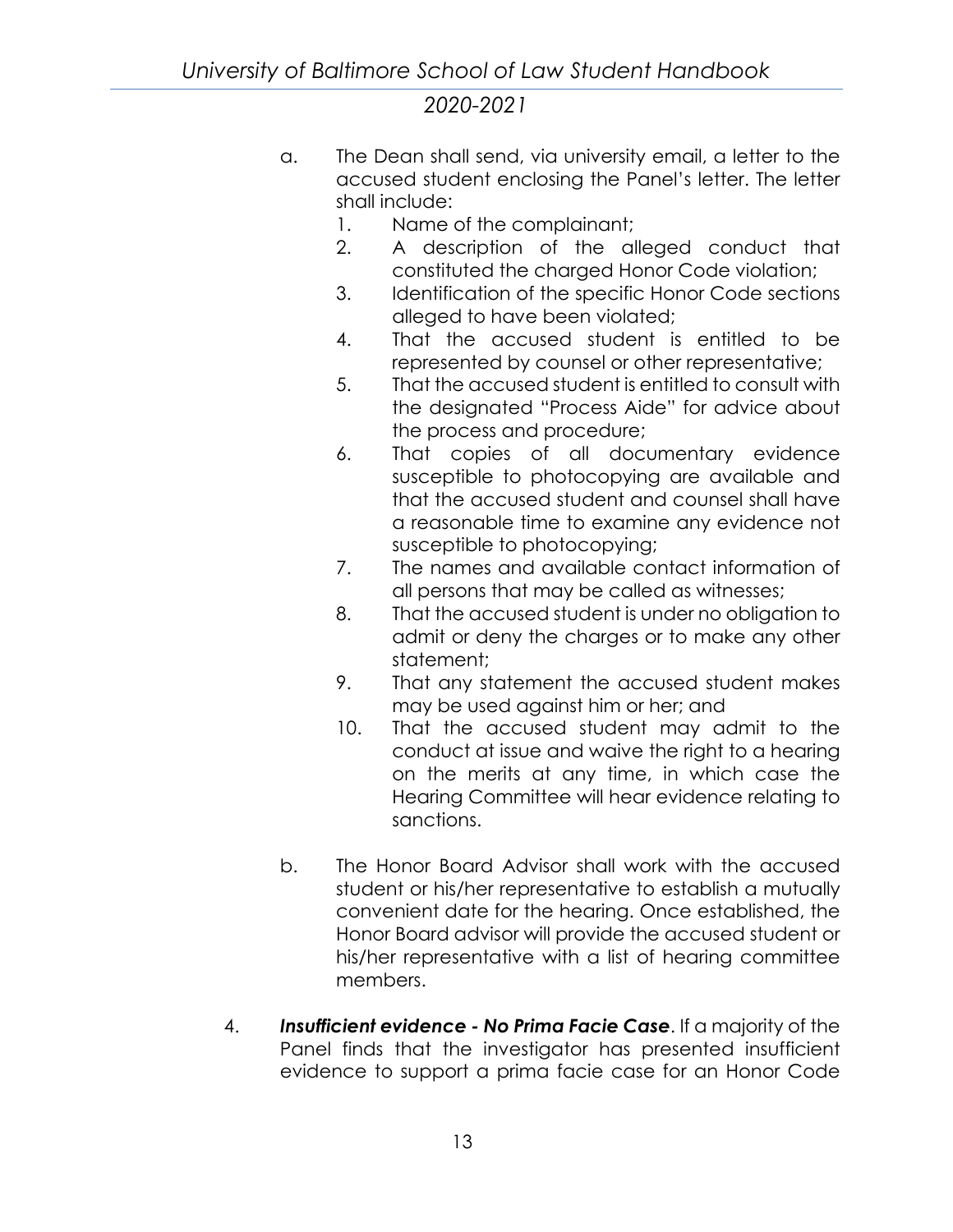violation, the Panel shall prepare and deliver a letter to the Dean outlining the allegation, the investigation, the evidence considered and the Panel's findings, and the matter shall be dismissed. The Dean shall send, via official university communications, a letter to the accused student enclosing the Panel's letter and a notice of dismissal. The matter shall not be reported to the Board of Bar Examiners.

- 5. If thirty (30) business days pass, without an extension for good cause, from the date of notice to the student without a finding by the Panel or admission by the student to the conduct alleged, the complaint shall be dismissed. Notice of the dismissal shall be sent to the accused student, and shall not be reported to the Board of Bar Examiners.
- 6. Should exonerating or mitigating evidence or information appear at any point after the Panel has found reasonable grounds of a violation but before the hearing has occurred, such evidence shall be provided to the accused student and introduced at the Hearing by the Presenter of Facts.

# D. **Hearing**

- 1. Composition of the Hearing Committee. The Hearing Committee shall be composed of four Honor Board student members and two faculty members selected from members of the faculty who are tenured. A Faculty member may be excused from a Hearing Committee by the Honor Board Advisor for hardship or cause. Any Hearing Committee member who may be called as a witness or who has a professional or personal relationship that would create, or has the appearance of creating, an unfair bias shall be recused by the Honor Board Advisor. In cases of related actions, the Honor Board Advisor in consultation with the Dean shall have the discretion to decide whether to consolidate the hearings of several students or of several complaints or to consider them separately. The Hearing Committee shall immediately select a Chair from among the student members.
- 2. Rights of Accused Students.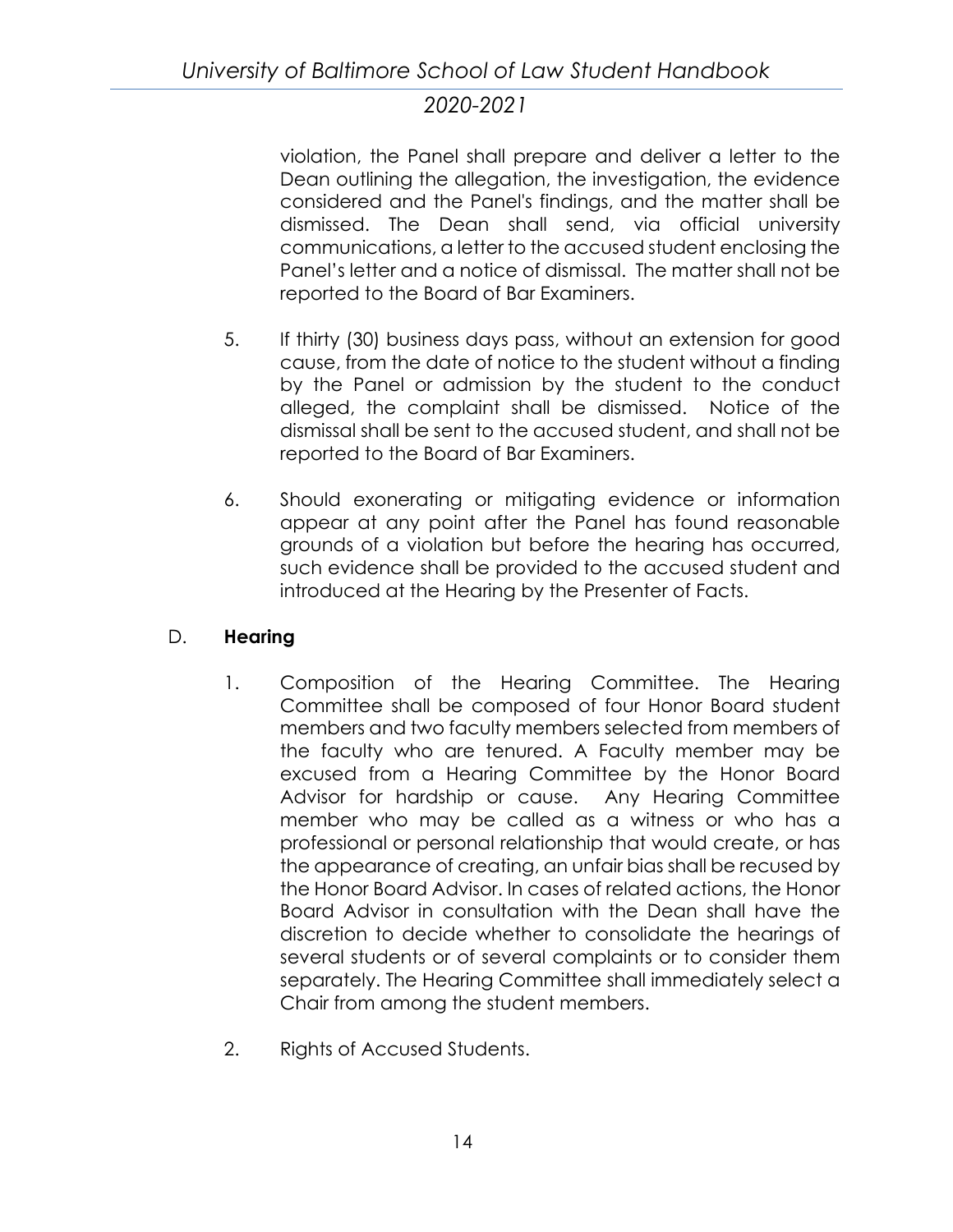- a. An accused student may represent him/herself or use outside counsel. Current members of the full-time or part-time faculty may not represent students before the Hearing Committee or on an appeal of an Honor Board proceeding.
- b. The Dean annually shall appoint a full-time, tenured faculty member to serve as accused student's Process Aide. The Process Aide will make himself or herself available to the accused student in order to provide information about proceedings under the Honor Code, including information about the alternatives that are available to the student at each step. The Process Aide shall not represent any student in proceedings related to the Honor Code.
- c. An accused student need not testify, but an adverse inference may be drawn from a student's refusal to answer questions if, under the circumstances, it would be reasonable to draw that inference.
- d. The accused student may request the recusal of any Hearing Committee member on the grounds of potential bias. Such requests are to be addressed to the Dean who shall have final, non-reviewable authority to determine whether to grant the request. If the request is granted, a new Hearing Committee member will be selected pursuant to the procedures of Section V.(D)(1), above.
- e. An accused student may admit to the alleged conduct by informing the Honor Board Advisor or the Hearing Committee Chair. The Hearing Committee Chair shall draft a statement of agreed facts and submit it to the accused student for review. Upon agreement, the statement shall be submitted to the Hearing Committee for consideration during sanctions deliberation. If the accused student admits to the alleged conduct, it shall be considered a violation of the Honor Code and the Hearing Committee shall hear evidence relating to and deliberate only about appropriate sanctions, including the factors outlined in Section V.(E)(2).
- 3. Procedures for the Hearing.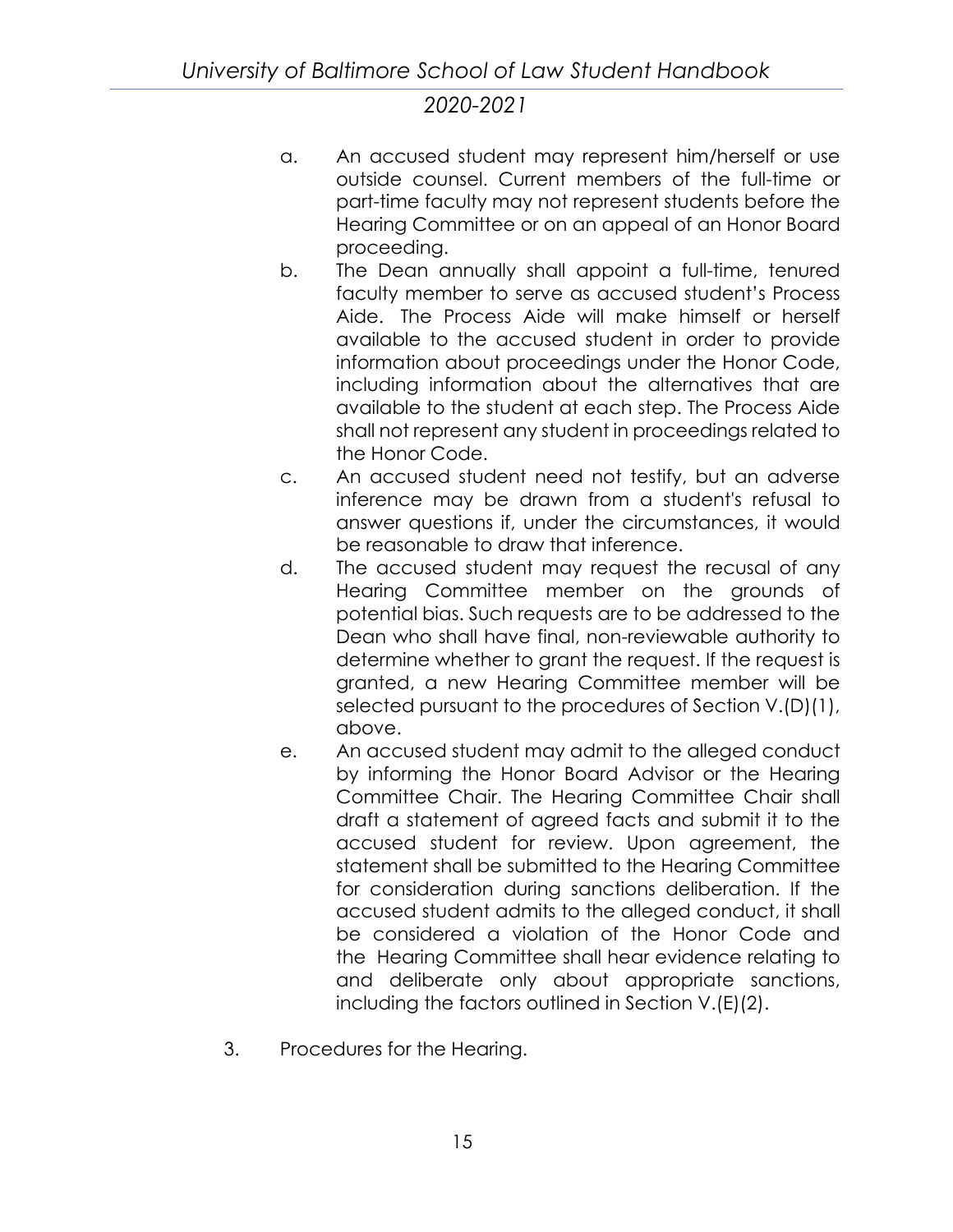- a. The Hearing shall be a bifurcated hearing in which the matter of sanctions shall be addressed only after the Committee has determined - either based on the evidence presented or upon the admission of the accused student to the conduct alleged - that a violation occurred.
- b. The Hearing shall be informal, confidential and shall be closed to all except official participants. For all proceedings relating to a complaint, the accused student may be accompanied by counsel. If the Hearing Committee Chair and accused student agree, others may be permitted to attend the Hearing.
- c. An audio recording shall be made of the Hearing.
- d. All of the materials reviewed by the Preliminary Review Panel, the Panel's letter to the Dean and new evidence, if any, shall be made available to Hearing Committee members at least one business day prior to the Hearing.
- e. The accused student and all witnesses will be requested to be present during the hearing, although witnesses shall not be in the hearing room except during their own testimony.
- f. The Hearing Committee Chair shall call the Hearing to order, summarize the facts of the complaint and then call witnesses.
- g. The Hearing Committee Chair shall ask the accused student (or representative) to present any witnesses, evidence, and statements in the student's favor.
- h. The Hearing Committee shall have the right to participate in the questioning of any witness, including the accused student.
- 4. Deliberations. After all evidence and testimony relating to the alleged conduct has been presented, the Committee shall meet privately to deliberate and make findings. The standard for establishing a violation shall be clear and convincing evidence that a violation has been committed. The Hearing Committee may only find an Honor Code violation if at least 5 members so vote. The Committee shall vote by secret ballot, counted by the Hearing Committee Chair.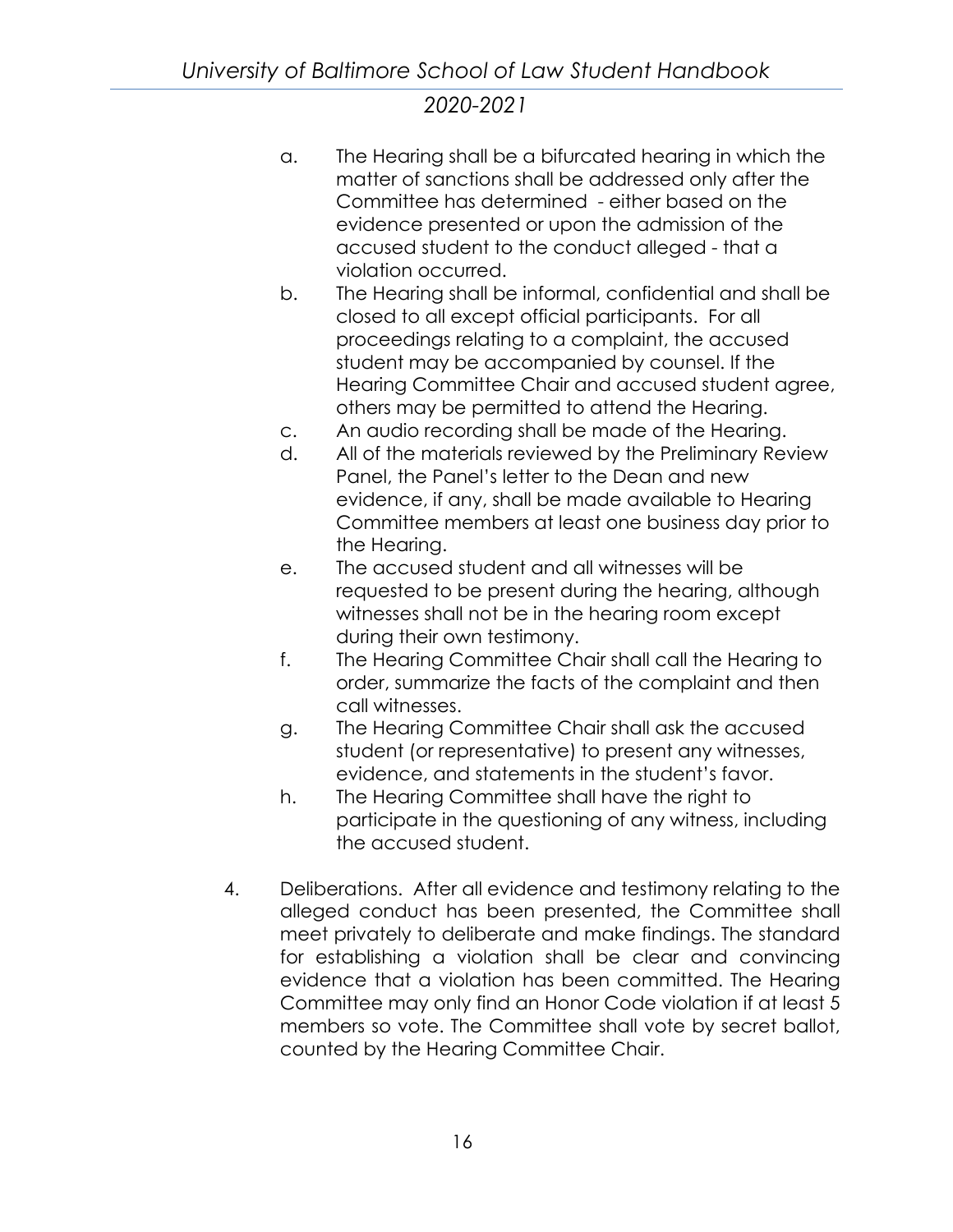- a. *No violation.* If the Hearing Committee finds that the accused student did not violate the Honor Code, it shall announce its finding to the accused student right away, dismiss the complaint and prepare its decision, which shall include findings of facts. The Hearing Committee's decision shall be provided to the accused student within seven (7) business days of the hearing. The matter shall be reported to the Bar Examiners as "Dismissed after a Hearing."
- b. *Violation.* If the Hearing Committee finds that the accused student violated the Honor Code, or if the student has admitted to the alleged conduct as described in the agreed upon statement of facts, the Hearing Committee shall meet privately and vote on an appropriate sanction(s) pursuant to Section V.E. of this Code. The Hearing Committee shall then prepare its decision, outlining the basis for the finding of the violation and the sanctions. The Hearing Committee's decision shall be provided to the accused student within seven (7) calendar days of the hearing. The matter shall be reported to the Bar Examiners as "Violation."

# E. **Sanctions**

- 1. Upon a finding of an Honor Code violation or upon an admission by the accused student to the alleged conduct (as set forth in an Agreed Statement of Facts), the Hearing Committee shall, by a secret ballot vote of at least four (4) members, select one or more of the following sanctions
	- a. Written reprimand, to be made part of the student's official record;
	- b. Loss of credit for the particular academic endeavor involved;
	- c. Loss of credit for the course for which the academic work involved was prepared;
	- d. Suspension for a stated period;
	- e. Expulsion (or revocation of degree if finding of violation follows the awarding of the degree);
	- f. Probation for a stated period (must include terms of probation);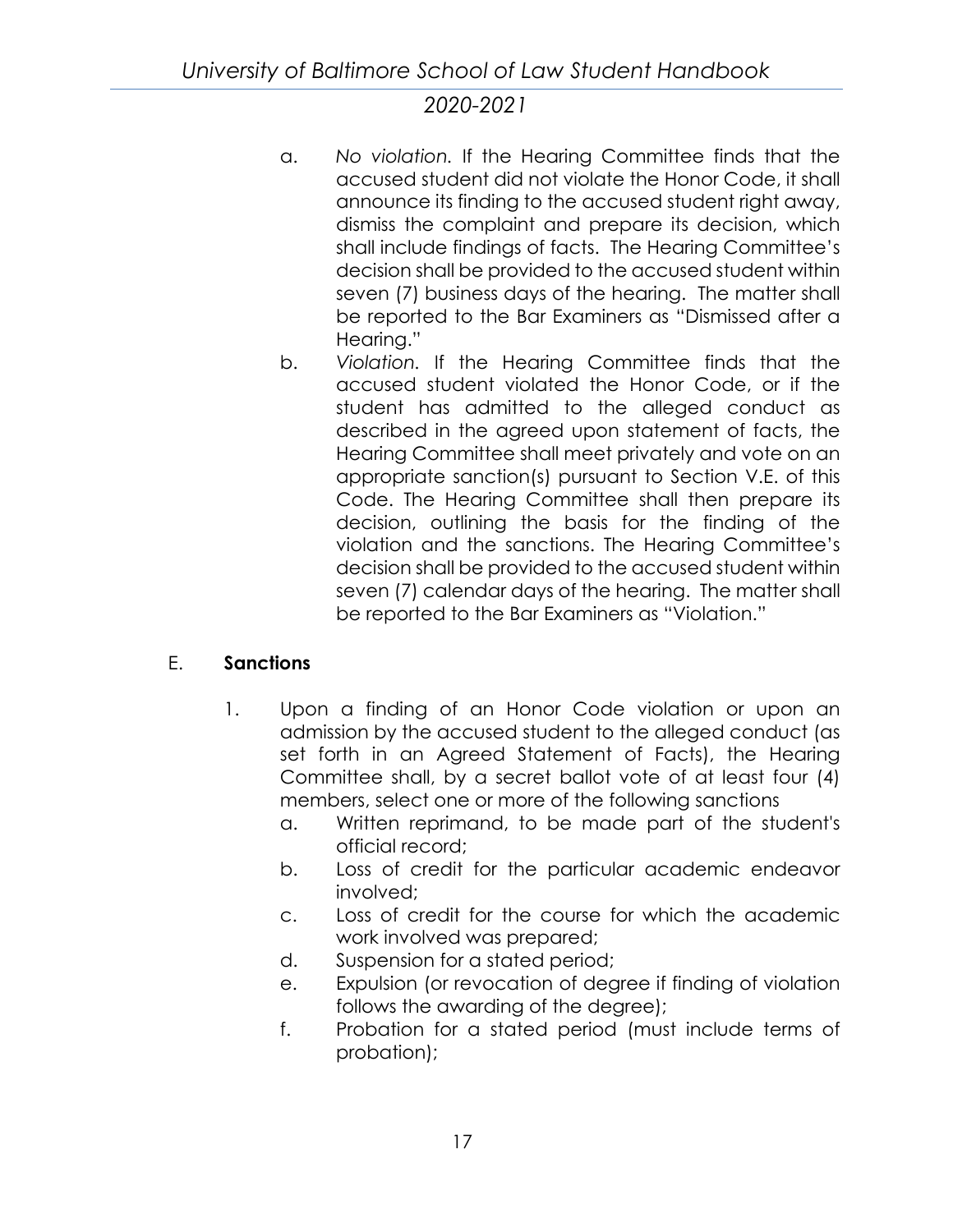- g. Reduction of course grade, including failure with Honor Board citation (XF);
- h. Community Service (to be specified); or
- i. Any other sanction the Hearing Committee deems appropriate.
- 2. If no sanction receives the support of four (4) members of the hearing Committee, the Hearing Committee shall impose sanction 1.(a) above (Written reprimand, to be made part of a student's official record.)
- 3. In addition to the evidence presented to the Hearing Committee, the Hearing Committee may consider any or all of the following factors when imposing sanctions:
	- a. Whether the student cooperated with the Honor Board's investigation;
	- b. The nature of the violation;
	- c. The degree of premeditation;
	- d. Whether the student admitted to the alleged conduct, and/or
	- e. Records of previous honor code violations, if any.

# F. **Appeals**

- 1. An accused student may appeal either a finding of violation or the imposition of a particular sanction.
- 2. Requests for appeals must be made in writing to the University's Dean of Students within ten calendar days of the emailing of the Hearing Committee's decision to the accused student. The Request for appeal must specify the ground(s) of appeal as set forth in V.F.4 below. Requests for appeals will then be promptly transmitted to either the Provost or the Provost's designee, who will be responsible for deciding the appeal.
- 3. The accused student, the Chair of the Hearing Committee and the Dean shall have the opportunity to submit materials for consideration on appeal.
- 4. The grounds for appeal are: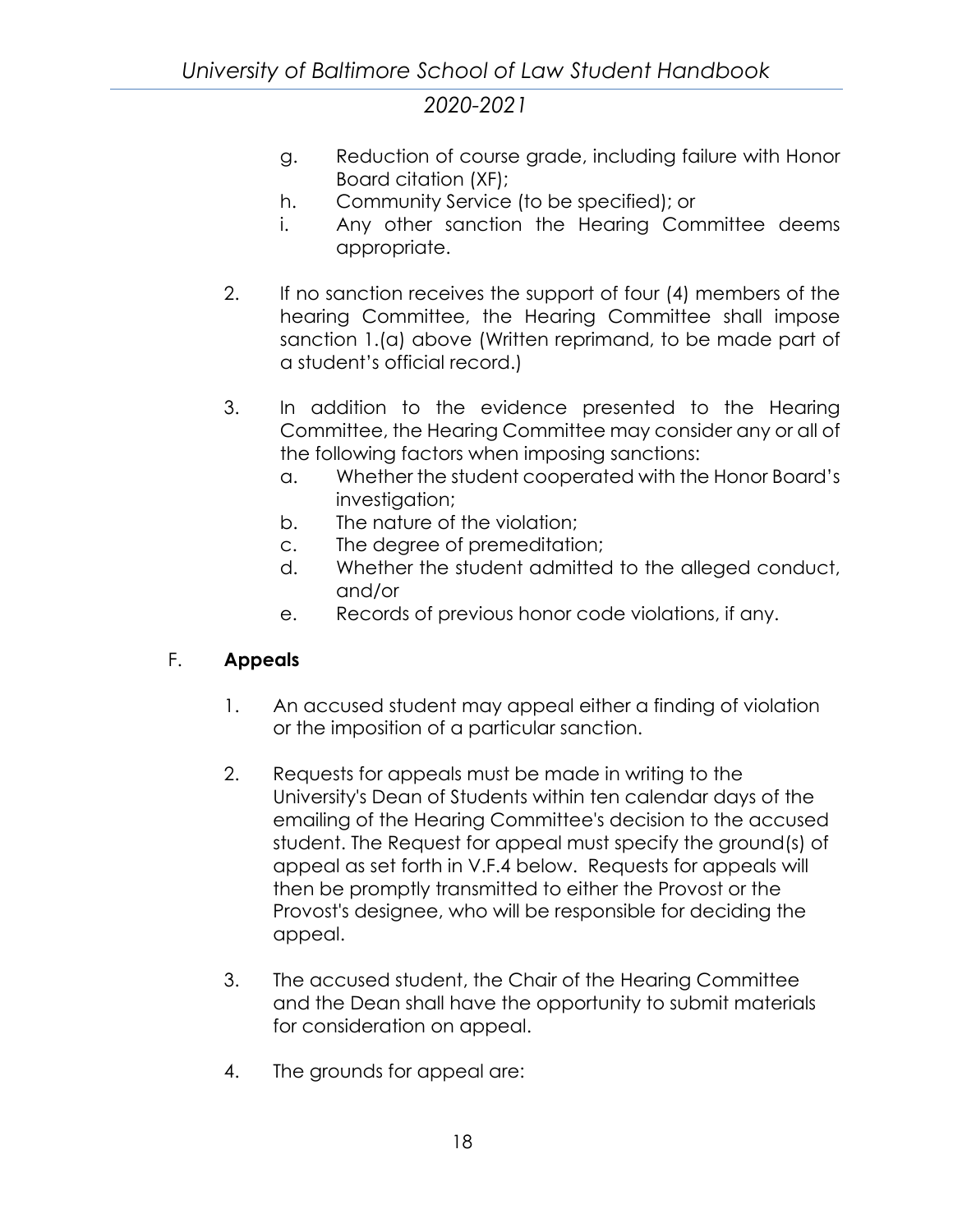- a. Findings of a violation are unsupported by substantial evidence in the view of the entire record;
- b. There was substantial departure from the required procedures which materially affected the fairness or reliability of the decision-making process;
- c. There is previously unavailable evidence which, if proven accurate, would substantially alter the finding of violation or the appropriateness of the penalty; or
- d. The sanction imposed is disproportionate to the gravity of the conduct.
- 5. The accused student, Dean and Chair of the Hearing Committee shall be notified in writing of the result of the appeal.

# G. **Confidentiality**

- 1. Honor Board members (students and faculty) as well as the complainant(s) student or faculty member shall not engage in any discussion that is not called for by their functions either of a pending case or after a case which does not result in a finding of a violation.
- 2. The Advisor or Hearing Committee Chair or Honor Board Chair may answer a complainant's reasonable request for information about the procedural status of a case.
- 3. Once yearly, the Honor Board shall publicize to the Law School Community findings of violations of the Honor Code in summary fashion.

## H. **Discovery of New Evidence**

1. Within twelve months after the imposition of a sanction, the accused student may petition the Dean for reconsideration based on new evidence that could not with reasonable diligence have been discovered prior to the initial evidentiary hearing. The Dean, upon concluding both that the new evidence is relevant and that there were reasonable grounds for the evidence not being brought forth earlier, shall convene a new Hearing Committee to consider the new evidence.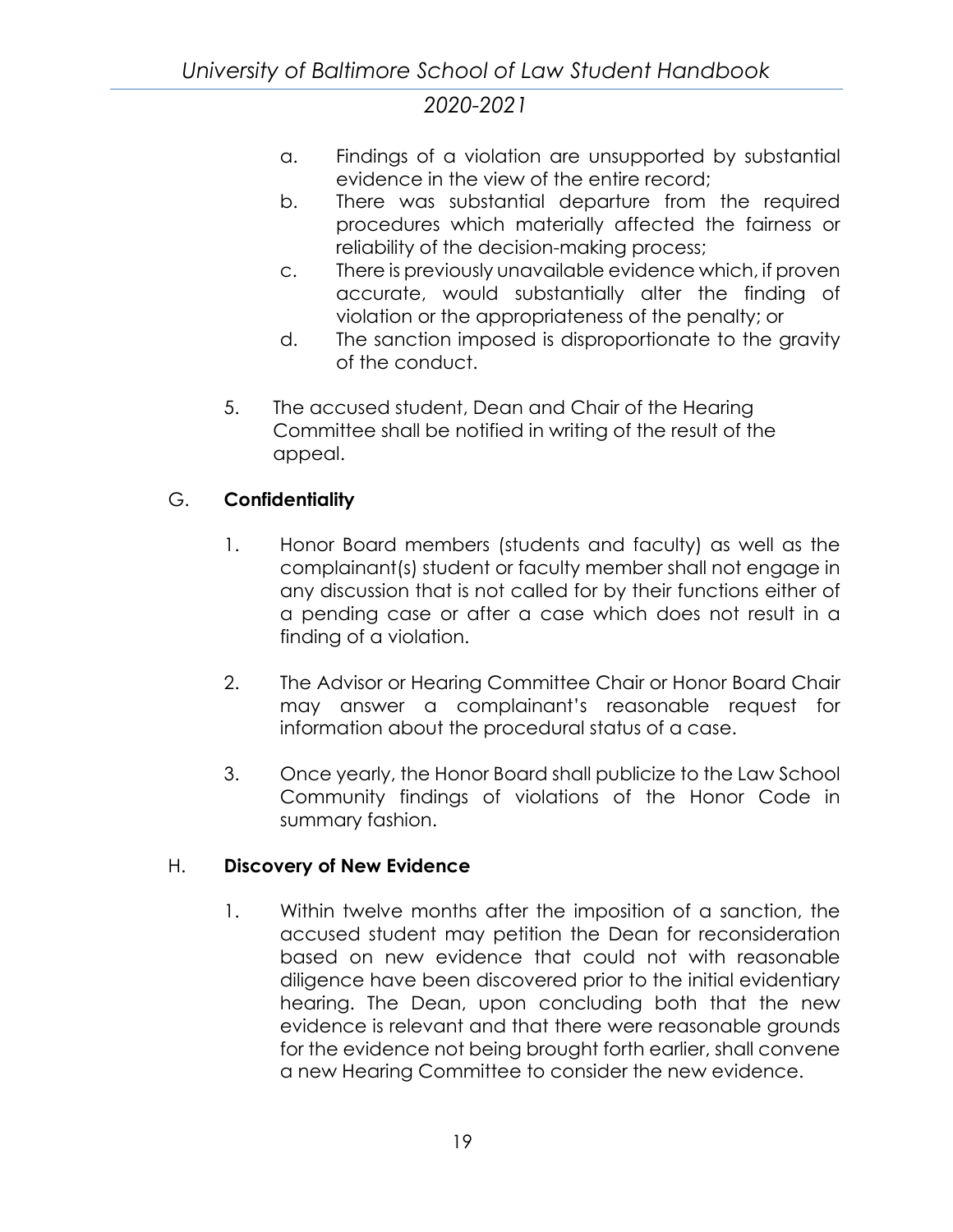2. The new Hearing Committee shall contain as many members of the original Committee as possible.

<span id="page-27-0"></span>Reports to the Maryland State Board of Law Examiners or Other State Bar Admitting Authority (Section VI)

## A. **Records retention**

School of Law Office of Academic Affairs retains records of all charges of academic misconduct issued in accordance with this Honor Code, including decisions from all hearings, as well as the disposition of all such charges.

#### B. **Bar Applications**

The Office of Academic Affairs shall report Honor Code violations and/or dismissal to the Maryland State Board of Law Examiners or any other jurisdiction's bar admitting authority as indicated in this Code. Students are responsible for reporting Honor Code violations and/or dismissals on their applications to be admitted to any jurisdiction's bar, including but not limited to applications to sit for a bar examination, applications for character, fitness or other similar investigations, or any other applications necessary to gain admission to a jurisdiction's bar.

<span id="page-27-1"></span>Members of the Student Honor Board (Section VII)

#### A. **Selection of Honor Board members**

Honor Board membership is open to all University of Baltimore law students whose grade point averages are 2.750 or higher. Members of the Honor Board shall be selected by an application and interview process. The selection committee shall include the current Honor Board Chairperson and the Honor Board Advisor.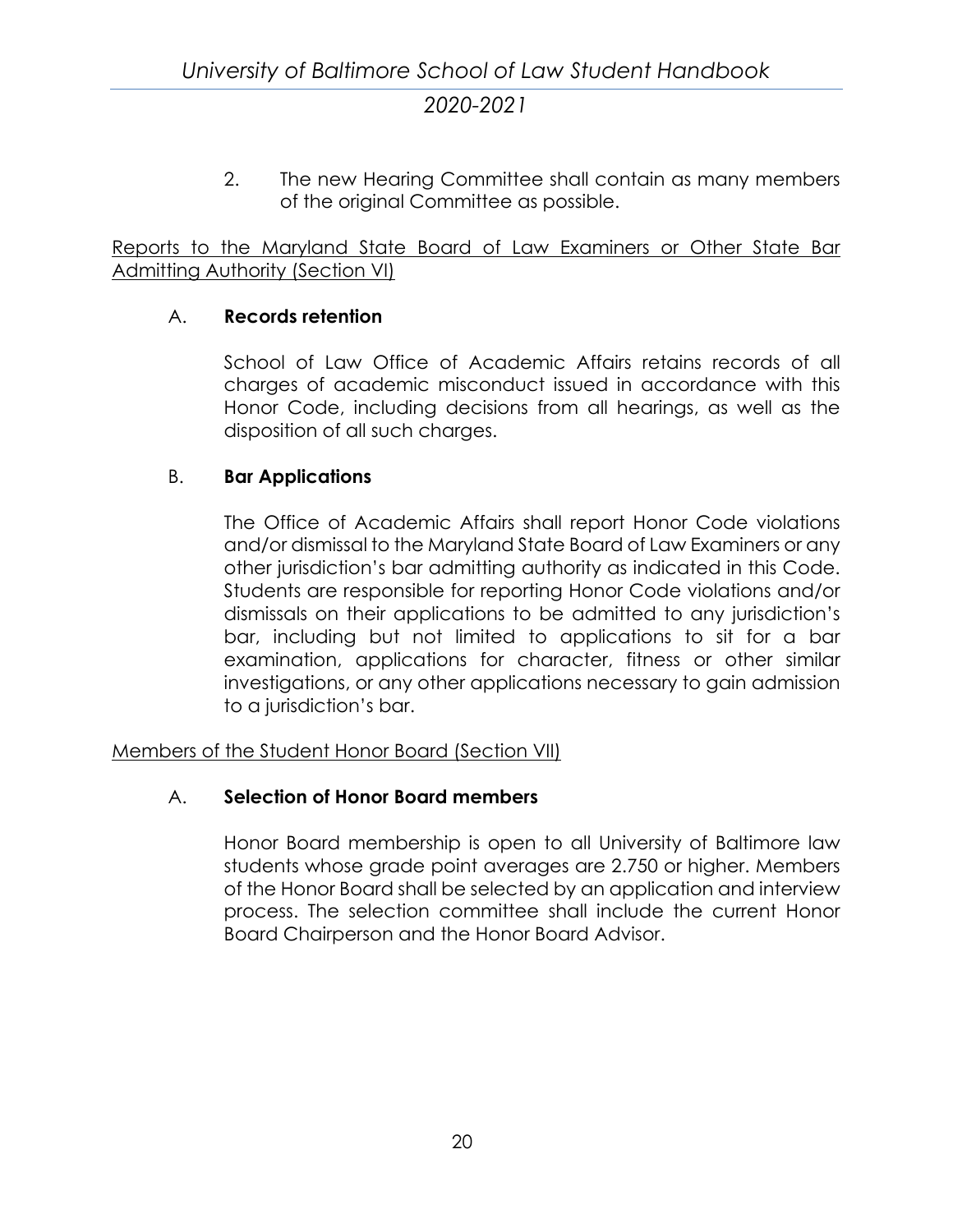## B. **Composition of the Honor Board**

The Honor Board shall be composed of a maximum of 15 students, including the Chairperson. Term of service for new members begins the semester, including summer, after the applicant is selected to serve on the Honor Board and continues until graduation unless the Honor Board member resigns or is removed. An Honor Board member shall be removed by the Chair or Honor Board Advisor for good cause.

## C. **Honor Board Chairperson**

The Honor Board Chairperson shall be selected by majority vote of the current Honor Board members, the Honor Board Advisor and the Associate Dean for Academic Affairs. The Honor Board Chairperson shall not serve on the Student Bar Association Board. The Honor Board Chairperson shall:

- 1. Schedule and preside over monthly Honor Board meetings;
- 2. Facilitate Honor Code procedures in conjunction with the Honor Board Advisor;
- 3. Keep and disseminate meeting minutes to members;
- 4. Report Honor Board general business to the student body and faculty as necessary;
- 5. Any other responsibilities conferred by the Honor Board.

#### <span id="page-28-0"></span>Miscellaneous Provisions (Section VIII)

- A. This Honor Code shall be publicized to the student body as often as is necessary to ensure student awareness of its provisions.
- B. If any provision of this Code is determined to be invalid, all remaining provisions shall continue in effect.
- C. This Code shall become effective on the first day of the semester following its publication for student review and comment, adoption by the Faculty Council, and its approval for legal sufficiency by the Office of the Attorney General.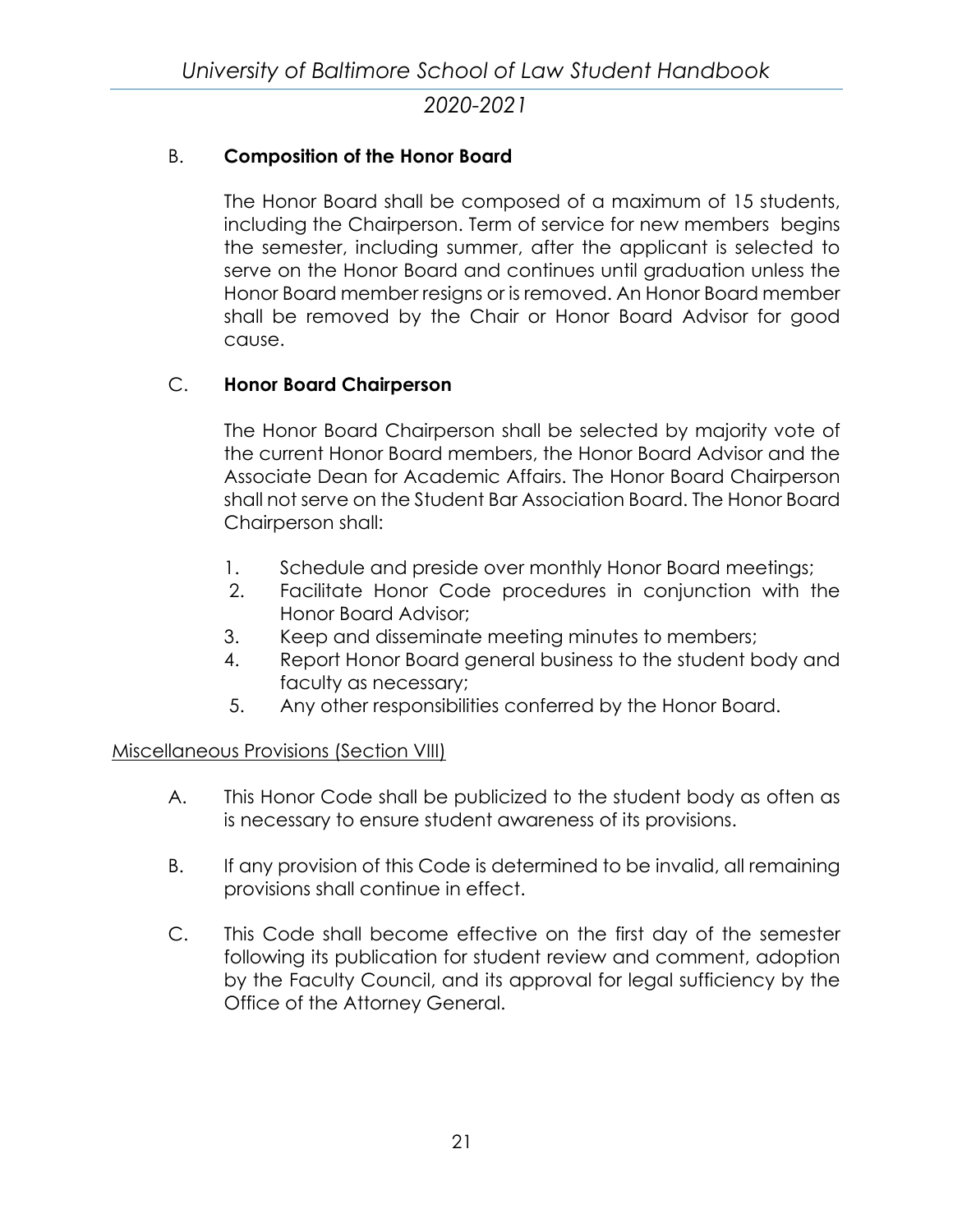*(NOTE: At the beginning of the fall semester during orientation, new students take a pledge to be governed by the Honor Code during their tenure at the law school. They are also required to sign a copy of that pledge.)*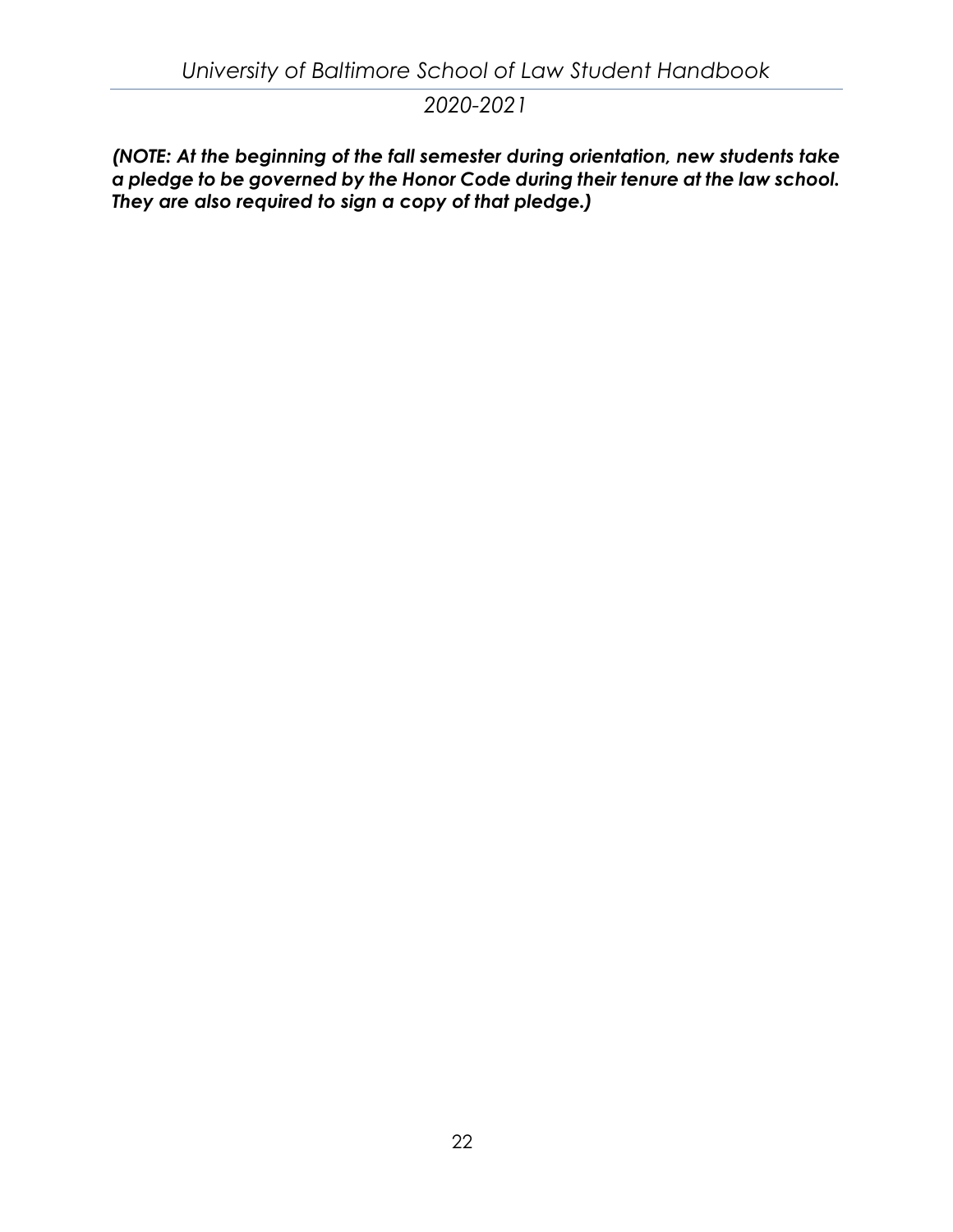# <span id="page-30-0"></span>**JURIS DOCTOR REQUIREMENTS AND PROGRAM INFORMATION**

## <span id="page-30-1"></span>Degree Requirements

Students must complete a minimum of 87 credits with a cumulative GPA of 2.00. The American Bar Association requires the law degree to be completed within 84 months of matriculation.

Students will complete a combination of required and elective coursework to reach 87 credits. Students may count towards graduation up to a total of 12 credits of non-classroom credit activities approved by faculty**.** Clinic work does NOT count as a "non-classroom" activity. Up to 6 of these 12 credits may be earned for Moot Court or other advocacy competitions, and the Board of Advocates activities. Please refer to the Non-Classroom Course Credit Policy for more details on qualifying credits.

## <span id="page-30-2"></span>Required Courses

Students may monitor their progress toward degree completion by logging in to the MyUB portal and viewing the "Academic Requirements" feature. This is a degree audit feature that tracks completed and in-progress courses, grades and requirements.

## **Required Courses for students entering Fall 2018 and afterwards**

- Civil Procedure I (3 credits) or Introduction to Lawyering Skills/Civil Procedure I (6 credits)
- Civil Procedure II (3 credits)
- Constitutional Law I (4 credits)
- Constitutional Law II (2 credits)
- Contracts I (3 credits) or Introduction to Lawyering Skills/ Contracts I (6 credits)
- Contracts II (3 credits)
- Criminal Law (3 credits) or Introduction to Lawyering Skills/Criminal Law (6 credits)
- Introduction to Advocacy (2 credits)
- Property (4 credits)
- Torts (4 credits) or Introduction to Lawyering Skills/Torts (7 credits)
- Evidence (3 credits)
- Professional Responsibility (3 credits)
- Law in Context course (3 credits)
	- o American Legal History, Jurisprudence, Comparative Law, Critical Legal Theory, or Law and Economics
- Scholarly Seminar Writing course (3 credits)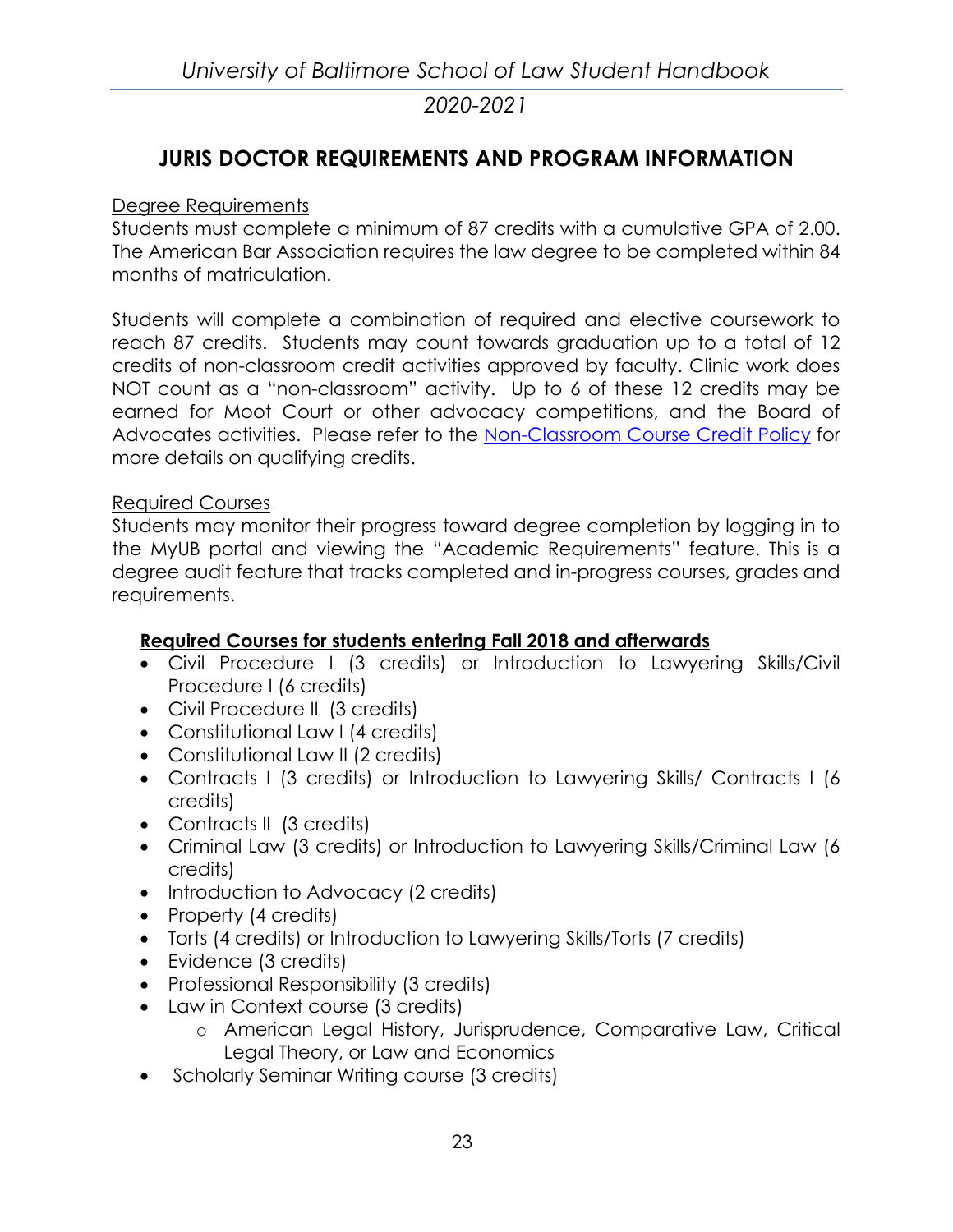- o Seminar course OR Publication Comment for Law Review or Law Forum
- Experiential course(s) (total of 6 credits)
	- o Minimum of 3 credits of Live Client Experiential designated coursework
	- o 3 credits of Live Client or Simulation Experiential designated coursework
- Rules and Reasoning Requirement\* (3 credits)

*\* Required course for all students whose cumulative GPAs are below 2.80 after the completion of their second semester. More information available under [Mandatory Academic Support Curriculum.](#page-124-0)*

## <span id="page-31-0"></span>Maximum and Minimum Credit Hour Loads for Full and Part Time Students

# Full Time Student

The minimum and maximum semester course loads for a full-time student are 13 and 16 credit hours, respectively. In limited circumstances and with approval of the Associate Dean for Academic Affairs or his or her designee, students may register for fewer than 13 hours or for more than 16 hours. Credits for non-classroom activities are computed in the minimum and maximum course loads for full time students.

## Part Time (Day or Evening) Student

The minimum and maximum semester course loads for a part time student are 8 and 12 hours, respectively. With approval of the Associate Dean for Academic Affairs or his or her designee, students may register for fewer than 8 hours. First year evening students may only take 9 credits in the fall and 9 credits in the spring. Credits for non-classroom activities are computed in the minimum and maximum course loads for part time and evening students.

## Summer Semester - All Divisions

There is no minimum load requirement for the summer term. The maximum summer term course load is 8 credits for full time students and 6 credits for parttime students.

## Exceptions to Credit Loads

Upon a showing of exceptional need and academic ability, the Associate Dean may approve an overage of credits above the credit limit (that is, greater than 16 for full time students or greater than 12 for part time students), pursuant to the American Bar Association (ABA) Standards for Law Schools. A student is billed by the Bursar's office for all credits, including those above the 16 or 12 credit limits.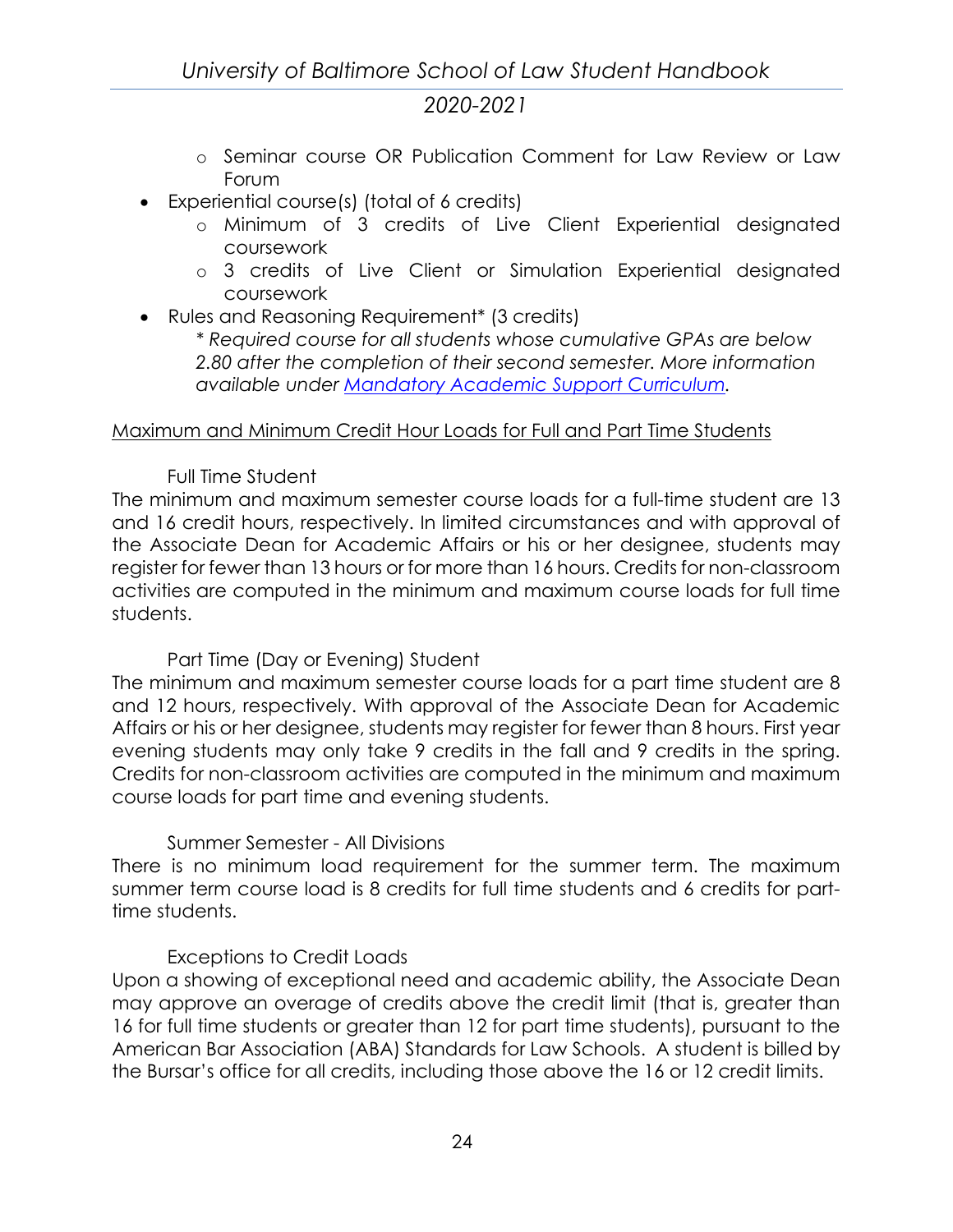## <span id="page-32-0"></span>Transfer Between Divisions

*All division transfer requests must be approved by the Office of Academic Affairs.* Part time day and evening division students may change divisions only after completing the first three semesters of study. Evening students who switch to the day division before their fourth semester may be required to take some classes in the evening during that semester. Once a student switches divisions, the student must remain in that division for two semesters before switching back.

#### <span id="page-32-1"></span>Student employment

*This student employment policy was adopted by the Law school faculty on December 10, 2016.*

We, the faculty of the University of Baltimore, School of Law, believe that the study of law presents unique academic challenges as students encounter a workload, curriculum, perspective and vocabulary that many are experiencing for the first time.

Full-time day division students are required to take 13 or more credits per semester and expected to devote the majority of their time to their studies. Therefore, fulltime students should not work at all during the first semester of law school. During second semester, full-time students should work no more than 15 hours per week. Thereafter, full-time students should devote a maximum of 20 hours per week to paid positions or other activities outside of their academic commitments. This recommendation reflects an appropriate balance between such non-academic endeavors and work for academic credit.

Part-time day and evening students may take a maximum of 12 credits per semester. This limit reflects the fact that most of these students work full time during their studies and represents the maximum course load that will allow students to achieve an appropriate balance of academic and non-academic activities. Accordingly, permission for part-time students to exceed a 12 credit hour course load in a semester will be granted by the Associate Dean for Academic Affairs only upon a showing of exceptional need and academic ability. We also believe that the ideal course load for evening students during the first three semesters of law school is 10 credits or fewer.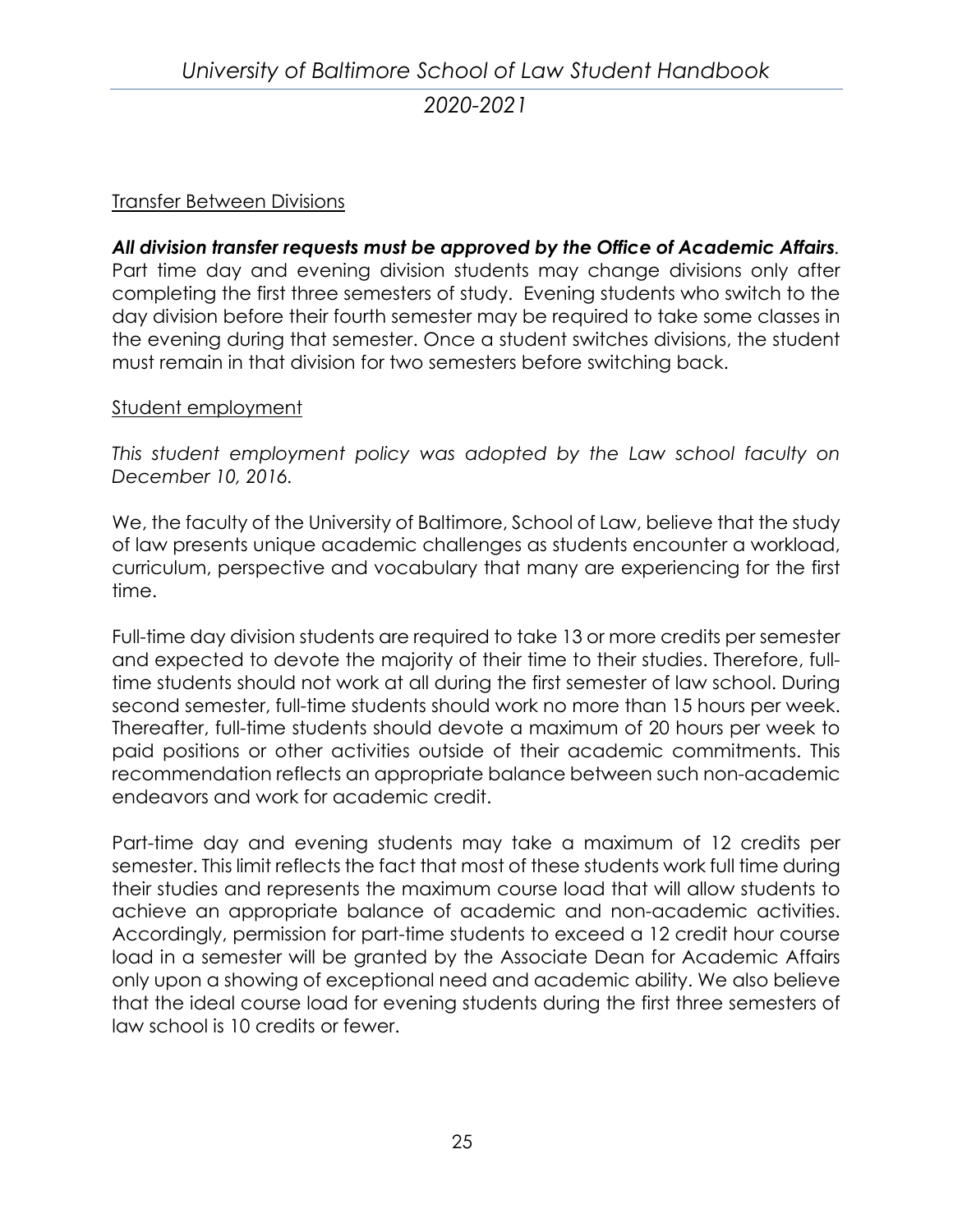The balance envisioned by these guidelines will permit students to experience the varied legal concepts and subject matters needed for success on the bar and in a multi-decade legal career.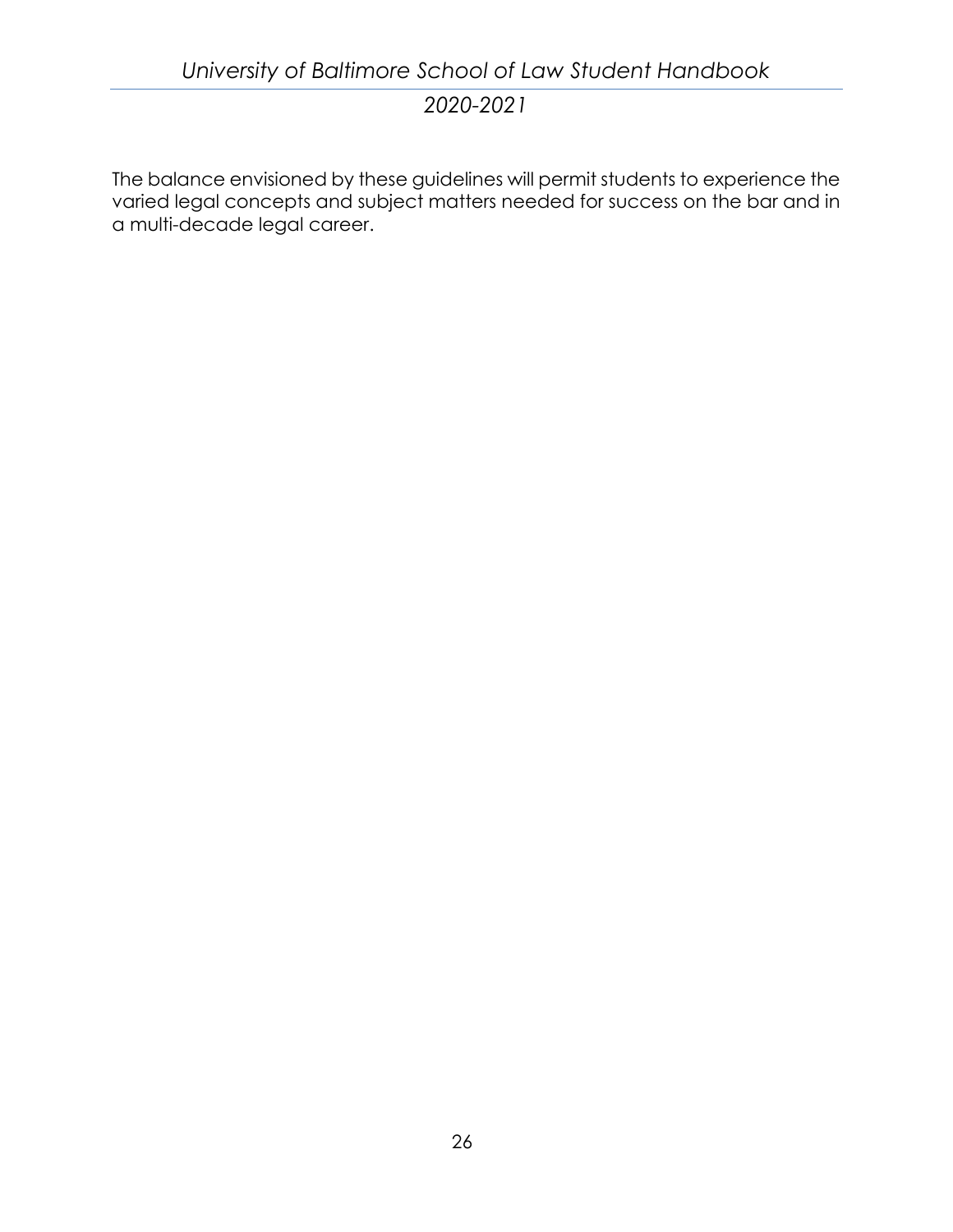# *University of Baltimore School of Law Student Handbook 2020-2021*

#### <span id="page-34-0"></span>First and Second Year Curriculum

The first-year curriculum is composed entirely of required courses. Full time students are required to take 16 credits in the fall and 16 credits in the spring. Evening students take 9 credits and part time day students take up to 12 credits in the fall. Evening students take 9 credits in the spring. The course sequences for first and second-year day and evening students are set out below:

#### First Year Day (Full time)

All full time day students will take either Introduction to Lawyering Skills (ILS)/Contracts I, ILS/Torts, ILS/Criminal Law or ILS/Civil Procedure I in their first semester. The ILS course will combine instruction on legal writing with a substantive course such as Criminal Law, Torts, Contracts I or Civil Procedure I. The purpose of the ILS course is to teach legal writing skills within the context of a required firstyear course. All students, regardless of the ILS course in which they are enrolled, will receive a similar legal writing experience.

| <b>Fall Full Time Day</b>                                                |                   | <b>Spring Full Time Day</b> |                |
|--------------------------------------------------------------------------|-------------------|-----------------------------|----------------|
| Course                                                                   | <b>Credits</b>    | Course                      | <b>Credits</b> |
| Introduction to Lawyering Skills/Torts or<br>Torts                       | $7$ or 4          | Introduction to Advocacy    | $\mathcal{P}$  |
| Contracts I                                                              | 3                 | Contracts II                | 3              |
| Introduction to Lawyering Skills/Civil<br>Procedure or Civil Procedure I | $6 \text{ or } 3$ | Civil Procedure II          |                |
| Introduction to Lawyering Skills/Criminal<br>Law or Criminal Law         | $6$ or $3$        | Property                    |                |
|                                                                          |                   | Constitutional Law I        |                |
| <b>Total</b>                                                             | 16                | Total                       | 16             |

Second Year Day (Full time)

Second year full time day students must take Constitutional Law II (2 credits), Evidence (3 credits), and Professional Responsibility (3 credits). Students who earn below 2.80 cum GPA after the first two semesters, must also take Rules and Reasoning (3 credits). Student may choose whether to take these courses in the fall or spring semester, keeping in mind that sometimes the classes may be in the evening. Remaining requirements may be taken during the second or third year.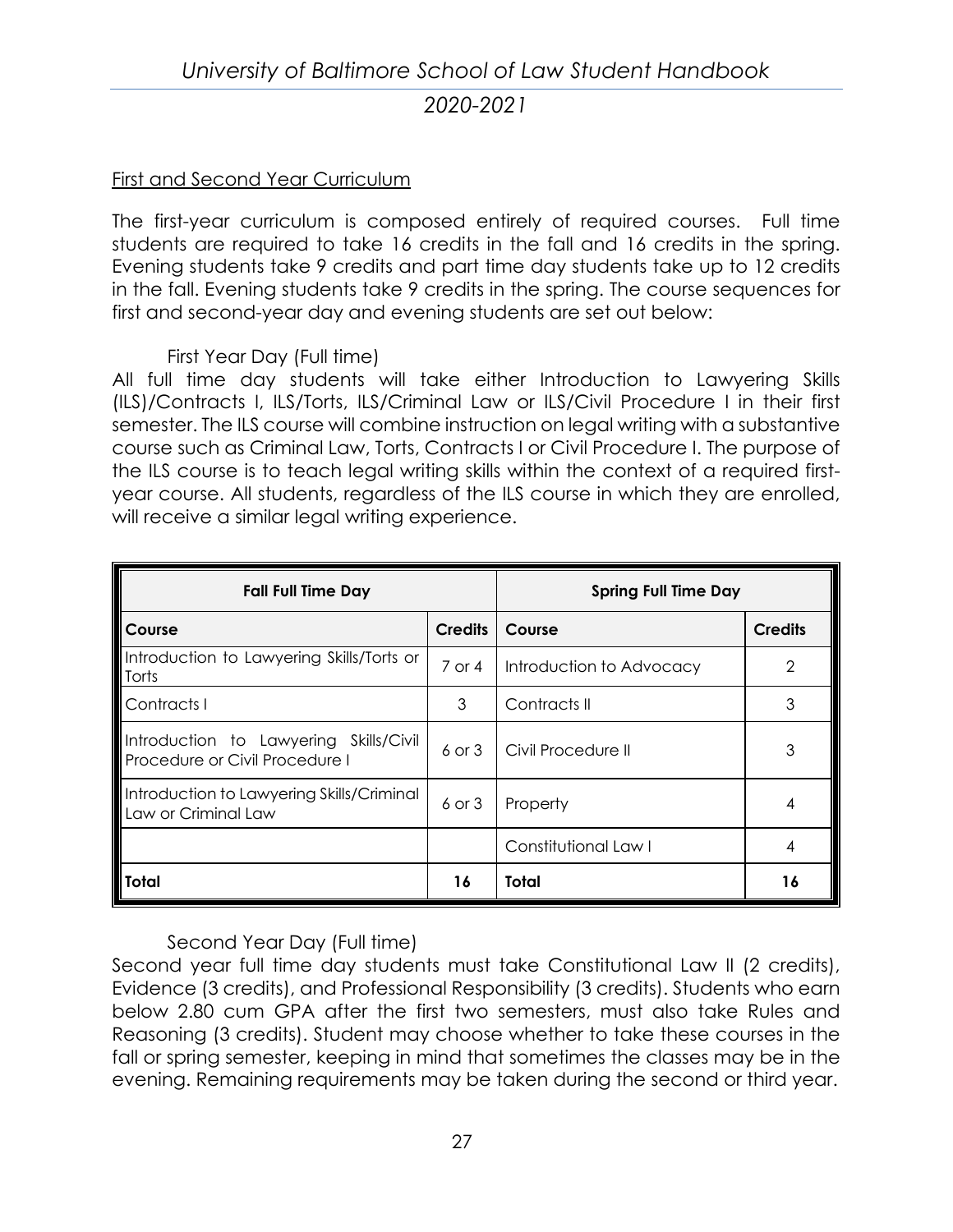| Fall                                                 |                | Spring                         |                |
|------------------------------------------------------|----------------|--------------------------------|----------------|
| Course                                               | <b>Credits</b> | Course                         | <b>Credits</b> |
| Introduction to Lawyering Skills/<br>Civil Procedure | 6              | Civil Procedure II             | 3              |
| Contracts I                                          | 3              | Contracts II                   | 3              |
| Criminal Law (optional)                              | 3              | Introduction<br>to<br>Advocacy | 2              |
|                                                      |                | Constitutional Law I           | 4              |
| l Total                                              | 9 or 12        | Total                          | 12             |

## *First Year Part-Time Day*

## *Second Year Part Time Day*

Part Time Day students must take Property in the spring of their second year and must consult with an Advisor to plan out their course schedule. Students who earn below 2.80 cum GPA after the first two semesters, must also take Rules and Reasoning (3 credits) in either the fall or spring of their second year.

| Fall                                                           |                | Spring                                |                |
|----------------------------------------------------------------|----------------|---------------------------------------|----------------|
| Course                                                         | <b>Credits</b> | Course                                | <b>Credits</b> |
| I Torts                                                        | 4              | Property                              | 4              |
| Criminal Law<br>(if not taken prior fall)                      | 3              | Rules and Reasoning or<br>Elective(s) | 2              |
| Constitutional Law II                                          | $\overline{2}$ | Professional Responsibility           | 3              |
| <b>Rules and Reasoning or</b><br><b>Elective</b><br>(optional) | 3              | Elective(s)                           | $2 - 3$        |
| <b>Total</b>                                                   | 9 - 12         | Total                                 | 9              |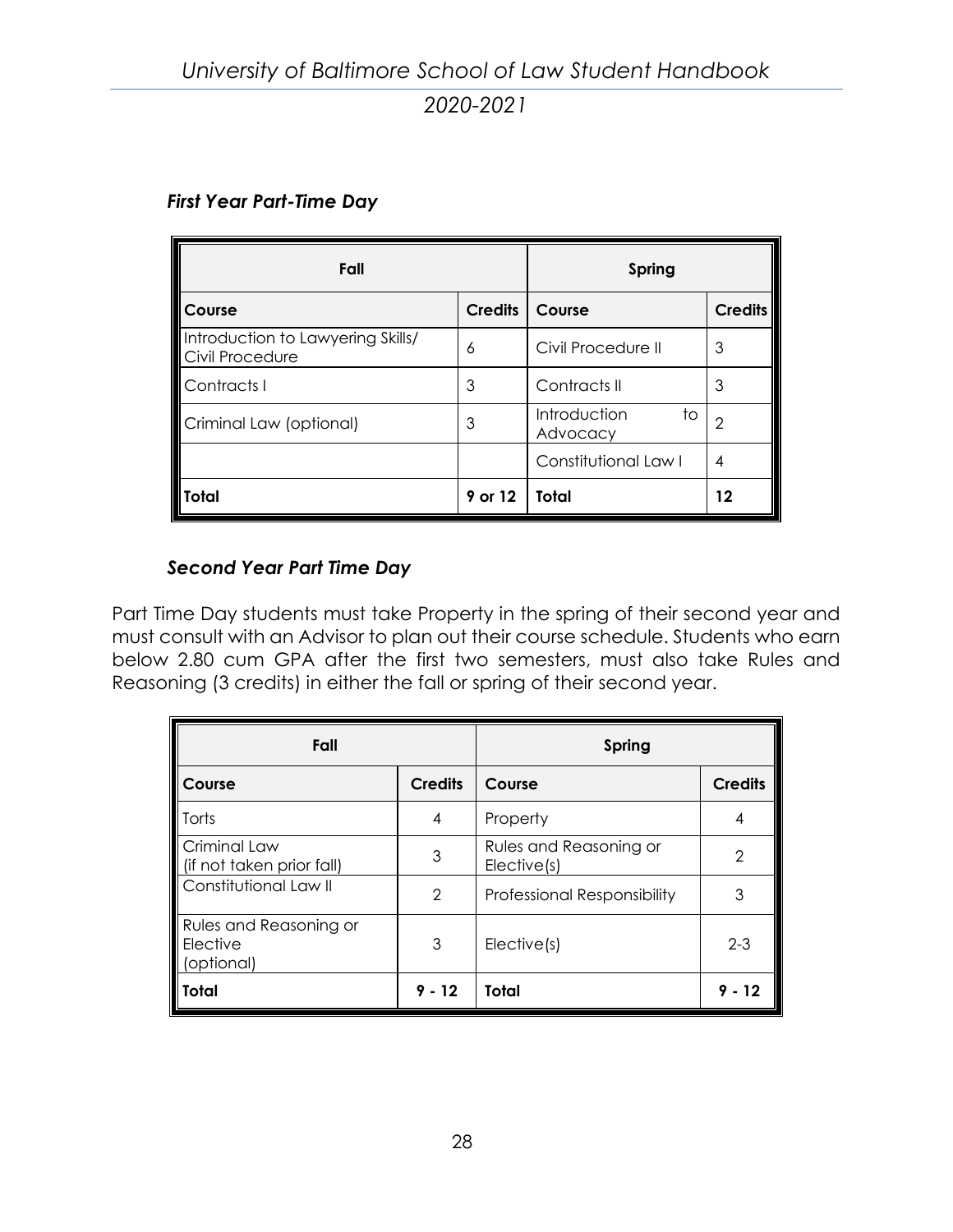#### *First Year Evening*

| Fall                                                   |                | Spring                         |               |
|--------------------------------------------------------|----------------|--------------------------------|---------------|
| Course                                                 | <b>Credits</b> | Course                         | $C$ redits    |
| Introduction to<br>Lawyering Skills/Civil<br>Procedure | 6              | Introduction<br>to<br>Advocacy | $\mathcal{P}$ |
| Contracts I                                            | 3              | Contracts II                   | 3             |
|                                                        |                | Torts                          |               |
| Total                                                  |                | Total                          |               |

Evening students may take a limited number of approved courses during the summer after their first year.

#### *Second Year Evening*

Students who earn below 2.80 cum GPA after the first two semesters, must also take Rules and Reasoning (3 credits) in the spring of their second year.

| Fall                 |                | Spring                                    |                |
|----------------------|----------------|-------------------------------------------|----------------|
| Course               | <b>Credits</b> | Course                                    | <b>Credits</b> |
| Criminal Law         | 3              | Constitutional Law II                     | 2              |
| Civil Procedure II   | 3              | Property                                  | 4              |
| Constitutional Law I | 4              | <b>Rules and Reasoning</b><br>or Elective | 3              |
|                      |                | Elective (optional)                       | 3              |
| Total                | 10             | Total                                     | 12             |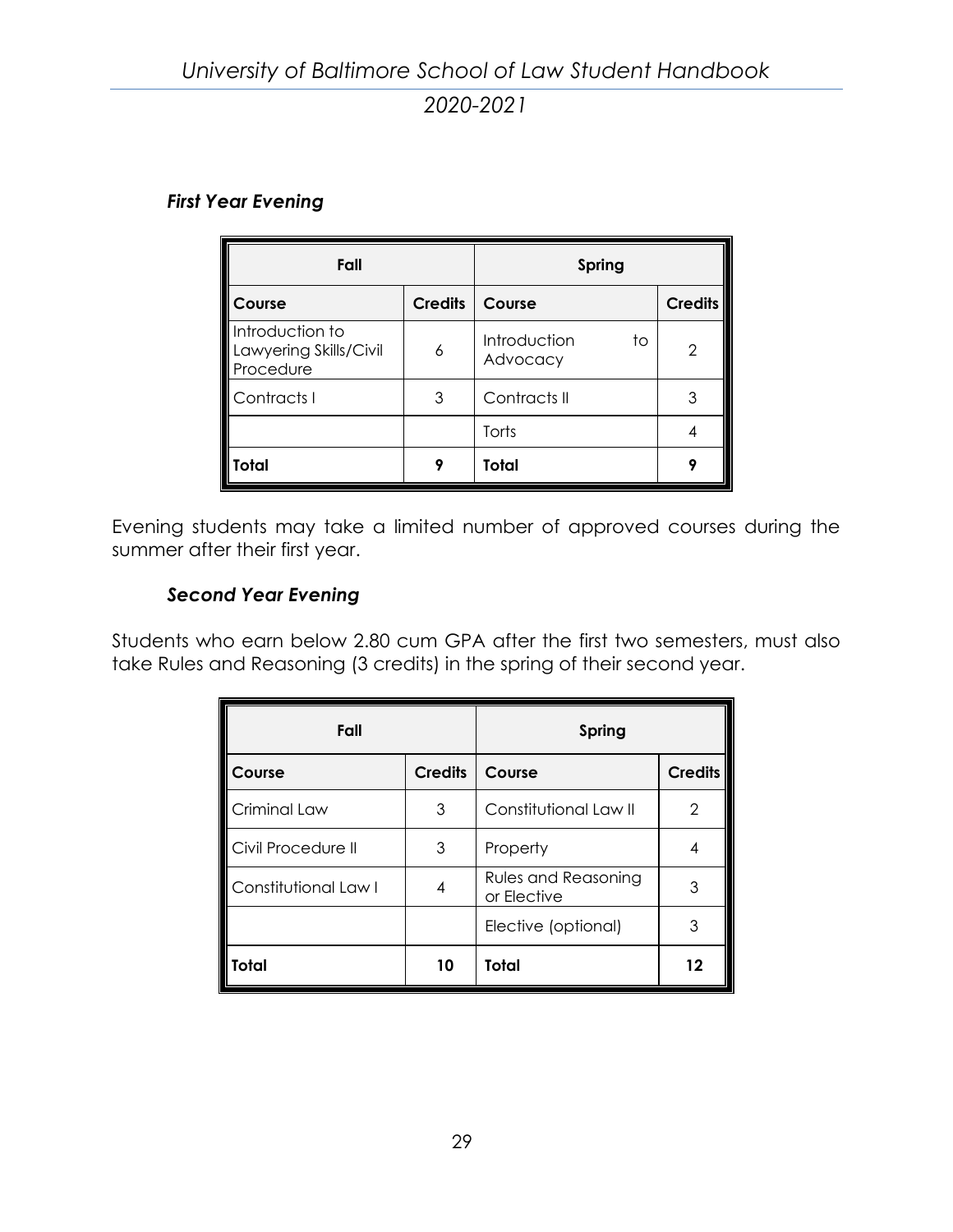## Upper Level Requirement Options for Students Entering Fall 2018 or later

The upper level requirements which students will be able to select from a list of options include the scholarly writing, experiential course requirements and a law in context designated course.

## *[Scholarly Writing Requirement](http://law.ubalt.edu/academics/jd-program/coursereqts/writingscholarly.cfm)*

**For students entering Fall 2018 and later:** Students entering the School of Law in Fall 2018 or later must complete a course or activity (journal) that satisfies the scholarly writing requirement.

This requirement must be met by submission of an acceptable law review or journal article or by submission of a research paper which meets the definition. That is, the paper format should be that of a law review comment with footnotes; that it have a length of at least 25 pages; and that the process of developing it include the scheduling of discussion and review of written scope notes, outlines, and drafts, as well as the final product and earns a grade of C or higher in a designated "seminar" course listed below. Note: Advanced Legal Research course does not satisfy the requirement, though students may earn elective credits for the course. Seminar courses designated to fulfill the "scholarly" upperlevel writing requirement include:

- Advanced Business Organizations Seminar
- Alternative Dispute Resolution Seminar
- American Legal History Seminar
- Animal Law Seminar
- Capital Punishment & the Constitution Seminar
- Civil Liberties Seminar
- Coastal Law Seminar
- Election Law Seminar
- European Union Law Seminar
- Mediating Family Disputes: Theory & Practice Seminar
- Government Contracting Seminar
- International Human Rights Law Seminar
- International Women's Rights Seminar
- Philosophy of Law Seminar
- Law and Disabilities Seminar
- Law and Poverty Seminar
- Law and Religion Seminar
- Local Economic Development Seminar
- Military Law Seminar
- Media Law Seminar
- Patents, Copyright & Trademarks Seminar
- Perspectives on Sexual Orientation and the Law Seminar
- Race and the Law Seminar
- Sentencing and Plea Bargaining Seminar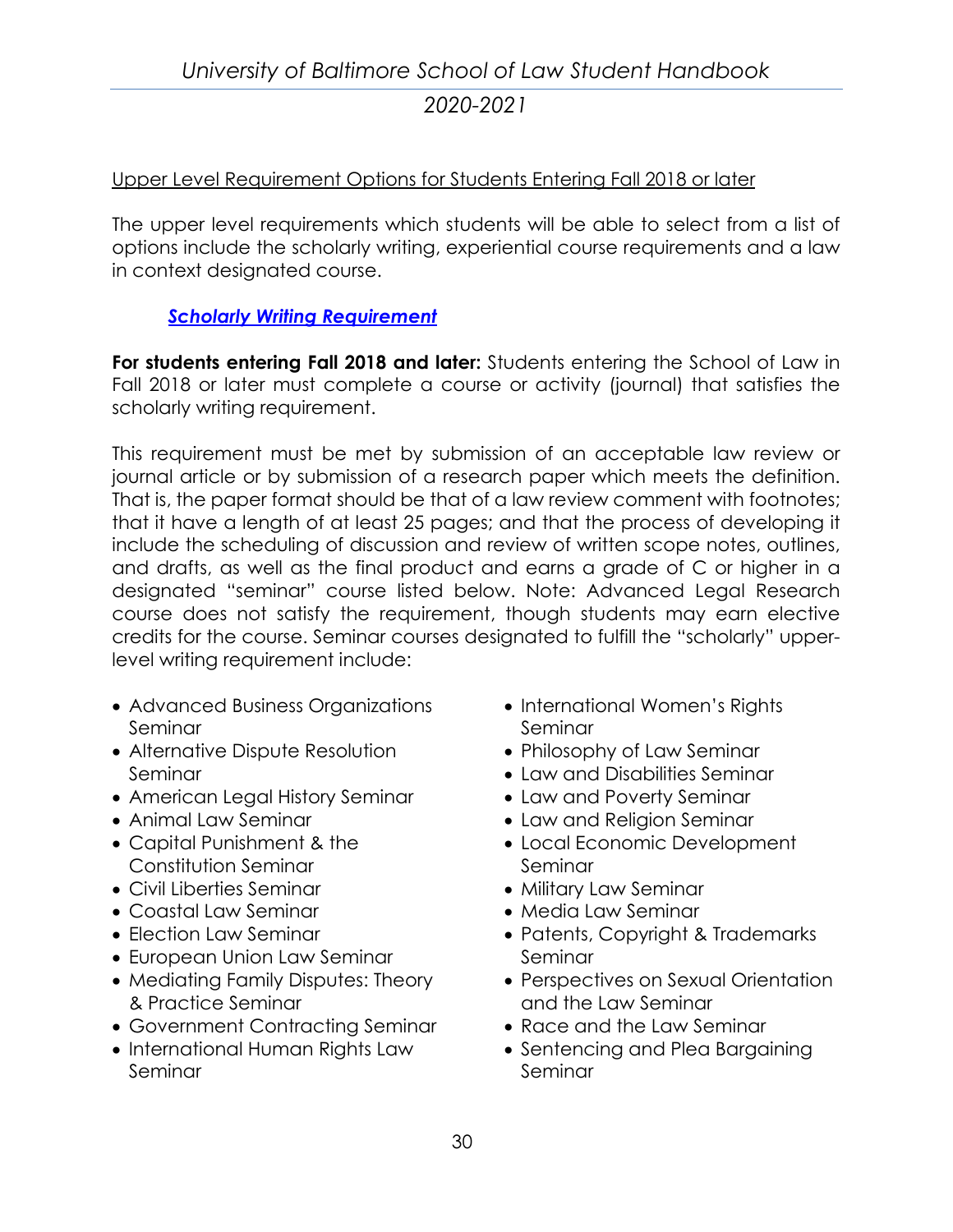- Special Topics in Law Seminar
- Tax Policy Seminar

## *Law in Context Requirement*

A complete legal education requires more than knowledge of legal rules and proficiency in legal skills. Law in Context courses are intended to provide the law student with the third element of a complete legal education: the ability to understand law in a variety of theoretical, social, historical, and philosophical contexts. The courses available to students to complete this requirement include:

American Legal History\* Comparative Law\* Critical Legal Theory\* Jurisprudence\* Law & Economics\* \*Not all courses may be available every semester.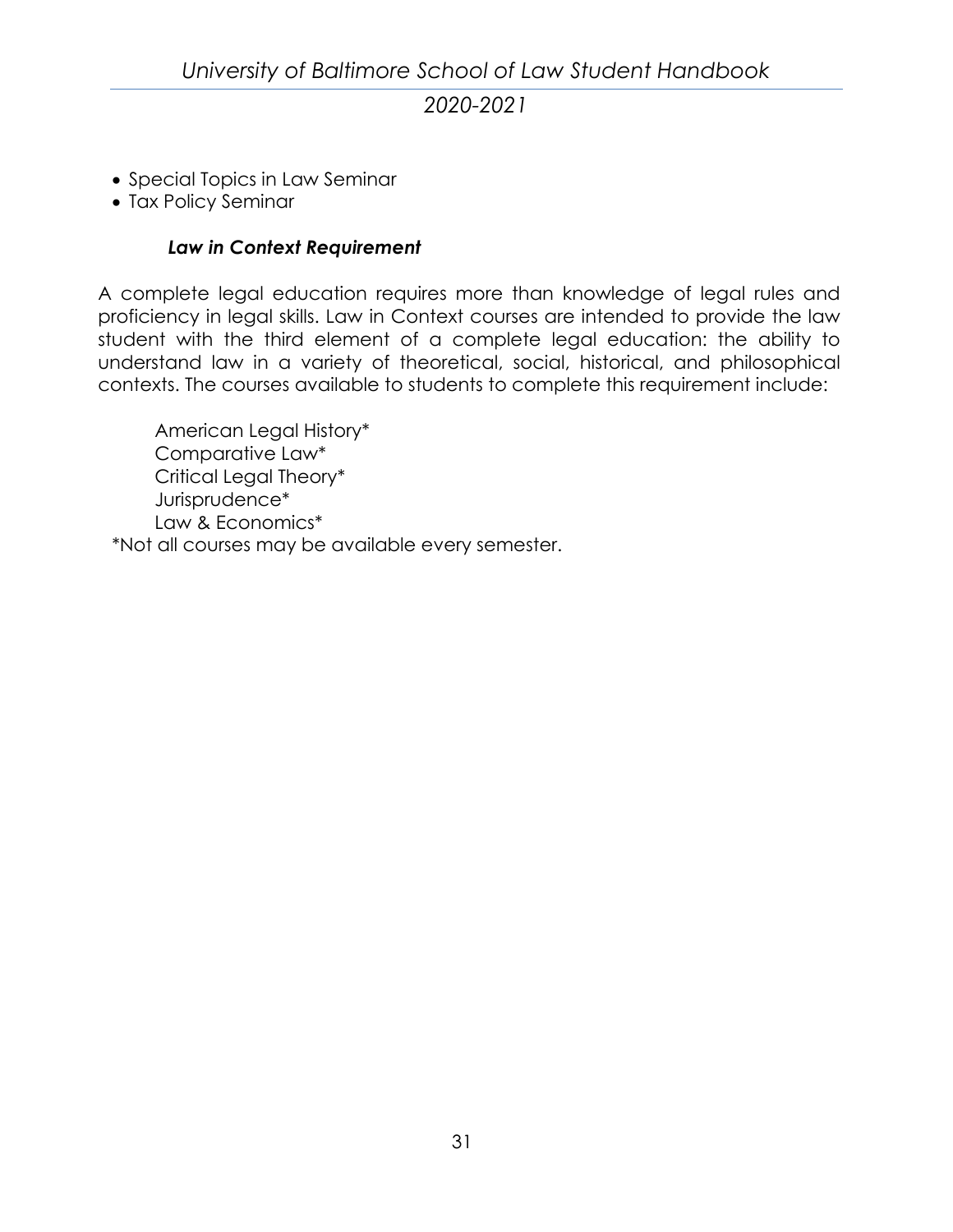## *Experiential Requirement – Learn by Doing*

Hands on learning is central to our curriculum here at UB School of Law. We seek to ensure that each graduate is ready to transition from law student to law practitioner. The experiential requirement allows you to gain real experience while earning your law degree. The requirement is to earn six credits in an experiential capacity -- all six credits may be earned in a "live client" setting such as a clinic, or you may combine three credits of "live client" with three credits of a simulation or skills class or activity, as shown below:

| <b>LIVE CLIENT EXPERIENCES</b>                                                                                                                                                                                                                                                                                                                                                                                                                                                                                                                                                                                                                                                                                                                                                                                                                                                                                                                       | <b>SIMULATION/ SKILLS CLASSES</b>                                                                                                                                                                                                                                                                                                                                                                                                                                                                                                                                                                                                                                                                                                                             |
|------------------------------------------------------------------------------------------------------------------------------------------------------------------------------------------------------------------------------------------------------------------------------------------------------------------------------------------------------------------------------------------------------------------------------------------------------------------------------------------------------------------------------------------------------------------------------------------------------------------------------------------------------------------------------------------------------------------------------------------------------------------------------------------------------------------------------------------------------------------------------------------------------------------------------------------------------|---------------------------------------------------------------------------------------------------------------------------------------------------------------------------------------------------------------------------------------------------------------------------------------------------------------------------------------------------------------------------------------------------------------------------------------------------------------------------------------------------------------------------------------------------------------------------------------------------------------------------------------------------------------------------------------------------------------------------------------------------------------|
| <b>6 credits: Clinics</b><br>□ Civil Advocacy Clinic<br>□ Civil Advocacy Clinic: Topic - Human<br><b>Trafficking Prevention Project</b><br>□ Community Development Clinic*<br>□ Criminal Practice Clinic<br>□ Family Law Clinic<br>$\Box$ Immigrant Rights Clinic*<br>$\Box$ Innocence Project Clinic (2 semesters)<br>□ Legal Data & Design Clinic<br>$\Box$ Tax Clinic<br>□ Veteran's Advocacy Clinic*<br>3 credits: Clinics<br>$\Box$ Mediation Clinic for Families<br>□ Mental Health Law Clinic<br>* these clinics are usually designed to<br>accommodate evening students<br>3 credits: Externships<br>Students receive academic credit for<br>substantive legal work performed in the field<br>under the supervision of an attorney and in<br>conjunction with a weekly interactive and<br>reflective classroom component.<br>□ Attorney Practice Externship<br>□ Corporate Counsel Externship<br>$\Box$ Public Interest Lawyering Externship | □ Advanced Trial Advocacy<br>$\Box$ Appellate Advocacy Workshop<br>□ Banking Law Workshop<br>□ CFCC Student Fellows Program I and II<br>$\Box$ Commercial Real Estate Workshop<br>$\Box$ Dispute Resolution Workshop<br>□ Electronic Evidence & Discovery Workshop<br>$\Box$ Interviewing, Negotiation & Counseling<br>$\Box$ Judicial Externship<br>□ Legal Research Workshop<br>$\Box$ Legislation Workshop<br>$\Box$ Litigation Process<br>$\Box$ Mediating Family Disputes: Theory & Practice<br>$\Box$ Mediation Skills<br>$\Box$ MSBA-UB Business Law Fellowship<br>$\Box$ Planning for Families & Seniors Workshop<br>□ Residential Real Estate Workshop<br>□ Tax Research and Writing Workshop<br>□ Transactional Skills Workshop<br>□ Trial Advocacy |
| Note:                                                                                                                                                                                                                                                                                                                                                                                                                                                                                                                                                                                                                                                                                                                                                                                                                                                                                                                                                |                                                                                                                                                                                                                                                                                                                                                                                                                                                                                                                                                                                                                                                                                                                                                               |

Judicial Externship satisfies *only* the simulation criteria (not live client).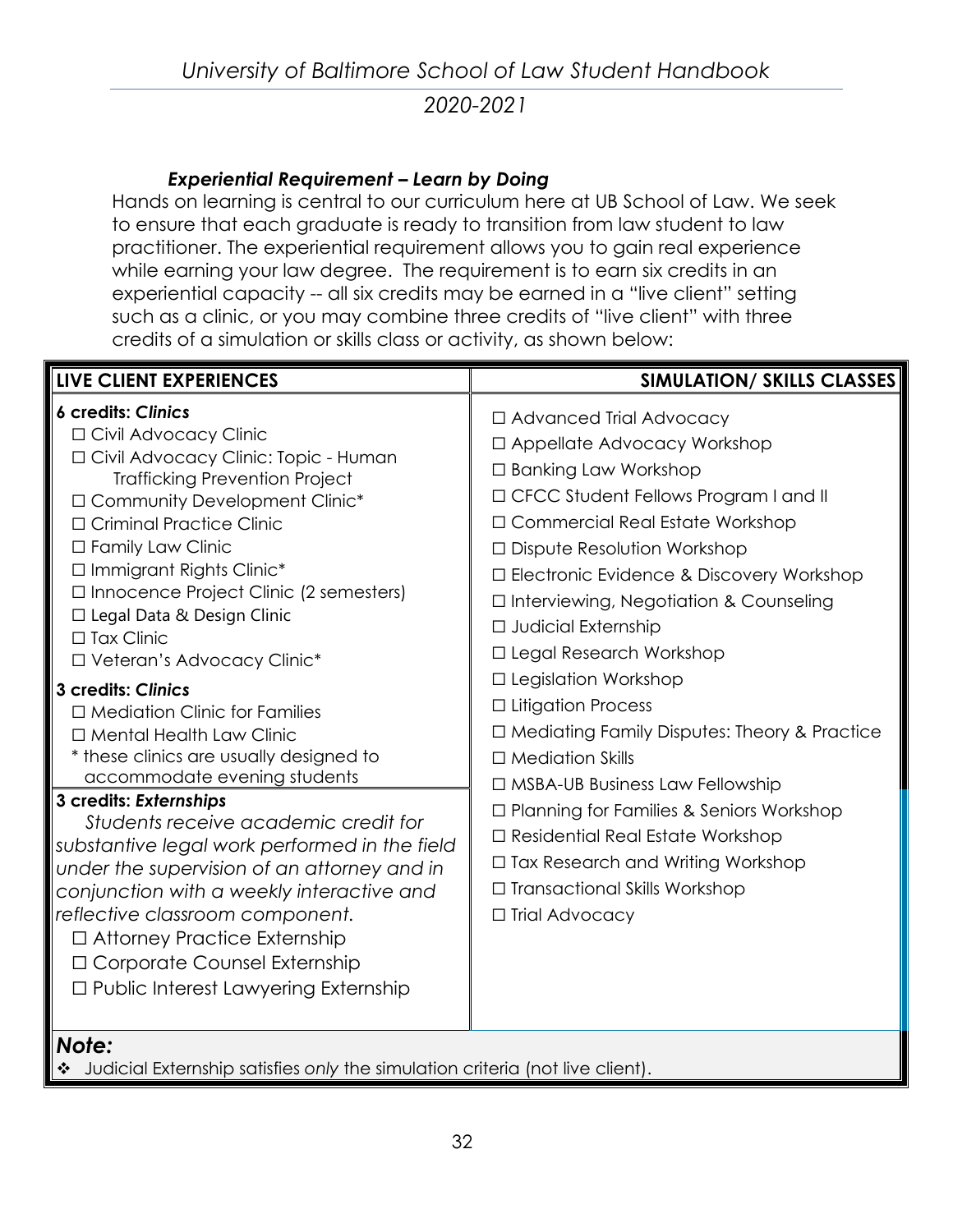Advanced Attorney Externship, SEC Externship, moot court teams and trial teams *do not*  **satisfy** the live client or simulation criteria because there is no classroom seminar which satisfies the ABA definition.

## Repeating Required Courses

If a student earns a grade below C- in any required course (not including a Law in Context course) the student must retake the course until a grade of C- or above has been earned. The grades for multiple takings of the same courses shall be averaged for GPA purposes and the student shall receive credit for taking of the course once (the credits for the first attempt will appear on the transcript until the second attempt is completed and graded). Students must repeat a Law in Context courses only if they receive a grade of F.

If a student earns a D+ or below in Introduction to Lawyering Skills, but a C- or above in its doctrinal component, the student must take the ILS portion again as a stand-alone course (LARW I) in the following fall semester. If a student receives a grade of D+ or below in both ILS and its doctrinal component, the student will be required to repeat the entire course the following fall semester. The student will not be permitted to enroll in Introduction to Advocacy until the student has earned a C- or better in either LARW I or ILS.

If a student earns a D+ or below in the doctrinal component of an ILS course, but a C- or above in ILS, the student must repeat the doctrinal course in a stand-alone format the next time the course is offered.

If a student earns a grade below C- in a Clinic, the Clinic course may not be used to satisfy the experiential requirement, and the student is not eligible to retake the Clinic or enroll in another Clinic. The student would instead be required to satisfy the experiential requirement with an externship, upon notice to the Director of Externships. The Associate Dean, in consultation with the Associate Dean for Experiential Education and the Director of Externships, retains discretion to pursue alternatives under extraordinary circumstances.

A student who must repeat a required course must repeat it the next semester it is offered in their division. If a student's schedule permits, the student may take the course in the other division. A student who repeats a class or enrolls in a required class during the last semester should be on notice that if his or her performance in the class does not meet the grade requirements, eligibility for graduation and/or certification for the bar exam may be jeopardized. A student may not repeat courses except as provided in this rule.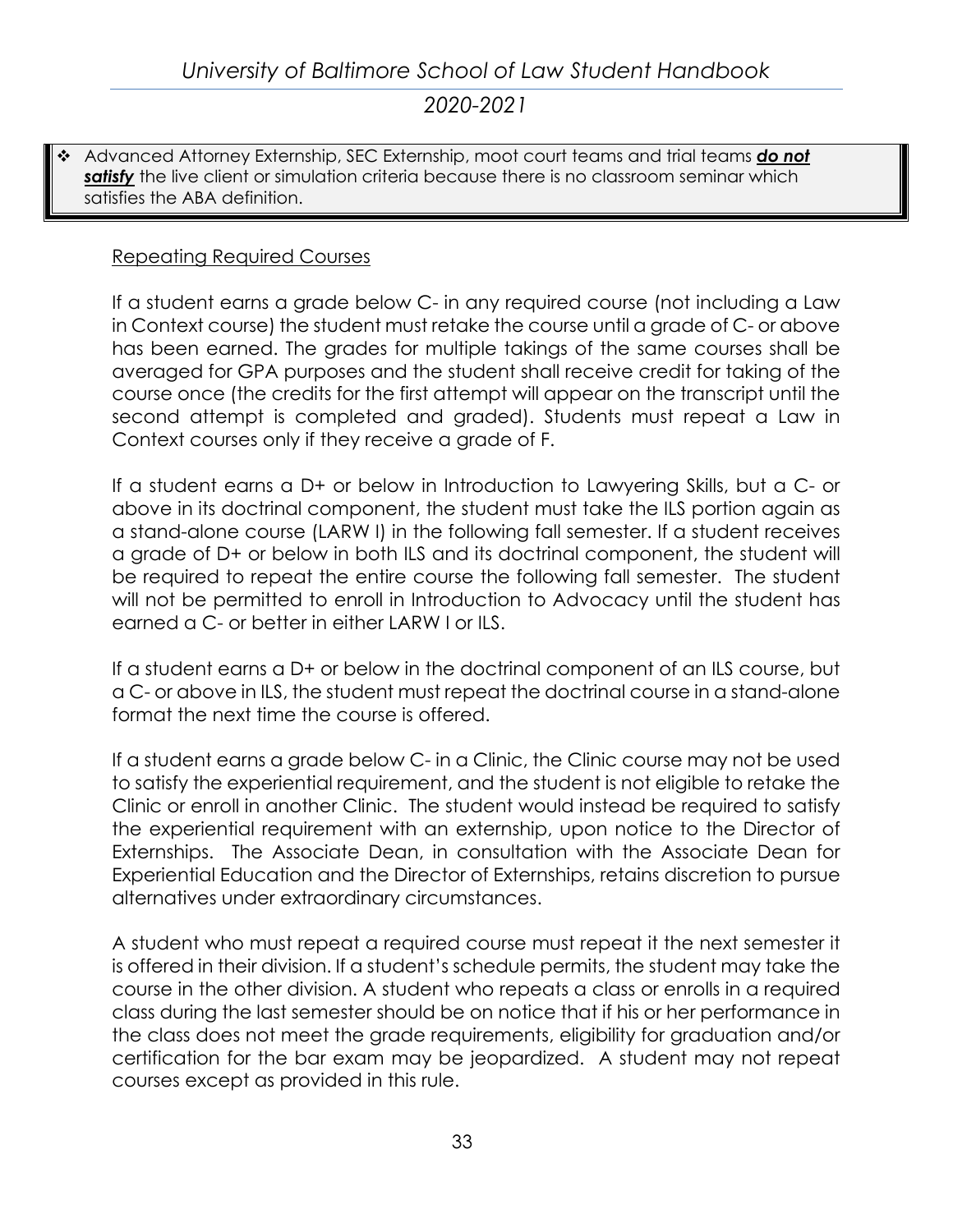- *\* Required courses that are repeated will be recorded as follows:*
	- *The course and grade remain on the student record. Credit and quality points do not.*
	- *The grade for the second taking of the course is the average of both the first and second grade. A transcript note indicates what the actual second grade is and that the first and second grades are averaged.*
	- *Credit hours for the course may only be earned on one attempt.*

## Incoming Transfer Student Course Credits and Grades

## *Requirements to Transfer to UB and transfer evaluation*

A student seeking to transfer to the University of Baltimore School of Law must be in good standing at the law school he or she is attending. The transfer applicant must meet the minimum requirements for new applicants. Transfer applicants apply directly to the Office of Law Admissions.

The transfer student may receive credit for work satisfactorily completed (C or better) at the school he or she is attending. If a student received a grade below C in one semester of a year-long course, the entire course is excluded from transfer. Transfer students may be given advanced standing for up to 29 credits (1/3 of the total number of credits needed to graduate from the University of Baltimore). The Associate Dean for Academic Affairs may approve transfer of a greater number of credits. A student who has completed the second year of law study is ineligible to transfer unless extenuating circumstances are present. Credits but not grades are transferred to the student's University of Baltimore record.

## *Academic Good Standing*

The student's grade point average for the purpose of the 2.00 degree requirement is calculated only on the work completed at the University of Baltimore School of Law or University of Maryland School of Law.

## *Honors and Class Rank*

The transfer student's grade point average, for the purpose of honors at graduation and class rank, is computed on work completed at both the University of Baltimore School of Law and the school from which the student transferred.

## *Course Plan for Incoming Transfer Students*

Each transfer student must meet with an advisor in the Office of Academic Affairs prior to beginning coursework at the University of Baltimore. At that time, the student receives an overview of the course requirements and will develop a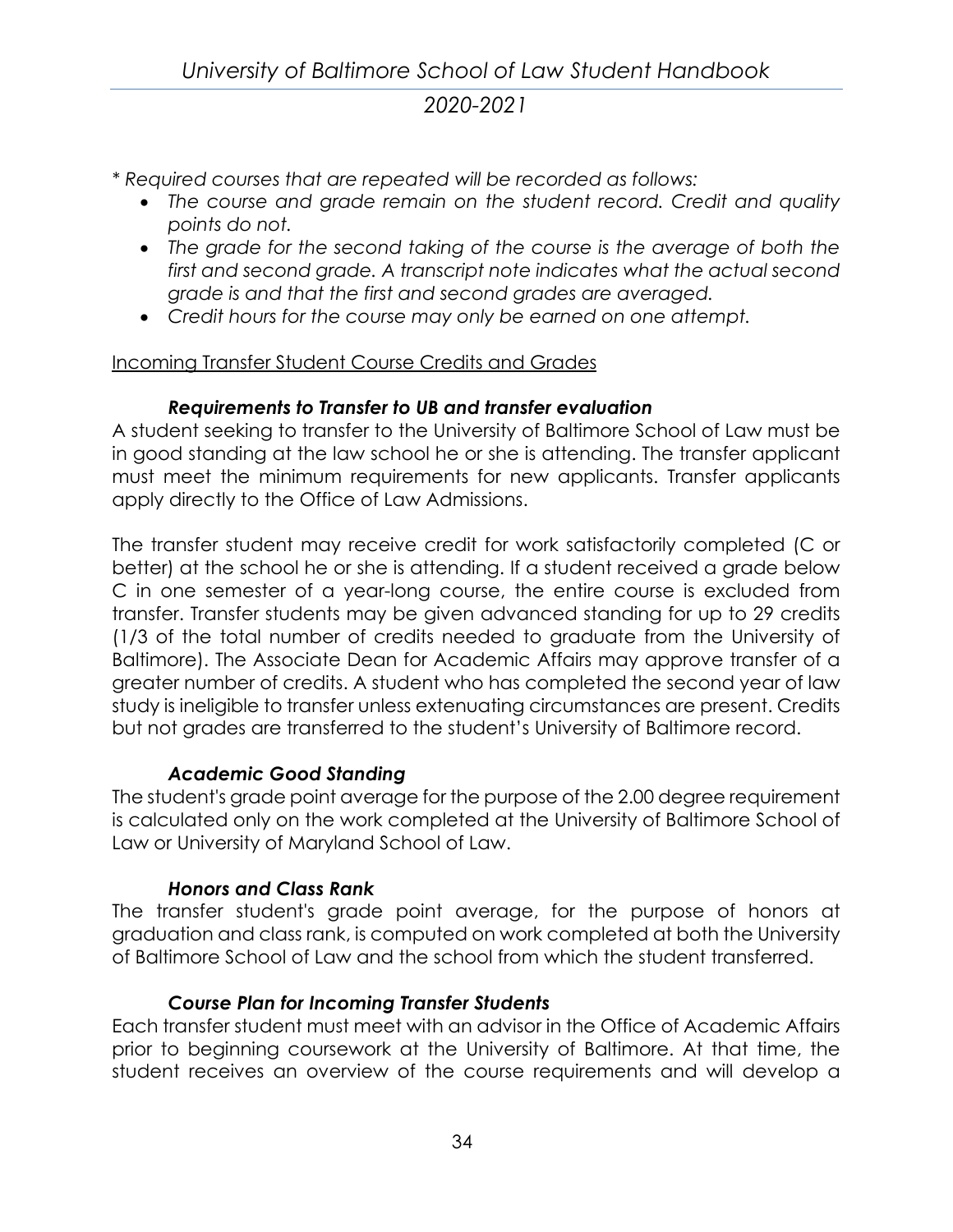course plan. The transfer student must complete any outstanding core/first year requirements as soon as possible.

#### Class Rank, Graduation, and Honors and Awards

#### *Class Rank*

The official class rank is determined after graduation. This is published at the top of the transcript with the degree. Graduated class rank is calculated once a year in July and includes all J.D. graduates from the previous year (August, December and May).

Continuing student class rank is calculated once a year in July. Separate rankings are done for day and evening students. Class rank is unofficial until the student graduates. Students may view their continuing student class rank information in myUB.

#### *Graduation Application*

In order to participate in graduation, a student must file a graduation application in the Records Office at the beginning of the semester in which he or she expects to graduate. The specific deadlines for graduation applications are published in the academic calendar. Once a graduation application is filed, an Office of Academic Affairs staff member audits a student's records to determine that all the requirements for graduation are met. A preliminary approval is granted prior to the commencement ceremony, but a final approval and granting of the degree is contingent upon successful completion of all requirements for graduation.

The diploma of the University, signed by its proper officers, remains the official testimony to the possession of a degree. Diplomas are distributed directly from the vendor to the address provided by the student during the semester prior to graduation. The Law School holds one graduation ceremony annually in May. Students who will complete all graduation requirements prior to the start of the fall semester and who have filed for graduation in the Records Office may participate in the spring commencement ceremony. Students who have eight or fewer credits to complete at the end of the spring semester and who plan to complete those credits during the summer, may participate in the graduation ceremony. Participation in the graduation ceremony does not guarantee that the degree will be conferred.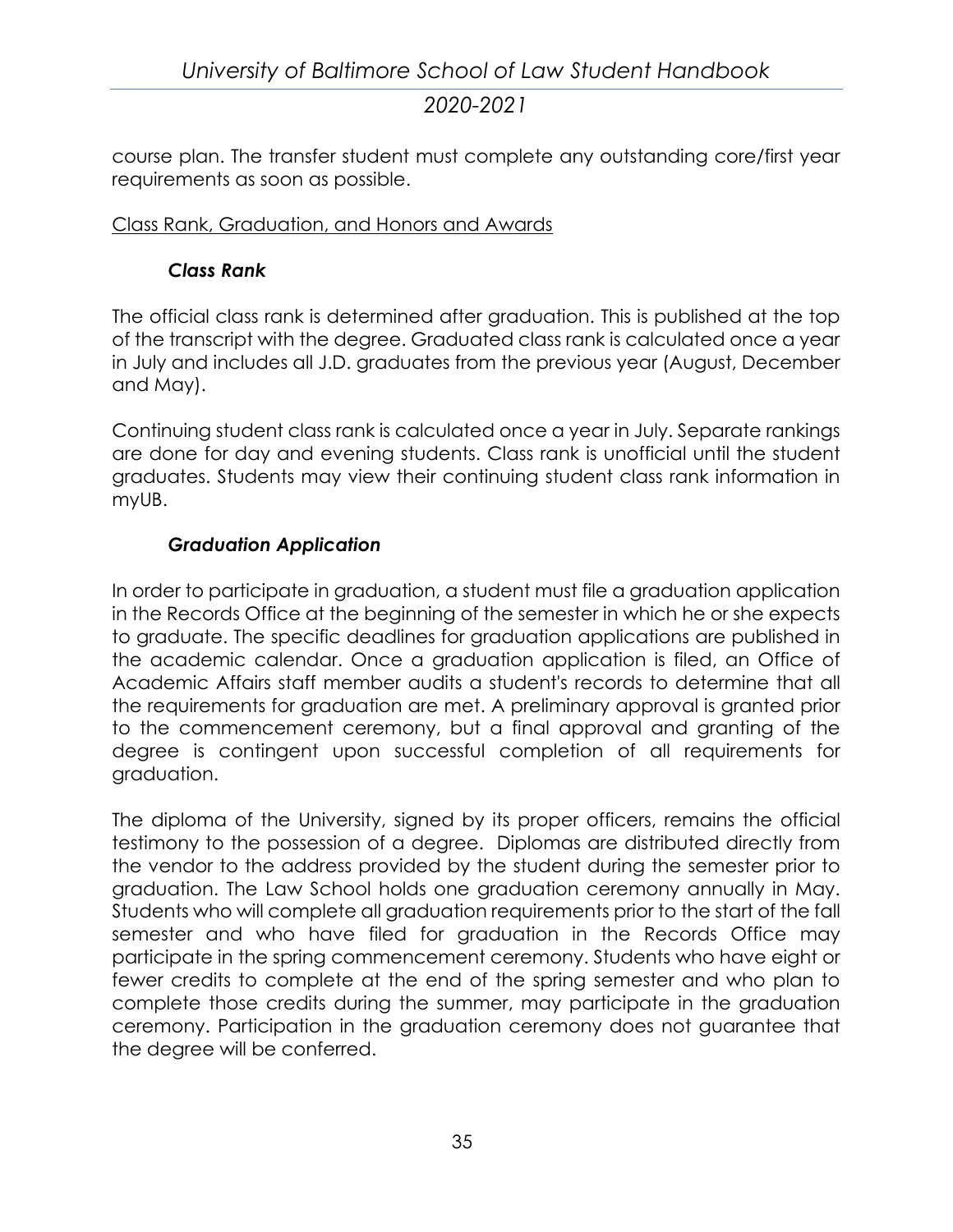#### *Honors and Awards*

#### *Honors and Awards for Current Students*

Students achieving high academic performance after the first year may be eligible for induction into the Royal Shannonhouse Honor Society. The minimum GPA for eligibility is 3.15 cum GPA at the time of review. Full time day students are reviewed after two semesters. Part time day and evening students are reviewed after three semesters. Induction is contingent on continuing the second year at University of Baltimore.

#### *Honors Designations for Graduating Students*

Students receiving the highest grade in a required or foundational course are presented a certificate in recognition of the achievement at the annual awards ceremony held each spring. Other awards given at the annual awards ceremony include a clinical excellence award and Dean's Citations. The J.D. degree is granted cum laude to those who complete the requirements with a cumulative grade point average of at least 3.25, magna cum laude to those whose average is at least 3.50, and summa cum laude to those whose average is at least 3.75. Students in the top 10 percent of the graduating class are inducted into the Heuisler Honor Society. Transfer students who have earned a cumulative average of at least 3.25 or higher (considering grades earned at both the transferring school and the University of Baltimore School of Law) are eligible to graduate with honors.

#### *Awards for Graduating Students*

The C. Richard Martin Award is a \$1,000 stipend presented to the graduate with the highest academic grade point average. The Scholarly Achievement Award is presented to the graduate with the second highest grade point average. The Nancy Cogliano Strouse Award for \$1,000 is presented to the evening law graduate with the highest GPA.

Ronald Shiff Memorial Award (\$500) is presented to the Graduate Tax student with the highest GPA at graduation as determined by the University of Baltimore Records Office.

International and Comparative Law Awards: The Director's Award is given by the Director of the Center for International and Comparative Law to the law student who has done the most for international and comparative law at the University of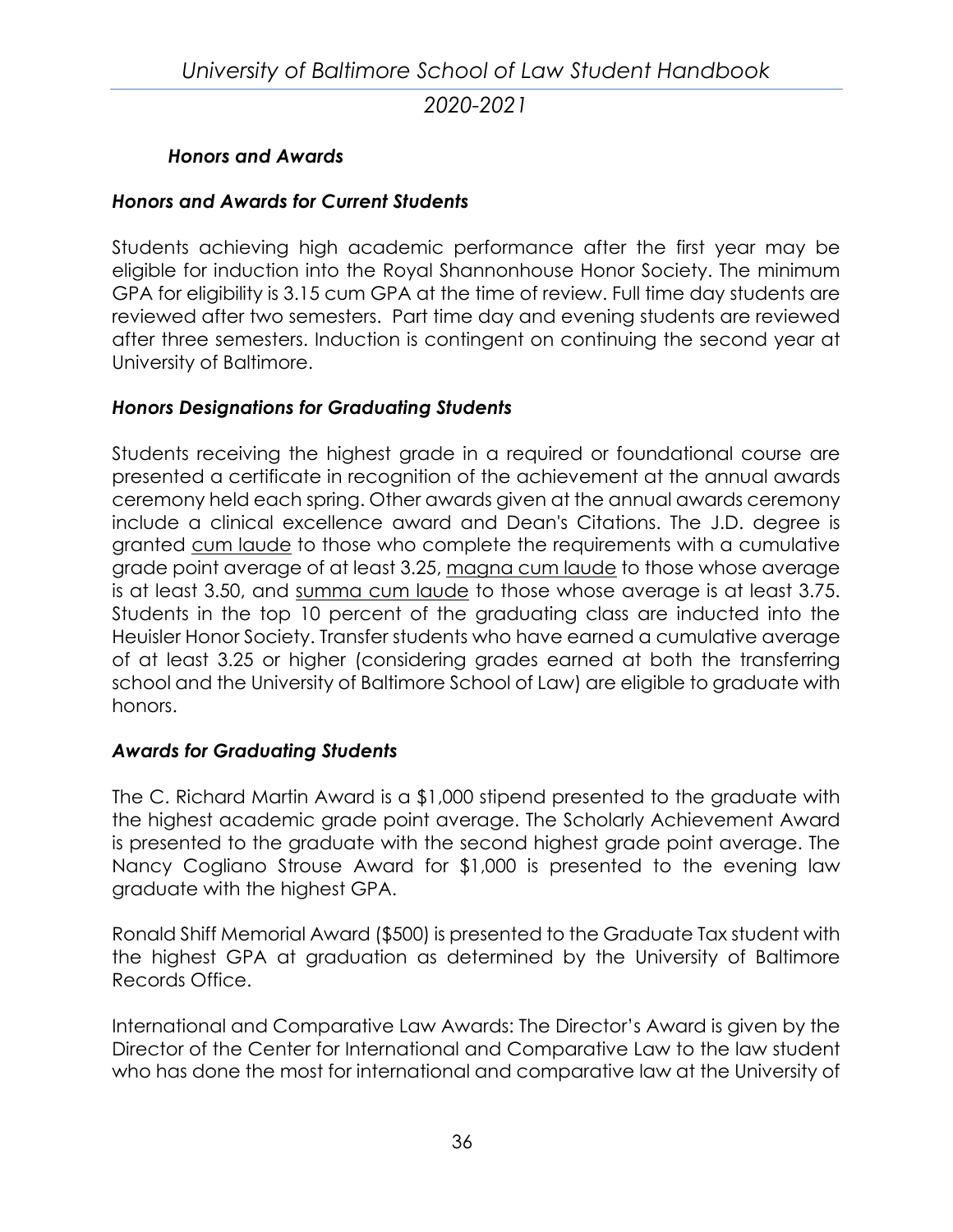# *University of Baltimore School of Law Student Handbook 2020-2021*

Baltimore; and two awards for the best papers submitted on international and comparative law topics as determined by International and Comparative Law faculty.

Clinical Excellence Awards: Awards of \$200 each presented to two students who have demonstrated exceptional work in a University of Baltimore Law clinic. The recipients are chosen by the Associate Dean for Experiential Education in consultation with the clinic supervisors.

The Law Faculty Award, presented at the graduation ceremony, is given to one day division graduate and one evening division graduate who, in the judgment of the faculty, exhibit unusual qualities of scholarship, leadership, and service.

Maryland Chapter of the Academy of Matrimonial Lawyers, Cheryl Hepfer Law Student Award is given to a student who has completed and excelled in the CFCC Student Fellows Program I and II, has completed and excelled in the core Family Law course, and has participated as a student attorney in a family lawrelated clinic.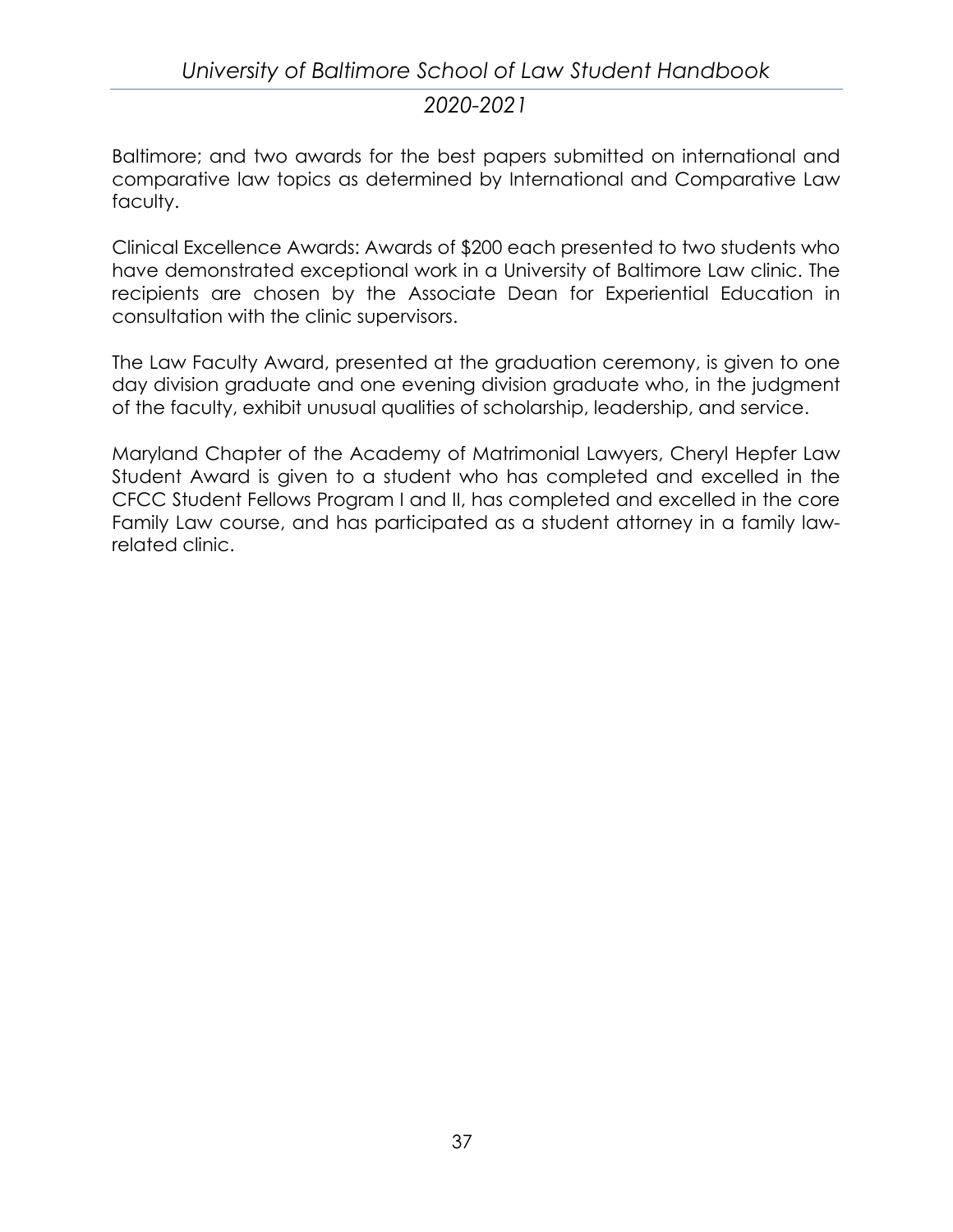#### Petition for Exception to Academic Policies

To obtain an exception to an academic rule or policy, a student must submit in writing a petition to the Associate Dean for Academic Affairs or his or her designee. The student is urged to discuss the particulars of the situation with the Associate Dean for Academic Affairs, who will render a decision or direct the petition to the Academic Review Committee. The decision by the Associate Dean for Academic Affairs or the Academic Review Committee may be appealed to the Dean of the School of Law, whose decision is final.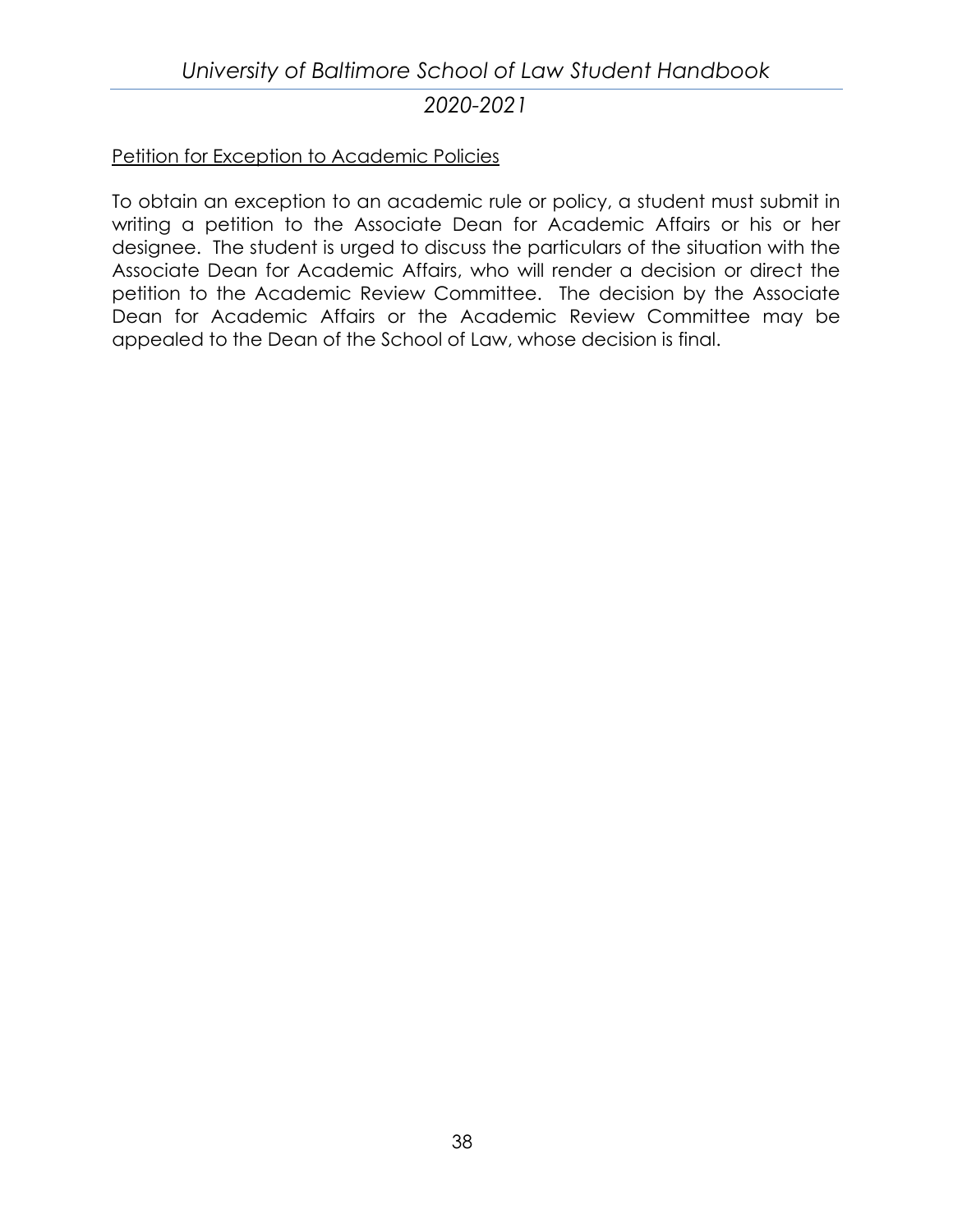Course Planning Guide: J.D. For students entering Fall 2018 to Present The School of Law provides a rich range of classes in both the day and evening divisions. In addition to the required curriculum, we strongly recommend that you prepare for the rigors of legal practice by enrolling in as many bar tested and "foundational courses" listed below as possible.

| <b>REQUIRED COURSES</b>                                                                                                                                                                                                                                                                                                                                                                       | <b>BAR SUBJECT AREAS</b>                                                                                                                                                                                                                                                                                                                                                                                               |
|-----------------------------------------------------------------------------------------------------------------------------------------------------------------------------------------------------------------------------------------------------------------------------------------------------------------------------------------------------------------------------------------------|------------------------------------------------------------------------------------------------------------------------------------------------------------------------------------------------------------------------------------------------------------------------------------------------------------------------------------------------------------------------------------------------------------------------|
| $\Box$ Civil Procedure I (3)<br>$\Box$ Civil Procedure II (3)<br>$\Box$ Constitutional Law I (4)<br>$\Box$ Constitutional Law II (2)<br>$\Box$ Contracts I (3)                                                                                                                                                                                                                                | In addition to the subject matter of the<br>Required Courses, left, the following<br>additional subjects are tested on the<br>Uniform Bar Exam, either on the<br>Multistate Bar Exam, Multistate Essay<br>Exam or both.                                                                                                                                                                                                |
| $\Box$ Contracts II (3)<br>$\Box$ Criminal Law (3)<br>$\Box$ Evidence (3)<br>$\square$ Experiential Education (6)<br>Live Client (6) OR<br>Live Client (3) & Simulation (3)<br>$\Box$ Introduction to Advocacy (2)<br>$\Box$ Introduction to Lawyering Skills (3)<br>$\Box$ "Law in Context" Class (3)<br>American Legal History, Comparative<br>Law, Critical Legal Theory,<br>Jurisprudence | $\Box$ Business Organizations (4)<br>$\Box$ Conflict of Laws (3)<br>□ Constitutional Criminal Proc. 1 (3)<br>$\Box$ Constitutional Criminal Proc. II (3)<br>$\Box$ Elder Law (3)<br>$\Box$ Essential Skills for the Bar (3)<br>$\Box$ Family Law (3)<br>$\Box$ Federal Courts (3)<br>$\Box$ Real Estate Finance (3)<br>$\Box$ Sales and Leases (3)<br>$\Box$ Secured Transactions (3)<br>$\Box$ Trusts and Estates (3) |
| or Law and Economics<br>$\Box$ Professional Responsibility (3)                                                                                                                                                                                                                                                                                                                                | <b>FOUNDATIONAL COURSES</b>                                                                                                                                                                                                                                                                                                                                                                                            |
| $\Box$ Property (4)<br>$\Box$ Rules and Reasoning (3)<br>Required for all students who complete<br>the first two semesters with a<br>cumulative GPA below 2.80.<br>□ Scholarly Writing<br>Seminar Class (3) OR<br>Approved Journal Comment<br>$\Box$ Torts (4)                                                                                                                                | These are not bar tested or required<br>but are strongly recommended for all<br>students in addition to bar tested<br>subjects.<br>$\Box$ Administrative Law (3)<br>$\Box$ Antitrust Law (3)<br>$\Box$ Federal Income Tax (3)<br>$\Box$ International Law (3)<br>$\Box$ Remedies (3)                                                                                                                                   |
| All students must earn at least 87 credits to graduate with a minimum GPA of 2.00.<br>$\cdot$<br>Up to 12 credits (of 87) may be earned for non-classroom credit activities (moot court,<br>$\cdot$<br>externship, publication & fellows). Maximum number of externship credits is 9.                                                                                                         |                                                                                                                                                                                                                                                                                                                                                                                                                        |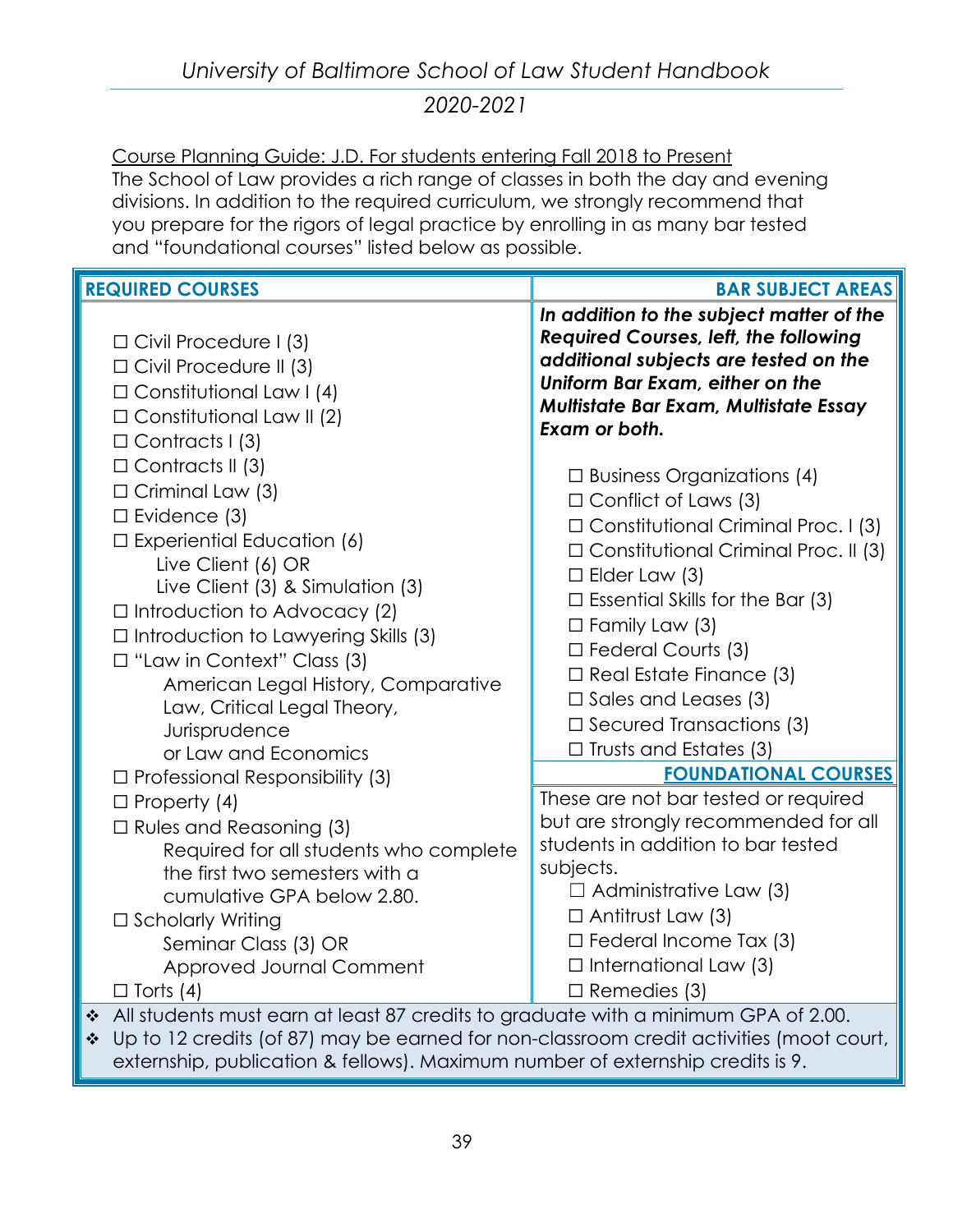Course Planning Guide: J.D. For students entering Fall 2015 to Summer 2018 The School of Law provides a rich range of classes in both the day and evening divisions. In addition to the required curriculum, we strongly recommend that you prepare for the rigors of legal practice by enrolling in as many bar tested and "foundational courses" listed below as possible.

| <b>REQUIRED COURSES</b>                                                                                                                                                                                                                                                                                                                                                                                                                                                                                                                                                                                                                                                                                                                              | <b>BAR SUBJECT AREAS</b>                                                                                                                                                                                                                                                                                                                                                                                                                                                                                                                                                                                                                                                                                                                                                                        |  |
|------------------------------------------------------------------------------------------------------------------------------------------------------------------------------------------------------------------------------------------------------------------------------------------------------------------------------------------------------------------------------------------------------------------------------------------------------------------------------------------------------------------------------------------------------------------------------------------------------------------------------------------------------------------------------------------------------------------------------------------------------|-------------------------------------------------------------------------------------------------------------------------------------------------------------------------------------------------------------------------------------------------------------------------------------------------------------------------------------------------------------------------------------------------------------------------------------------------------------------------------------------------------------------------------------------------------------------------------------------------------------------------------------------------------------------------------------------------------------------------------------------------------------------------------------------------|--|
| $\Box$ Civil Procedure I (3)<br>$\Box$ Civil Procedure II (3)<br>$\Box$ Constitutional Law I (4)<br>$\Box$ Constitutional Law II (2)<br>$\Box$ Contracts I (3)<br>$\Box$ Contracts II (3)<br>$\Box$ Criminal Law (3)<br>$\Box$ Evidence (3)<br>$\Box$ Experiential Education (6)<br>Live Client (6) OR<br>Live Client (3) & Simulation (3)<br>$\Box$ Introduction to Advocacy (2)<br>$\Box$ Introduction to Lawyering Skills (3)<br>$\Box$ "Law in Context" Class (3)<br>American Legal History, Comparative<br>Law, Critical Legal Theory,<br>Jurisprudence<br>or Law and Economics<br>$\Box$ Professional Responsibility (3)<br>$\Box$ Property (4)<br>□ Scholarly Writing<br>Seminar Class (3) OR<br>Approved Journal Comment<br>$\Box$ Torts (4) | In addition to the subject matter of the<br>Required Courses, left, the following<br>additional subjects are tested on the<br>Uniform Bar Exam.<br>$\Box$ Business Organizations (4)<br>$\Box$ Conflict of Laws (3)<br>$\Box$ Constitutional Criminal Proc. I (3)<br>$\Box$ Essential Skills for the Bar (3)<br>$\Box$ Family Law (3)<br>$\Box$ Federal Courts (3)<br>$\Box$ Sales and Leases (3)<br>$\square$ Secured Transactions (3)<br>$\Box$ Trusts and Estates (3)<br><b>FOUNDATIONAL COURSES</b><br>These are not bar tested or required<br>but are strongly recommended for all<br>students in addition to bar tested<br>subjects.<br>$\Box$ Administrative Law (3)<br>$\Box$ Antitrust Law (3)<br>$\Box$ Federal Income Tax (3)<br>$\Box$ International Law (3)<br>$\Box$ Remedies (3) |  |
| All students must earn at least 87 credits to graduate with a minimum GPA of 2.00.<br>❖<br>Up to 12 credits (of 87) may be earned for non-classroom credit activities (moot<br>❖<br>court, externship, publication, and fellows). The maximum number of externship<br>credits is 9.                                                                                                                                                                                                                                                                                                                                                                                                                                                                  |                                                                                                                                                                                                                                                                                                                                                                                                                                                                                                                                                                                                                                                                                                                                                                                                 |  |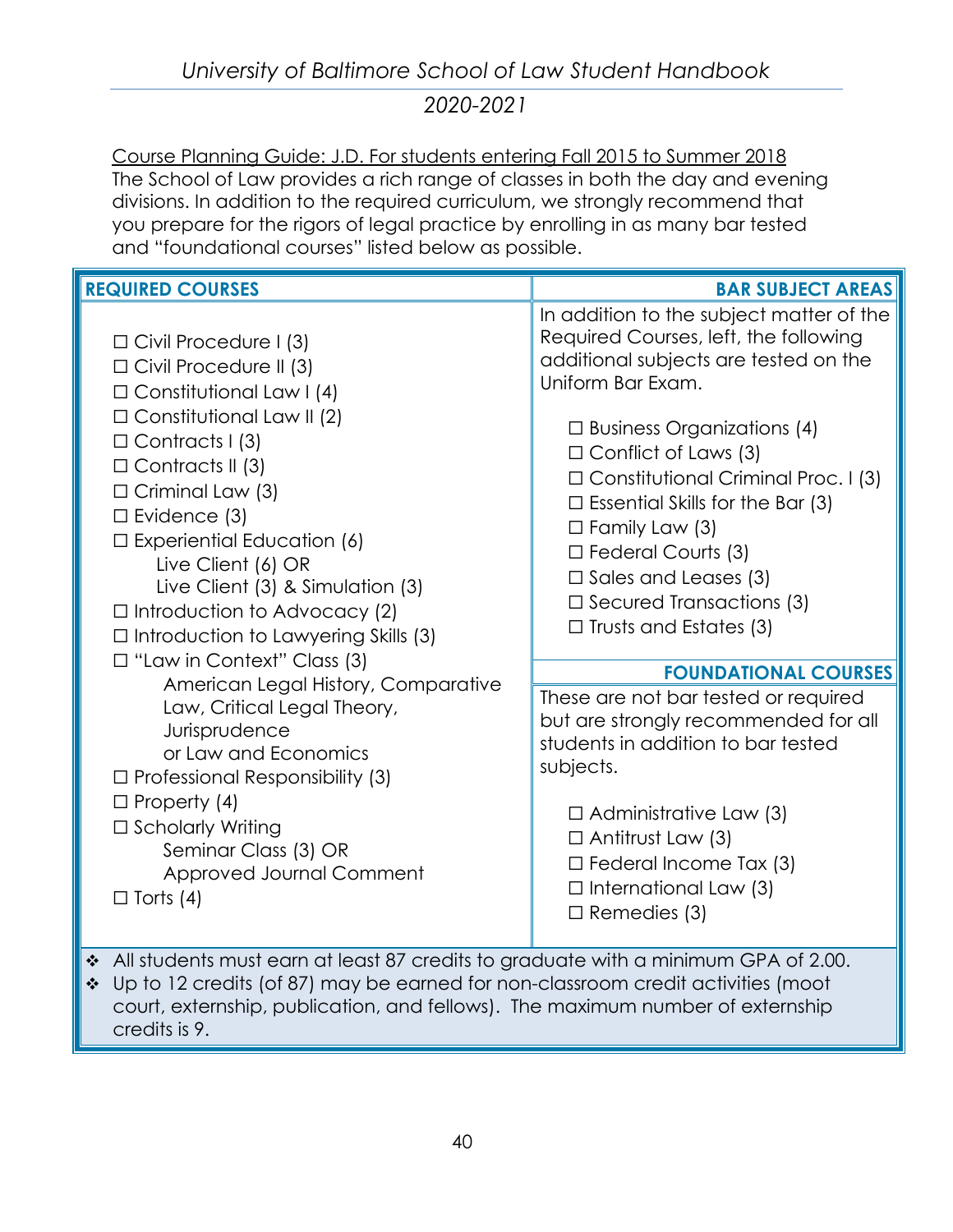## **J.D. CLINICAL LAW PROGRAM – PRACTICAL SKILLS EXPERIENCE**

The University of Baltimore School of Law annually provides nearly 150-200 students the opportunity to participate in clinical programs. These programs provide both day and evening students a broad range of experiential learning opportunities as licensed student-attorneys under Maryland Rule 19-220. As a student attorney under the supervision of a faculty member, clinic students engage in all the tasks of practicing lawyers, such as interviewing, negotiating, counseling, fact investigation, legal research and writing, planning case strategy, legislative advocacy, legal documents drafting, and trial and other advocacy before courts and administrative agencies.

Participation in experiential learning allows you to gain real experience while earning your law degree. Students are required to complete 6 credits of experiential learning to graduate. All six credits may be earned in a "live client" setting such as a clinic, or you may combine three credits of "live client" with three credits of a simulation or skills class or activity.

While students in the clinical program at the University of Baltimore School of Law receive unmatched, real-life practical experience, they also generate significant results that benefit low-income clients and organizations. Clinics represent, on average, 460 low-income clients every year, including individuals, neighborhood associations and other nonprofit organizations. Many of the UB clinics also engage in systemic reform efforts, such as community education about legal issues, advocacy before the General Assembly and local government bodies, and participating in state and national task forces on legal reform issues.

The Clinical Law Program consists of twelve Clinics, each of which is more fully described below. Note that most – but not all clinics – are for six credits and one semester. Several clinics are particularly suited for evening students. All clinics are graded pursuant to objective grading criteria that are provided to students.

- [Saul Ewing Civil Advocacy Clinic](http://law.ubalt.edu/clinics/civiladvocacy.cfm)
- [Community Development Clinic](http://law.ubalt.edu/clinics/community.cfm)
- [Criminal Practice Clinic](http://law.ubalt.edu/clinics/criminal.cfm)
- [Bronfein Family Law Clinic](http://law.ubalt.edu/clinics/familylaw/index.cfm)
- [Human Trafficking Prevention](http://law.ubalt.edu/clinics/humantrafficking.cfm)  **[Project](http://law.ubalt.edu/clinics/humantrafficking.cfm)**
- [Immigrant Rights Clinic](http://law.ubalt.edu/clinics/immigrantrights.cfm)
- [Innocence Project Clinic](http://law.ubalt.edu/clinics/innocenceproject.cfm)
- Legal Data and Design Clinic
- [Mediation Clinic for Families](http://law.ubalt.edu/clinics/familymediation.cfm)
- [Mental Health Law Clinic](http://law.ubalt.edu/clinics/mentalhealth.cfm)
- Low-Income Taxpayer Clinic
- The Bob Parsons Veterans Advocacy Clinic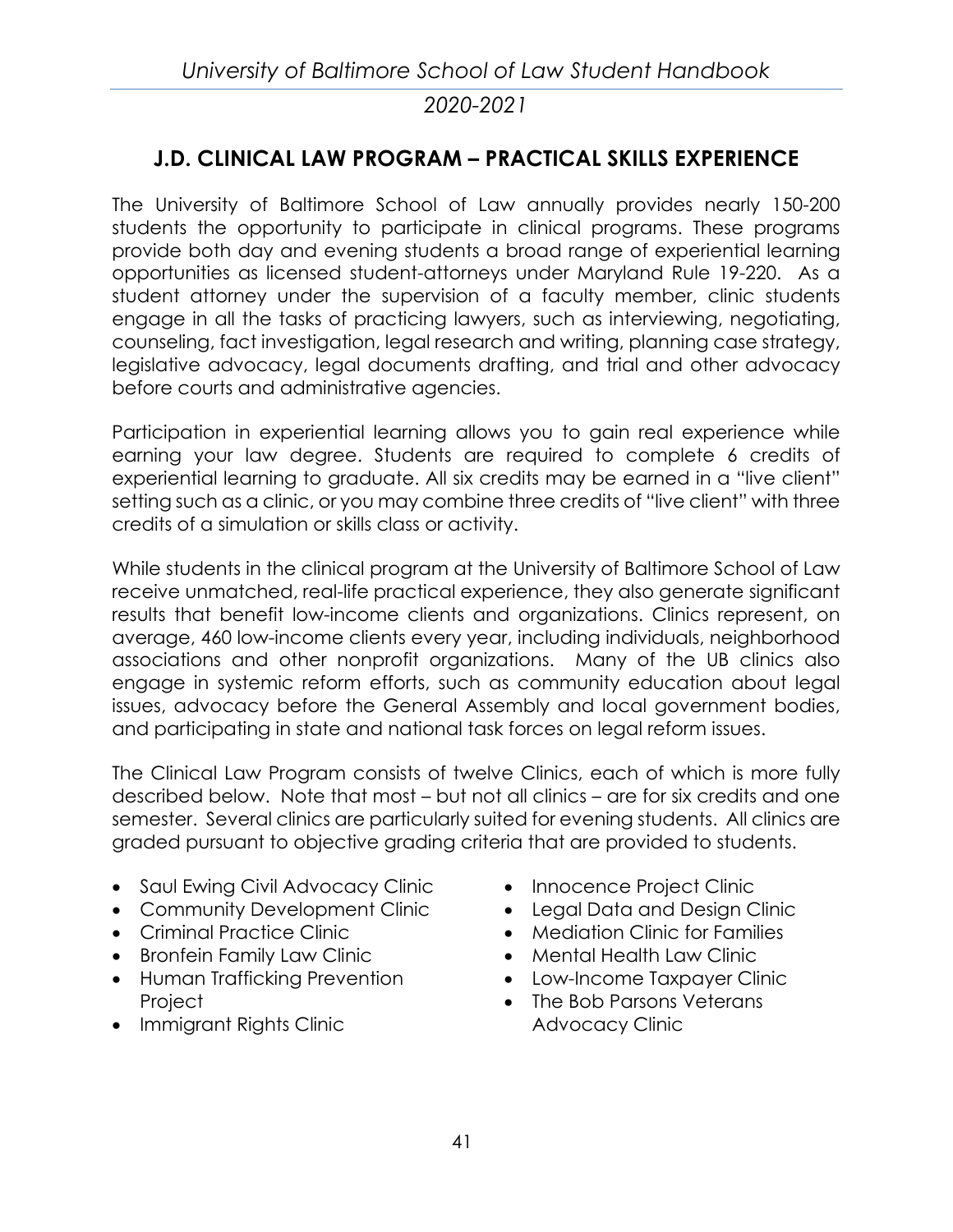#### Descriptions of Clinics

#### *[Saul Ewing Civil Advocacy Clinic](http://law.ubalt.edu/clinics/civiladvocacy.cfm) – 6 credits*

Law students enrolled in the Saul Ewing Civil Advocacy Clinic represent lowincome individuals and community organizations that could not otherwise afford legal representation. Students' caseloads are diverse, touching on many areas of civil practice, including housing, consumer, education, employment, and public benefits law. Under faculty supervision, students engage in the full range of lawyering activities and litigation. Students interview and counsel clients, investigate facts, strategize case options, negotiate with opponents, draft pleadings, and argue in court. The three-hour weekly seminar focuses on lawyering skills as well as poverty law. In addition, the course has a trial advocacy component that culminates in a mock trial before guest judges. Students then apply these skills in their cases by advocating before state and federal courts and agencies at both the trial and appellate levels. Students also work on special projects, including testifying before the General Assembly on legislation that impact our clients, and conducting community education presentations. Students are expected to devote approximately 20 hours per week to clinic activity.

#### *[Community Development Clinic](http://law.ubalt.edu/clinics/community.cfm) – 6 credits*

Students represent small businesses, non-profit organizations, and for-profit/nonprofit hybrid companies that support improved economic, educational, social, health, and other outcomes for underserved communities. Students primarily perform transactional and regulatory compliance work under local, Maryland, and federal law, serving as first-chair attorneys under the supervision of a faculty member and collaborating with clients and peers to investigate and craft creative solutions to legal problems. Students interview clients, perform factual and legal research and drafting, counsel clients, structure legal relationships between clients and their partners, and advocate for clients before governmental agencies. Cases and projects include business entity structuring, contract drafting, regulatory compliance, obtaining non-profit tax exempt status, implementing best practices as to organizational governance and other matters, community education, and legislative reform. Students are expected to devote approximately 20 hours per week to clinic activities, including the weekly clinic seminar, meetings with faculty, and client work. This clinic is suitable for both day and evening students.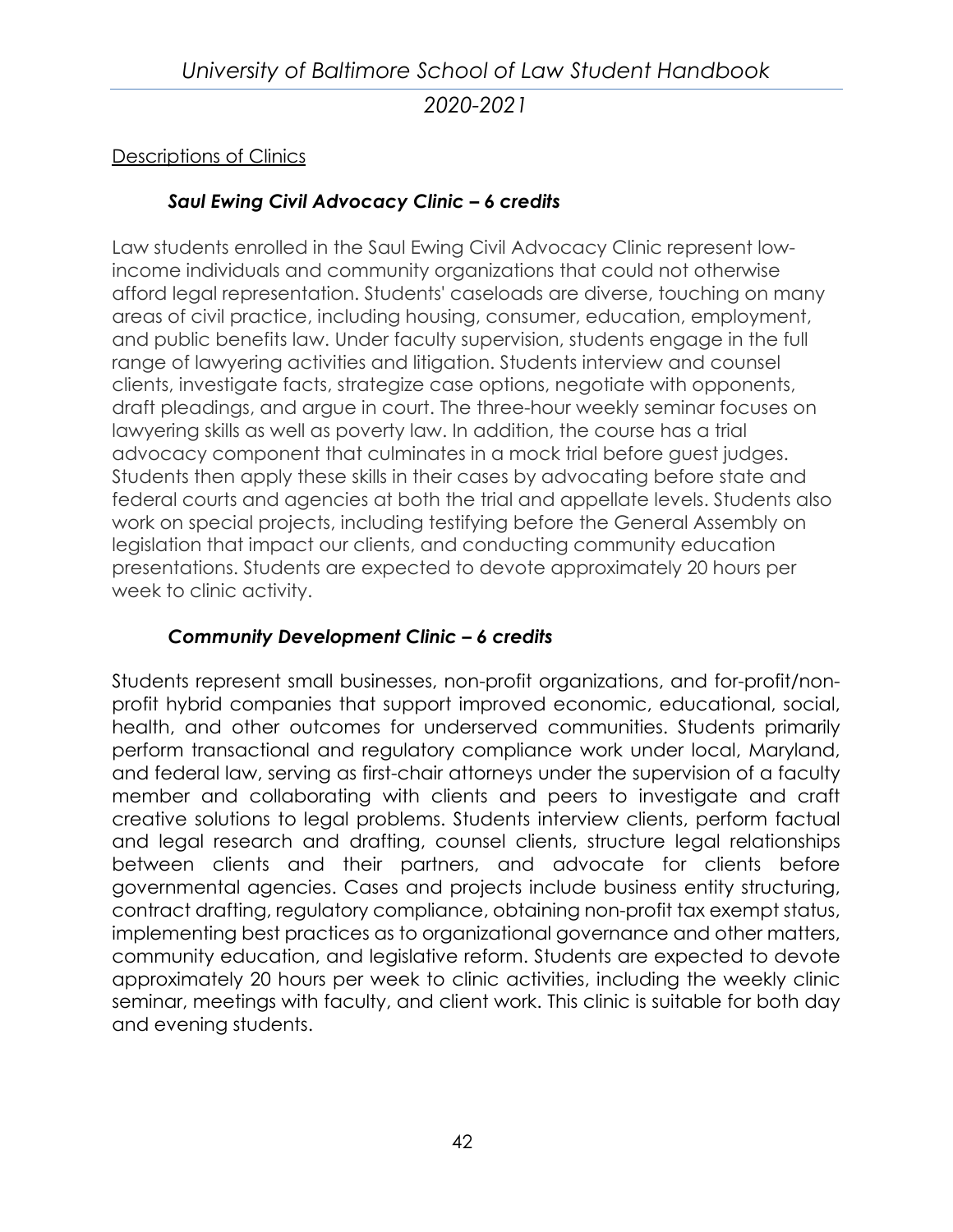#### *[Criminal Practice Clinic](http://law.ubalt.edu/clinics/criminal.cfm) – 6 credits*

Participating students are assigned to either a state's attorney's or a public defender's office. Under the direction of a member of the professional staff at the assigned agency, they prepare and try a variety of criminal cases, including allegations of juvenile delinquency misdemeanors and felonies in the district and circuit courts of Maryland. There is a graded academic component (2 credits), in which students study criminal law and procedure, address ethical issues and develop the skills needed to handle their cases effectively.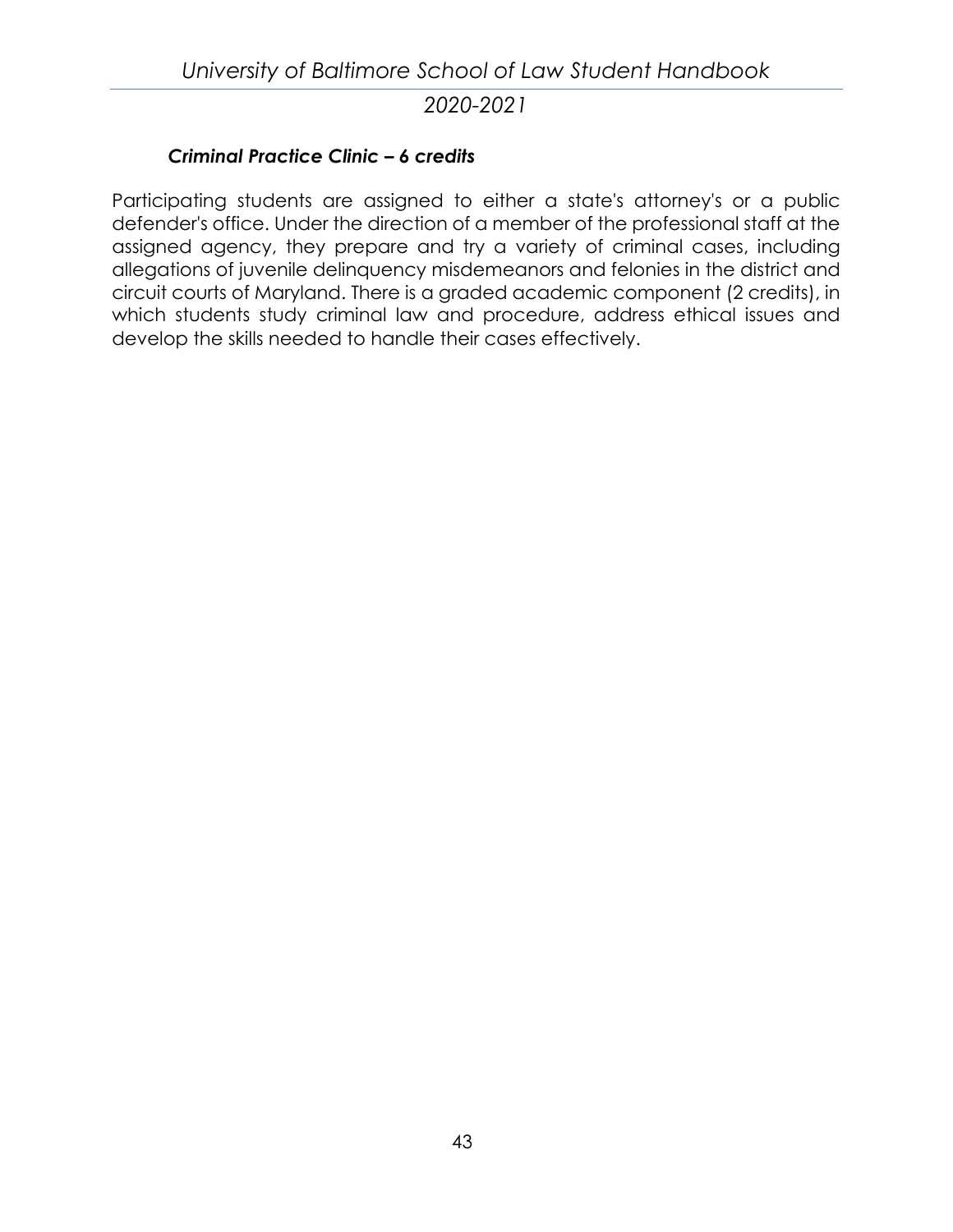#### *[Bronfein Family Law Clinic](http://law.ubalt.edu/clinics/familylaw/index.cfm) – 6 credits*

Students represent low-income clients in a variety of family law issues, including child custody, child support, divorce, marital property, adoption, name change, family immigration relief, and parentage matters, as well as civil protective orders because of domestic violence. Under the supervision of a faculty member, students are licensed to practice law and represent clients in Maryland District and Circuit Courts, and on occasion, in the Maryland Court of Special Appeals. Students conduct trials and other court hearings. Students interview and counsel clients, negotiate with opposing counsel or parties, conduct fact investigation, case development, and legal research and analysis, and prepare pleadings and other court filings. In addition, students work on community-based projects such as legislative advocacy or community education. Students are expected to devote approximately 20 hours per week to clinic activities including client work, the weekly seminar, and the weekly supervision meetings.

## *Human Trafficking Prevention Project – 6 credits*

The Human Trafficking Prevention Project is a clinical project housed within the Civil Advocacy Clinic. The project focuses on reducing the collateral consequences of involvement in the criminal legal system for survivors of human trafficking and those populations made most vulnerable to exploitation. Under faculty supervision, student attorneys will provide representation to clients filing expungement, shielding, and state or federal pardon petitions. They also represent survivors of sex trafficking seeking to vacate their prostitution convictions under Maryland's "vacating convictions" law, as well as in cases involving currently incarcerated survivors seeking to commute their federal criminal sentences. Students may also engage in advocacy efforts including providing community education presentations at partnering community organizations, as well legislative advocacy on both the state and federal levels designed to support systemic criminal legal reform.

#### *Immigrant Rights Clinic – 6 credits*

Students enrolled in the Immigrant Rights Clinic represent low-income immigrants seeking various forms of relief from removal, including asylum; protection for victims of human trafficking; protection for battered immigrants; protection for victims of certain types of crimes; protection for abused, abandoned, or neglected immigrant children; and cancellation of removal. Under the supervision of faculty members, students are responsible for all aspects of representing their clients, including interviewing and counseling clients, preparing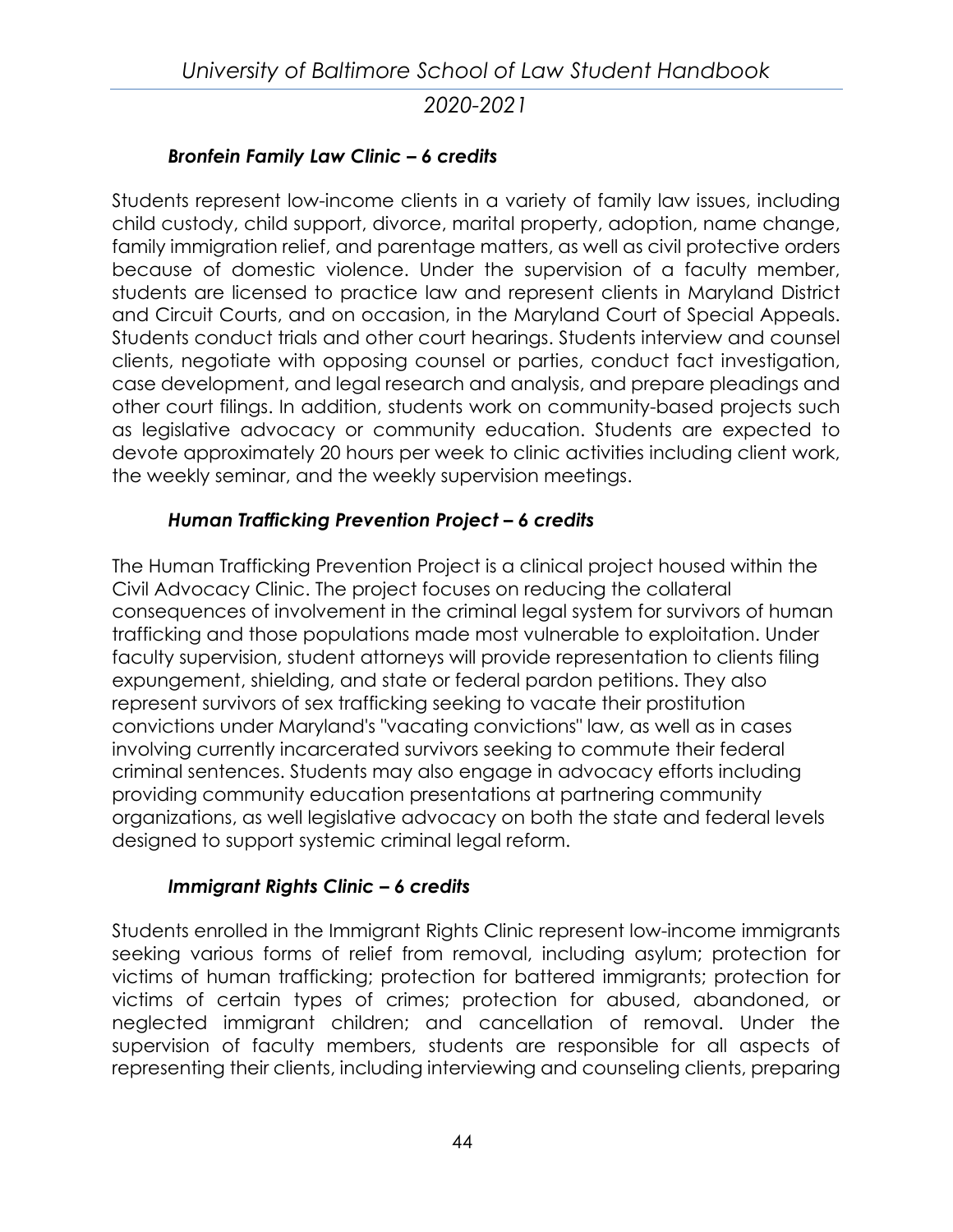witnesses, engaging in fact investigation, conducting legal research, drafting litigation documents (such as affidavits and briefs), and oral advocacy. Ideally, each team of students will represent a client at an immigration interview or hearing at the end of the semester. Students may also engage in advocacy efforts involving issues faced by immigrant communities. Students will attend a weekly seminar focused on substantive law and legal skills and are expected to devote approximately 20 hours per week to clinic activity.

## *Innocence Project Clinic – 6 credits over two -semesters*

Under the supervision of an experienced criminal defense attorney, students will review records, interview clients and witnesses, conduct legal research, devise investigative strategies, draft pleadings and argue motions in cases involving claims of wrongful conviction. Students will develop an understanding of the postconviction process and the various scientific issues that have emerged that impact on the reliability of eyewitness identification, forensic evidence and police interrogation methods.

## *Legal Data and Design Clinic – 6 credits*

Students in the Legal Data and Design Clinic will engage in "digital advocacy" applying technology and principles of data and design to solve real-world legal problems. Clinic students will represent organizational clients and use innovative tools to assist in client litigation, lobbying, law reform, and public education. Clinic students will gain expertise in the use of spreadsheets, pivot tables, SQL databases, visualizations, coding, APIs and more in order to design applications, create websites, and produce detailed and evidence-informed legal memoranda and briefs. Although hard technical skills will be taught, no specific prior technical experience is required. Substantively, the clinic will focus on the criminal justice domain and students will learn about, and participate in, criminal justice reform in Maryland.

## *Mediation Clinic for Families (3 credits)*

The goal of this Clinic is to employ experiential learning in order to ground students in the theory and practice of mediation. Under the supervision of a faculty member, students gain experience as mediators and as attorneys representing clients in mediation. The course is suitable both for students interested in pursuing family law and other students who wish to gain substantial experience in mediation. Students are involved in mediations in which families face child access issues and, depending on referrals, cases involving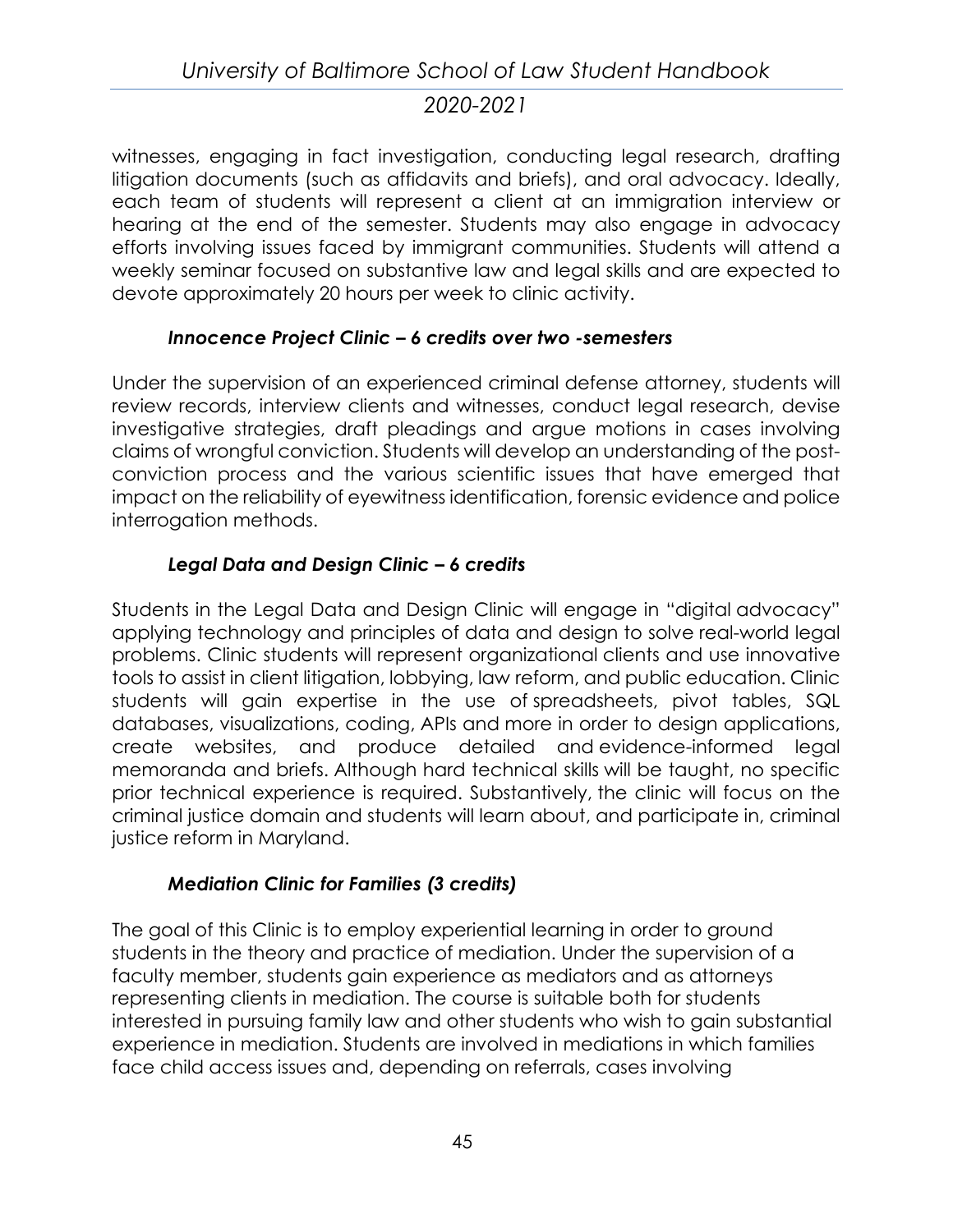foreclosure, truancy, and international child abduction, and a range of other matters. Clinic students may also engage in law reform projects relating to mediation and assess the suitability for mediation of family and non-family matters. By participating in the Clinic, students become qualified to conduct child access mediations in most Circuit Courts in Maryland.

#### *Mental Health Law Clinic – 3 credits*

This clinic is offered in conjunction with the Law & Disabilities Seminar course. The course will focus primarily on mental health law, teaching students substantive mental health law, interviewing, counseling and negotiating skills, the trial skills of case theory and case development and advocacy skills, in an administrative hearing context. The course will culminate with each student representing patients in involuntary commitment hearings at Sheppard Pratt Psychiatric Hospital in Towson, Maryland.

#### *Low-Income Taxpayer Clinic – 6 credits*

Students represent low-income taxpayers involved in disputes with the Internal Revenue Service and Comptroller of Maryland. Under the supervision of a faculty member, student attorneys interview clients, research legal and factual issues, draft administrative submissions and pleadings, and argue taxpayers' cases before the taxing authorities. Student attorneys represent clients in administrative controversies before the IRS and the Comptroller and litigate tax cases in the U.S. Tax Court and U.S. District Court. The course includes a weekly seminar and supervision meetings in addition to case work. Student attorneys are expected to devote approximately 20 hours per week to clinic activity.

#### *The Bob Parsons Veterans Advocacy Clinic – 6 credits*

Students enrolled in the Veterans Advocacy Clinic will represent indigent veterans before courts and administrative agencies in diverse civil and veterans benefits matters. Students may also engage in community education, legislative projects, and other systemic efforts at law reform. Under the supervision of a faculty member, students are responsible for all aspects of representing clients, including interviewing clients and witnesses, counseling clients, engaging in fact investigation and discovery, drafting pleadings and motions, negotiating with adversaries, and conducting hearings and trials. Students are expected to devote approximately 20 hours per week to clinic activity.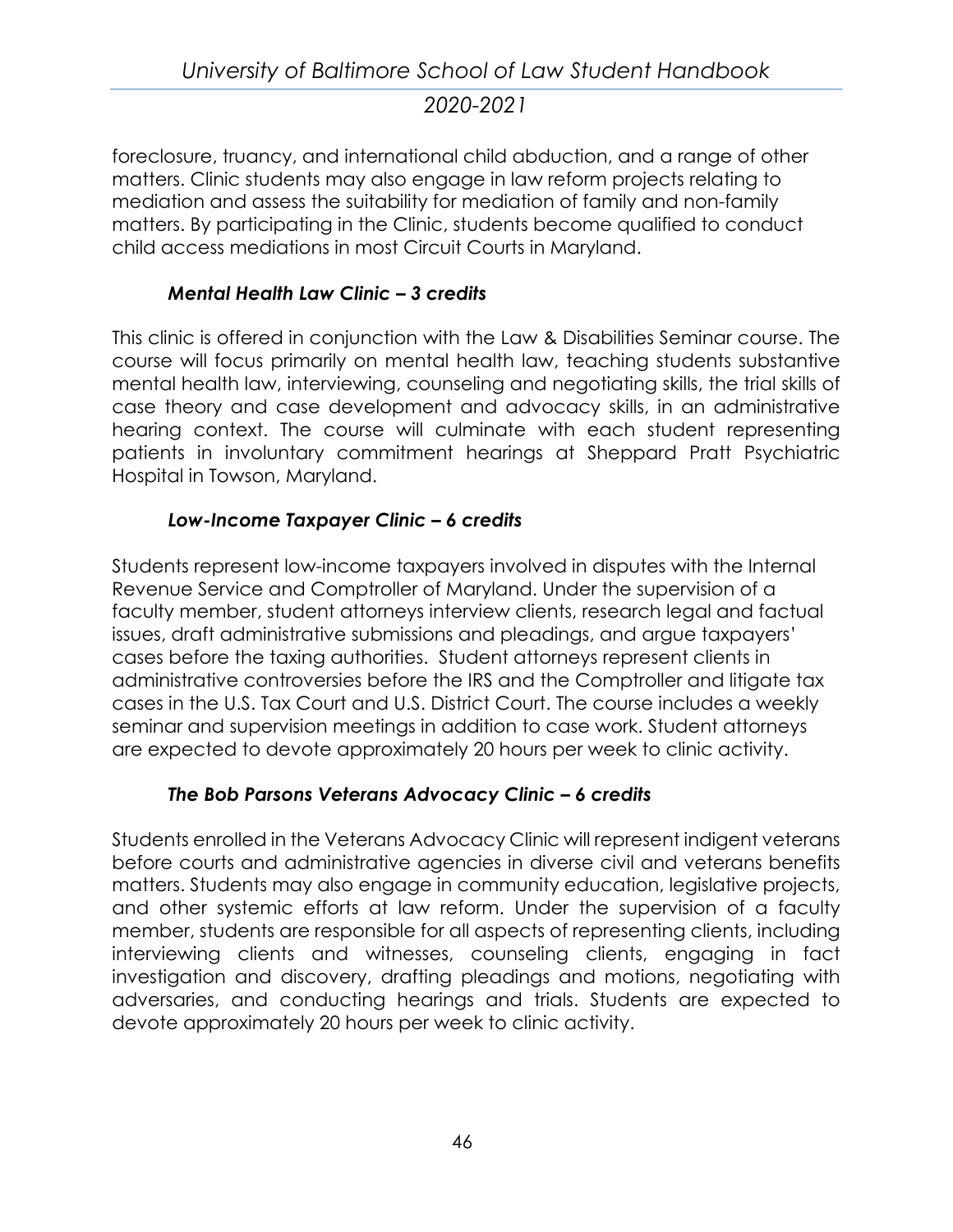# *University of Baltimore School of Law Student Handbook 2020-2021*

## Law Clinic Prerequisites

| <b>Clinic Course Name</b>                                                                    | <b>Prerequisites</b>                                                                                           | <b>Pre or Co-requisites</b>                                                    |
|----------------------------------------------------------------------------------------------|----------------------------------------------------------------------------------------------------------------|--------------------------------------------------------------------------------|
| <b>Civil Advocacy Clinic</b>                                                                 | First year day courses<br>Evidence                                                                             | <b>Professional Responsibility</b>                                             |
| <b>Civil Advocacy Clinic</b><br><b>Topic: Human Trafficking</b><br><b>Prevention Project</b> | First year day courses<br>Evidence                                                                             | <b>Professional Responsibility</b>                                             |
| <b>Community Development</b><br><b>Clinic</b>                                                | First year day courses<br>Professional<br>Responsibility<br><b>Business Organizations</b>                      |                                                                                |
| <b>Criminal Practice Clinic</b>                                                              | First year day courses<br>Evidence<br>Professional<br>Responsibility<br>Constitutional Criminal<br>Procedure I | Trial Advocacy                                                                 |
| <b>Family Law Clinic</b>                                                                     | First year day courses<br>Evidence<br>Professional<br>Responsibility                                           |                                                                                |
| <b>Immigrant Rights Clinic</b>                                                               | First year day courses<br>Professional<br>Responsibility                                                       |                                                                                |
| <b>Innocence Project Clinic</b>                                                              | First year day courses                                                                                         | Evidence<br><b>Constitutional Criminal</b><br>Procedure I                      |
| <b>Legal Data and Design</b><br><b>Clinic</b>                                                | First year day courses                                                                                         |                                                                                |
| <b>Mediation Clinic for Families</b>                                                         | First year day courses                                                                                         | <b>Mediating Family Disputes</b><br>Professional Responsibility                |
| <b>Mental Health Law Clinic</b>                                                              | First year day courses<br>Evidence<br>Professional<br>Responsibility                                           | Law and Disabilities<br>Seminar<br>(must be taken<br>concurrently with clinic) |
| <b>Tax Clinic</b>                                                                            | First year day courses                                                                                         | Federal Income Tax<br><b>Professional Responsibility</b>                       |
| <b>Veterans Advocacy Clinic</b>                                                              | First year day courses                                                                                         | <b>Professional Responsibility</b>                                             |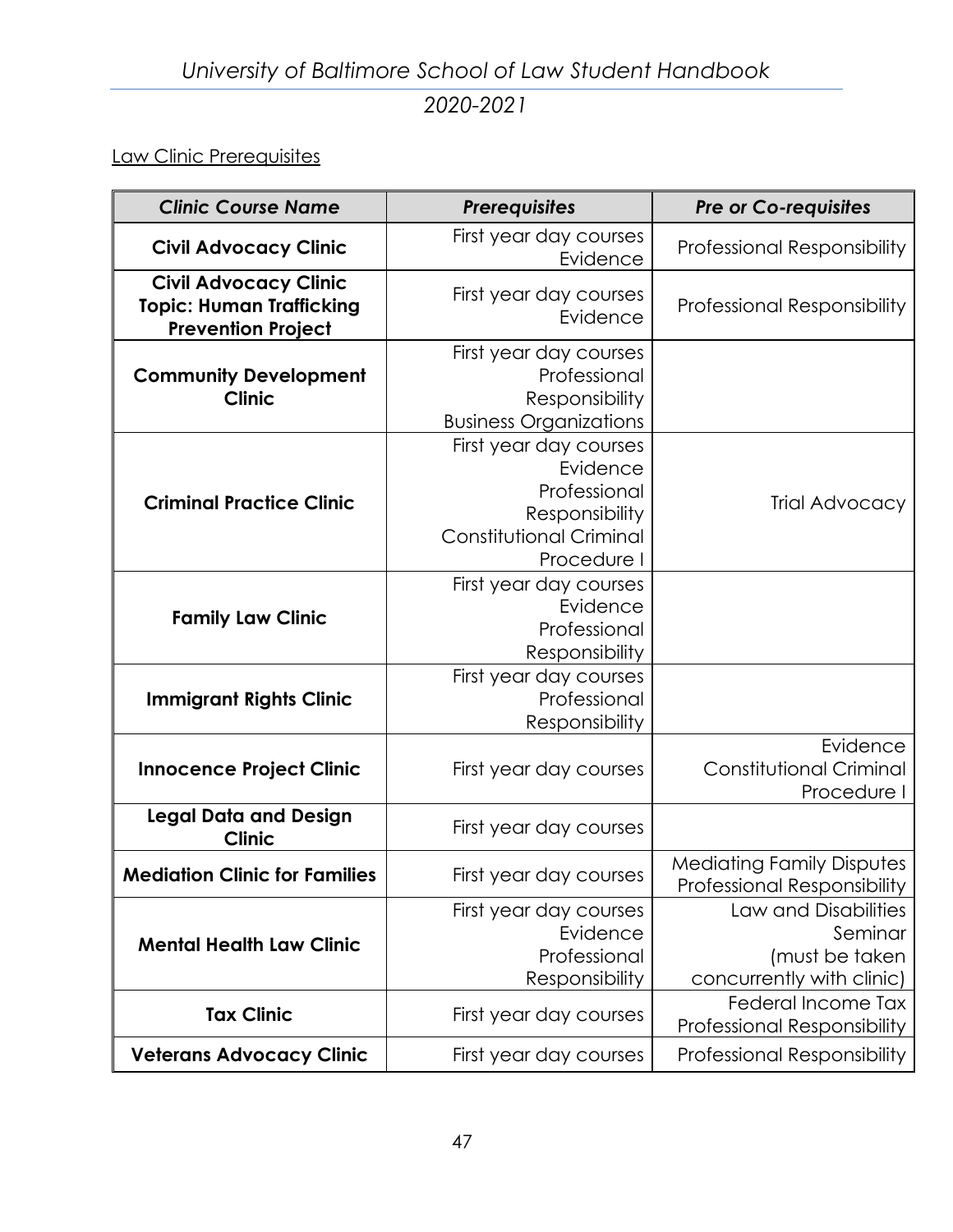# *University of Baltimore School of Law Student Handbook 2020-2021*

#### Clinic Selection Policies and Procedures

The selection policies and procedures for the University of Baltimore (UB) clinics are set forth below:

To apply for a clinic, a student must meet the requirements of Rule 19-220 ("student practice rule") of the Maryland Rules governing admission to the Bar – *i.e.,* be in good academic standing, and have successfully completed 30 hours of class work (typically end of first year for day students and end of third semester for evening students). In addition, students must complete the clinic application form and provide a resume and unofficial transcript. Applications are available online at the Clinic website approximately one month before the application deadline.

For more information, please contact Laura Garcia, Clinic Administrator, at (410) 837-5659.

#### *Selection Policies*

Due to the enrollment limits and the student demand, the faculty has adopted selection policies for the clinics to meet several goals. A basic goal is to give students who have not taken a clinic priority in admission so that as many students as possible can have supervised legal experience.

Lottery: The lottery process is the primary way of selecting students for clinics. It is designed to give students who meet the prerequisites a fair chance of getting into a clinic. Students closest to graduation who have not taken a clinic get first priority in the lottery. Students select the clinic of their first choice, but are encouraged to select their second, third, fourth, etc. choices as well if they are open to enrollment in other clinics in order to broaden their chances of getting in one.

**Access for evening students**: Evening students receive priority treatment for some slots in the Community Development Clinic, Legal Data and Design Clinic, Mediation Clinic for Families, Innocence Project Clinic, Civil Advocacy Clinic: Human Trafficking Prevention Project, and Veterans Advocacy Clinic since it is difficult for them to participate in the other clinics. These Clinics schedule classes to be convenient for both day and evening students.

**Restrictions:** A student who is on academic probation will be considered for a clinic only after all clinic slots are filled with eligible students. Students found to be on academic probation will be placed on the waitlist below eligible students. Rule 19- 220 ("student practice rule") of the Maryland Rules governing admission to the Bar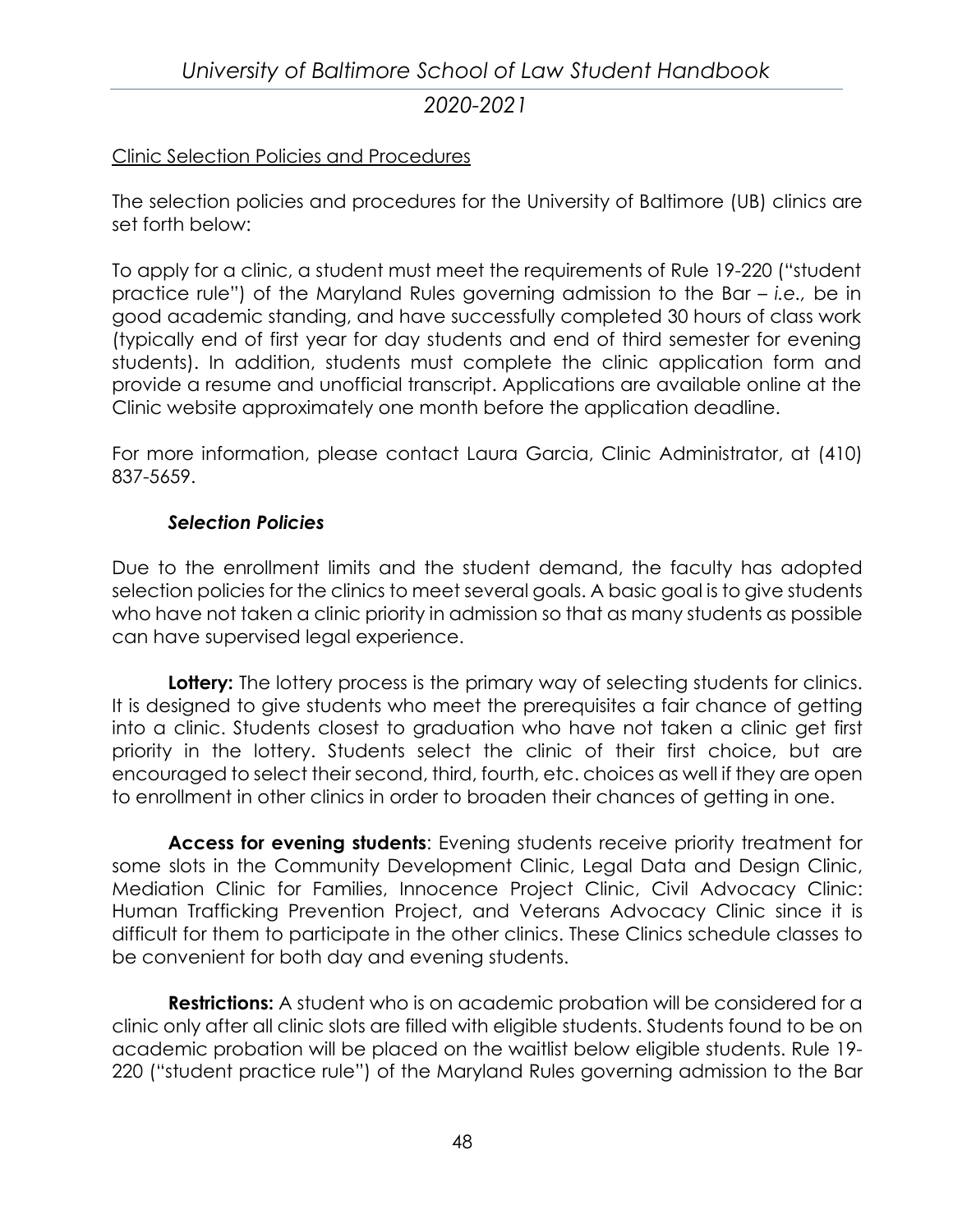states that students must be in good academic standing. Therefore, students admitted to the Clinic during the lottery will be required to drop the clinic if that student remains on academic probation when grades are posted from the semester preceding clinic enrollment.

**Grading:** If a student earns a grade below C- in a Clinic, the Clinic course may not be used to satisfy the experiential requirement, and the student is not eligible to retake the Clinic or enroll in another Clinic. The student would instead be required to satisfy the experiential requirement with an externship, upon notice to the Director of Externships. The Associate Dean for Academic Affairs, in consultation with the Associate Dean for Experiential Education and the Director of Externships and the Director of the Externships, retains discretion to pursue alternatives under extraordinary circumstances.

#### *Selection Procedures*

After the application deadline has passed, the clinic administrator, or her designee, conducts the lottery selection process. Students must first be certified to participate in the Clinic. The administrator certifies that students are in good academic standing and have successfully completed 30 hours of coursework. The next step is to identify priority applications.

#### A. Priority

After the application deadline has passed, the clinic administrator, or her designee, conducts the lottery selection process. Students must first be certified to participate in the Clinic. The administrator certifies that students are in good academic standing and have successfully completed 30 hours of coursework. The next step is to identify priority applications.

Priorities: Priority is given to students who:

- (1) turn in their application on time;
- (2) have not taken a clinic before; and
- (3) are closest to graduation.

From all the students certified, the administrator separates timely applications from late ones. From the applications submitted on time, she removes the applications of students who have previously taken a clinic. Applications of students who have not participated in a clinic are put in order of graduation (Dec. '19 graduates have first preference, May '20 graduates next, and so on).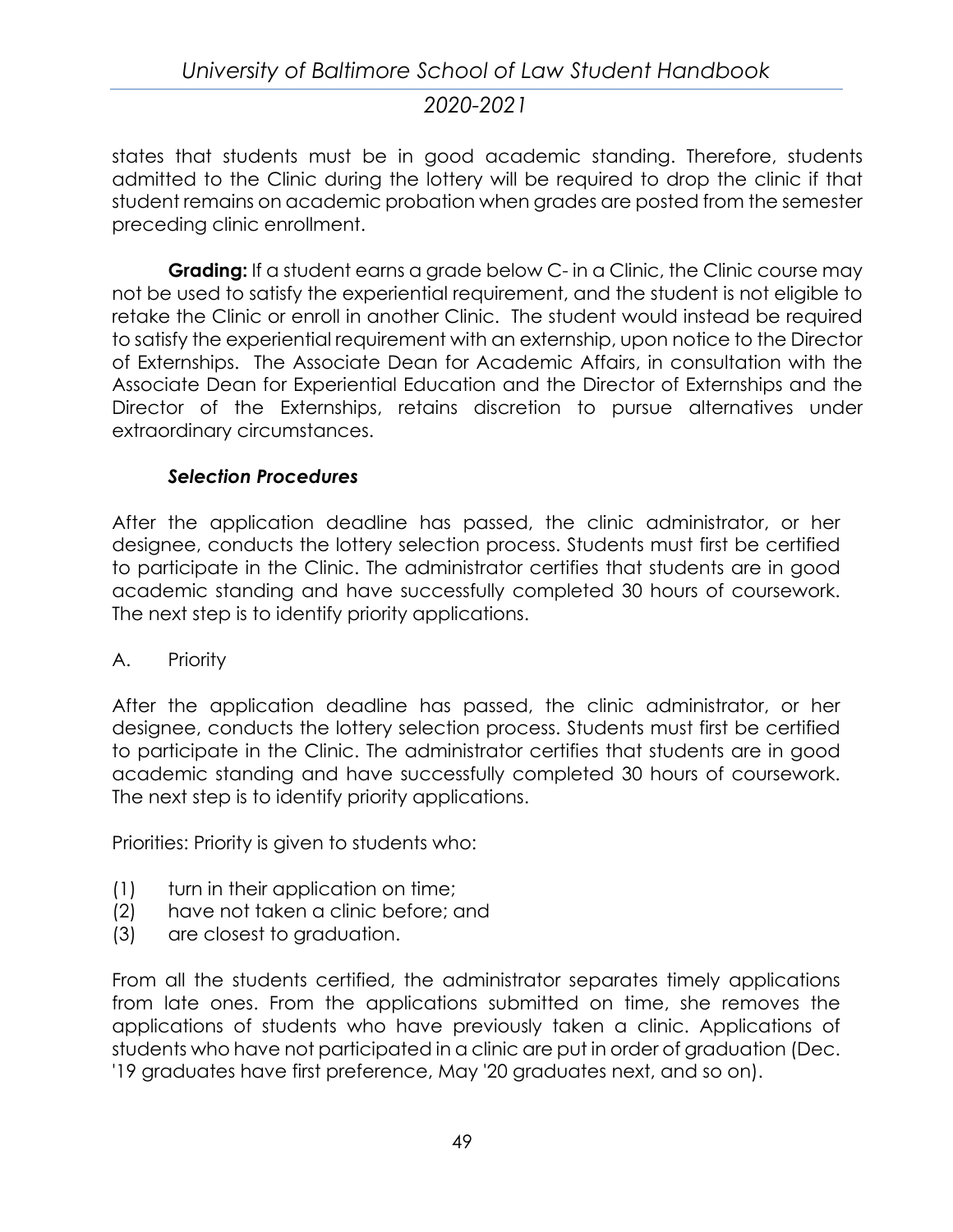## B. Conducting the Lottery

Taking the priority applications closest to graduation, the next steps are to:

**(1) Sort by Clinic of First Choice**: The administrator sorts applications according to the clinic they have listed as their first choice. This yields a stack of applications, which list that clinic as a first choice.

**(2) Make Sure Students Have Met the Prerequisites**: Each application in the clinic's pile of first choices is checked to see if the student has the clinic prerequisites. If a student does not meet the prerequisites for their first choice, but does meet the requirements for his/her second choice, the application will be put in the second choice drawing pile and it will be considered for drawings for that clinic or the third choice clinic if the prerequisites are met.

**(3) Select Students**: At this point, the administrator counts the number of applications for that clinic's first choices. If there are more applications than enrollment spaces, all the applications are put in a box and blindly picked until all the spaces are filled. The administrator continues to pick the applications and place the names on a wait list until all the applications have been picked. If a student is put on the wait list, his/her application then goes into the second choice drawing pile and set aside. The administrator then goes on to the next clinic's first choice pile.

After the above process has been conducted for every clinic's first choice applications, the administrator repeats steps (1), (2), and (3) for each clinic's second choice ones. After every clinic's second choice applications have been selected, the administrator then does the same for each clinic's third choice applications.

**(4) Next Graduation Class**: The administrator then starts the whole process over with the next graduation class. The process indicated in (1) through (3) is conducted. The administrator then goes on to the next graduating class, and so on until all graduating classes have gone through the lottery.

**(5) Late Applications** (if received before the lottery occurs): If clinic slots still remain, the administrator considers late applications according to (1) through (3) above.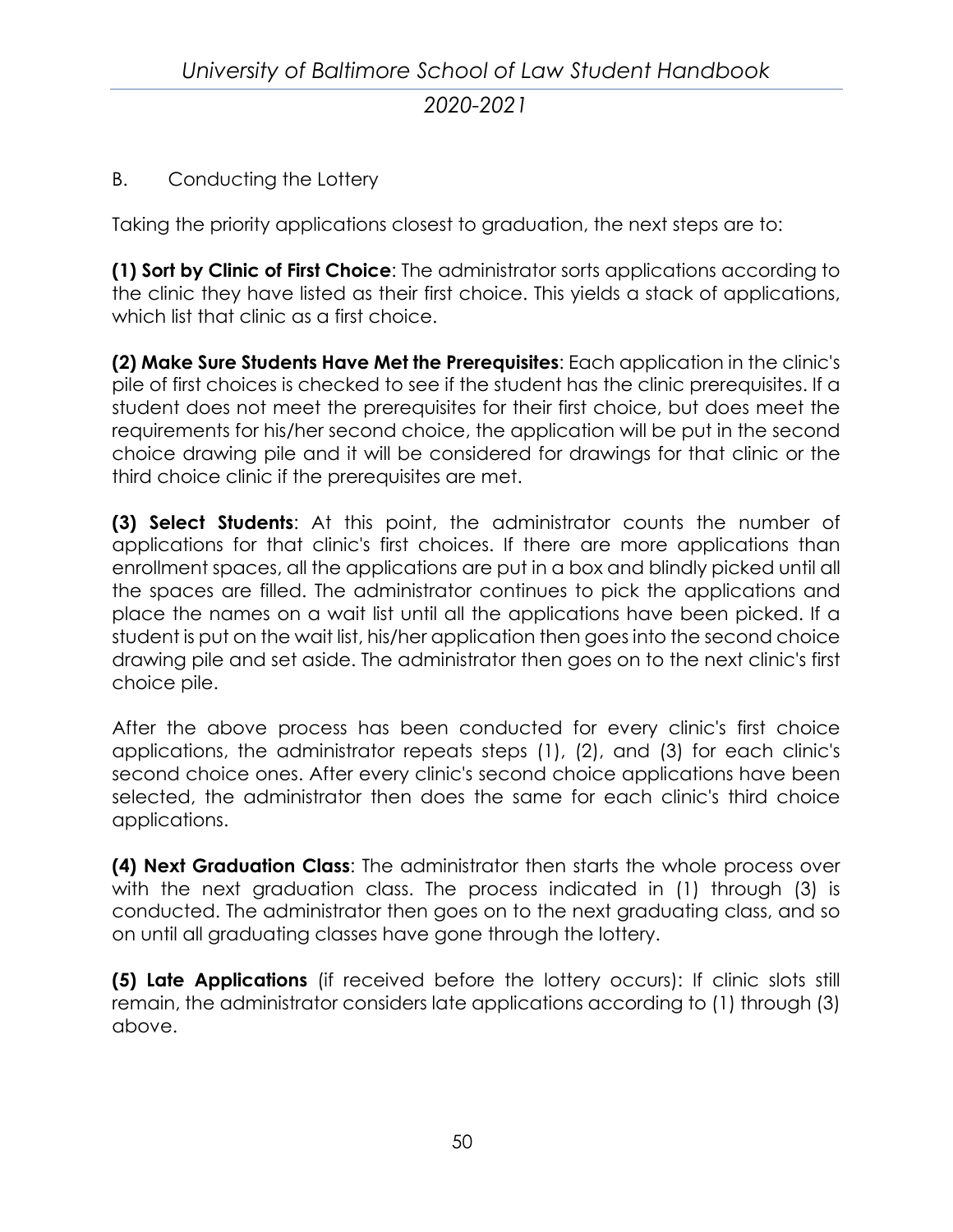**(6) Students Who Have Taken A Clinic**: After all students who have not taken a clinic have gone through the selection process, the administrator then considers students who have previously taken a clinic. The lottery is conducted according to (1) through (3) above.

**(7) Visiting Students**: If clinic slots still remain, the administrator considers applications by students visiting from another law school.

**(8) Faculty approval**. After the lottery is complete, registration in the clinic is contingent upon approval by the director of the clinic, and registration may be denied in the event of exceptional circumstances, such as a student who demonstrates a risk of inability to meet ethical or professional standards or other clinic obligations.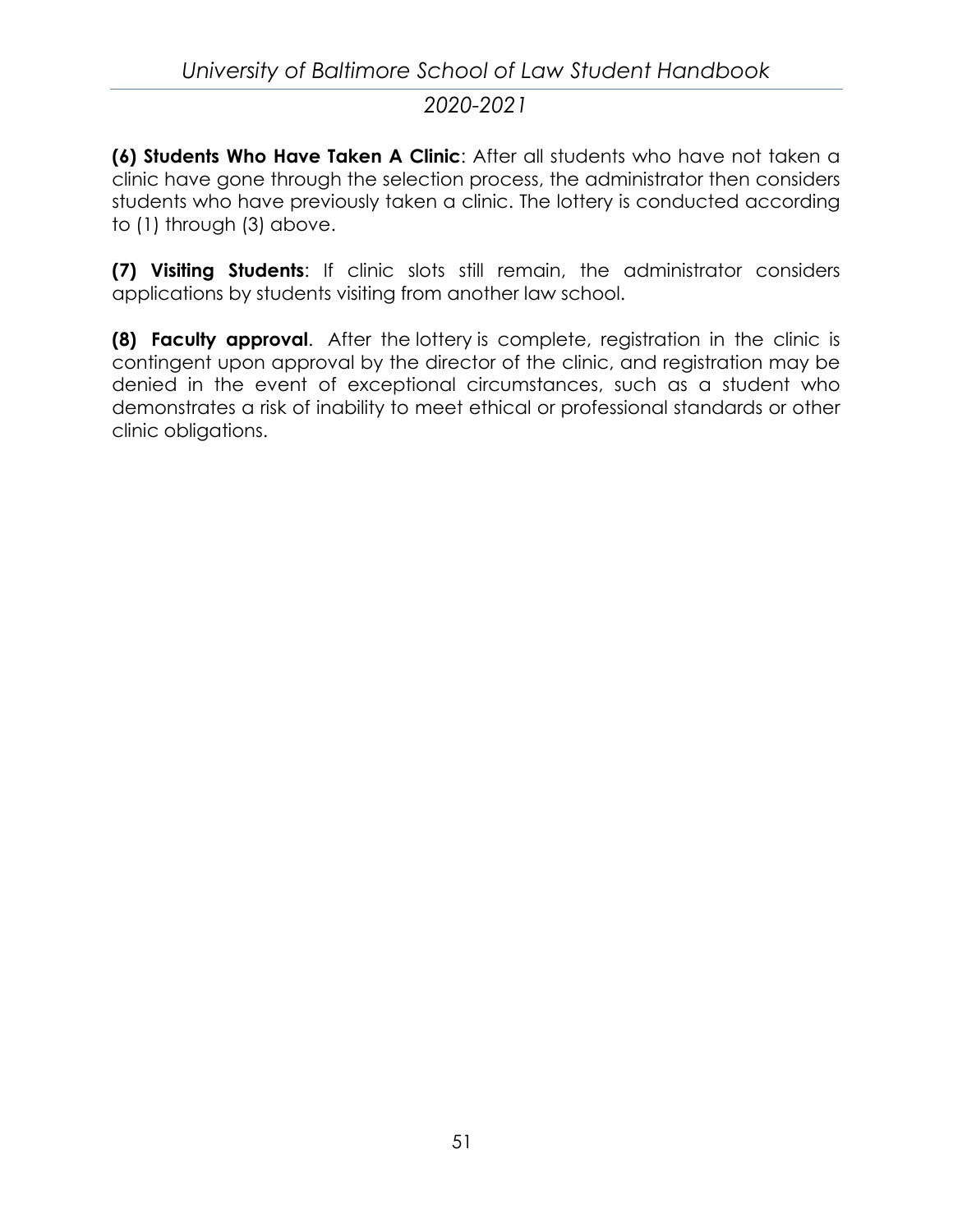#### Clinic Attendance Policy

Attendance at clinical seminars, team meetings, client meetings, and appearances before adjudicative and legislative bodies is a primary obligation of clinical students whose right to continued enrollment in a clinic is conditioned upon a record of attendance satisfactory to the professor. A student whose unexcused absences exceed a combination of three required clinic obligations or whose total absences, excused and unexcused, exceed five clinic obligations may be compelled to withdraw from the course. A student who is compelled to withdraw shall receive a FA in the course, unless in the professional opinion of the faculty member, it is deemed that the student should receive a WA. A student, who is compelled to withdraw in the second semester of a year-long clinic, shall receive a grade for the first semester of the course, along with the number of credits awarded for that semester, and a WF for the second semester of the course.

#### Individual Clinic Policies

Each clinic has its own internal policies that are shared with students, usually in the clinic manual for the specific clinic. Students are responsible for complying with the individual policies of each clinic.

#### Clinical Legal Writing Program

A vital and dynamic part of the University of Baltimore School of Law's clinical program is the Clinical Legal Writing Program. This unique initiative, created and directed by Professor Cheri Wyron Levin (known as the "Writing Doctor"), integrates the teaching of writing into the clinical program.

Students may participate in interactive seminars about legal-writing topics, such as letter writing and pleading and discovery drafting. Levin also works one on one with students on specific pieces of writing that they are preparing for their cases. Clinic students receive "Prescriptions for Healthy Writing," a series of mini-articles about various writing issues and problems compiled by Levin, who also assists clinic faculty with complex and challenging cases.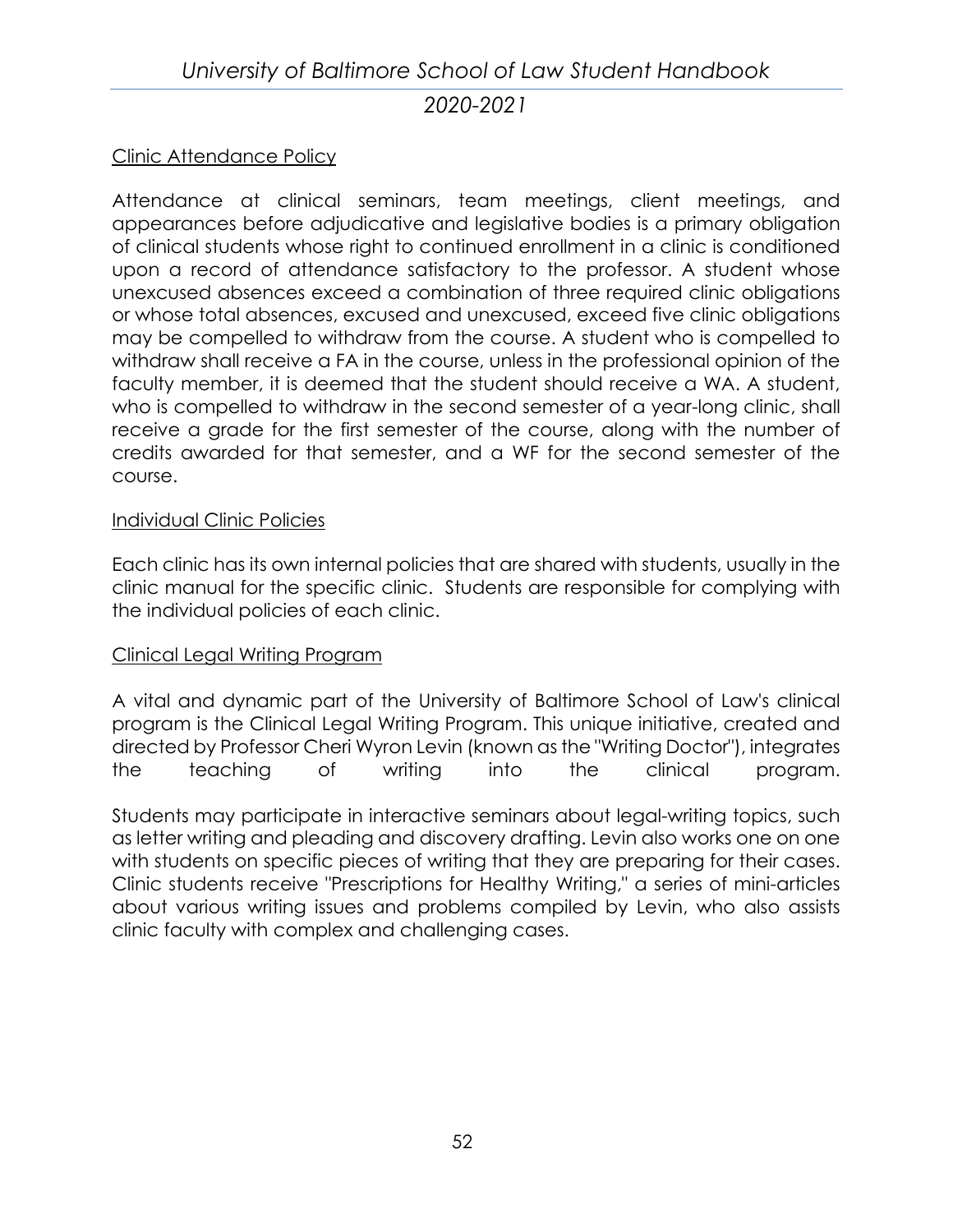## Contact Information

#### **Associate Dean for Experiential Education: Robert Rubinson 410-837-4094 Clinic Administrator: Laura Garcia 410-837-5659**

| <b>Clinic</b>                                                                    | Contact                                         | <b>Phone Number</b> |
|----------------------------------------------------------------------------------|-------------------------------------------------|---------------------|
| <b>Saul Ewing Civil</b>                                                          | Professors Michele Gilman, Daniel               | (410) 837-5706      |
| <b>Advocacy Clinic</b>                                                           | <b>Hatcher and Emily Poor</b>                   |                     |
|                                                                                  | Admin Assistant: Roz Williams                   | (410) 837-5705      |
| <b>Civil Advocacy Clinic-</b>                                                    | Professor Jessica Emerson                       | (410) 837-5706      |
| <b>Topic: Human</b>                                                              | Admin Assistant: Roz Williams                   | (410) 837-5705      |
| <b>Trafficking Prevention</b>                                                    |                                                 |                     |
| Project                                                                          |                                                 |                     |
| Community                                                                        | Professors Jaime Lee, Diane Glauber             | (410) 837-5706      |
| <b>Development Clinic</b>                                                        | and Veryl Pow                                   |                     |
|                                                                                  | Admin Assistant: Terry Berk                     | (410) 837-6798      |
| <b>Criminal Practice Clinic</b>                                                  | Professors Dan Shemer, Mary Jo                  | $(410)$ 561-3665    |
|                                                                                  | Livingston                                      |                     |
| <b>Bronfein Family Law</b>                                                       | Professors Nickole Miller and Jessica Den       | (410) 837-5706      |
| <b>Clinic</b>                                                                    | Houter                                          |                     |
|                                                                                  | Admin Assistant: Terry Berk                     |                     |
| <b>Immigrant Rights Clinic</b>                                                   | Professor Elizabeth Keyes                       | (410) 837-5706      |
|                                                                                  | Admin Assistant: Terry Berk                     |                     |
| Innocence Project                                                                | Professor Michele Nethercott                    | (410) 837-5706      |
| <b>Clinic</b>                                                                    | Admin Assistant: Jaquetta Oram                  | (410) 837-6798      |
| <b>Legal Data and Design</b><br><b>Clinic</b>                                    | Professors Colin Starger and Alexandra<br>Smith | (410) 837-4689      |
| <b>Mediation Clinic for</b>                                                      | Professors Rob Rubinson and Alexandra           | (410) 837-5706      |
| <b>Families</b>                                                                  | Smith                                           | (410) 837-5705      |
|                                                                                  | Admin Assistant: Roz Williams                   |                     |
| <b>Low-Income Taxpayer</b>                                                       | Professors Jack Snyder and Sakinah              | (410) 837-5706      |
| <b>Clinic</b>                                                                    | Tillman                                         | (410) 837-6798      |
|                                                                                  | Admin Assistant: Jaquetta Oram                  |                     |
| <b>The</b><br><b>Parsons</b><br><b>Bob</b>                                       | Professor Hugh McClean and Katy                 | (410) 837-5706      |
| <b>Veterans</b><br>Advocacy                                                      | Clemens                                         | (410) 837-5705      |
| <b>Clinic</b>                                                                    | Admin Assistant: Roz Williams                   |                     |
| For additional information about the clinical program, please see our website at |                                                 |                     |
| http://law.ubalt.edu/clinics/ and our blog at https://ublawclinic.wordpress.com/ |                                                 |                     |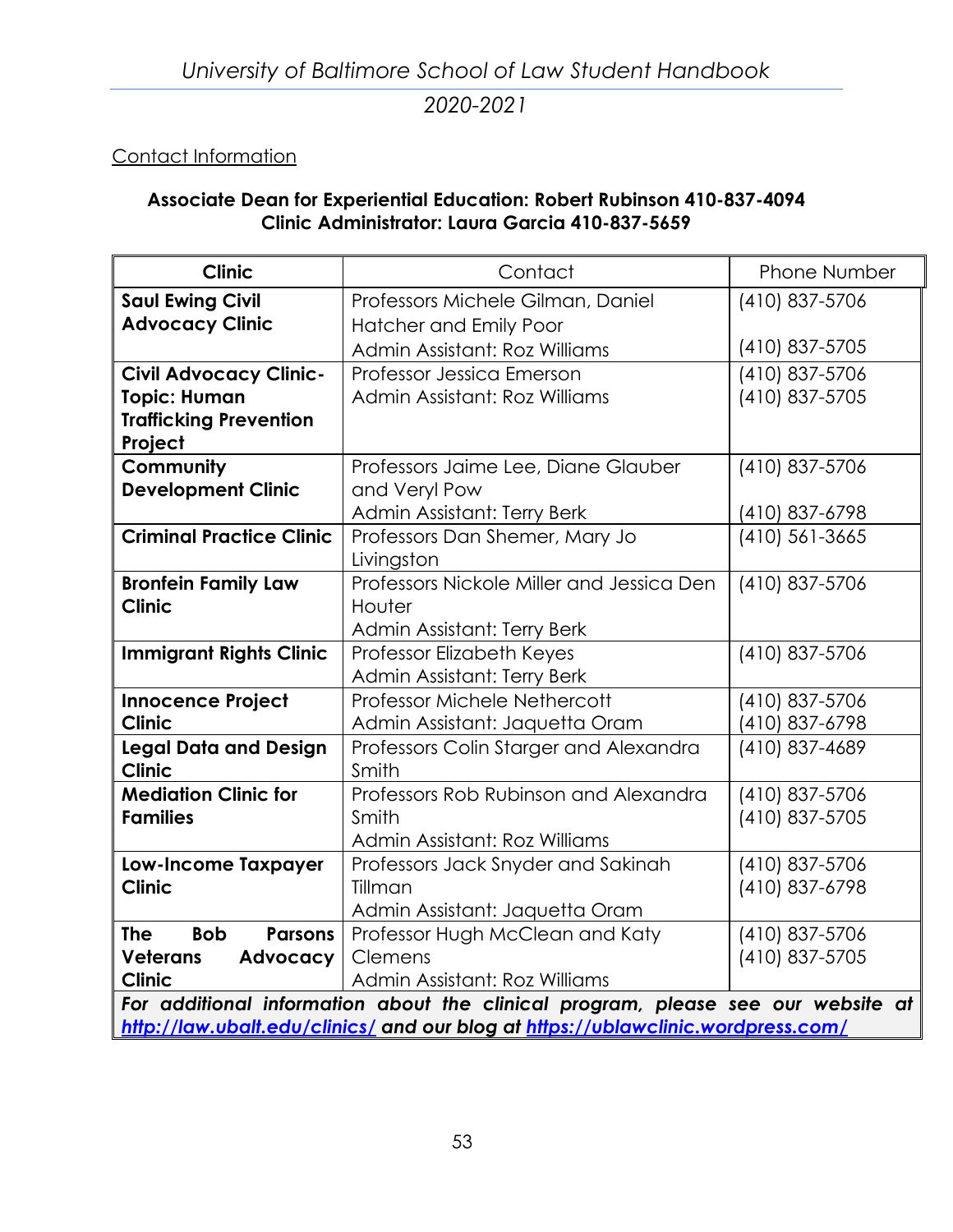## **J.D. OUTSIDE THE CLASSROOM LEARNING OPPORTUNITIES**

#### Non-Classroom Course Credit Policy

Students may count towards graduation up to a total of 12 credits of nonclassroom credit activities approved by faculty**. Clinic work does NOT count as a "non-classroom" activity**. During any semester, credits for these non-classroom activities are included in the computation for minimum and maximum credit loads. These activities are outlined below and include: Moot Court or other Advocacy Competitions, Board of Advocates, Externships, Publications and participation as student fellows in two of the five Centers at the School of Law. Up to 6 of these 12 credits may be earned for Moot Court or other advocacy competitions, and the Board of Advocates activities. Clinics are **not** considered non-classroom activities.

In addition, students may also gain valuable experiential learning through participation in various teaching assistant programs at the School of Law.

#### **[Externship Program](http://law.ubalt.edu/clinics/externships/)**

The Externship Program at the University of Baltimore allows students to receive academic credit for substantive legal work performed outside of the classroom in conjunction with course work designed to augment the learning process. Students may work in judicial placements or a variety of attorney placements, including law firm, corporate counsel, non-profit, government, or legislative offices. Students learn the practical application of substantive law, develop lawyering skills (such as interviewing, counseling, and negotiating), and hone their research and writing skills. The educational objectives and requirements are the similar for attorney or judicial placements, however, the course registration and classroom requirements differ accordingly. Externs may earn 3 pass/fail credits in the fall, spring or summer. The maximum number of externship credits is 9 which allows a student to complete up to three 3-credit externships.

*Basic Requirements*

- 1. Students must be supervised by practicing attorney, judge or judicial law clerk who is not a relative.
- 2. Assignments must be legal and substantive.
- 3. No compensation may be received from the employer (except travel reimbursements).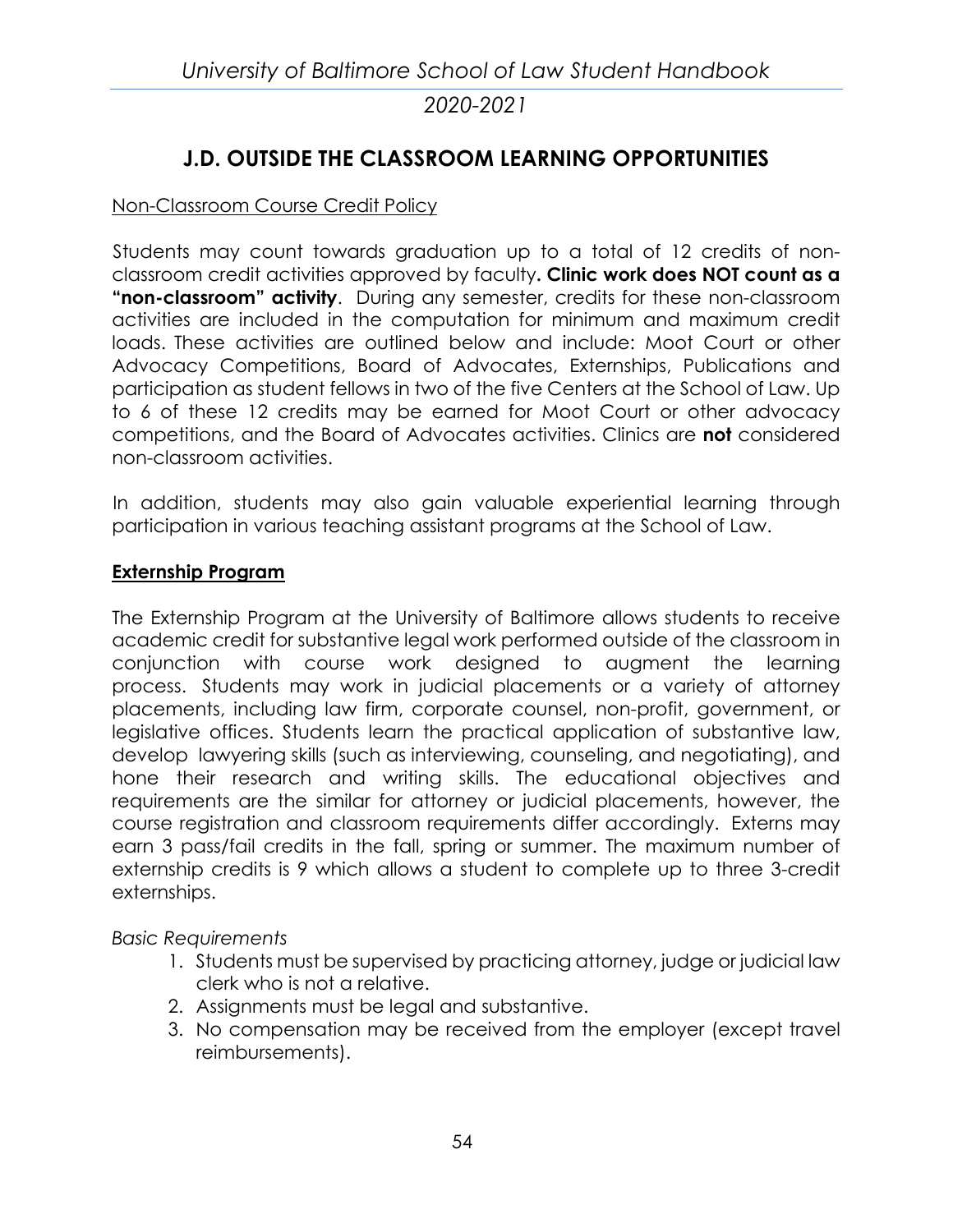- 4. Students must attend a weekly classroom component and/or participate in individual meetings with the faculty instructor.
- 5. Students must meet with their field placement supervisor weekly.
- 6. Students must complete reflective writing assignments as assigned by the faculty.
- 7. Students are required to create and submit 10 cumulative pages of written work product from their field placement.
- 8. Students work a minimum of 130 hours/semester (140 hours for Advanced Externs) for three credits and must maintain detailed time records.
- 9. In light of the COVID-19 pandemic, students will be able to work remotely if appropriate under public health guidelines and considering the student's personal circumstances.

## *Procedures*

Externships are open to all J.D. students who (1) have completed the entire 1L curriculum (28 credit hours) toward the J.D. degree before participation in the field placement program and (2) are in good academic standing. Students must first secure a placement.

After receiving an offer from the field placement employer, students should submit the externship for approval on [UB Law Connect](https://law-ubalt.12twenty.com/Login) through the Experiential Learning module no later than one week before the first day of the semester. Field Placement supervisors must review the expectations of the program and approve the placement. The Director of Externships will approve appropriate placements and give students permission to register for the class online.

Students should review the Externship [Program Overview](http://law.ubalt.edu/clinics/docs/July%202020%20Externship%20Overview.pdf) before registering for the class and once registered, must sign up on the applicable learning platform to view the syllabus, important dates, and course materials.

#### *Placements*

Students are responsible for obtaining their own placements but may seek assistance from the Director of Externships and/or the Law Career Development Office. There are externship positions posted on [UB Law Connect.](https://law-ubalt.12twenty.com/Login) All placements must be submitted for approval at least one week prior to the start of class.

## **Externship Course Offerings:**

## Attorney Practice Externship (year-round)

Attorney Practice Externships allow students to work in a variety of field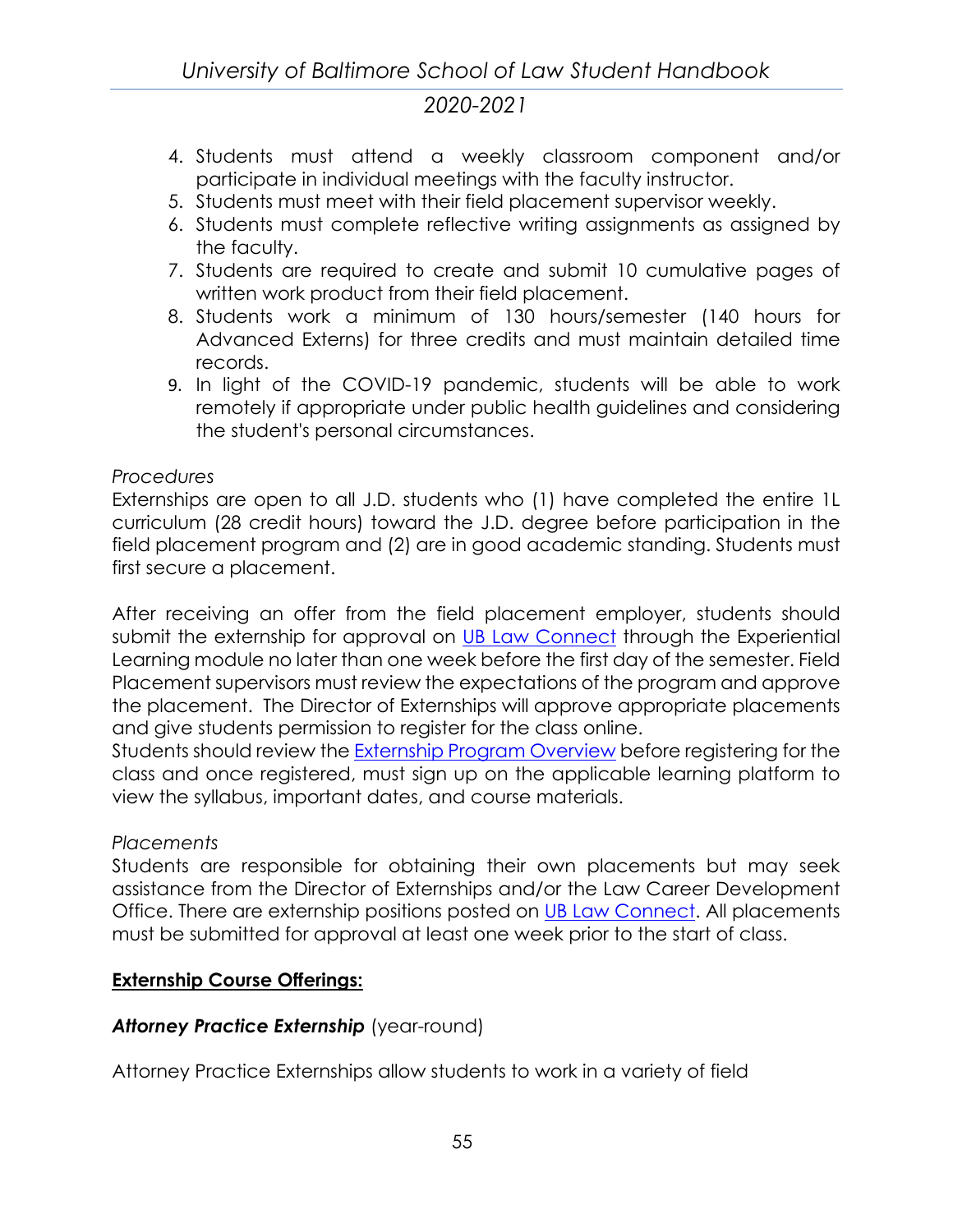# *University of Baltimore School of Law Student Handbook 2020-2021*

placements under the supervision of an experienced attorney. Student extern in every legal sector: private, public interest and nonprofit, as well as local, state and federal government. The seminar includes students in a mix of attorney placements and focuses on professional skills and competencies applicable to all areas of law practice. The Attorney Practice Externship fulfills the live-client experiential learning requirement.

#### **Public Interest Lawyering Externship** (Fall only)

This specialized attorney externship course delves into the legal and social challenges that public interest lawyers face and builds competencies that will strengthen students' ability to pursue public interest or pro bono practices. The classroom component focuses on skills such as trauma-informed law practice, as well as exploring the overarching challenges facing low-income and other vulnerable populations. Students learn about the lawyering process first-hand by externing at a public interest office, all while making a positive contribution to the larger community. The Public Interest Lawyering Externship fulfills the liveclient experiential learning requirement.

## **Corporate Counsel Externship** (Spring only)

This specialized attorney externship provides a unique opportunity for students to work on the client-side of corporate law by externing at private or public sector general counsel offices. The course explores core lawyering and relationship skills essential for servicing an internal corporate client. Topics include understanding the modern role of in-house counsel, building trusted relationships with internal clients and external counsel, and solving problems to advance the organization's strategic objectives. The course also helps students develop connections and competencies useful in pursuing a corporate counsel career. The Corporate Counsel Externship fulfills the live-client experiential learning requirement.

#### *Judicial Externships* (year-round)

A judicial externship is an opportunity for an aspiring attorney to learn about judicial decision-making and hone their writing skills. Students extern with judges at the state, federal, and administrative courts. This is a great course for students who are considering pursuing a post-graduate judicial clerkship. The Judicial Externship is a simulation experiential learning course and does not fulfill the liveclient requirement.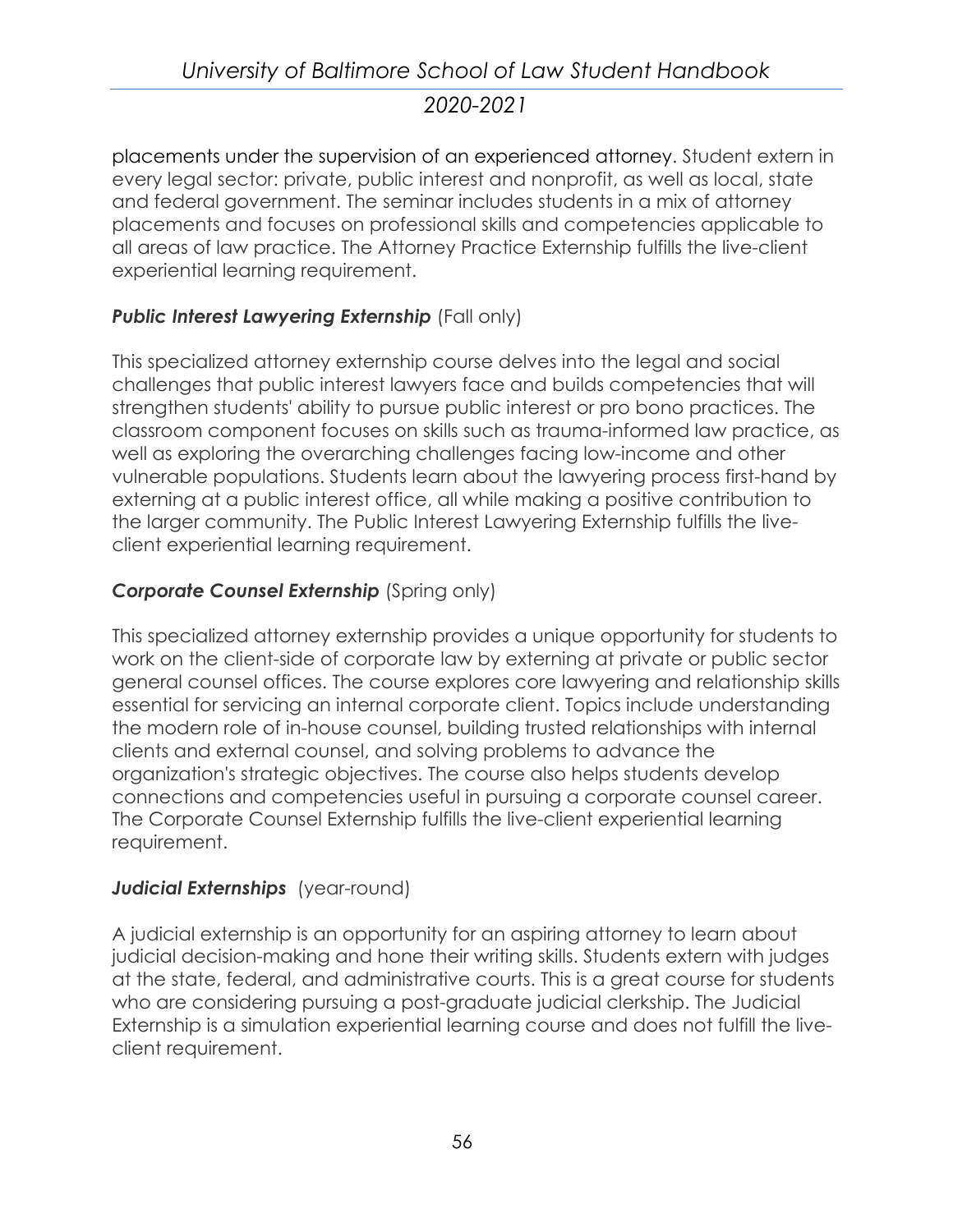# *University of Baltimore School of Law Student Handbook 2020-2021*

#### [Advanced Externship](http://law.ubalt.edu/clinics/externships/advanced.cfm) (year-round)

The Advanced Externship is designed for students who have already completed and externship for credit, and who wish to participate in a second externship of the same type. The Advanced Externship does not have a classroom component but all the other requirements still apply, including journal assignments, timekeeping, and individual meetings with the instructor. An Advanced Externship does not count towards the experiential learning requirement.

#### *Securities Exchange Commission ("SEC") Externship* (year-round)

Students extern with the SEC Student Honors program and learn about the functions of the U.S. Securities and Exchange Commission as a front row student Observer. To be admitted, students must submit apply directly to the [SEC Honors](https://www.sec.gov/ohr/student-honors-page.html)  [Program.](https://www.sec.gov/ohr/student-honors-page.html) Students selected for this program may contact the Director of Externships and register for the class by permission only. Students must satisfy the work requirements set out by the SEC and complete reflective writing assignments as required by the faculty member. Business Organizations is a pre-requisite for this course; Securities Regulation is a recommended pre-requisite. The SEC Externship does not count towards the experiential learning requirement.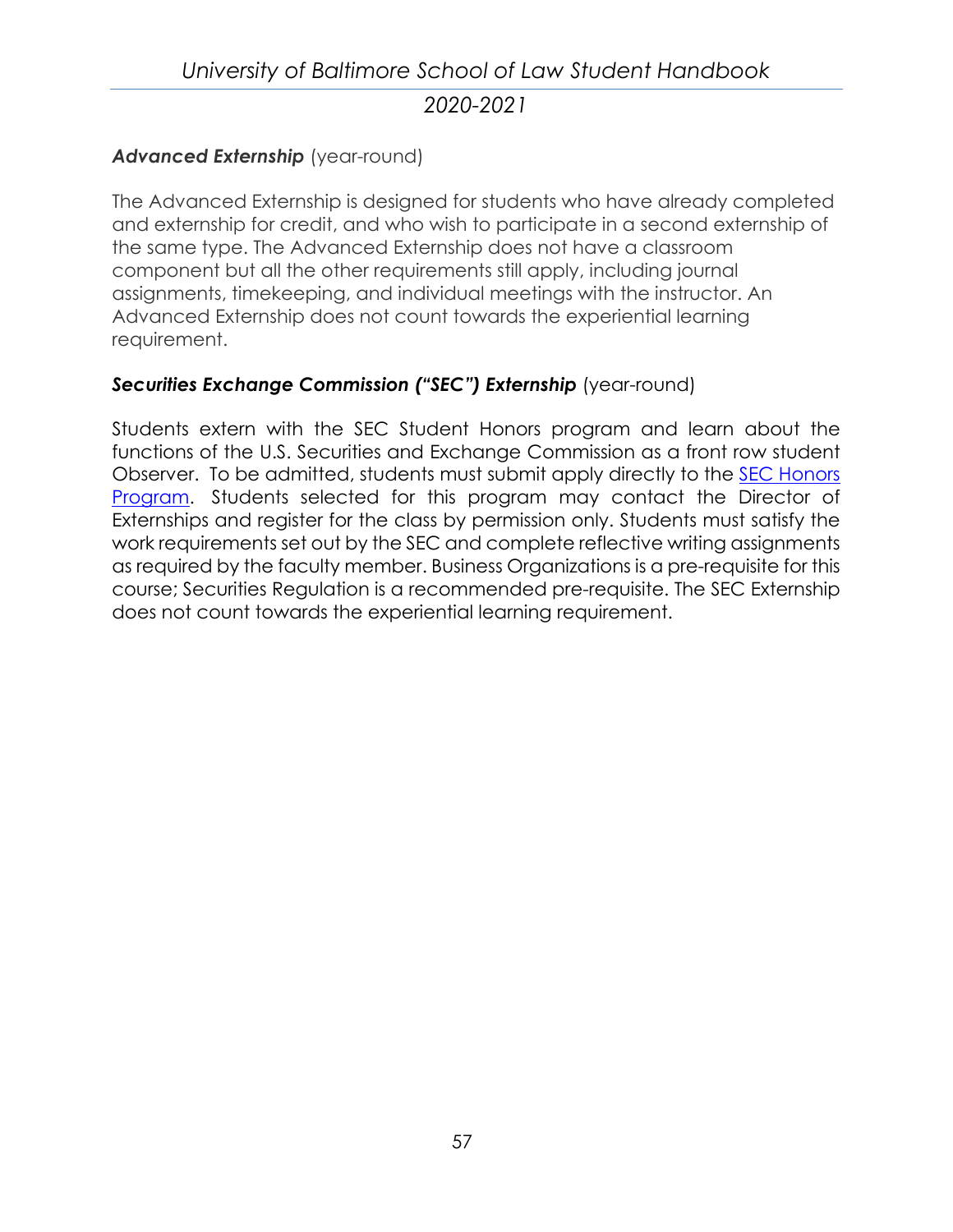#### Publication Activities

Publication activities are the *University of Baltimore Law Review* and *the University of Baltimore Law Forum*. These publications require a minimum four-semester commitment, and students may earn up to 8 credits for participation in publication activities. Students are chosen for each journal based on a write-on competition and having the required minimum GPA set out by each journal. Members of the *Law Forum* executive board will receive 2 credits in the fall semester and 2 credits in the spring semester, and all other staffers will receive 1 credit in the fall semester and 1 credit in the spring semester. The Editor-in-Chief, Managing Editor, Articles Editor and Comments Editor of *Law Review* will receive 3 credits in the fall semester and 3 credits in the spring semester; all other members of the executive board will receive 2 credits in the fall semester and 2 credits in the spring semester; and all other staffers will receive 1 credit in the fall semester and 1 credit in the spring semester. No credits will be awarded for work performed during the summer session. A student who is a member of the staff of either of the School of Law publications can earn one credit/no-credit credit per semester.

#### *Law Review*

The *University of Baltimore Law Review* is a scholarly legal journal providing indepth analysis of issues of current concern to practitioners and judges within the legal community. *Law Review* membership reflects excellence in scholastic achievement, as well as legal analysis, research, and writing skills. Each year's editorial board selects, with the concurrence of the faculty advisor, the succeeding editorial board. In order to participate in *Law Review*, a student must have a GPA of at least 3.20 at the completion of the spring semester and must be selected for membership after participating in the write-on competition.

#### *Law Forum*

The *University of Baltimore Law Forum*, founded in 1970, is a legal journal containing articles on developing trends in the law and items on law school achievements and activities. It is published under the direction of a student editorial board and staff. In order to participate in *Law Forum*, a student must have a GPA of at least 3.00 and must be selected for membership after participating in the write-on competition.

#### *Satisfying Scholarly Writing Requirement through Publication Participation*

A student member of one of the University of Baltimore publications may satisfy the scholarly writing requirement by completing a note or comment that is found by the editorial board of the publication to be of publishable quality and that is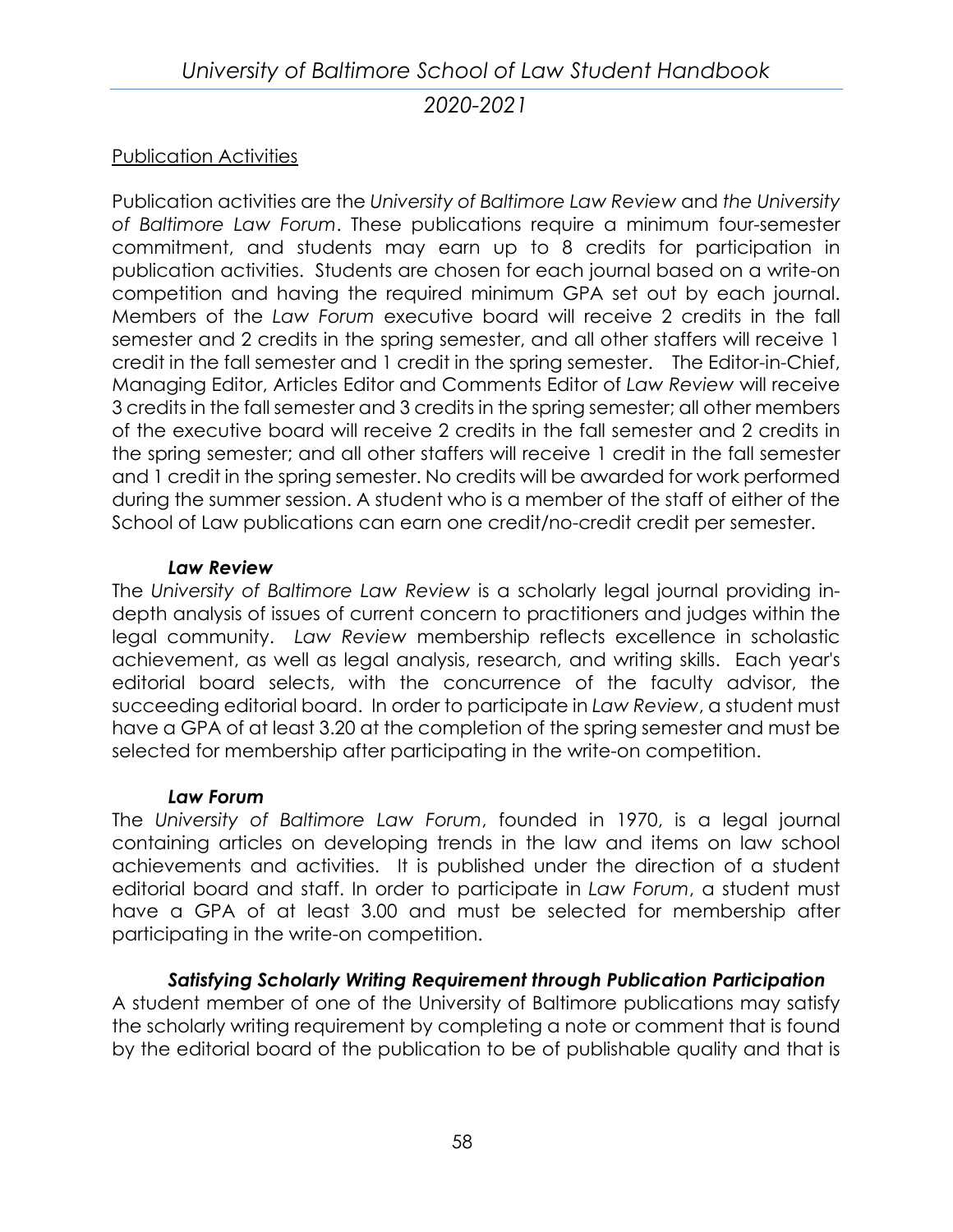approved by a faculty member as meeting the criteria for the scholarly writing requirement (a minimum of 25 pages, exclusive of footnotes or end notes).

#### Advocacy Teams

#### *Board of Advocates*

The Board of Advocates administers the Byron L. Warnken Moot Court Competition at the University of Baltimore and facilitates advocacy and research skills training for interscholastic Moot Court and Mock Trial competitors. The Board is comprised of four to six students selected on the basis of their grades, expertise in written and oral advocacy and demonstrated interest in the programs served by the Board. The Board of Advocates operates under the supervision of its student-led Executive Board and its advisors. One credit is awarded per semester for 60 hours of substantive legal work; a maximum of 2 credits can be earned in an academic year with one credit awarded each semester.

#### *Minimum GPA Requirement for all Advocacy Competition Teams*

To be eligible for participation in moot court, trial team or counseling and negotiating competitions students must have a minimum cumulative GPA of 2.80.

#### *Academic Credit*

Students may earn no more than 6 academic credits over a two-year period for participation on law school sponsored advocacy teams. Two credits (equal to at least 120 hours of academic work) are awarded to each member of a schoolsanctioned team for successful completion of a competition. Students may earn an additional two credits for successful completion of a national competition if eligibility is based on being a finalist at a regional competition. Students may earn an additional two credits for competing on the same team the following year if the rules of the competition permit students to be a member of the team a second time and when, in the judgment of the team's advisor, it is customary practice in the competition for teams to have members who participated the prior year in the competition and permission is provided by the faculty advisors. Students seeking to return to a team to compete in a second year must try out for the position.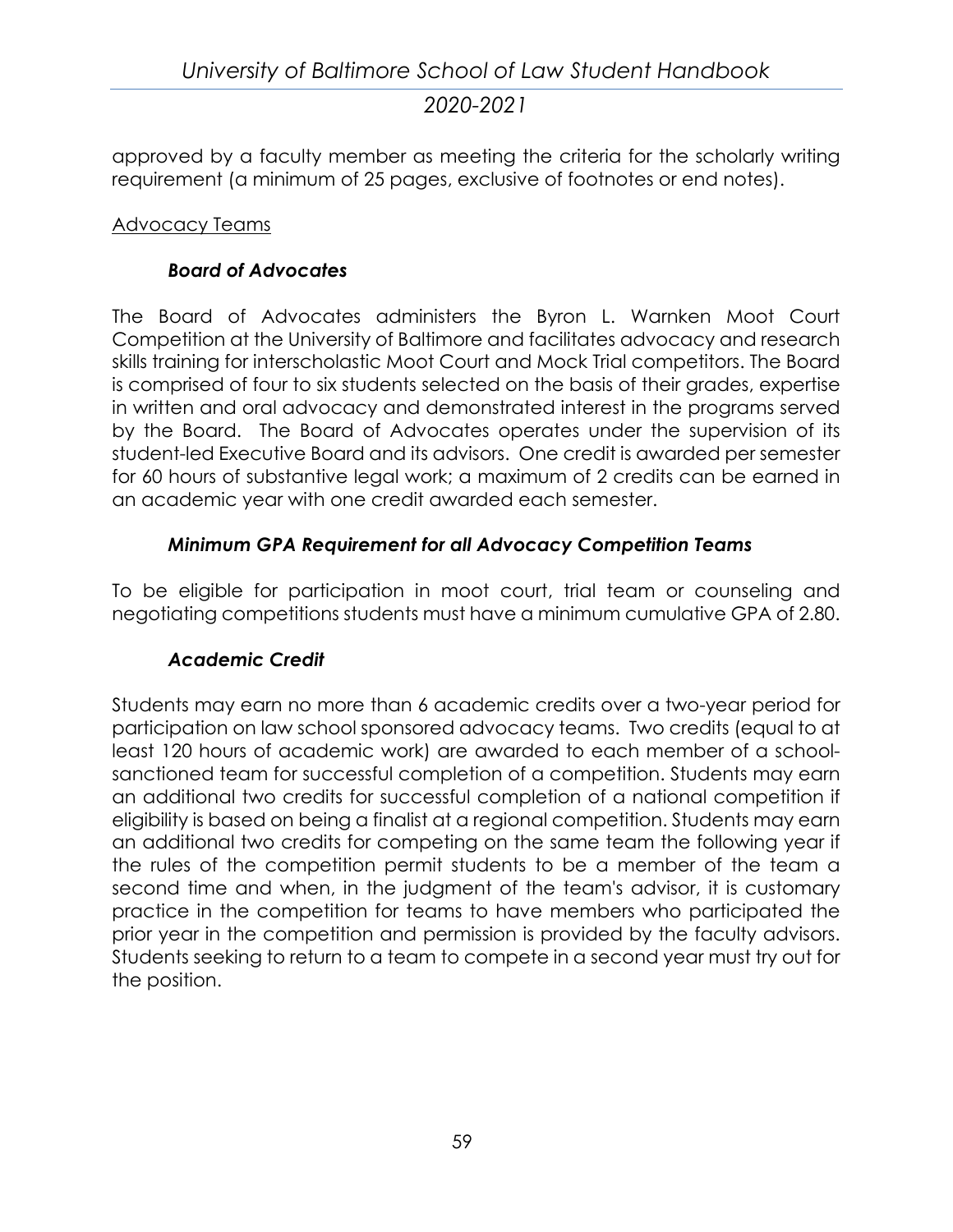#### *Trial Advocacy and Counseling/Negotiation Competitions*

Membership on each team is determined by the advisor to that team. Competitions in which School of Law teams compete are subject to change from year to year.

#### *Moot Court Competitions*

Membership on each team is determined by the advisor to that team through the annual Byron Warnken Moot Court Competition. Information about the teams may be obtained from the Board of Advocates. The competitions in which School of Law teams compete are subject to change from year to year.

#### **Centers at the School of Law**

Centers at the University of Baltimore School of Law provide opportunities for students and faculty to engage in research and policy work in select areas. There are currently six Centers at the law school:

- The [Center on Applied Feminism,](http://law.ubalt.edu/centers/caf/) founded in 2009, seeks to apply feminist insights to legal practice and the policy arena.
- The [Sayra and Neil Meyerhoff Center for Families, Children and the Courts,](http://law.ubalt.edu/centers/cfcc/index.cfm) founded in 2000, seeks to create, foster, and support a national movement to integrate communities, families, and the justice system in order to improve the lives of families and the health of the community.
- The [Center for International and Comparative Law,](http://law.ubalt.edu/centers/cicl/) established in 1994 promotes the study and understanding of international and comparative law, and of the political and economic institutions that support the international legal order.
- The [Center for Sport and the Law](http://law.ubalt.edu/centers/csl/) was established in 2009 with the support of the Baltimore Orioles professional baseball franchise and the Baltimore Ravens professional football franchise to foster academic leadership, community engagement, and student excellence in the theoretical and practical aspects of amateur and professional sports law.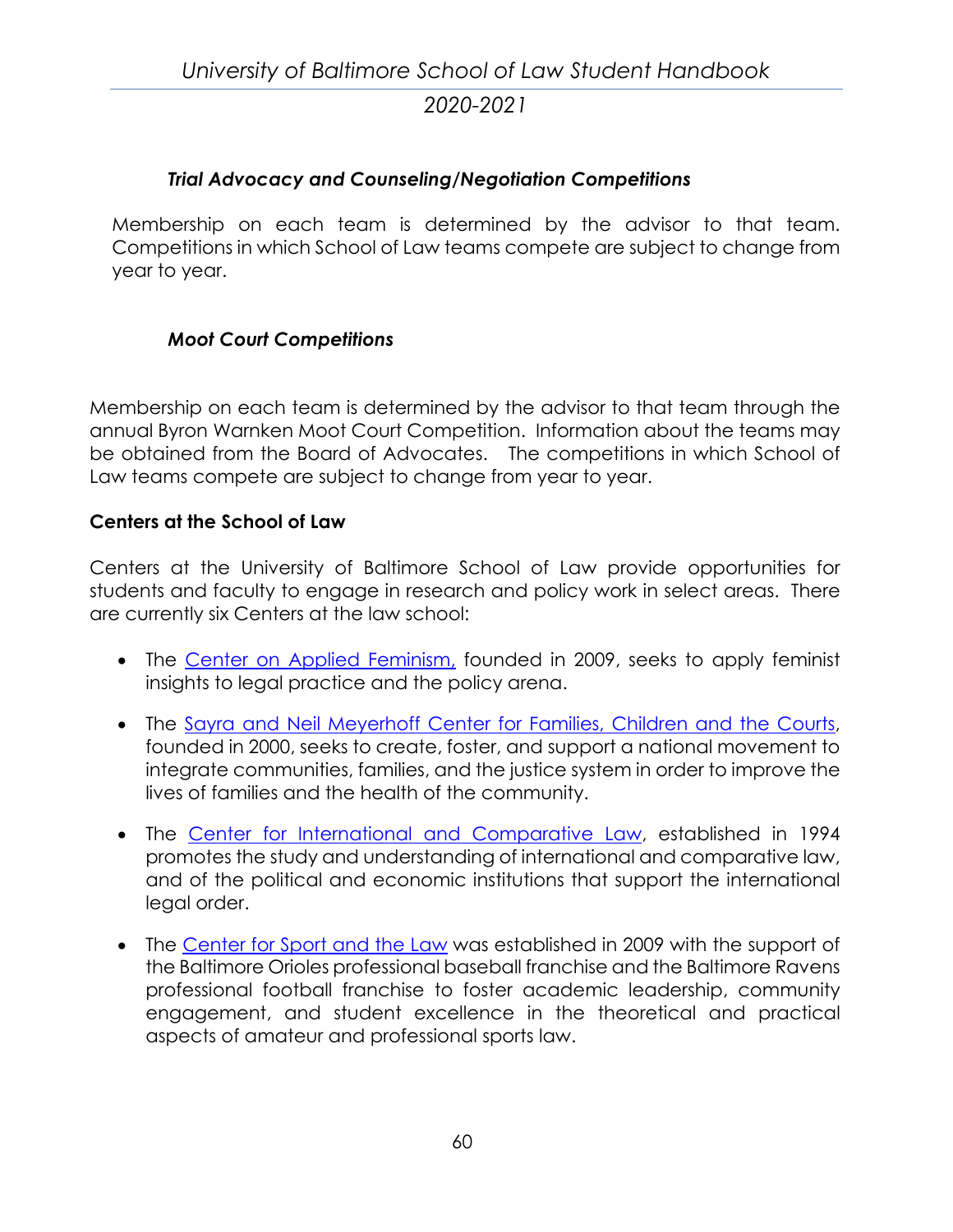# *University of Baltimore School of Law Student Handbook*

## *2020-2021*

- The [Center for Medicine and Law,](http://law.ubalt.edu/centers/cml/) created in 2011, is a unique collaboration created in 2011 between Johns Hopkins University School of Medicine and the University of Baltimore School of Law that focuses on fostering meaningful collaboration between law and medicine so that doctors will better understand the legal issues that affect their daily practice while lawyers will gain a greater appreciation for the real-world issues involved in the practice of medicine.
- The [Center for the Law of Intellectual Property and Technology,](http://law.ubalt.edu/centers/clipt/index.cfm) created in 2015, seeks to promote research, education and legal practice in three intertwined areas of law. The second facet of CLIPT's focus is to examine and publicize legal issues stemming from the use of cutting-edge technologies. Finally, CLIPT supports the use of technology to understand the law through endeavors such as the [Supreme Court Mapping Project.](http://law.ubalt.edu/faculty/scotus-mapping/index.cfm)

For more information about any of the centers, please visit the [website](http://law.ubalt.edu/centers)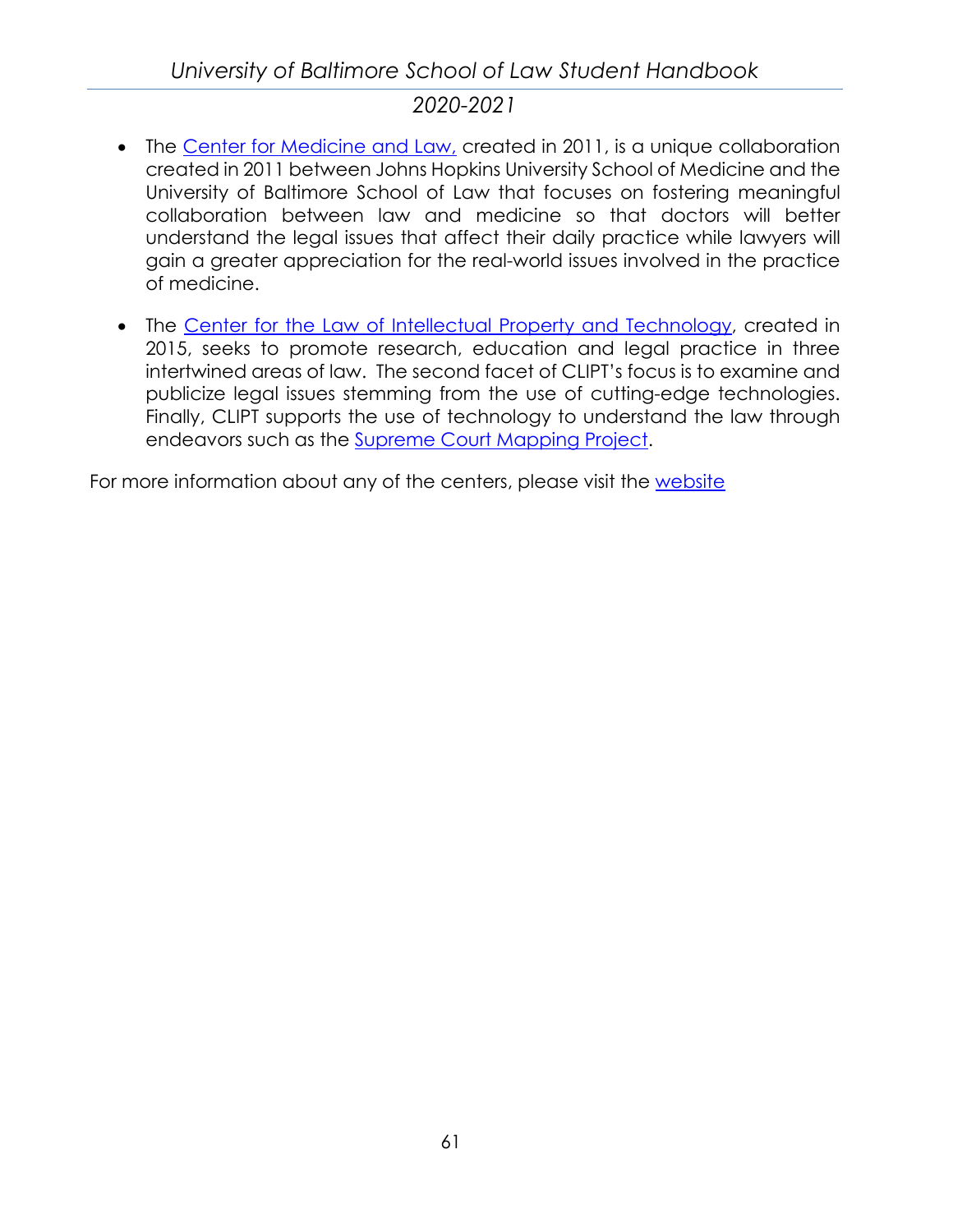#### Teaching Opportunities

## *Legal Skills Teaching Assistants*

Upper-level students who serve as teaching assistants play a vital role in the Law School's first-year Legal Skills Program, which consists of five courses: Introduction to Lawyering Skills/Contracts, Introduction to Lawyering Skills/Torts, Introduction to Lawyering Skills/Criminal Law, Introduction to Lawyering Skills/Civil Procedure and Introduction to Advocacy. In the summer, teaching assistants help with the preparation of research and writing exercises. In the fall, they instruct a small section of first-year students in legal analysis and legal research or other duties prescribed by the ILS faculty. In the spring, their work includes helping students prepare for oral arguments. Teaching assistants earn a stipend for participating in the program.

## *Law Achievement Workshops ("LAW") Scholars*

Upper level law students, with proven academic success, are assigned to the law school's first year foundational courses and, in collaboration with their respective faculty, assist students with working through problems, understanding doctrinal coursework, and improving study skills. Law scholar sessions are offered on a weekly basis and are open to all students. LAW Scholars earn a stipend for participating in the program.

#### *Legal Writing Fellows*

The Legal Writing Center is staffed by upper-level law students who have a proven track record in legal writing, research, and analysis. Paid a stipend each semester, Writing Fellows work with law students at any stage of their legal writing process.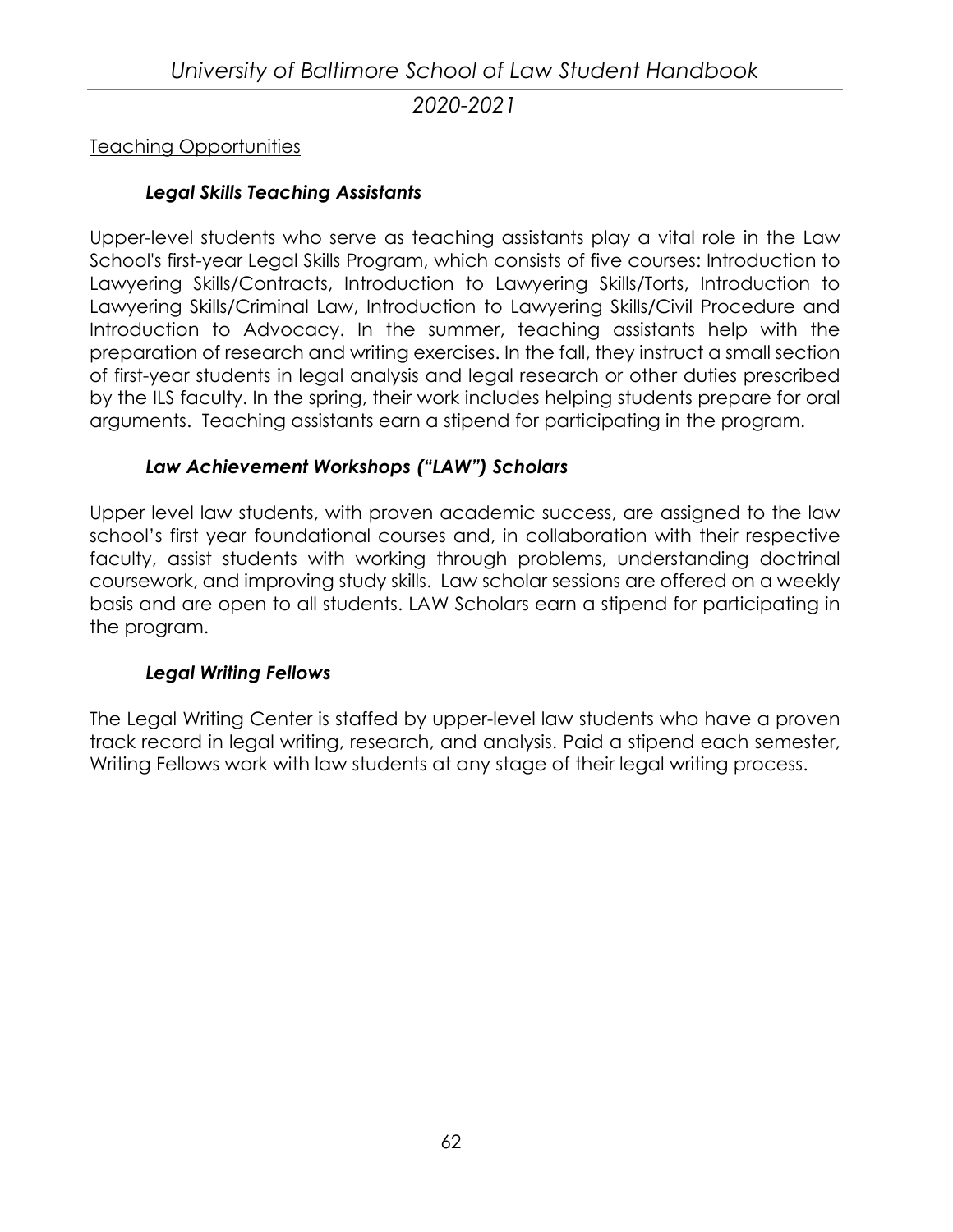# **EXPANDING YOUR HORIZONS – STUDYING ELSEWHERE**

Students may enhance their legal education by participating in programs that provide exposure to and engagement with other environments and other cultures.

#### Policies on Transfer Credits taken as a University of Baltimore student

#### *Current JD students taking graduate, study abroad, and law courses*

The following policies govern potential transfer coursework that a current JD student wishes to take outside of University of Baltimore School of Law or University of Maryland School of Law.

- All required courses must be completed at University of Baltimore, School of Law.
- Student must earn a grade of C or higher in any course taken at another school in order to receive academic credit for that course at UB Law. Transfer grades will not calculate into the UB Law GPA.
- A maximum of 9 credits will be accepted for transfer for any non-UB law course or graduate non-law course from another law school or an accredited graduate school, subject to the exceptions noted below. Up to 6 of the 9 credits transferred may be graduate courses. This provision shall apply to students who are in residence at UB for all 87 credits needed for graduation.
	- o Student should have a minimum cumulative GPA of 3.00 to take graduate non-law courses outside of UB Law for use towards the J.D. degree program.
- If a student transfers into UB from another law school, such a student may not take any non-UB law courses, subject to the exceptions noted below, unless permission to take such non-UB law courses is granted by the Associate Dean for Academic Affairs upon a showing of extraordinary circumstances.
- If a student is in residence at UB Law but takes a transient status at another law school, then:
- If said student is transient for approximately 32 credits (a whole year), such student may only have 4 non-UB Law credits count towards graduation, not counting the transient credits.
- If said student is transient for approximately 16 credits (a semester), such student may only have 6 non-UB Law credits count towards graduation, not counting the transient credits.
- Advance permission must be granted to enroll in non-UB Law courses. The student must demonstrate that the non-UB Law course is not comparable to one regularly offered at UB Law and that the course will significantly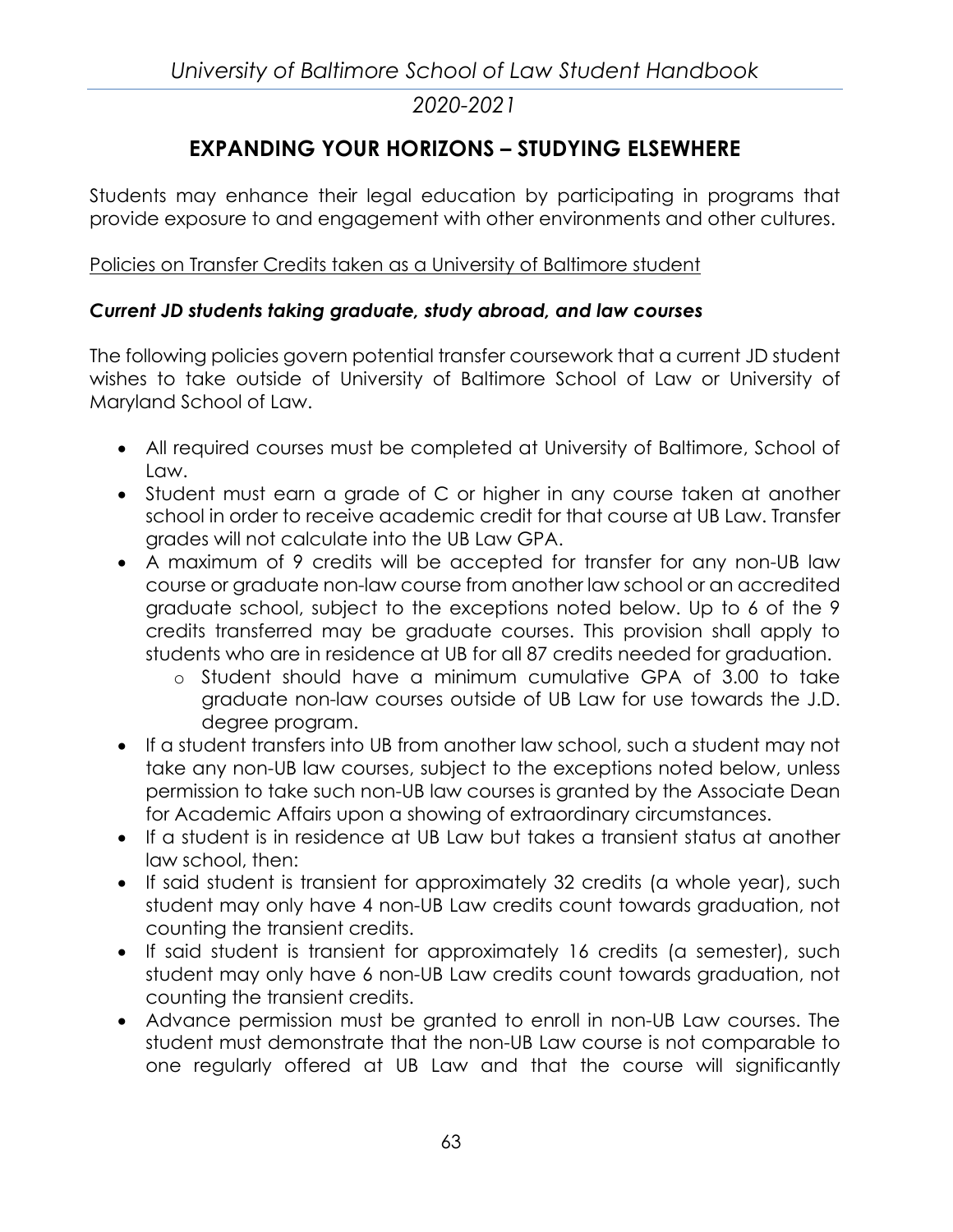contribute to the student's legal education by providing an experience specific to the student's program of study.

• **EXCEPTIONS:** The regulations above do not apply to UB Law study abroad programs, UB dual-degree program students, or courses taken at the University of Maryland through inter-institutional registration rules. Credits earned through these articulations will not count against the 9 transfer credit maximum.

#### *Maximum Credits per term when enrolled at two institutions*

- Students may not exceed the maximum credit loads for the term, which includes coursework taken at University of Baltimore School of Law and through another academic program at UB or other institution.
	- o Full Time Students: Maximum of 16 credits per semester. Summer course load maximum is 8 credits.
	- o Part Time Students: Maximum of 12 credits per semester. Summer course load maximum is 6 credits.

## Classes at the University of Maryland School of Law

**Required courses must be taken at the University of Baltimore.** University of Baltimore School of Law students may enroll in elective classes at the University of Maryland School of Law if there is space in the class. Students must earn a C or better in any course taken at another school in order to receive academic credit for that course at the University of Baltimore School of Law. Grades earned at the University of Maryland School of Law will be computed in the grade point average, but grades from courses taken at any other law school or non-UB study abroad program will not be computed into the grade point average – see section on Visiting, below.

To take advantage of these opportunities at University of Maryland School of Law during Fall and Spring semesters, students register under a simplified registration process called Inter-Institutional Registration (IIR). IIR forms are available from the Office of Academic Affairs, from the Registrar's office or on the student portal. IIR forms must be signed by an advisor in the Office of Academic Affairs, by a Records office staff member and by a designated official at the University of Maryland.

During the summer term students must apply as a visiting student through the Office of Admissions at the University of Maryland School of Law. In addition to tuition, there may be additional fees associated with this process. The IIR process described above does not apply to summer classes.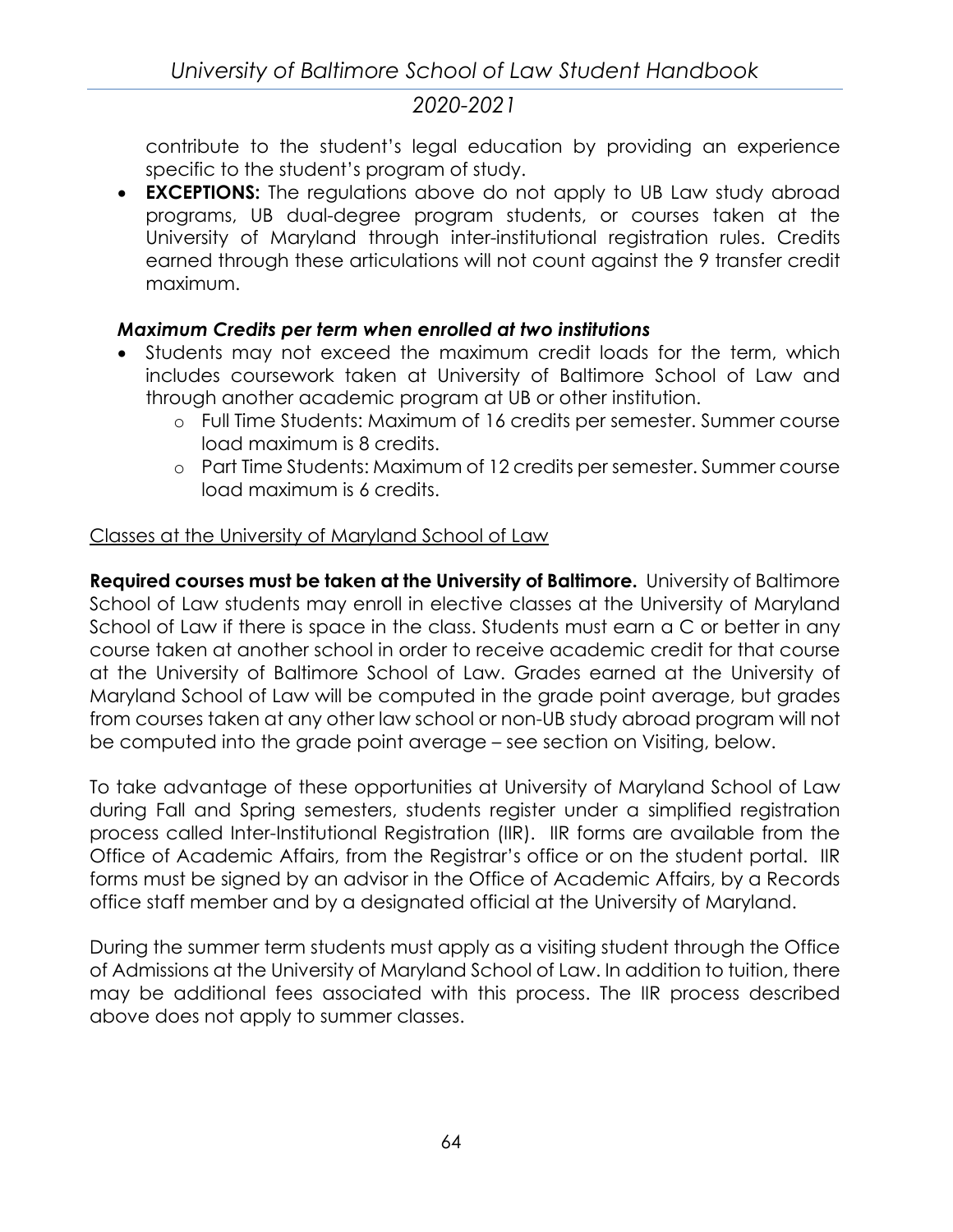#### Graduate Level Course Option (Non-Law Coursework)

With the advance approval of the Associate Dean for Academic Affairs, a student, with a cum GPA of 3.00, may enroll in a maximum of *6 credits* of courses in an accredited U.S. graduate school for credit toward the J.D. degree. These credits count toward the 9 credits maximum students may transfer from outside UB School of Law as a current student. To obtain approval, a student must explain how the graduate coursework enhances the student's legal education. Graduate coursework at the University of Baltimore must be coded 600 level or higher. Students must earn a C or better in any course taken in this manner in order to receive academic credit for that course at the University of Baltimore School of Law, but the grades in such graduate courses are not computed in a student's grade point average. Transfer students who have received 30 or more credit hours for work at their first law school may not be eligible for this option and should consult with the Associate Dean for Academic Affairs. Students who are enrolled in combined degree programs should also read the section on combined degree programs for policies about transferring graduate credits to the JD degree.

#### Visiting at another Law School

With approval from the Office of Academic Affairs, a student may spend a summer, a semester or a year as a visiting student at another law school. Students will work with an advisor to develop an approved course plan. All required coursework (including writing classes and advocacy classes) must be completed at the University of Baltimore; therefore students who wish to visit at another school should plan their schedules accordingly.

Students must earn a C or better in any course taken at another school in order to receive academic credit for that course at the University of Baltimore School of Law. The grades earned at another law school, including another school's study abroad program, will not be computed into the grade point average. A maximum of 32 credits may be transferred back to the University of Baltimore.

Students who receive financial aid and who choose to visit at another law school must meet with the Office of Financial Aid to complete the necessary paperwork, including consortium agreements, to ensure that aid is not disrupted.

#### Study Abroad Opportunities

Students at the University of Baltimore have many opportunities to experience other cultures by studying abroad. Overall, students must complete their first year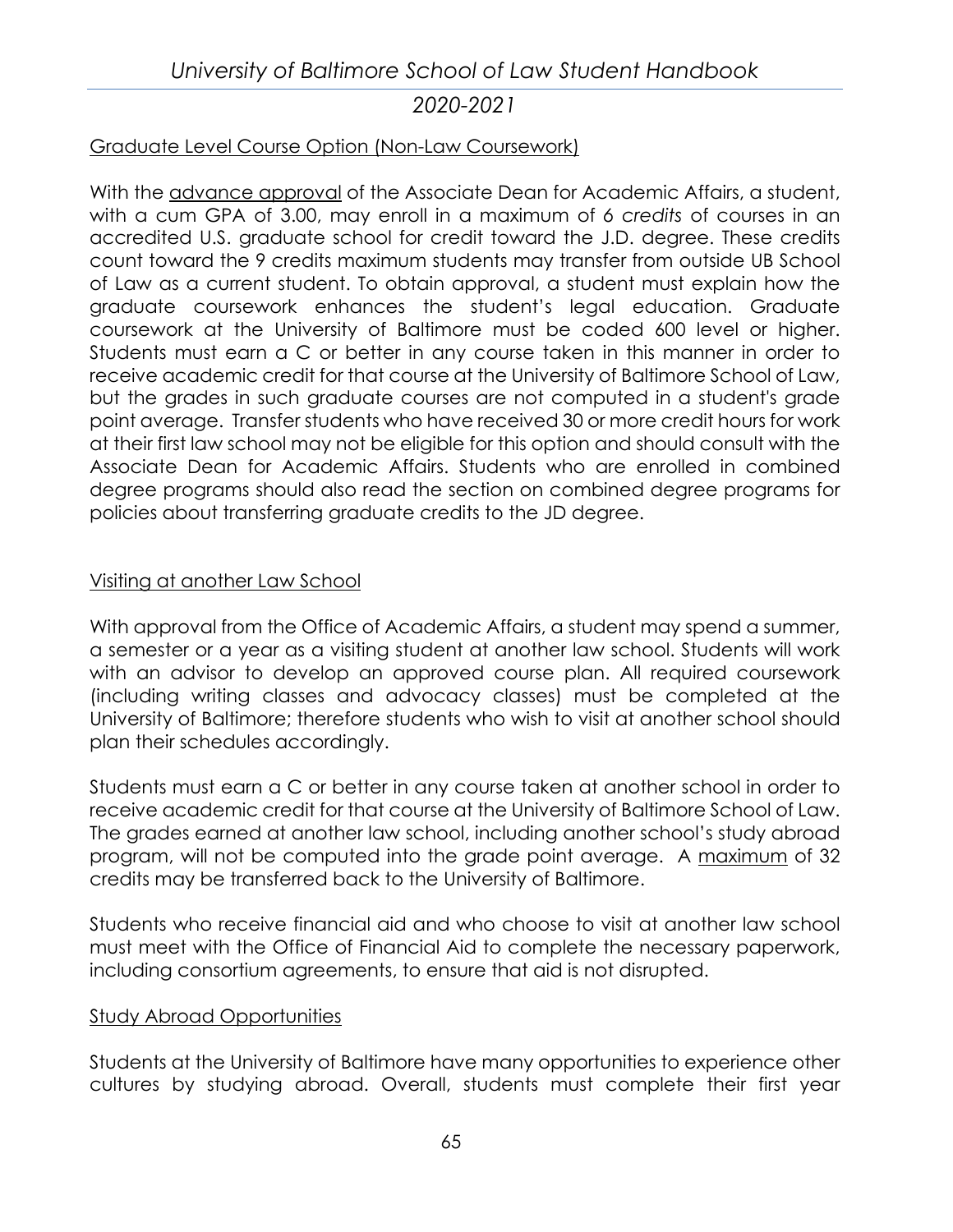coursework (two semesters for full time day division; three semesters for evening division) before participating in study abroad programs. A student's enrollment in a program of study abroad approved for credit by the home institution may be considered enrolled at the home institution for the purpose of applying for assistance under the Title IV, HEA programs. Students must satisfy the grade point average requirements and must meet with the Office of Academic Affairs for approval.

#### *Summer/ Winter Programs*

Students must have at least a 2.20 grade point average at the time of their formal application to any of the ABA-approved summer or winter study abroad programs, including those hosted by the University of Baltimore.

#### *Aberdeen Summer Abroad Program*

The University of Baltimore School of Law, in conjunction with the [University of](http://www.law.umaryland.edu/)  [Maryland Law School,](http://www.law.umaryland.edu/) sponsors a [Summer Abroad Program in Comparative Law](http://www.law.ubalt.edu/academics/experiential/studyabroad/aberdeen/) at the *[University of Aberdeen](http://www.abdn.ac.uk/law/)* in Scotland. The program provides students with insight into the laws of another country and a new perspective on the American legal system. Courses are taught by University of Baltimore and University of Maryland faculty, jointly with members of the University of Aberdeen faculty. Courses offered vary from year to year. The five-week program is open to students who have completed their first-year courses and are in good academic standing. Financial aid is available for qualifying students.

#### *Curaçao, The Netherlands Antilles*

The law schools of the University of Baltimore and [Hofstra University,](http://www.hofstra.edu/Academics/Law/index_Law.cfm) in collaboration with [Erasmus University Rotterdam](http://www.frg.eur.nl/english/) and the [University of the Netherlands, Antilles,](http://www.una.net/) have joined together to offer a unique opportunity to study international and comparative law for three weeks in December on the Caribbean island of Curaçao. Students are exposed to foreign legal institutions of the Americas and Europe, and will experience the unique legal and social culture of Curaçao, which reflects strong African, Caribbean and European influences and traditions. The [Curaçao program](http://www.law.ubalt.edu/academics/experiential/studyabroad/curacao/index.cfm) is accredited by the ABA. The program is open to students who have completed their first-year courses and are in good academic standing. Financial aid is available for qualifying students.

## *Fall/Spring Programs*

With prior approval from the Office of Academic Affairs, qualified students whose grade point average is at least 2.75 may study abroad during the semester through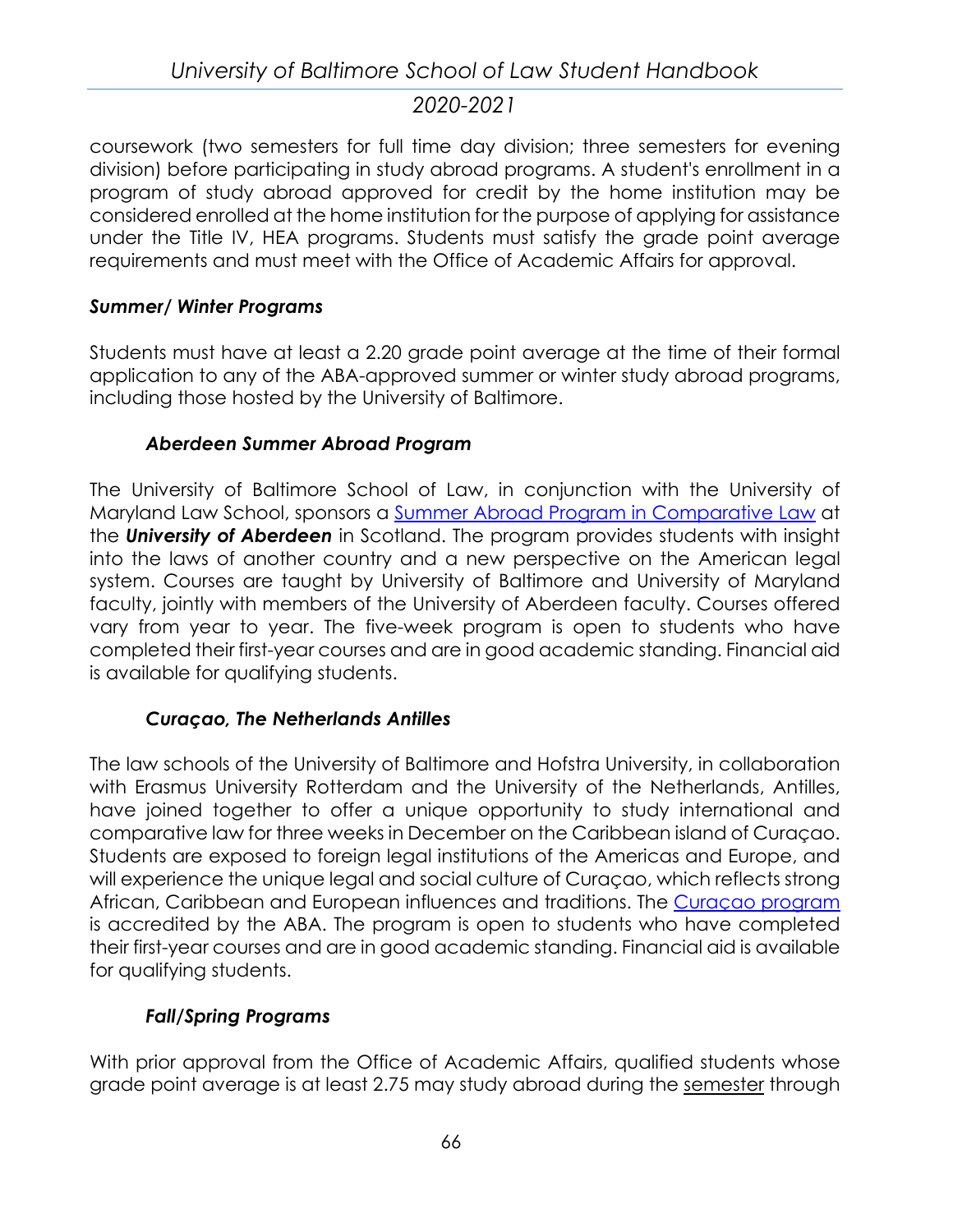a University of Baltimore study abroad program, if any, through another law school's ABA-approved program or, in rare cases, at a foreign institution subject to the ABA and UB standards, as set forth in this section

#### *Semester Exchange Programs through programs approved by the ABA*

Students who have completed one year of full time or three semesters of part time study and have a grade point average of at least 2.75 at the School of Law may apply to participate in semester abroad foreign study through other law schools' programs that are accredited by the American Bar Association. Students must develop a course plan and obtain the permission of the Office of Academic Affairs prior to attending the program in order to receive credit for courses taken during the program. Students must receive a grade of C or better in order for the credits to transfer to the University of Baltimore.

#### *Semester Exchange Programs through foreign institutions (non ABA approved)*

The policy set forth below governs granting credits toward the J.D. degree for legal study abroad that is not conducted under the auspices of a United States law school. As set forth in the policy, any student seeking to study abroad at a foreign institution – not through an established ABA-approved program, must have a grade point average of at least 2.75 and obtain written approval in advance from the Office of Academic Affairs.

#### *Semester Study Abroad Policy For Non-Accredited Foreign Programs (Adopted by the Faculty, 2009)*

This policy governs granting credits toward the J.D. degree for legal study abroad not conducted under the auspices of a United States law school based on Standard 307 of the American Bar Association's Standards for Law Schools.

#### **A. Qualification of Foreign Institution**

1. The foreign institution must be one that is government sanctioned or recognized, if educational institutions are state regulated within the country; recognized or approved by an evaluation body, if such an agency exists within the country; or chartered to award first degrees in law or to qualify students for state examination for legal practice by the appropriate authority within the country.

2. The foreign institution shall appoint an advisor for each student who shall effectively supervise and monitor the student's study at the institution. That advisor may be a faculty member at the foreign institution or a law school administrator at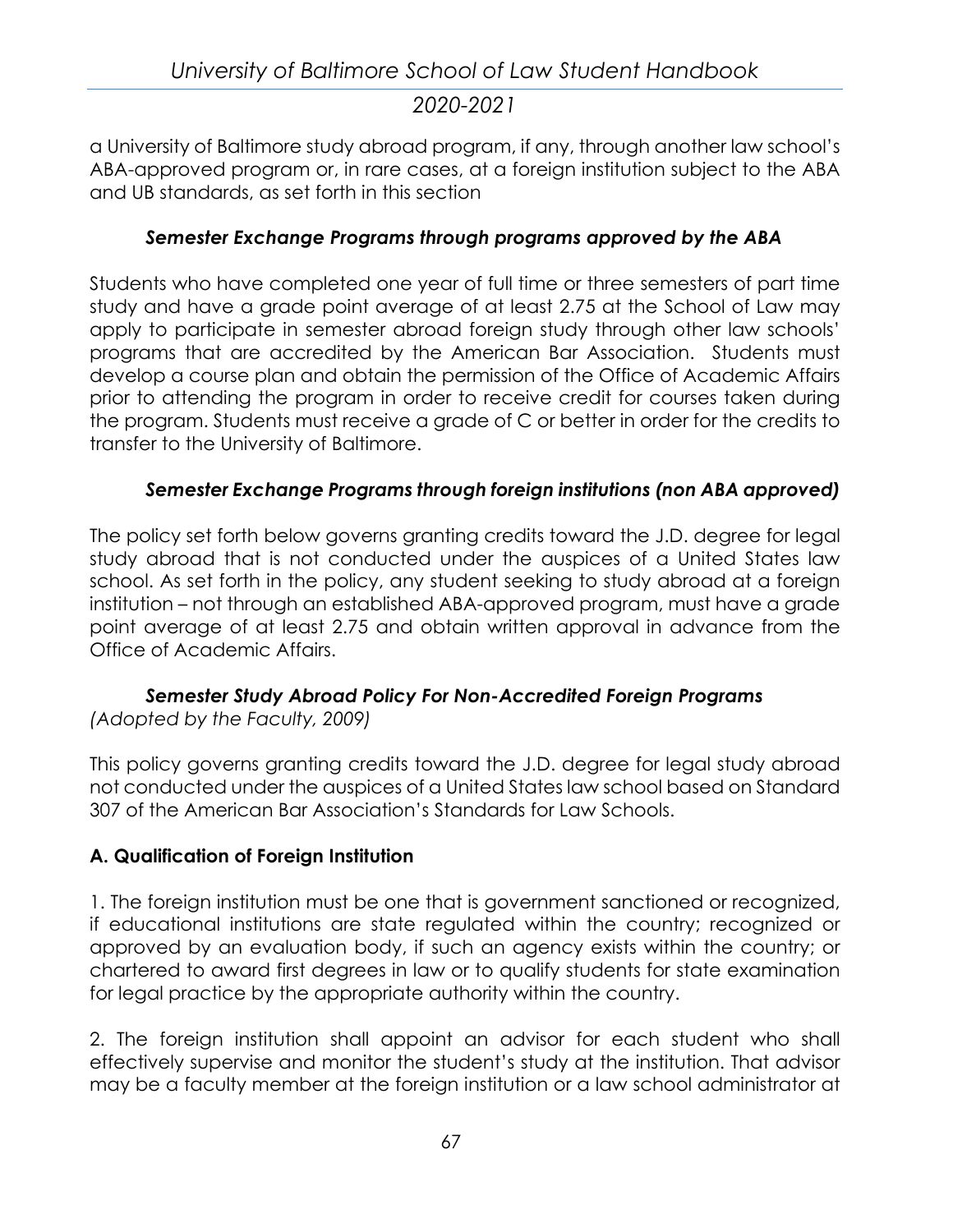the foreign institution who has the training or experience to discharge this responsibility.

### **B. Qualification of Student**

1. Only students who have completed one year of full time or part time study and are in good standing at the School of Law may participate in foreign study under this Policy. In the absence of exceptional circumstances, at the time of application, the student shall have a minimum grade point average of 2.75.

2. The student's academic program must be approved in advance by the Associate Dean for Academic Affairs or such other person as the Dean may designate to exercise this responsibility. The student shall develop a written plan to define the educational objectives the student seeks to achieve during a period of study abroad. That plan shall specify the methods to be used in evaluating the student's attainment of those objectives.

3. If the foreign study is not at an institution with which the School of Law has a formal written agreement, then the student shall obtain written assurance from the foreign institution that the student's proposed educational objectives can be achieved at that institution.

4. The Associate Dean or the Dean's designee shall review course materials and sufficient written work of the student to ensure that the study meets standards equivalent to those employed at the School of Law.

5. Upon receiving notification from the foreign institution of cancellation of a course in which a student had been approved to enroll under these Criteria, the Associate Dean or the Dean's designee shall reexamine the student's study in light of the stated program for foreign study and the student's stated educational objectives for study abroad. The Associate Dean or the Dean's designee shall determine whether the approved foreign study continues to satisfy those objectives.

6. The student shall establish to the satisfaction of the Associate Dean or the Dean's designee that the student is fluent in the language of instruction.

## **C. Credit for Foreign Study**

1. In the ordinary case, the maximum number of credits toward the J.D. degree for all foreign study not conducted under the auspices of a United States law school shall not exceed the maximum ordinary load for one semester. Upon a showing of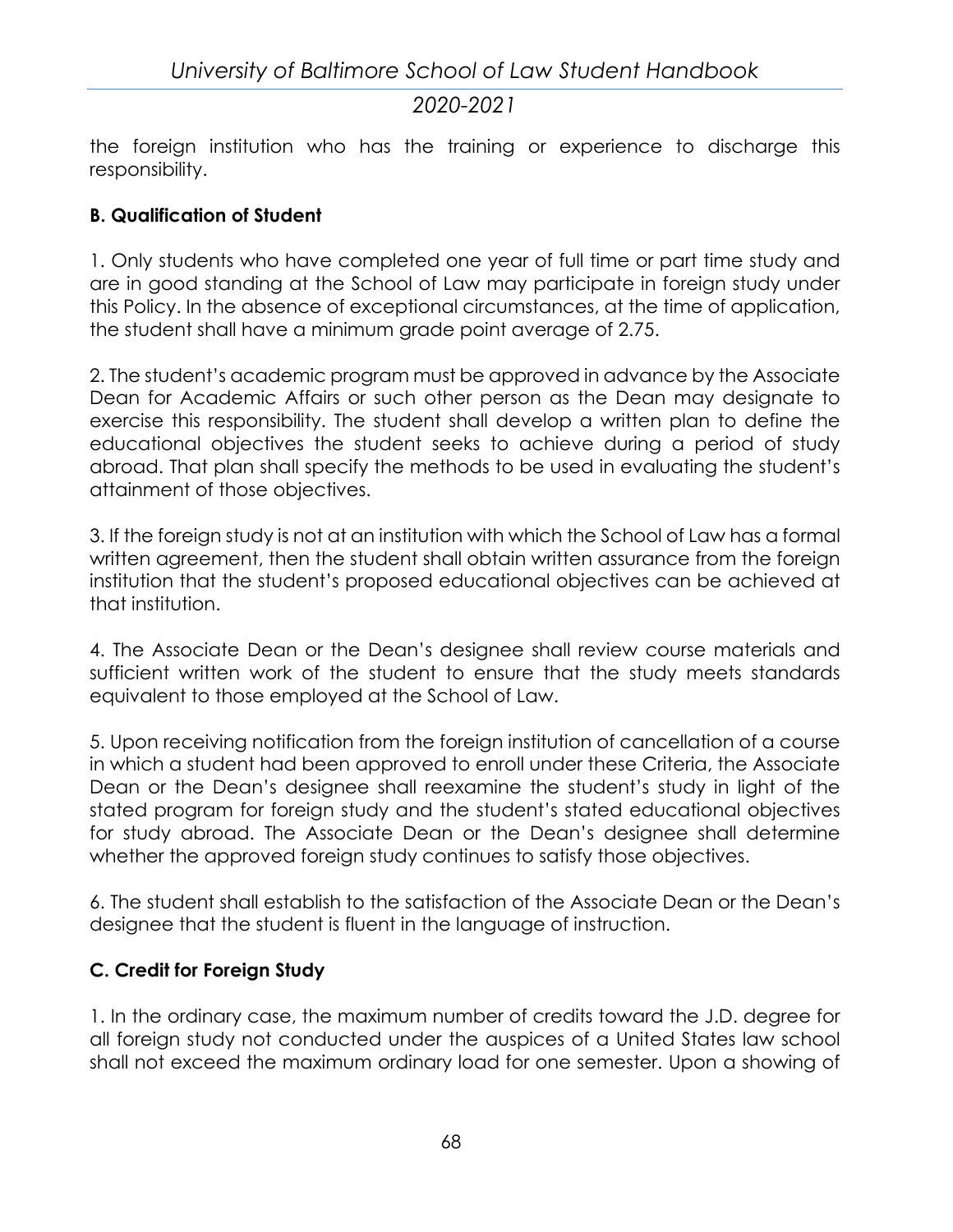special circumstances, the Associate Dean or the Dean's designate may allow credit for up to one-third of the credits required for the J.D. degree.

2. Credits granted toward the J.D. degree shall not be computed in the calculation of the student's grade point average.

3. Credits shall only be granted after determination that the student has fulfilled the plan established in B.2. above.

4. No credits shall be awarded for:

a. Activities such as visits to legal and government institutions except in instances in which the content of such activities is academic in nature and is related to the course in which the credit is awarded.

b. Externship placements (e.g., in a law firm, government office, or corporation).

c. Distance Education courses.

### **D. Approval of Office of Academic Affairs**

In addition to the approvals set forth in section B, all students seeking to study at a foreign institution must meet with the designated academic advisor from the Office of Academic Affairs for academic counseling. Such counseling includes, but is not limited to, satisfaction of academic requirements, grading options during the study abroad semester, transfer of credits, communications during the semester, coursework and law school activities such as journals and publications. Approval of the student's study abroad plan will be in writing. Students who fail to obtain such approval prior to going abroad will not receive credit for the study abroad coursework.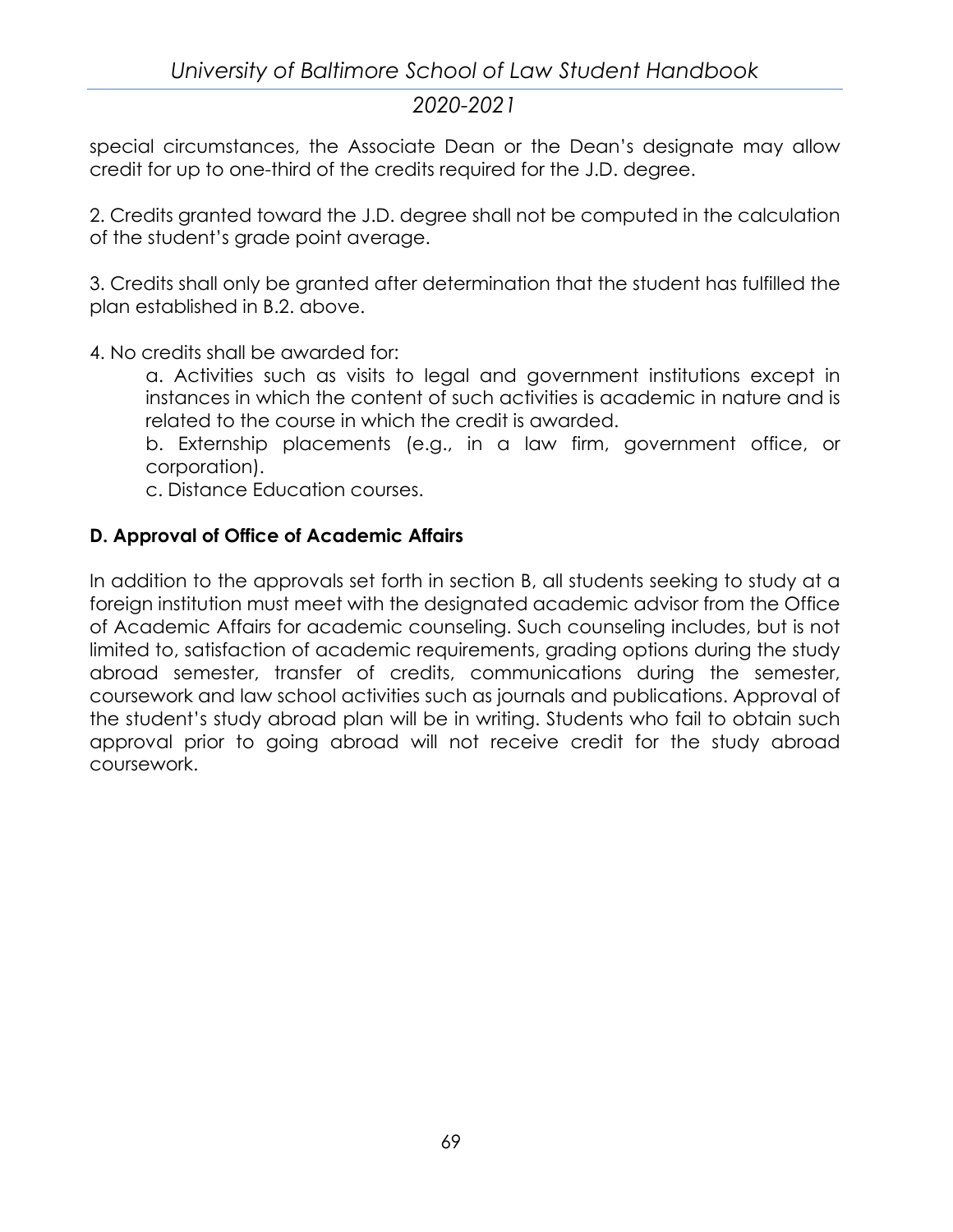*University of Baltimore School of Law Student Handbook*

*2020-2021*

# **AREAS OF CONCENTRATION**

#### General Requirements

Students may receive recognition for completing one of the following areas of concentration:

- Business Law
- Criminal Practice
- Estate Planning
- Family Law
- Intellectual Property
- International and Comparative Law
- Litigation and Advocacy
- Public Service
- Real Estate Practice

To receive recognition for completing an area of concentration, a student must satisfy the requirements for a particular area as set forth in the next section ("Specific Requirements for Areas of Concentrations"). In addition to satisfying the specific requirements for a concentration area, a student is required to have at least a 2.67 grade point average for courses taken in the particular concentration. Students may receive recognition for completing only one area of concentration. Students are strongly encouraged to meet with the faculty advisor for the selected concentration during their second year in order to discuss course selection and planning and employment strategies. Applications for recognition in an area of concentration are submitted to the Office of Academic Affairs during the student's final semester of law school.

With respect to each area of concentration, the Associate Dean for Academic Affairs or his or her designee may allow for substitutions for concentration requirements in exceptional circumstances. An example of such a circumstance is when a student is unable to be placed in an Externship involving the particular area of concentration and when other experiential courses or activities are not available. In addition, work done at other legal institutions (both U.S. and foreign) may count towards meeting the requirements of an area of concentration if substantially similar to that listed under the particular area of concentration. This determination shall be made by the Associate Dean for Academic Affairs in consultation with the concentration advisors for the particular area.

With regard to sequencing courses within an area of concentration, required courses for an area of concentration should be taken before other courses (subject to any course prerequisites being satisfied). Some areas of concentration provide more specific guidance on sequencing courses.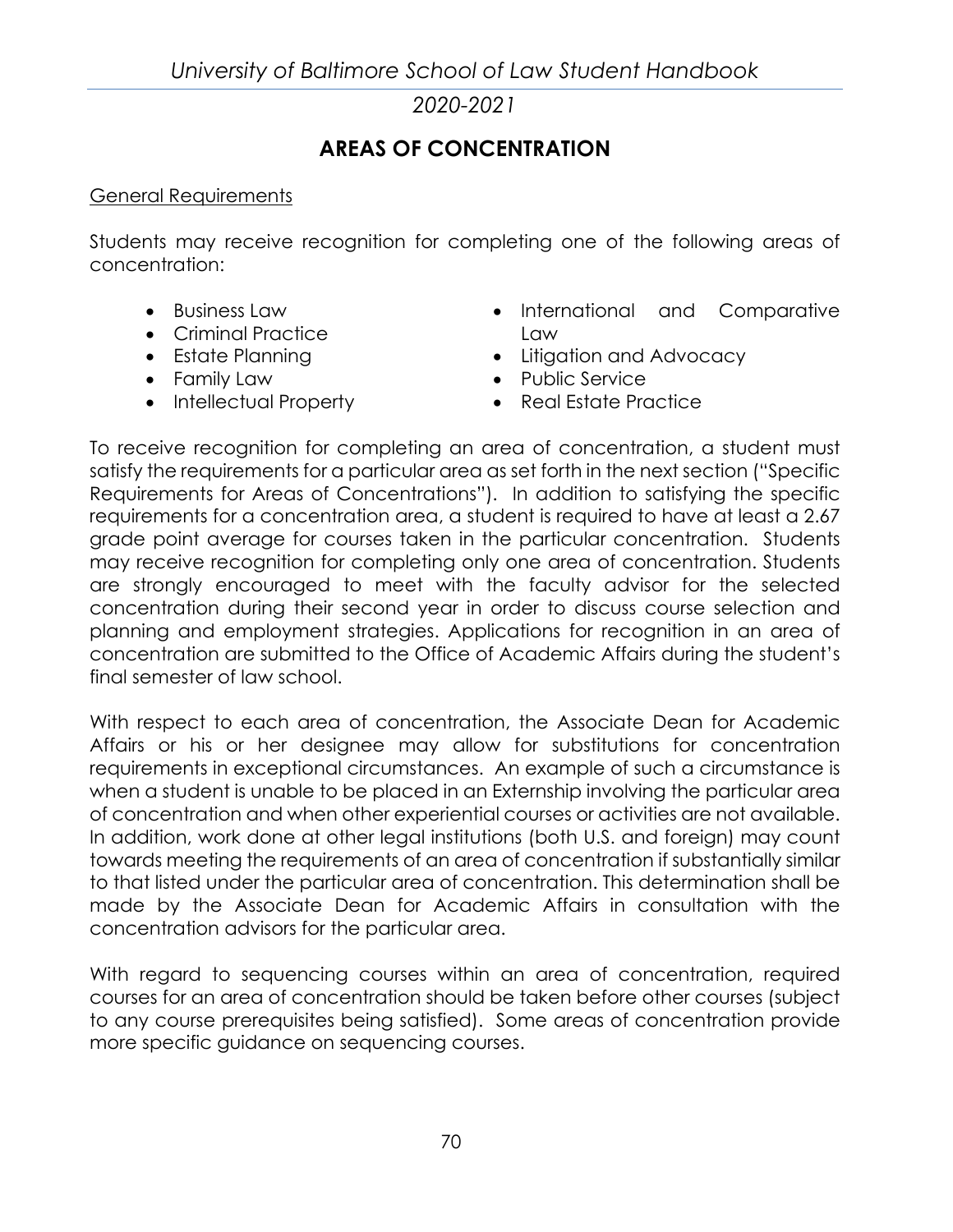#### Requirements for Specific Areas of Concentration

#### *Business Law*

Faculty Advisors:

| Professor Barbara White (x4536, rm. 1101) bwhite@ubalt.edu     |  |  |
|----------------------------------------------------------------|--|--|
| Professor Cassandra Havard (x5038, rm. 1113) chavard@ubalt.edu |  |  |
| Professor Fred Brown (x4537, rm. 540) fbrown@ubalt.edu         |  |  |

- *1. Required courses:*
	- □ Business Organizations (recommend taking in second year, preferably first semester, for day students; recommend taking in second or third year for evening students)
	- $\Box$  Federal Income Tax (recommend take in second year for day students; recommend taking in second or third year for evening students)

## 2. Choose one of the following:

- □ Sales & Leases
- □ Secured Transactions

3. Choose three of the following, one of which must satisfy one of the upper-level writing requirements and one of which must be experiential (a particular course may satisfy both these requirements)

- Antitrust
- □ Attorney Externship involving business law that is approved by the Director of Externships in consultation with the Business Law Concentration advisors (experiential)
- □ Banking Law Workshop (upperlevel writing)
- □ Community Development Clinic (experiential) (upper level writing)
- □ International Business **Transactions**
- □ MSBA-UB Business Law Clerkship Fellow (upper-level writing) (experiential)
- $\Box$  Securities and Exchange Commission Externship (experiential)
- □ Security Regulations
- □ Transactional Skills Workshop (upper-level writing)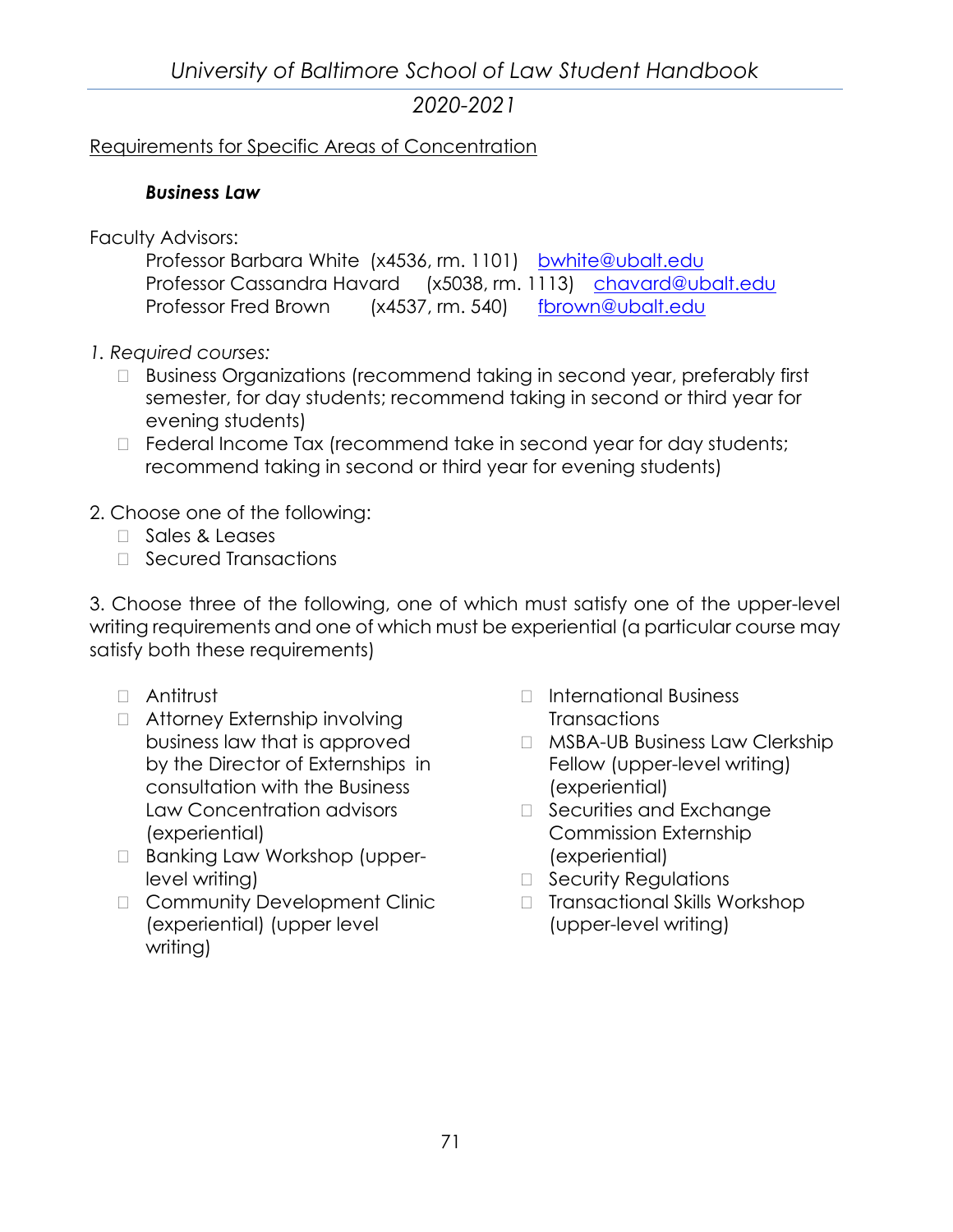While not part of the concentrations requirements, the following courses are recommended for students wanting to specialize in Business Law:

*General:*

- Administrative Law
- Bankruptcy and Creditor Remedies
- Electronic Evidence & Discovery Workshop
- **Law & Economics**
- □ Sports Law

*Specialized:*

- Employment Discrimination Law
- Employment Law
- Government Contracting Seminar
- Labor Law
- Workers' Compensation

#### *Tax:*

- Corporate Taxation
- Partnership Taxation
- □ Tax Policy Seminar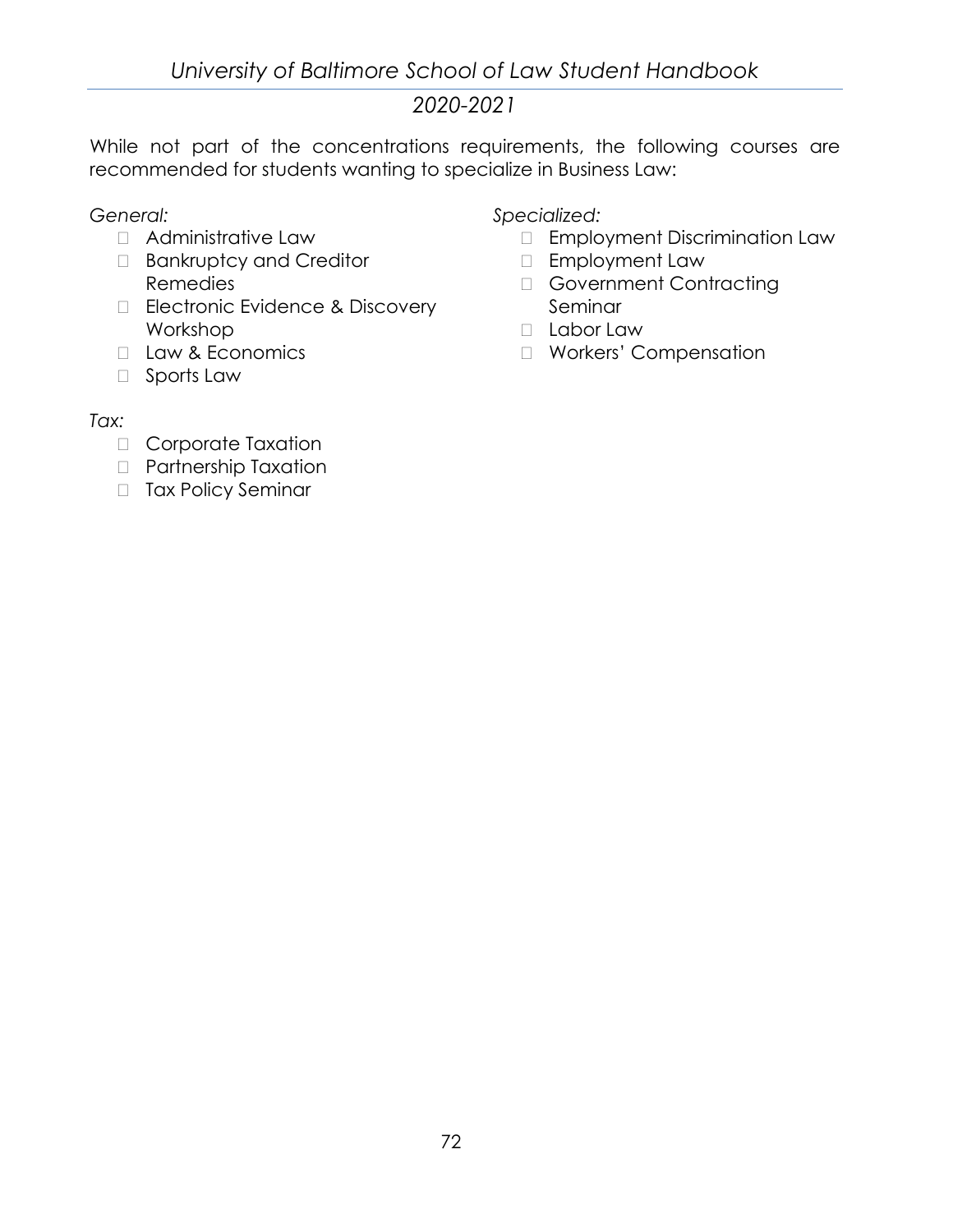# *Criminal Practice*

Faculty Advisors:

Professor Donald Stone (x4651, rm. 1116) [dstone@ubalt.edu](mailto:dstone@ubalt.edu?subject=Criminal%20Practice%20Concentration)

- 1. Required courses:
	- □ Constitutional Criminal Procedure I
	- □ Constitutional Criminal Procedure II
- 2. Choose one of the following:
	- D Forensic Evidence
	- $\Box$  Juvenile Justice
- □ Maryland Criminal Practice
- 3. Choose one of the following scholarly upper level writing courses:
	- □ Capital Punishment & the Constitution Seminar □ Rights of Crime Victims Seminar
- $\Box$  Sentencing and Plea Bargaining Seminar
- 
- 4. Choose one of the following skills courses/activities:
	- □ Appellate Advocacy Workshop □ Interviewing, Negotiating & **Counseling** 
		- □ Trial Advocacy
- 5. Choose one of the following experiential courses:
	- D Criminal Practice Clinic
	- □ Innocence Project Clinic

□ Attorney Externship involving criminal practice that is approved by the Director of Externships in consultation with Criminal Practice Concentration advisors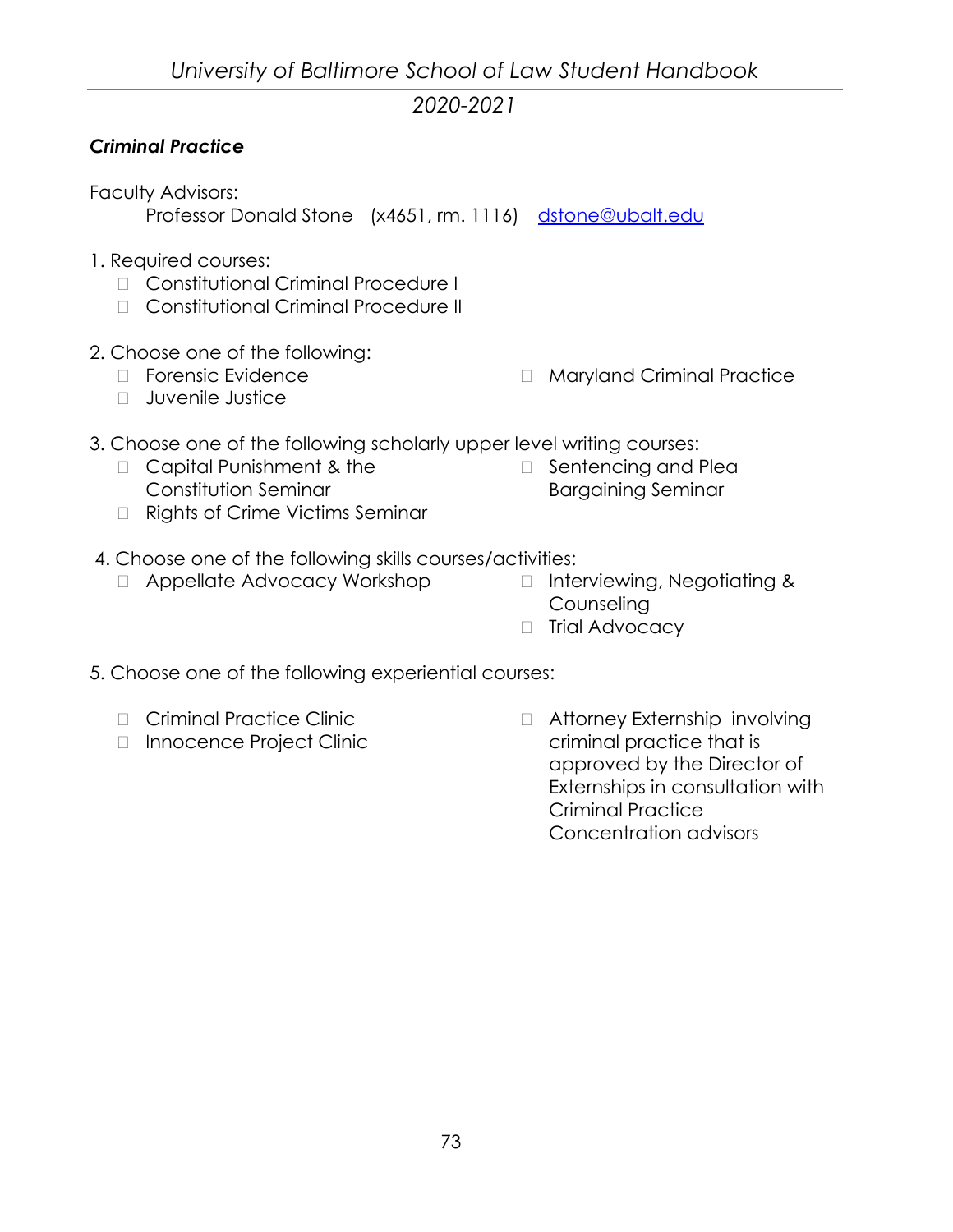# *Estate Planning*

Faculty Advisor:

Professor Angela Vallario (x4619, rm. 1013) [avallario@ubalt.edu](mailto:avallario@ubalt.edu)

- 1. Required courses:
	- $\Box$  Federal Income Tax (recommend take in second year for day students; recommend take in second or third year for evening students)
	- $\Box$  Trusts and Estates (recommend take in second year for day students; recommend take in second or third year for evening students)
	- $\Box$  Estate & Gift Taxation (recommend take in third year for day students; recommend take in third or fourth year for evening students)
	- $\Box$  Estate Planning (recommend take in third year for day students; recommend take in third or fourth year for evening students)
	- Attorney Externship involving estate planning that is approved by Director of Externships in consultation with Estate Planning Concentration advisors (recommend take in third year for day students; recommend take in third or fourth year for evening students)
- 2. Choose one of the following:
	- Elder Law
	- □ Income Taxation of Estates and **Trusts**
	- □ Planning for Families and Seniors Workshop
	- □ Tax Exempt Organizations

□ Advanced Legal Research involving an estate planning topic that is approved by the Estate Planning Concentration advisors

Note: Students are required to take either Planning for Families and Seniors Workshop or Advanced Legal Research involving an estate planning topic, to ensure that they take one upper-level writing course in the Estate Planning area

While not part of the concentrations requirements, the following courses are recommended for students wanting to specialize in Estate Planning:

- Corporate Taxation
- □ Executive Compensation
- Fundamentals of Federal Income Tax II
- □ Interviewing, Negotiating and Counseling
- Partnership Taxation
- Qualified Pension and Profit Sharing Plans
- □ S-Corporations
- □ Tax Exempt Organizations
- □ Tax Moot Court Team
- □ Tax Policy Seminar
- □ Tax Practice and Procedure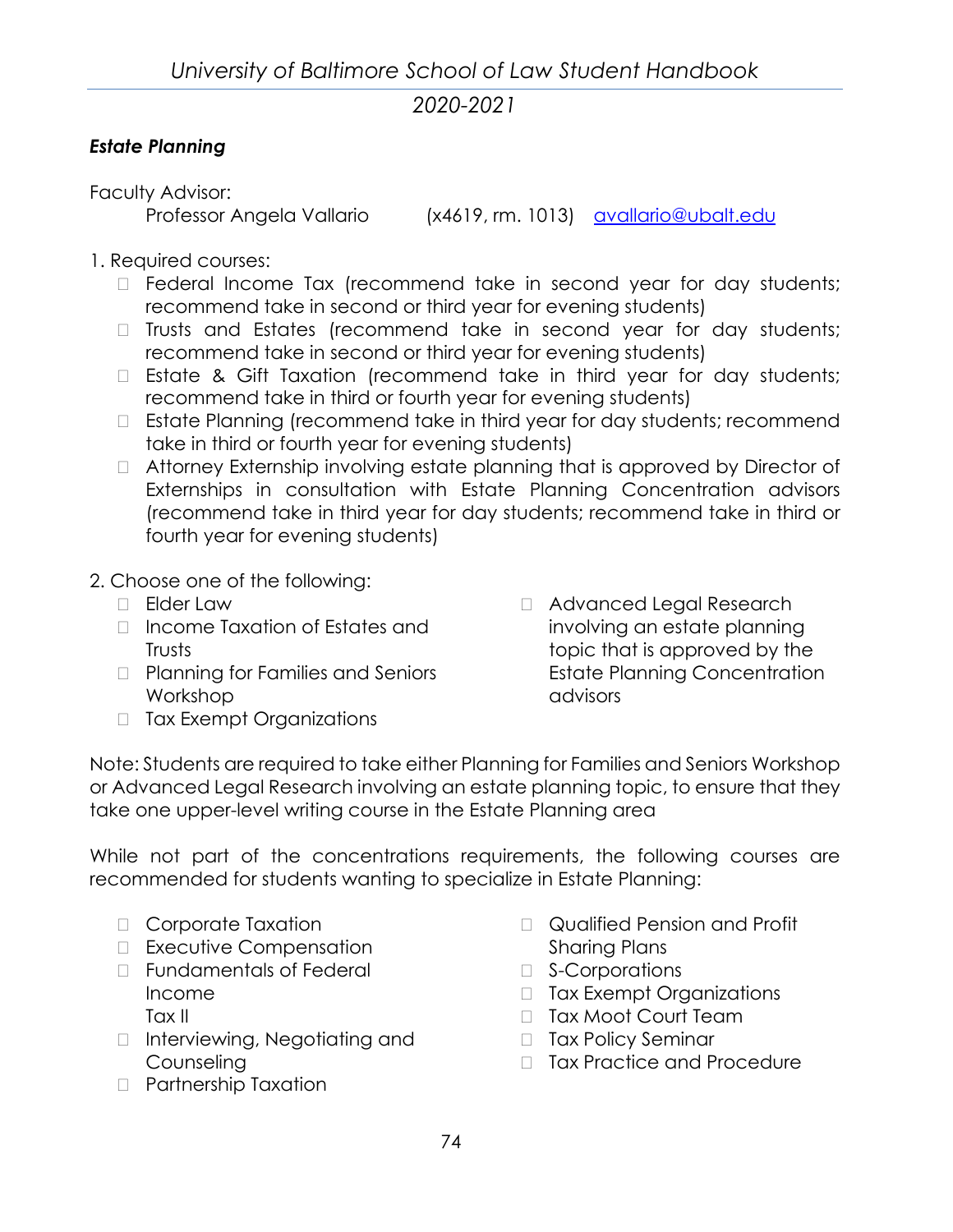#### *Family Law*

Faculty Advisors:

Professor Jane Murphy (x5657, rm. 430) imurphy@ubalt.edu Professor Elizabeth Samuels (x4534, rm. 504) [esamuels@ubalt.edu](mailto:esamuels@ubalt.edu?subject=Family%20Law%20Concentration) Professor Barbara Babb (x5661, rm. 534) [bbabb@ubalt.edu](mailto:bbabb@ubalt.edu?subject=Family%20Law%20Concentration)

- 1. Required course:
	- **D** Family Law

It is recommended that students take Family Law first.

2. Choose four of the following, one of which must be Juvenile Justice or Child and the Family, one of which must be experiential, and one of which must satisfy one of the upper-level writing requirements (a particular course may satisfy both of these requirements):

- □ Advanced Legal Research involving a family law topic that is approved by Family Law Concentration advisors (upperlevel writing)
- □ Center for Families, Children and the Courts Student Fellows Program I (experiential)
- □ Child and the Family
- D Civil Advocacy Clinic I (experiential) (upper-level writing)
- D Elder Law
- □ Family Law Clinic I (experiential) (upper-level writing)
- **D** Juvenile Justice
- □ Mediating Family Disputes: Practice and Theory Seminar (upper-level writing)
- □ Mediation Clinic for Families I (experiential) (upper-level writing)

While not part of the concentrations requirements, the following courses are recommended for students wanting to specialize in Family Law:

- □ Center for Families, Children & the Courts Student Fellows Programs II
- Dispute Resolution Workshop
- **Examily Law Clinic II**
- D Federal Income Tax
- □ Interviewing, Negotiating and Counseling
- □ Litigation Process
- □ Mediation Skills
- □ Planning for Families & Seniors Workshop
- □ Trial Advocacy
- $\Box$  Trusts and Estates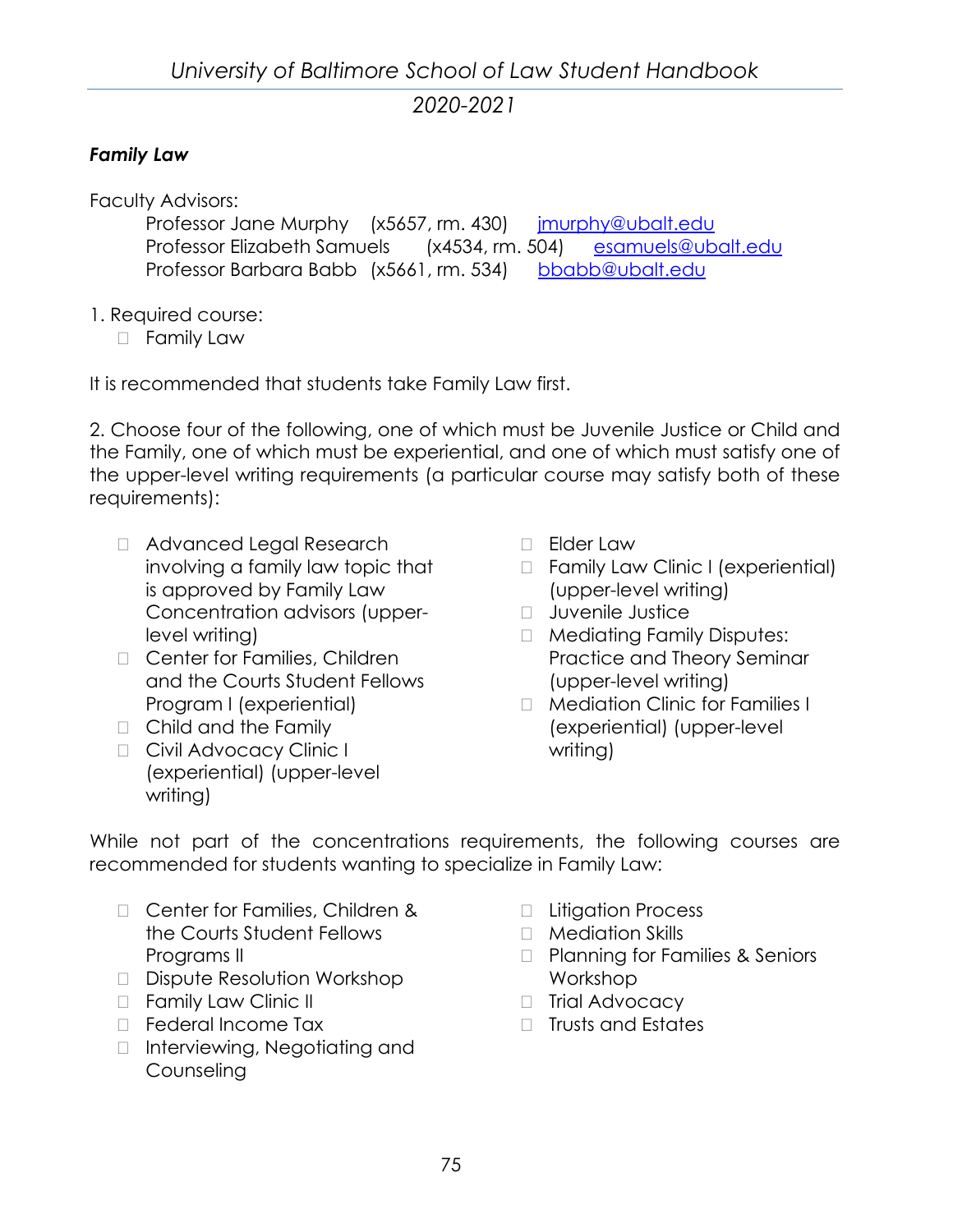### *Intellectual Property*

Faculty advisors:

Professor Will Hubbard (x4553, rm. 508) [whubbard@ubalt.edu](mailto:whubbard@ubalt.edu?subject=IP%20Concentration) Professor Max Oppenheimer (x5127, rm. 1114) [moppenheimer@ubalt.edu](mailto:moppenheimer@ubalt.edu?subject=IP%20Concentration)

- 1. Required courses:
	- □ Copyright and the Arts
	- Patents

2. Choose three of the following, one of which must satisfy the scholarly upper-level writing requirement:

- □ Advanced Legal Research involving an intellectual property law topic that is approved by Intellectual Property Concentration advisors (upper-level writing)
- □ Intellectual Property Survey
- □ International Intellectual Property
- IP Current Developments (any of the topics offered)
- □ Media Law Seminar (upperlevel writing)
- Patents, Trademark and Copyright Law Seminar (upperlevel writing)
- 3. Choose one of the following experiential courses or activities:
	- □ Attorney Externship involving intellectual property law that is approved by the Director of Externships in consultation with Intellectual Property Concentration advisors

While not part of the concentrations requirements, the following courses are recommended for students wanting to specialize in Intellectual Property**:**

- □ Antitrust Law
- □ Sports Law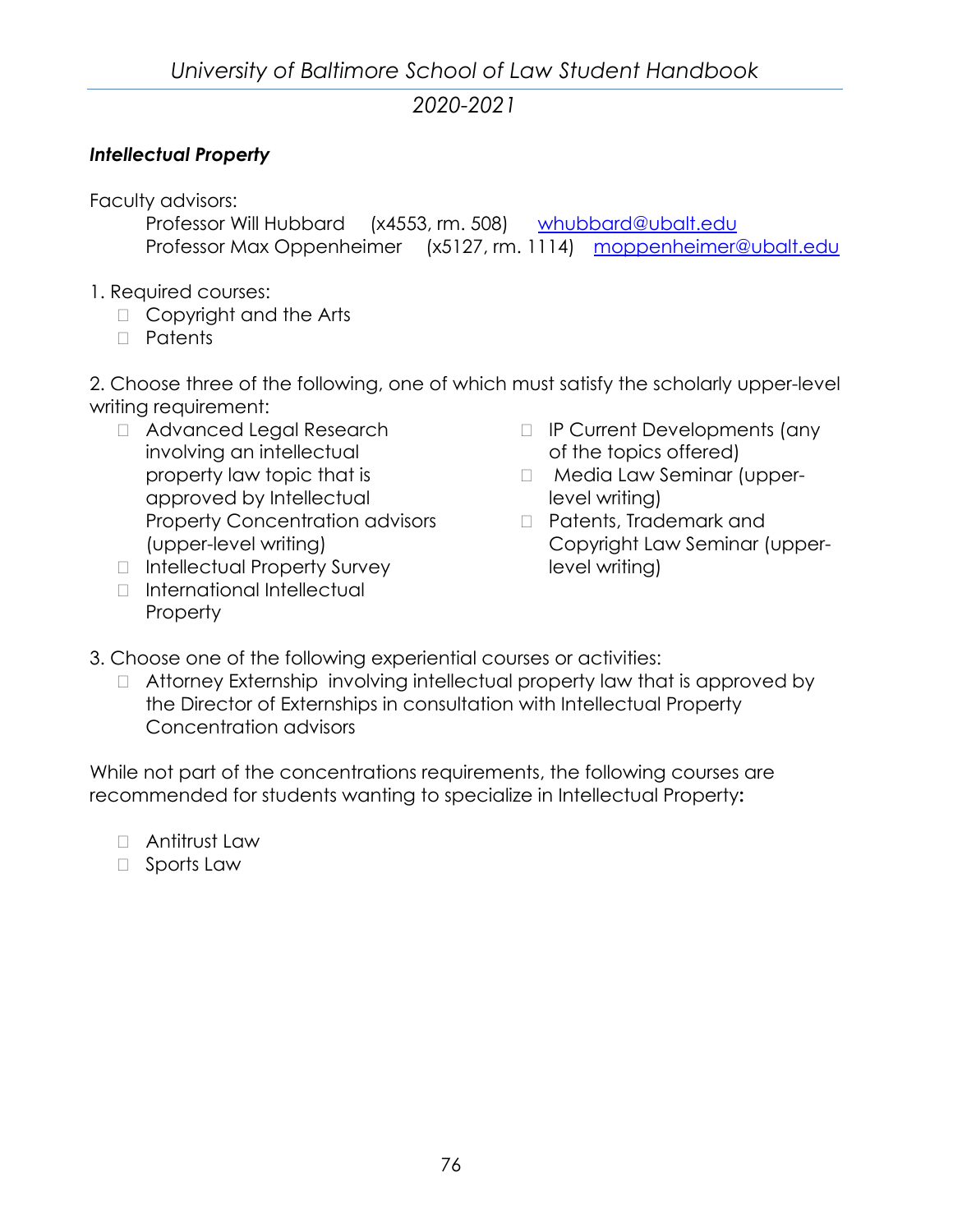#### *International and Comparative Law*

| <b>Faculty Advisors:</b>          |                  |                             |
|-----------------------------------|------------------|-----------------------------|
| <b>Professor Mortimer Sellers</b> | (x4650, rm. 527) | msellers@ubalt.edu          |
| Professor Nienke Grossman         | (x4529, rm. 525) | <u>ngrossman@uba</u> lt.edu |

A student must take the required Course and five or more courses on international or comparative law topics.

- 1. Required courses:
	- $\Box$  International Law
- 2. Choose three of the following:
	- □ Comparative Law
	- □ [Conflict of Laws](http://law.ubalt.edu/template.cfm?page=82)
	- □ Foreign Taxation (GTP)
	- □ Immigration Law
	- □ International Business **Transactions**
	- International Intellectual Property
	- D Law and Human Rights
	- Maritime Law
	- □ National Security Law
	- $\Box$  One course offered in the [Summer Abroad Program in](http://law.ubalt.edu/template.cfm?page=96)  [Aberdeen, Scotland](http://law.ubalt.edu/template.cfm?page=96)
- $\Box$  One course offered in the Winter Abroad Program in Curaçao
- □ Other ABA-approved studyabroad programs (only one course in any single program could be counted towards the concentration)
- □ Any course taken in a foreign law school for which UB grants credit toward the JD degree.
- $\Box$  Any of the courses or activities listed below in #3 or #4 that are not also being used to satisfy the requirements in #3 or #4.
- 3. Choose one of the following writing courses:
	- □ Advanced Legal Research (on an international or comparative law topic)
	- □ European Union Law Seminar
	- □ Military Law Seminar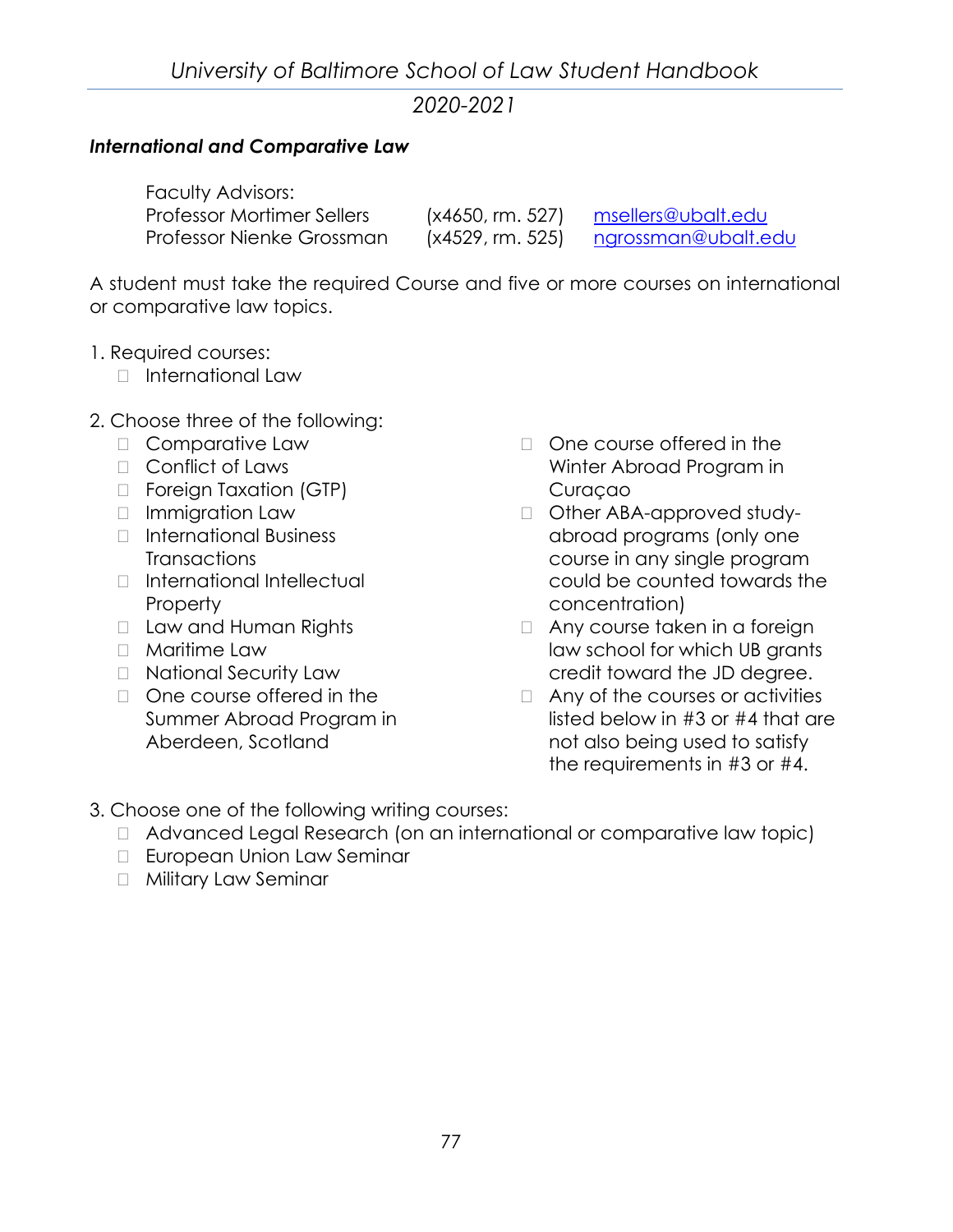*University of Baltimore School of Law Student Handbook*

# *2020-2021*

- 4. Choose one of the following experiential courses or activities:
	- □ Attorney Externship involving international or comparative law that is approved by the Director of Externships in consultation with the International and Comparative Law Concentration advisors
- Immigrant Rights Clinic
- □ Jessup International Moot Court Team

#### *Public or Private International Law*

A student may elect a special concentrate in "public" or "private" international law by completing the required course (International Law), one of the writing courses listed under #3 above, one of the experiential courses or activities listed under #4 above, one of the required courses listed below, and an additional two (2) courses in international or comparative law topics:

#### **A. Public International Law**

 Required**:** One (1) Human Rights Seminar or Course. If a student takes a Human Rights Seminar, that seminar can also count for the writing requirement described in #3 above. In such case, the student would need to take three (instead of two) additional courses in international or comparative law topics as noted in #5 above.

#### **B. Private International Law**

□ Required: International Business Transactions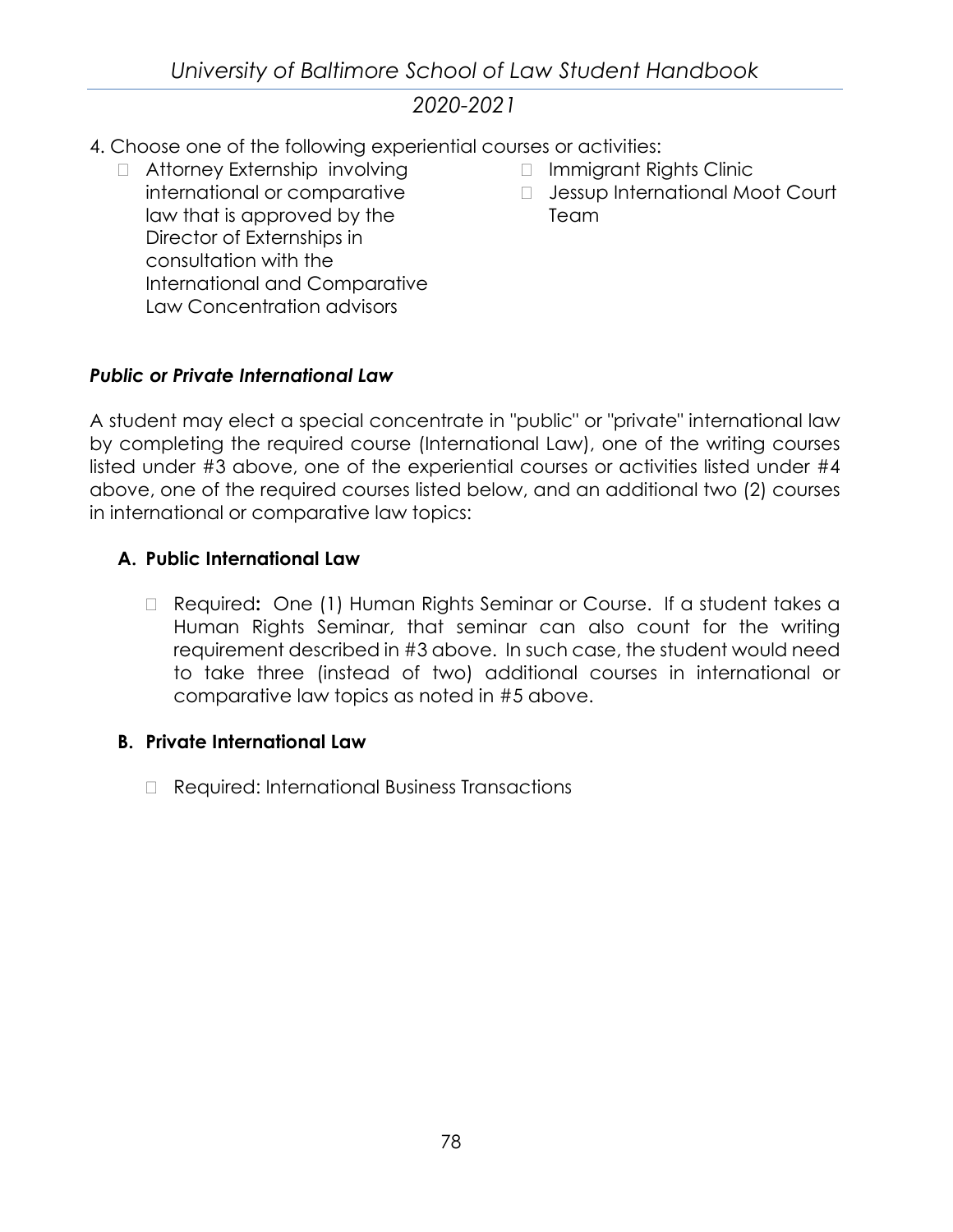### *Litigation and Advocacy*

Faculty advisors:

Professor Jose' Anderson (x4398, rm.1107) [janderson@ubalt.edu](mailto:janderson@ubalt.edu?subject=Litigation%20and%20Advocacy%20Concentration)

- 1. Required courses:
	- D Evidence
	- □ Litigation Process
	- □ Trial Advocacy
- 2. Choose one of the following:
	- □ Advanced Trial Advocacy
	- □ Federal Courts
	- □ Forensic Evidence
	- □ Interviewing, Negotiating, and Counseling
- **Maryland Civil Procedure**
- Maryland Criminal Practice
- Mediation Skills
- □ Medical Malpractice Litigation
- Remedies
- 3. Choose one of the following upper level writing courses:
	- Appellate Advocacy Workshop
	- Dispute Resolution Workshop
- Electronic Evidence & Discovery Workshop
- 4. Choose one of the following experiential courses or activities:
	- □ Center for Families, Children and the Courts Student Fellows Program I
	- D Civil Advocacy Clinic I
	- n Criminal Practice Clinic
- 
- □ Family Law Clinic I
- Immigrant Rights Clinic I
- $\Box$  Mediation Clinic for Families
- D Mental Health Law Clinic
- $\Box$

While not part of the concentrations requirements, the following courses are recommended for students wanting to specialize in Litigation and Advocacy**:**

- $\Box$  Administrative Law
- Conflict of Laws
- □ Any Inter-school Advocacy Team
- □ Mediating Family Disputes: Theory & Practice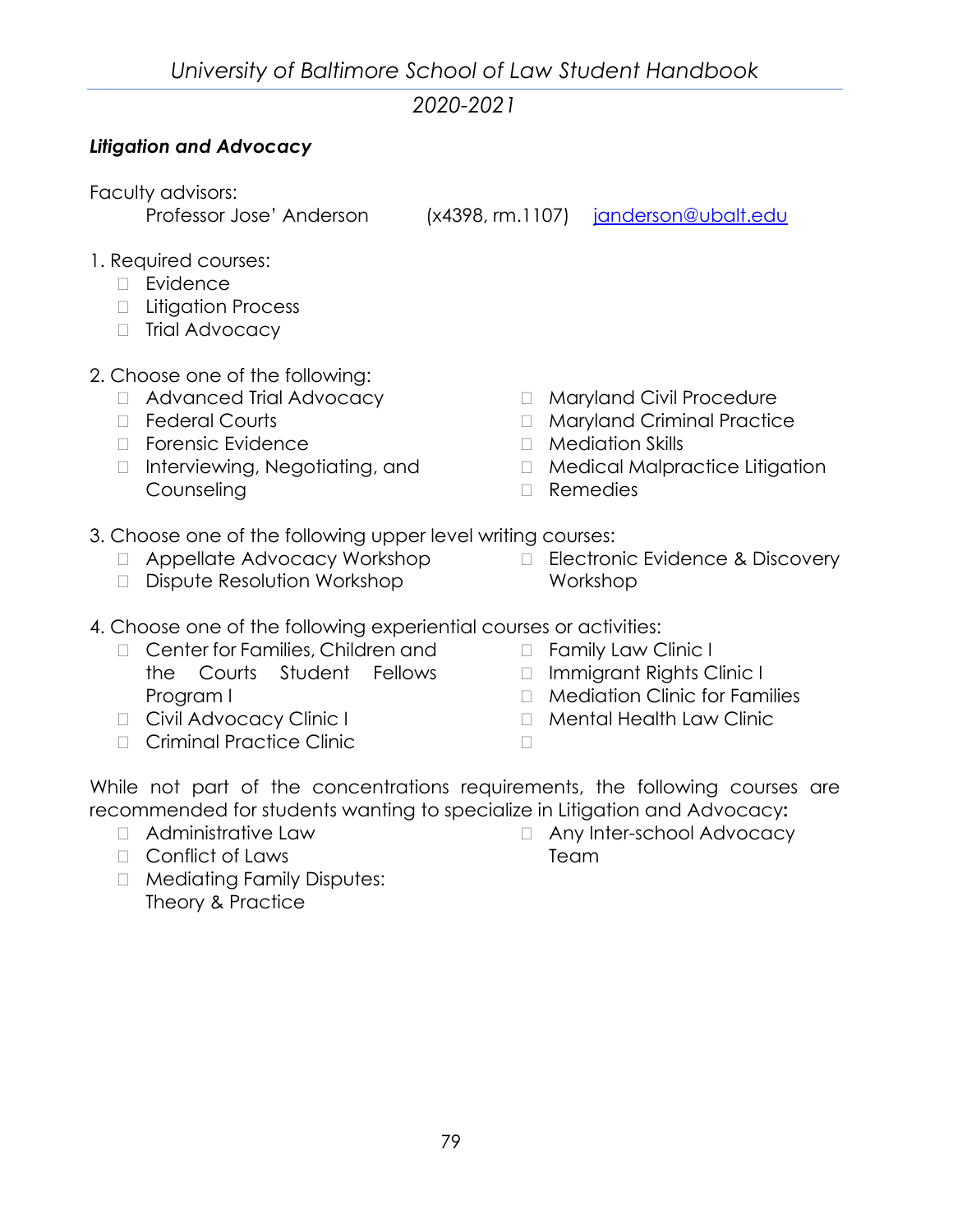### *Public Service*

Faculty advisor: Professor Daniel Hatcher (x5650, rm. 427) [dhatcher@ubalt.edu](mailto:dhatcher@ubalt.edu)

- 1. Required Course:
	- Administrative Law

Complete the additional requirements under one of the subspecialties below:

### *Public Interest Law and Individual Rights Subspecialty*

- 2. Required course:
	- □ Federal Courts
- 3. Choose one of the following:
	- □ Capital Punishment and the Constitution Seminar
	- Civil Liberties Seminar
- 4. Choose one of the following specialized courses:
	- □ Bankruptcy and Creditor Remedies
	- Elder Law
	- □ Election Law Seminar
	- □ Electronic Evidence & Discovery Workshop
- **Race and the Law Seminar** 
	- Employment Discrimination
	- **D** Juvenile Justice
	- □ Law and Disabilities Seminar
	- Consumer Law
	- **Example Health Care Law**
- 5. Choose one of the following experiential courses:
	- D Civil Advocacy Clinic
	- □ Family Law Clinic
	- □ Community Development Clinic
	- Immigrant Rights Clinic
	- □ Innocence Project Clinic
	- □ Mental Health Law Clinic
	- □ Mediation Clinic for Families
- □ Attorney Externship involving public interest law that is approved by the Director of Externships in consultation with Public Service Concentration advisors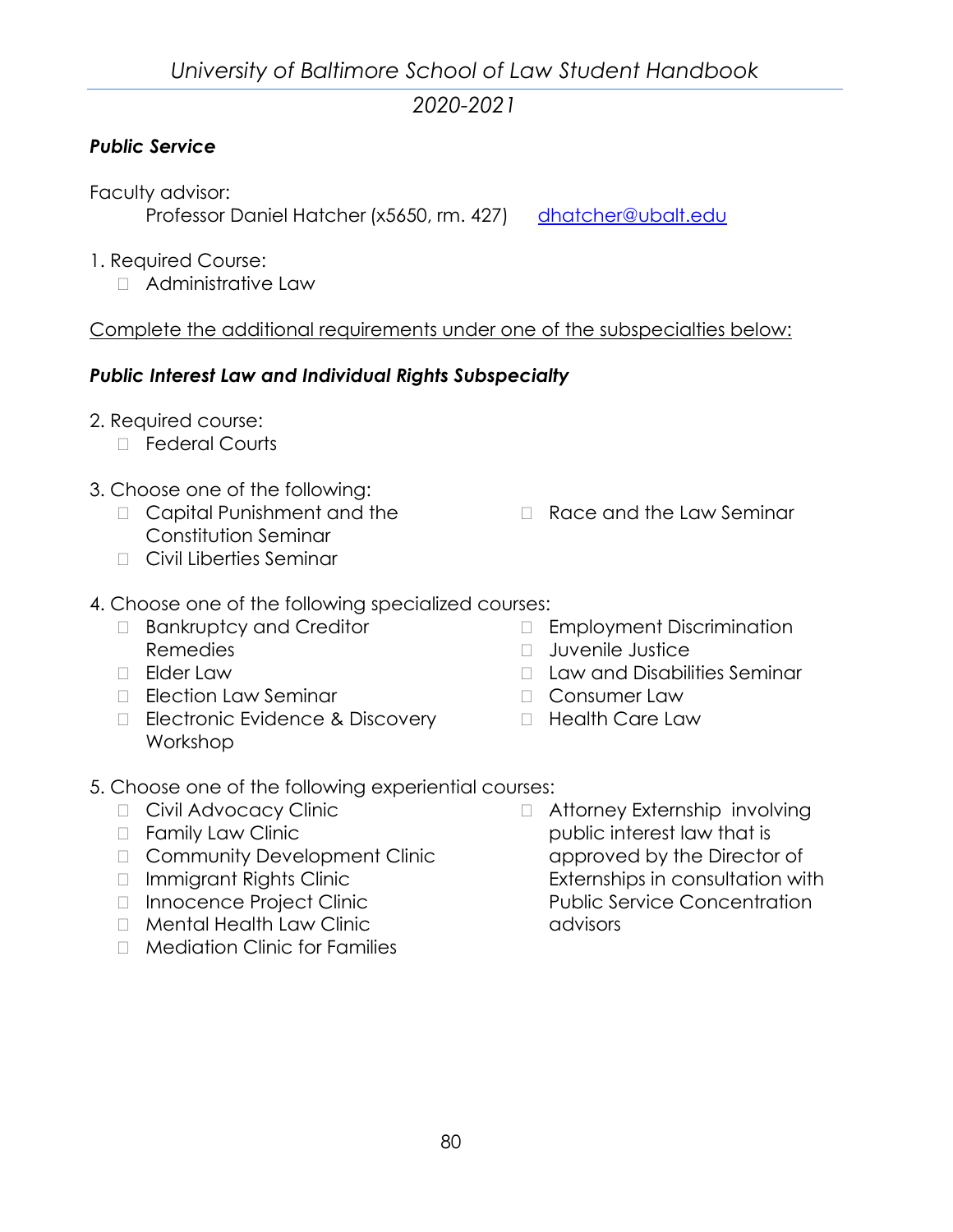### *Government Service and Regulatory Institutions Subspecialty*

- 2. Choose one of the following core courses:
	- D Federal Courts
	- D Legislation
- 3. Choose one of the following:
	- □ Government Contracting Seminar (upper-level writing)
	- D Local Economic Development Seminar (upper-level writing)
- □ Legislation Workshop (upperlevel writing)
- 4. Choose one of the following specialized courses:
	- Antitrust
	- **Election Law Seminar (upper**level writing)
	- □ Electronic Evidence & Discovery Workshop
	- Employment Law
	- D Federal Income Tax
- □ Health Care Law
- □ Immigration Law
- Labor Law
- Land Use
- Military Law Seminar (upperlevel writing)

**NOTE**: At least one of the courses from categories 3 and 4 must satisfy one of the upper level writing requirements.

**NOTE**: Students are encouraged to further specialize in the substantive law of a regulatory practice area after taking an introductory course from category 4.

5. Choose one of the following experiential courses:

- Immigrant Rights Clinic
- D Civil Advocacy Clinic
- □ Community Development Clinic
- □ Attorney Externship with a governmental organization that is approved by the Director of Externships in consultation with Public Service Concentration advisors.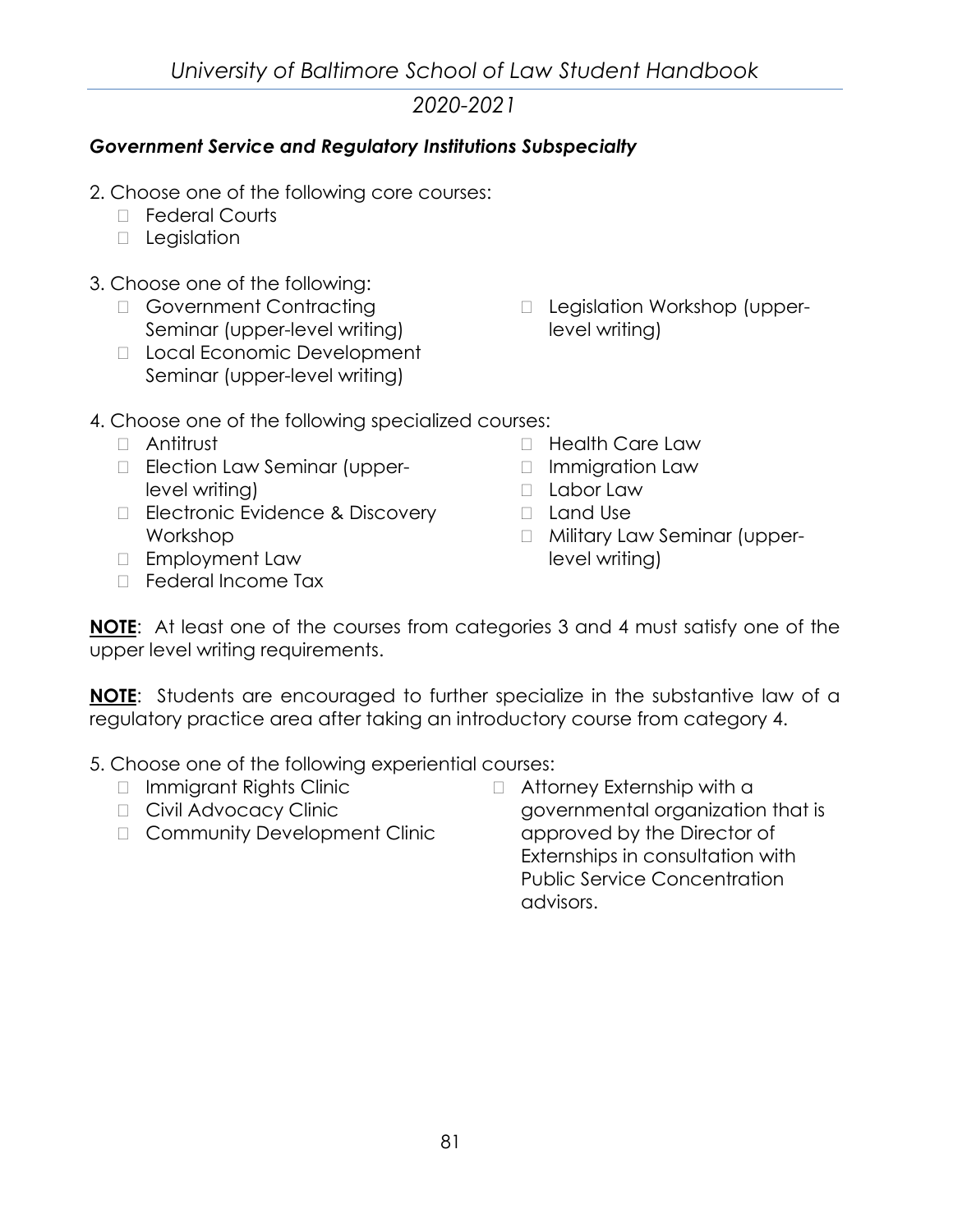### *Real Estate Practice*

Faculty Advisor: Professor Audrey McFarlane (x6678, rm.1007) [amcfarlane@ubalt.edu](mailto:amcfarlane@ubalt.edu)

- 1. Required courses:
	- Land Use
- 2. Choose two of the following courses:
	- Administrative Law or Maryland Administrative Law
	- □ Bankruptcy and Creditor Remedies
- Business Organizations
- □ Construction Law
- Environmental Law
- □ Federal Income Tax

3. Choose one of the following courses that satisfies either the scholarly upper-level writing requirement or the workshop upper-level writing requirement:

- Coastal Law Seminar
- □ Community Development Clinic  $\mathbf{I}$
- □ Residential Real Estate Workshop
- D Local Economic Development Seminar
- 4. Choose one of the following experiential courses or activities:
	- □ Community Development Clinic I
- Attorney Externship involving real estate law that is approved by the Director of the Externships in consultation with the Real Estate Practice Concentration advisors

**NOTE:** Students receiving credit for the Community Development Clinic I and II will satisfy the requirements of both categories 3 and 4.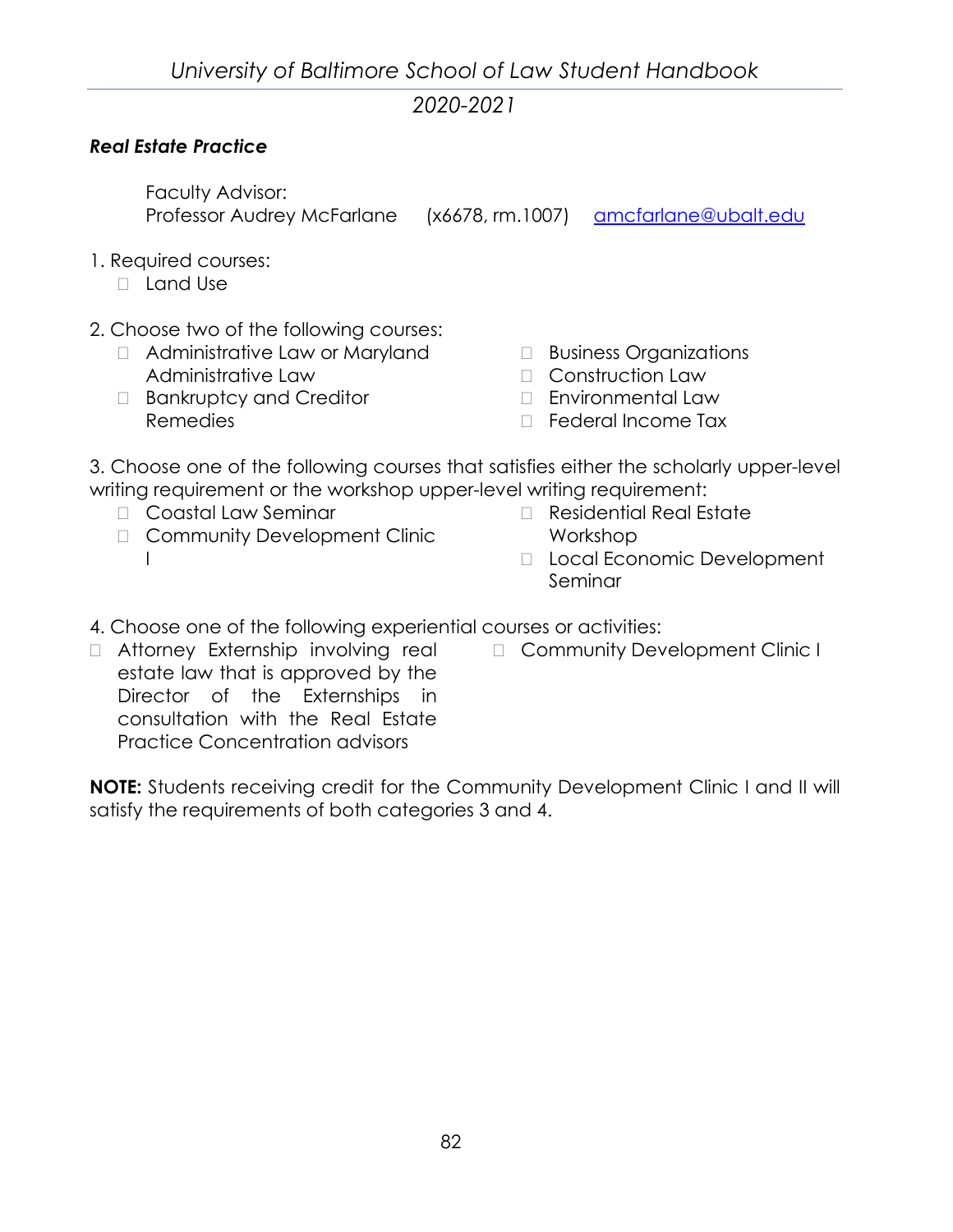### Course Groupings for Areas Where Concentrations Do Not Exist

Below are course groupings for areas where concentrations do not exist. This information is to provide guidance on course selections for these areas.

#### *Electronic Commerce*

- □ Business Organizations
- □ Business Planning Workshop
- Consumer Law
- □ Copyright and the Arts
- Patents

#### *Environmental Law*

#### Animal Law Seminar

- □ Administrative Law
- Coastal Law Seminar

#### *Tax Law*

- □ Federal Income Tax
- □ Tax Policy Seminar
- □ Patent, Trademark and Copyright Seminar
- □ Sales and Leases
- □ Sports Law
- Land Use

#### □ Maritime Law

 Any course offered in the Graduate Tax Program

**Because of the combined J.D./LL.M Program, no Area of Concentration is offered in Taxation.** Students interested in tax law customarily obtain a Master of Laws (LL.M.) in taxation. Normally, thirty credits of tax courses are required to obtain the degree. However, the School of Law has a J.D./LL.M. in Taxation combined degree program that permits a student to earn both of these degrees with less academic credit than would be required pursuing each degree separately.

Several tax courses are offered in the J.D. program (e.g., Federal Income Tax and Tax Policy Seminar). In addition, J.D. students are permitted to take most Graduate Tax Program (GTP) tax courses. Some tax courses can satisfy requirements of certain concentrations, as well as requirements for both the J.D. degree and the J.D./LL.M. in Taxation combined degree program.

#### *Theories of the Law*

*History:*

□ Race and the Law Seminar

*Jurisprudence:*

- Conflict of Laws
- □ Philosophy of Law Seminar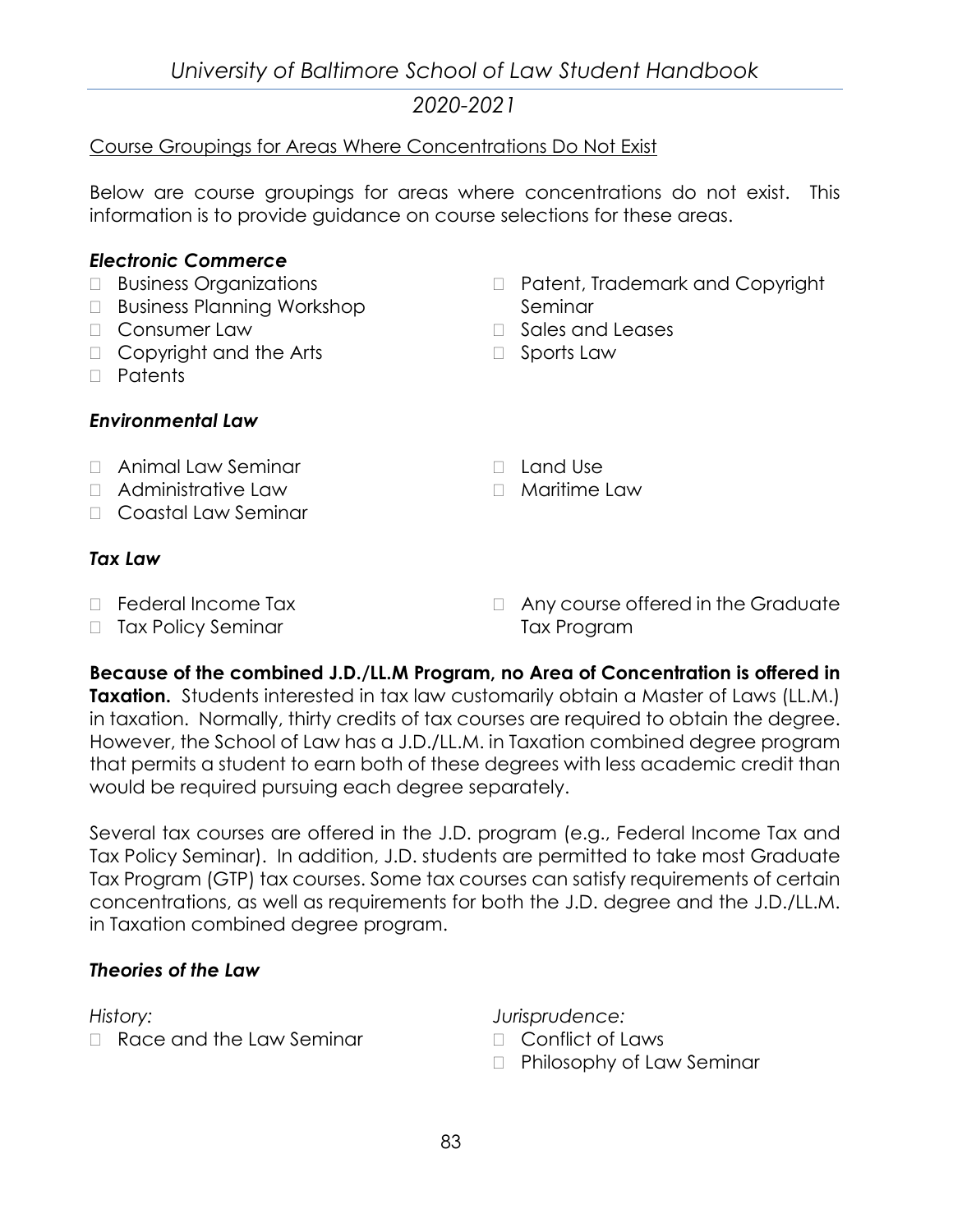# **DUAL-DEGREE & POST-JD PROGRAMS**

### Combined Degree Programs

The School of Law offers combined programs in Business Administration (with the Merrick School of Business), Negotiations and Conflict Management, Public Administration and Criminal Justice (with the College of Public Affairs) and a J.D./Ph.D in Policy Science with the University of Maryland Baltimore County Graduate School. Students may begin work on their master's degree either the summer preceding, or the summer following, the first year of law school, but classes taken before matriculation in the law school cannot be applied to the JD (pursuant to American Bar Association Standards for Law Schools). First year students may not take courses within their master's program during the fall and spring semesters of their first year of law school. The Office of Academic Affairs advises law students in combined degree programs. The credits for graduate courses taken in any semester are computed in the credit load for that semester and subject to the rules relating to maximum and minimum credits limits. Tuition for the semester is computed by including these graduate credits as well.

#### *J.D./M.B.A.*

The combined J.D./M.B.A. program permits a J.D. student to obtain Juris Doctor and Master of Business Administration degrees in an integrated sequence of courses over a three- to four-year period. The combined JD/MBA program permits law students to apply nine credits earned in the Merrick School of Business graduate program, courses 600 level and above, toward the 87 credits required for the School of Law J.D. degree if the two degrees are completed in the same academic year. If the MBA is completed later than the law degree, the law school will only accept six credits towards the law degree. Up to nine law credits may be used to satisfy M.B.A. requirements.

## *J.D./M.P.A.*

The combined Juris Doctor/Master of Public Administration is available for students who plan to use their law degree in federal, state or local government agencies and not-for-profit or quasi-governmental organizations. Nine of the graduate credits, courses 600 level and above may be applied toward the J.D. degree if the degrees are completed in the same academic year. If the MPA is completed after the JD, only six credits will be applied to the law degree, and 12 of the law credits may be used to satisfy M.P.A. requirements.

## *J.D./M.S. in Criminal Justice*

This program permits law students interested in using their law degree in federal, state or local criminal justice agencies to take graduate courses in criminal justice.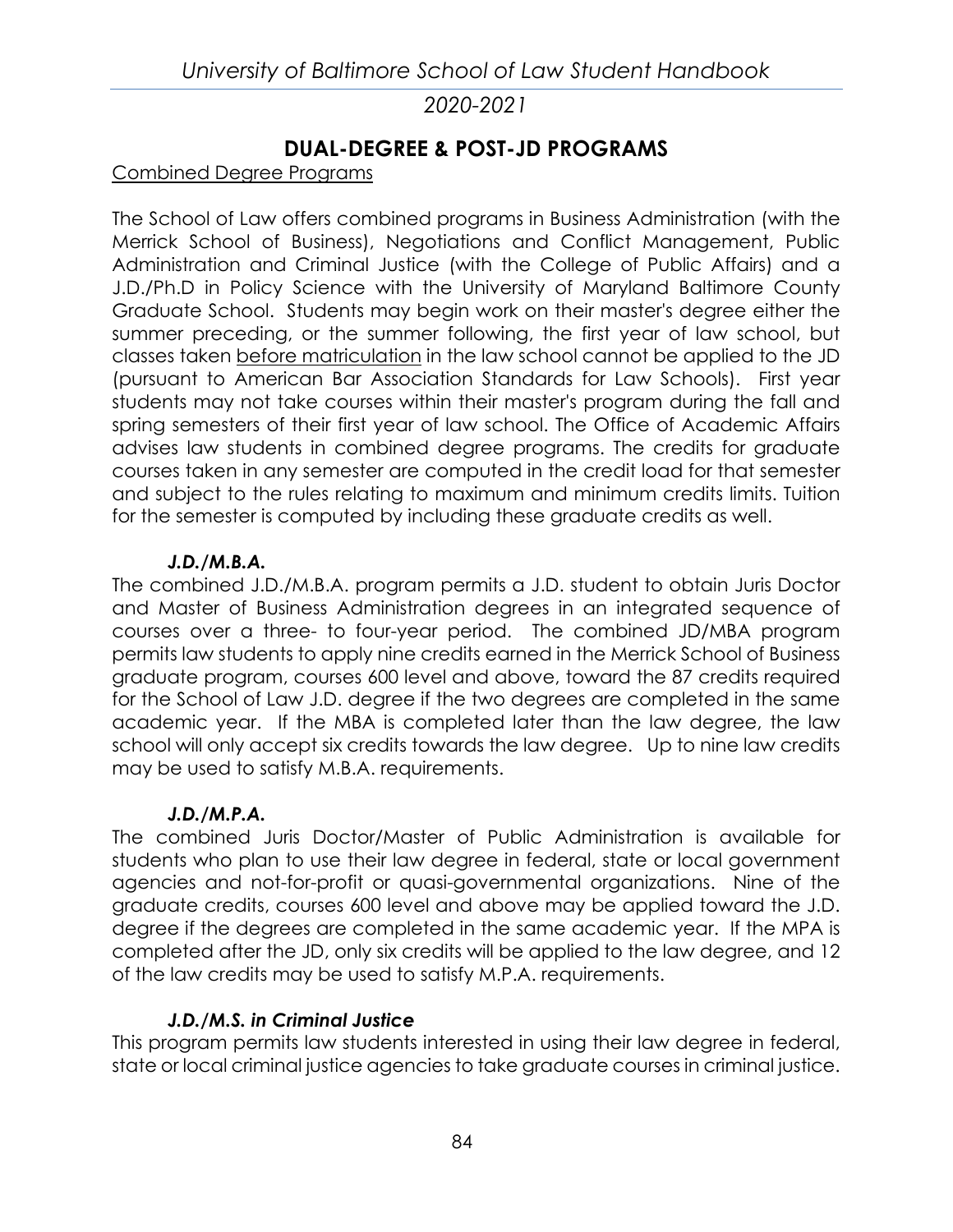Up to nine of the graduate credits earned in electives for courses 600 level and above may be applied toward the 87 credits required for the J.D. degree (if the degrees are completed in the same academic year). Up to nine of the law school credits may be applied toward the 36 credits required for the M.S. degree. If the MS degree is completed later than the law degree, the law school will only accept six credits towards the law degree. Students in the combined program must also successfully pass the Criminal Justice comprehensive examination or successfully defend a master's thesis.

## *J.D./M.S. in Negotiations and Conflict Management*

With the approval of the Law School's Associate Dean for Academic Affairs and prior to registering for a graduate College of Liberal Arts (CLA) course, a student in this combined degree program is permitted to apply up to nine credits of elective credits for courses 600 level and above in the CNCM courses toward the 87 credits required for the Law School's J.D. degree. Such decisions are made on a case-by-case basis. A law school student in this joint program can apply towards the M.S. degree up to nine credits of Law School courses [other than Evidence (LAW 651), Professional Responsibility (LAW 652) and Criminal Law (LAW 604)] that are listed as Advanced Perspectives Courses for the M.S. degree program. If the degrees are not completed in the same academic year, then only six credits will be applied towards the JD.

A limited number of non-law school students who are candidates for the M.S. degree in Negotiations and Conflict Management and who have secured the permission of the Law School's Associate Dean for Academic Affairs and the individual law school instructor, may take law school courses which are listed by the College of Liberal Arts under the heading of "Advanced Perspective Courses" for this M.S. degree. These students are expected to meet the same standards of class performance as their law school counterparts. (Note: A professor may inform the Law School's Associate Dean for Academic Affairs if he or she will not, under any circumstances, include non-law school students in his or her classroom or may discuss with him/her in advance under what particular circumstances he or she would accept such non-law students in his or her classes, as a means of simplifying administration of this policy.)

## *J.D./Ph.D. or Masters in Public Policy*

Applicants interested in pursuing this combined degree must independently gain admission to both the School of Law and the doctoral program in Policy Sciences at the University of Maryland, Baltimore County. If the two degrees are not completed in the same academic year the law school will accept 6 credits from UMBC towards the JD.

See<https://publicpolicy.umbc.edu/programs-of-study/>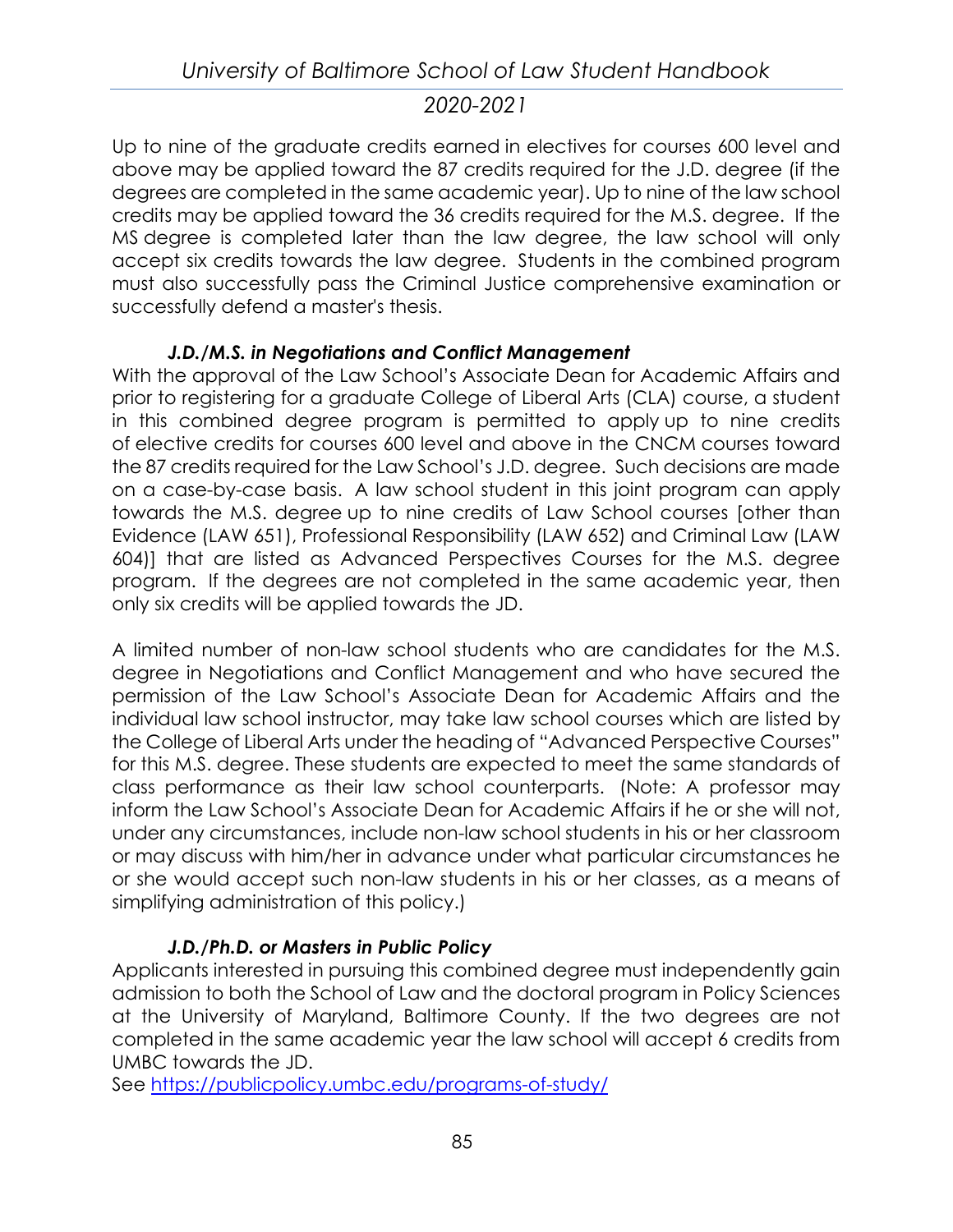### *J.D./LL.M. in Taxation*

Students may apply up to 15 credits earned for tax courses taken in the J.D. program toward the LL.M. in Taxation. After receiving the J.D. degree, students can complete the LL.M. program by taking as few as 15 additional credits (rather than the usual 30). A student whose cumulative law school G.P.A. is at least 2.50 at graduation will be admitted to the Graduate Tax Program and may earn the LL.M. degree. Students with a G.P.A. below 2.50 may be admitted to the Graduate Tax Program on a case-by-case basis. Details about the combined J.D./LL.M. program are available at [http://law.ubalt.edu/academics/jd](http://law.ubalt.edu/academics/jd-program/combined/jd-llm.cfm)[program/combined/jd-llm.cfm.](http://law.ubalt.edu/academics/jd-program/combined/jd-llm.cfm) Please contact Prof. Fred Brown [\(fbrown@ubalt.edu\)](mailto:fbrown@ubalt.edu) for more information.

#### Certificate in Estate Planning

#### *Program Requirements and Curriculum*

To receive a Certificate in Estate Planning, a student is required to complete twelve credit hours of prescribed coursework and maintain a cumulative GPA of not less than 3.00 for courses taken in the certificate program. Except for advanced credit toward the certificate (which is described below), the coursework must be completed after a student has received a J.D. or equivalent degree. Certificate requirements must be completed within two years of enrolling in the certificate program.

The program's curriculum consists of the following required courses, all of which are three credit courses:

- □ Estate & Gift Taxation
- □ Estate Planning
- □ Income Taxation of Estates & Trusts

In addition, students are required to take one or more of the following electives to meet the twelve credit certificate requirement:

- □ Corporate Taxation (3 Credits)
- Elder Law (3 Credits)
- □ Fundamentals of Federal Income Tax II (3 Credits)
- □ Partnership Taxation (3 Credits)
- **Planning for Families and** Seniors Workshop(3 Credits)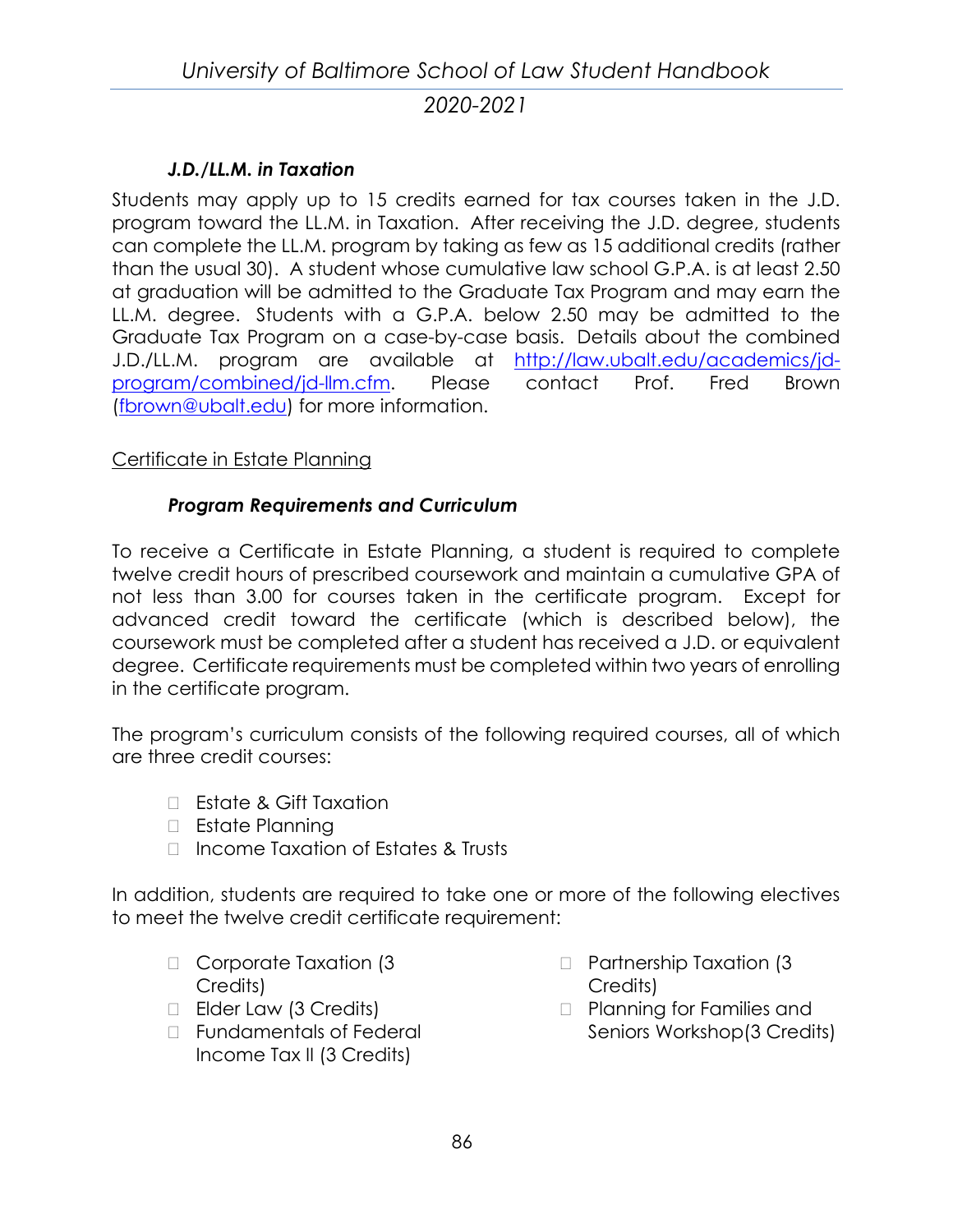□ Qualified Pensions and Profit Sharing Plans (3 Credits)

- □ S-Corporations (1 Credit)
- □ Tax Exempt Organizations (2 Credits)

Students who have not taken Trusts & Estates and/or Federal Income Taxation while in their J.D. program will be required to take one or both courses in the certificate program (students may substitute Fundamentals of Federal Income Tax I for Federal Income Taxation). Credits and grades for such courses taken in the certificate program will not count towards the twelve credit certificate requirement or the GPA requirement, respectively.

## *Advanced Credit Toward the Certificate*

Students may receive advanced credit toward the Certificate in Estate Planning as follows: students who have graduated from the School of Law can receive advanced certificate credit for up to six credits earned in the J.D. program for courses specified in the Program Requirements and Curriculum section above, provided that the student received a B or better for the course and enrolled in the certificate program within three calendar years of receiving the J.D. degree. Students who graduated from the J.D. or LL.B. programs of other ABA–approved law schools can receive advanced certificate credit for up to six credits earned for courses taken in such programs that are substantially similar to courses specified in the Program Requirements and Curriculum section above, provided that the student received a B or better for the course and enrolled in the certificate program within three calendar years of receiving the J.D. or LL.B. degree. Students who graduated from the University of Baltimore LL.M. in Taxation program can receive advanced certificate credit for up to 6 credits earned in the LL.M. program for courses specified in the Program Requirements and Curriculum section above, provided that the student received a B or better for the course and enrolled in the certificate program within three calendar years of receiving the LL.M. degree.

## *Certificate Program Admission Requirements*

To be admitted to the certificate program, an applicant must have received a J.D. or its equivalent. J.D. or equivalent degrees earned in the United States must be from law schools that have the approval of the American Bar Association.

## *Administration of the Certificate Program*

The certificate program is administered by the Director and staff of the U.B. Graduate Tax Program.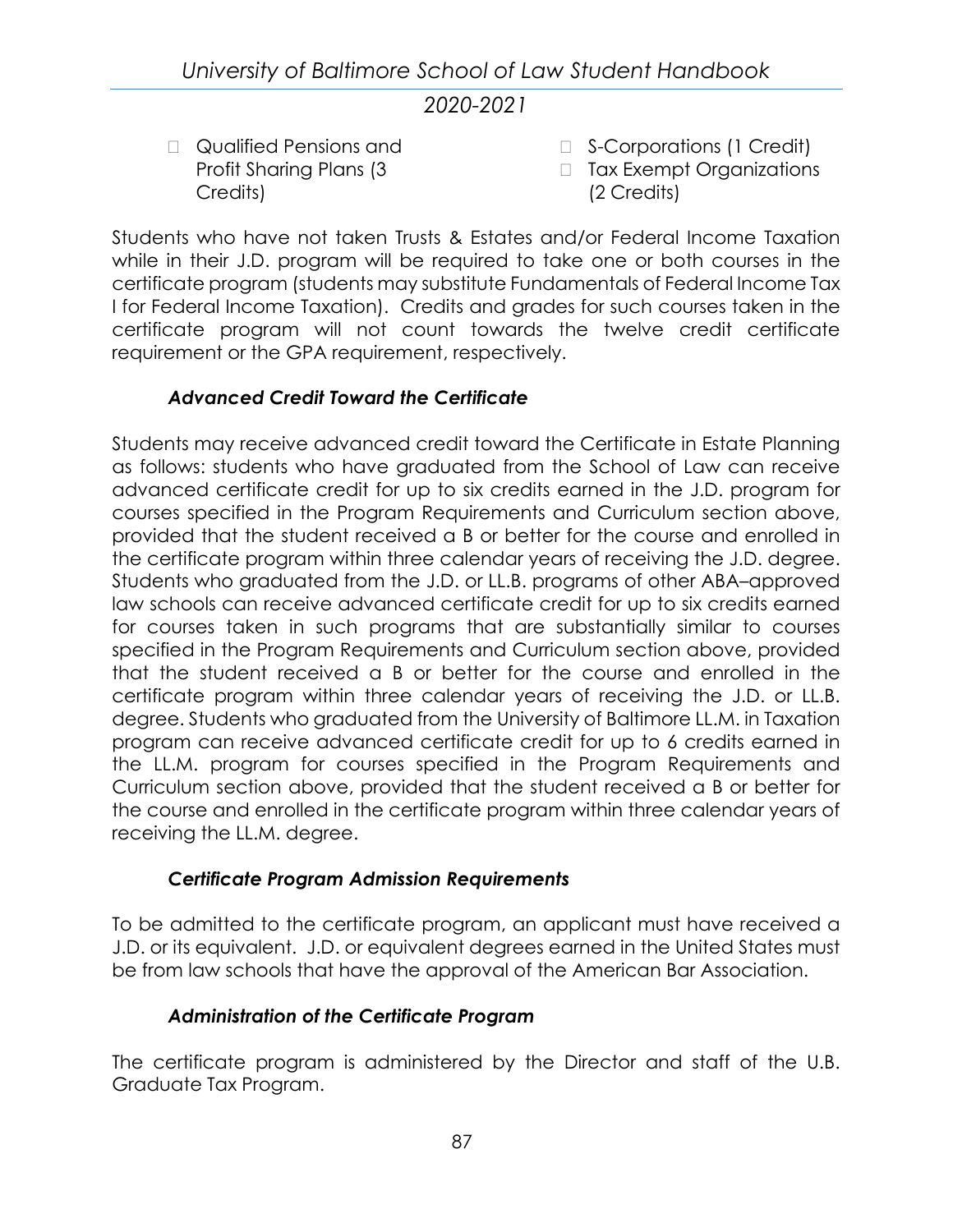### *Coordination with the LL.M. in Tax Program*

Students may complete the Certificate in Estate Planning as a stand-alone program or in conjunction with U.B. LL.M. in Taxation program. Regarding the latter, students completing the requirements of the LL.M. in Taxation program will also receive a Certificate in Estate Planning provided that they satisfy the curriculum requirements of the certificate program. Courses may count towards both the LL.M. and certificate requirements.

Students enrolled in the stand-alone certificate program may convert their status to enrollees of the U.B. LL.M. in Taxation program; in this case, courses taken and grades received in the stand-alone certificate program will count towards the LL.M. requirements. Students so converting their status will be required to complete the LL.M. requirements within five years of enrolling in the certificate program. Alternatively, a graduate of the certificate program may make a separate application to the U.B. LL.M. in Taxation program; in this case, advanced LL.M. credit for courses taken in the certificate program may be awarded under the advanced credit policy regularly employed by the LL.M. in Taxation program.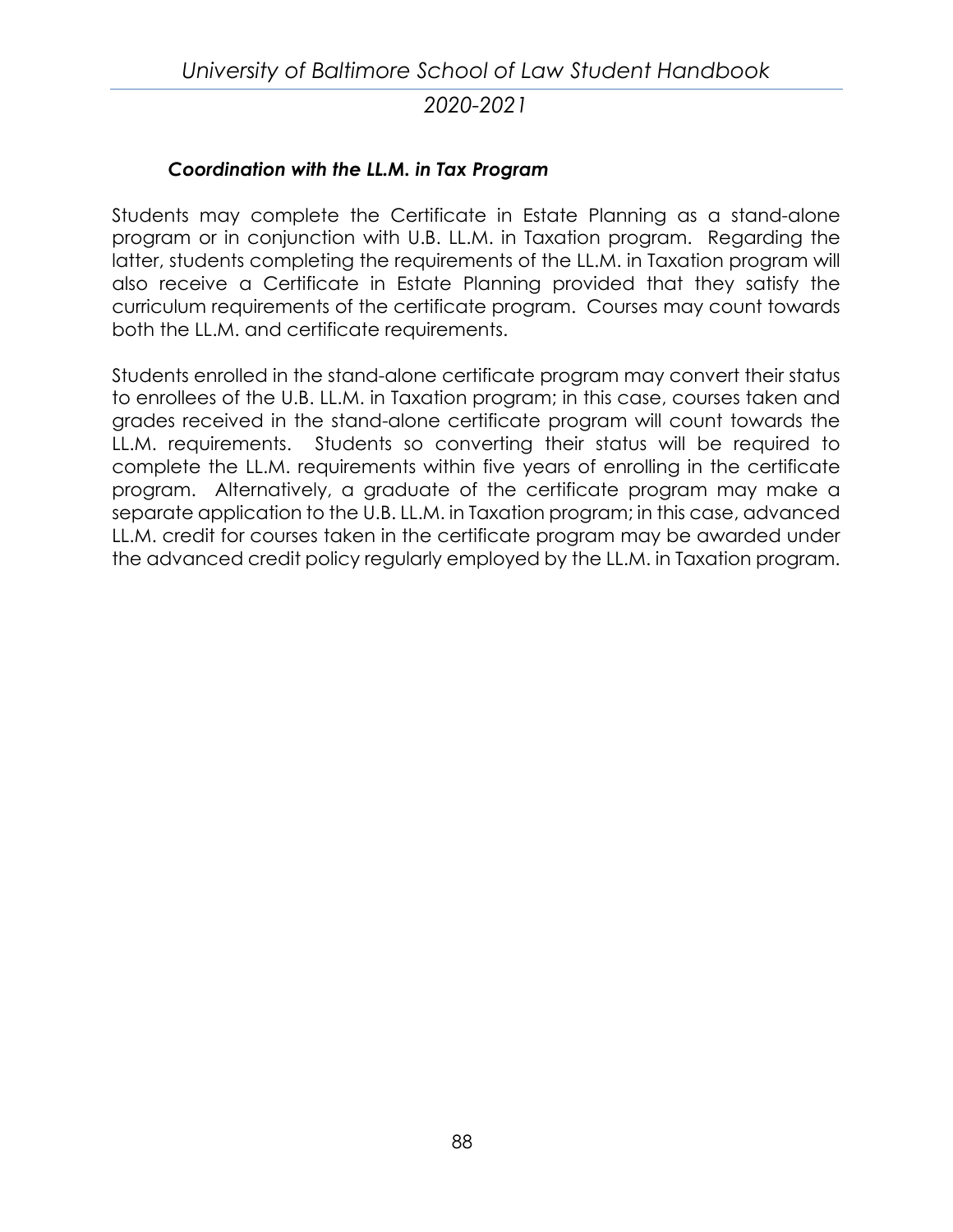### Online Post J.D. Certificate in Family Law

### *Program Requirements and Curriculum*

To receive a Post-J.D. Certificate in Family Law, students will be required to complete 16 credit hours of prescribed online coursework and to pass all courses taken in the certificate program with a final GPA of at least 2.67. Except for advanced credit toward the certificate, the coursework must be completed after a student has received a J.D.

The program's curriculum, presented entirely online, consists of the following required courses:

- Psychology, Child Development and Mental Health in Family Law Matters (3 credits)
- Financial Foundations for Family Lawyers (3 credits)
- The Craft of Problem-Solving and Advocacy in Family Law (3 credits)
- Understanding the Business of Practicing Family Law (3 credits)
- Working Through a Family Law Case—Start to Finish (4 credits)
- All 3-credit required courses must be completed before students enroll in the 4-credit capstone course, offered only in the summer session. Students may also choose to add an optional Independent Study (1-3) to pursue a project of special interest or fieldwork/clinical experience to advance their careers at the discretion of and under the supervision of the program's director.

## *Advanced Credit Toward the Certificate*

Applicants who meet the program's advanced standing requirements may receive a course waiver for the 3-credit course "The Craft of Problem-Solving and Advocacy in Family Law." Advanced standing may be granted to:

- UB School of Law graduates who completed the Family Law Area of Concentration as part of their J.D. program.
- Graduates from other law schools who completed, within the last five years, 15 credits of family law or related coursework with a GPA of 2.67 or higher in those courses.

#### *Post-J.D. Certificate Program Admission Requirements*

To be admitted to the post-J.D. Certificate in Family Law program you'll need:

• At least one of the following: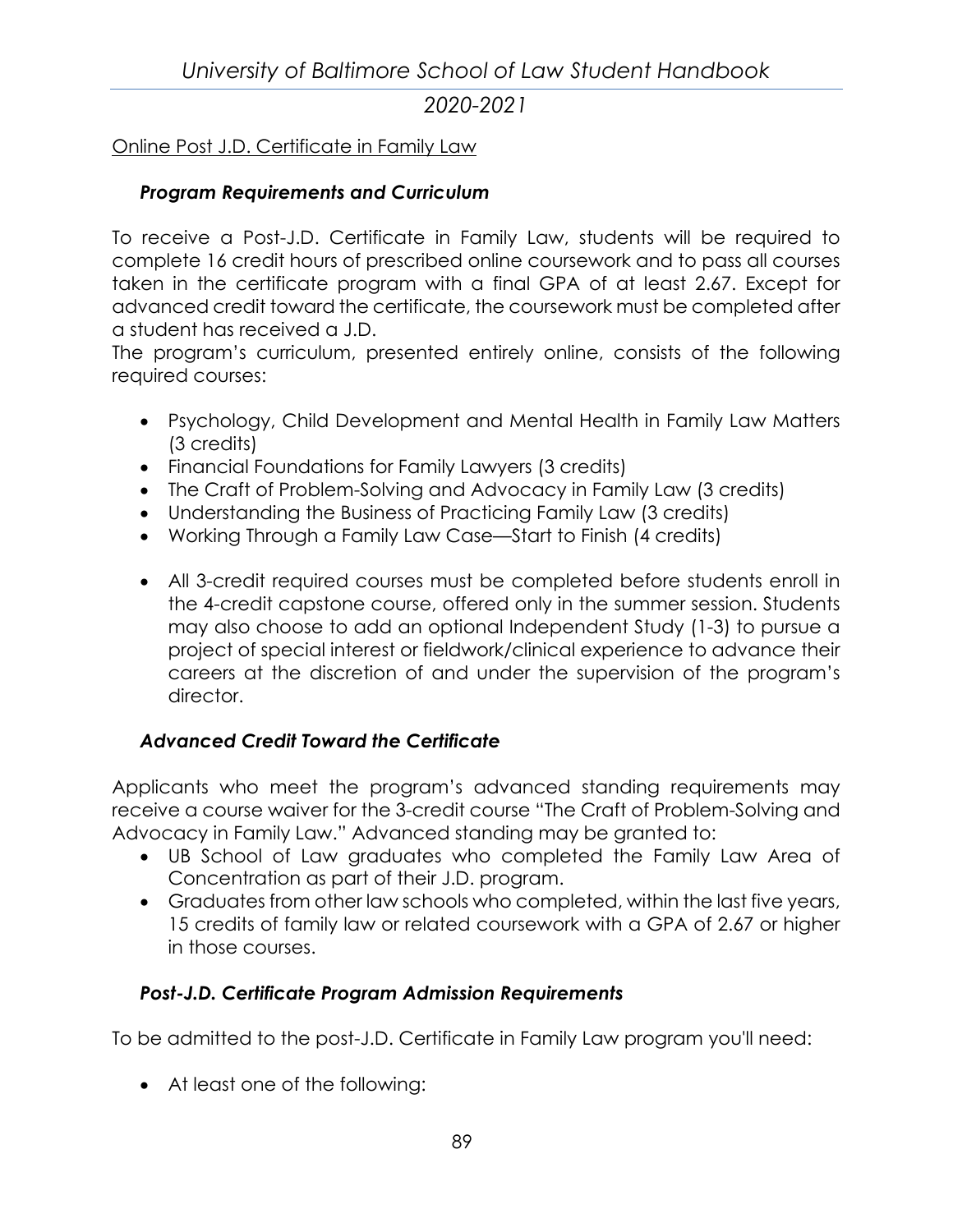- o (1) a Juris Doctorate degree from an American Bar Associationaccredited law school *or*
- o (2) a Juris Doctorate degree *and* admission to the Maryland Bar *or*
- o (3) a Juris Doctorate degree and eligibility for admission to the Maryland Bar either
	- (i) Without examination,\* pursuant to Maryland Rules 19-215 and 19- 216 (effective March 1, 2019) - eligibility requirements for admission to the Maryland Bar without examination are outlined by the Maryland State Board of Law Examiners [here,](https://www.mdcourts.gov/ble/admissionwithoutexam) or
	- (ii) Through eligibility to sit for the Maryland bar examination,\* pursuant to Maryland Rules 19-201 – 19-214 (effective March 1, 2019) – eligibility requirements to sit for the Maryland bar examination are available [here.](https://mdcourts.gov/ble/admissionube)

### AND

• An official transcript from each law school attended, not including the University of Baltimore School of Law

Admission is offered to candidates whose previous academic achievement and work experience indicate promise for success in graduate study.

\* The requirement of eligibility for admission to the Maryland Bar with or without examination is not an expectation that the applicant will seek admission to the Maryland Bar or will practice law in Maryland. This program is offered online and throughout the United States. It is suitable for people practicing law in any United States jurisdiction.

#### *Administration of the Post-J.D. Certificate*

The program is housed in the University of Baltimore School of Law's Sayra and [Neil Meyerhoff Center for Families, Children and the Courts](http://law.ubalt.edu/centers/cfcc/) (CFCC), and is directed by Professor Barbara Babb, CFCC's director and founder. CFCC is a nationally renowned center of advocacy, legal education and communitybased action dedicated to transforming the family justice system, improving family courts, and connecting courts to communities. CFCC works to ensure that the practice of family law in Maryland, the nation, and around the world improves the lives of families and the health of communities.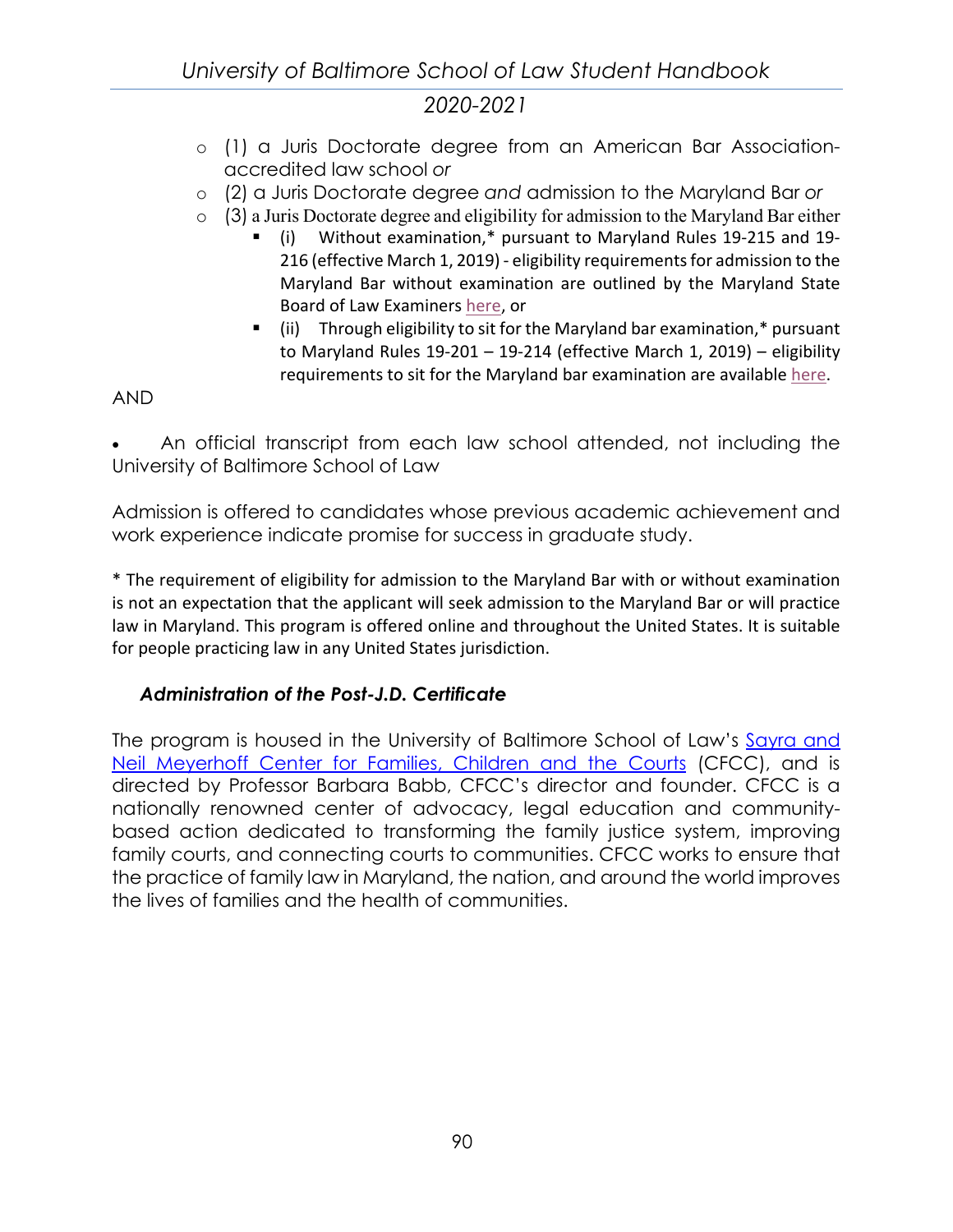# **REGISTRATION POLICIES & PROCEDURES**

Registration dates are set forth in the School of Law Calendar. Registration is administered by the Associate Dean for Academic Affairs of the School of Law and the Registrar of the University.

#### Pre-Admission Degree Requirements

First-year entering students must complete all undergraduate degree requirements prior to the first day of classes of the year they enter the School of Law. All entering students must present to the School of Law by October 1 of the year they enter law school a final undergraduate transcript showing the award of a Bachelor's Degree. The final transcript may be submitted directly to the School of Law or LSAC (preferred). In the case of students specifically admitted to the combined B.A./J.D. program, a transcript showing the completion of at least 87 credits must be submitted. Any student who fails to complete the above requirements shall be withdrawn from the School of Law and all tuition and fees forfeited.

#### Registration for First-Year Courses

**Fall Semester:** First year students are automatically registered for courses for the fall semester and are not permitted to transfer to courses in another section.

#### **Spring Semester:**

**First-year full time day** students, are automatically registered for the spring semester for their courses with the exception of the Law in Context course. Students are notified regarding the process for registering for the Law in Context course. If there are any hold flags on the student's account, registration cannot occur until the hold flags are removed.

**Part Time Day** students are registered for their spring courses with the exception of the Law in Context course and will also be granted permission to select any section of Property with seats still open in the spring of their second year. These students must consult an academic advisor before registration in the fall of their second year.

**Evening** students are registered for the spring semester required courses. Evening students will also be automatically registered for classes for their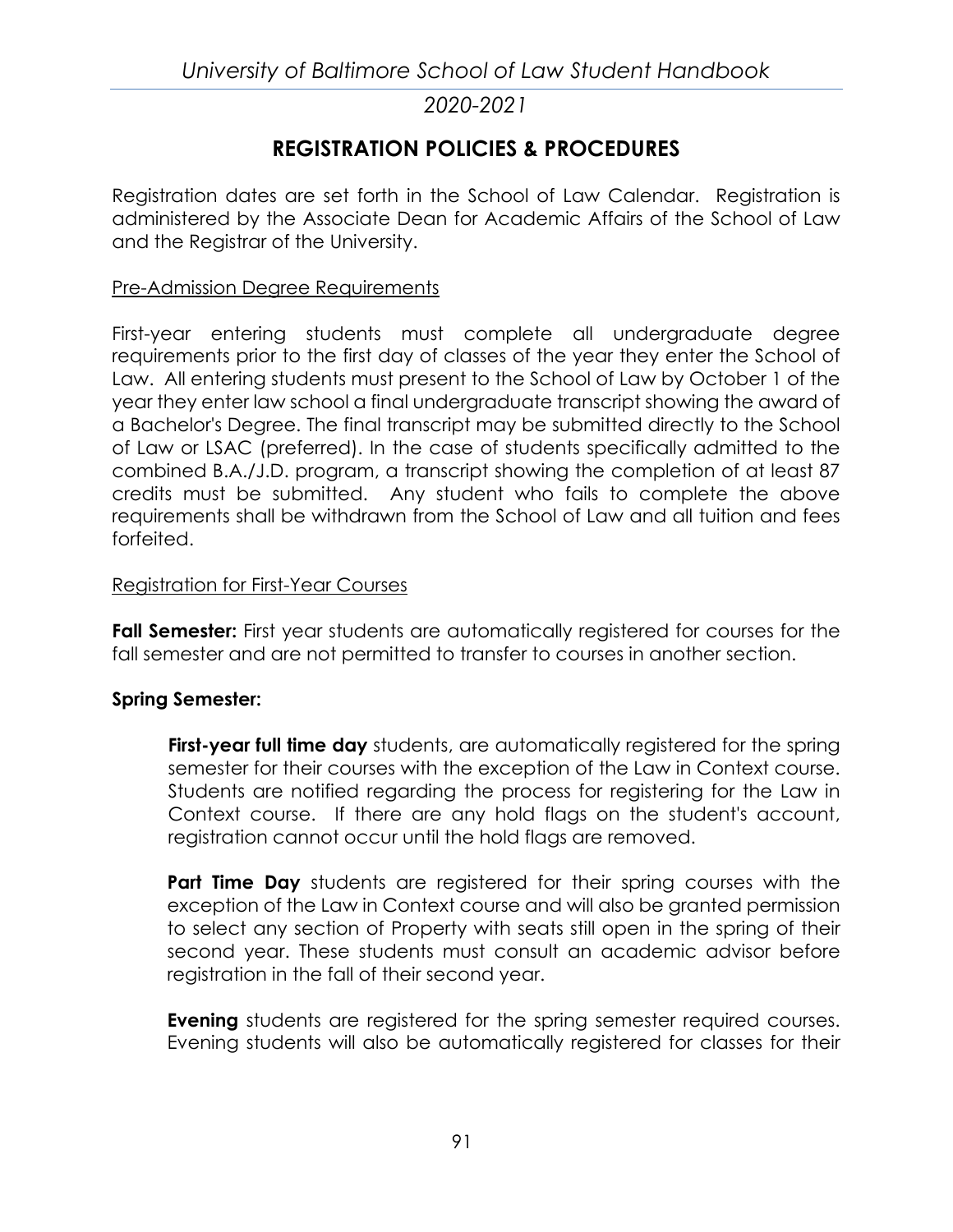second year first semester courses with the exception of the Law in Context course.

All **Part Time Day** students who did not take Criminal Law in the fall of their first year must register for Criminal Law in the fall semester of their second year.

First-year students are not permitted to enroll in upper-level courses or seminars.

## *Completion of Core/First Year Courses Required*

All upper-level courses are deemed to have as pre-requisites the completion of the core/ first year required courses, whether or not those courses are specified as pre-requisites in the course descriptions or in the course registration database.

### *Reduction in First-Year Course Load Requirements*

Any full time first-year student who earns an overall fall semester GPA below 2.00 may petition the Associate Dean for Academic Affairs to withdraw from Property or Constitutional Law I in the spring semester. The student must then take Property or Constitutional Law I the next time it is offered within their division.

### Registration for Upper Level Courses

## *Advance Registration*

Registration for each semester begins with an Advance Registration period which starts about mid-way through the prior semester. The directions for using MyUB to register are included with the schedule of classes for each term and available online under the [Student Center Help Guides.](http://www.ubalt.edu/template.cfm?page=2766)

During the first part of Advance Registration, a student can only register/wait list for courses within his or her division (day or evening) or courses open to both divisions. In addition, a student cannot exceed the normal credit hour limits for the semester (16 hours for full time, 12 hours for part time students), and cannot register for a graduate or LLM taxation course. During this period a student may register on MyUB and is allowed to add required courses, add courses outside their division or with permission, add a graduate course or exceed credit hour limits for the term.

#### Late Registration/Drop-Add

Late registration and drop-add are held during the first week of class.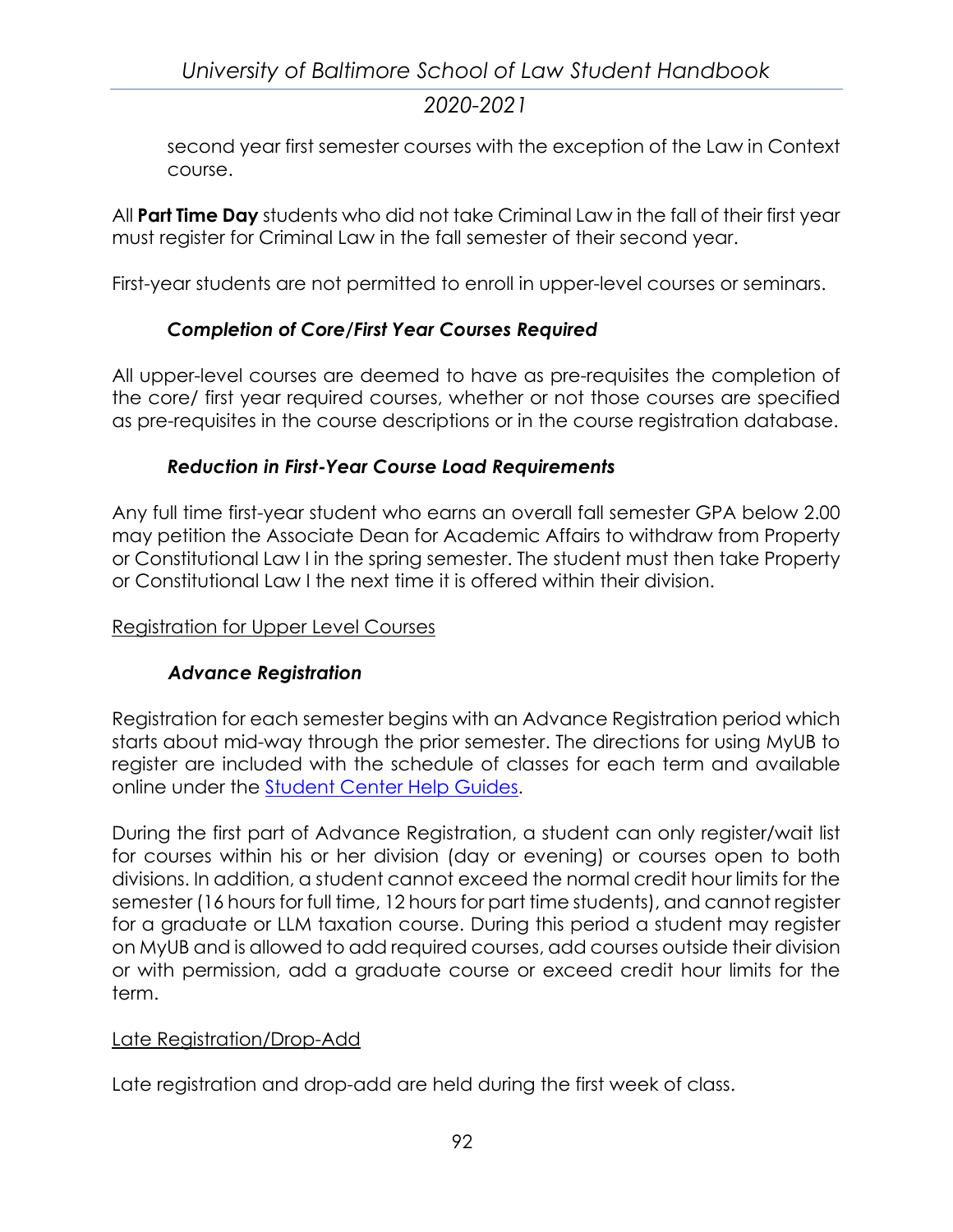### *Dropping and Adding Classes*

An upper level student may drop or add a course without consequences during the official Drop-Add period as specified by the academic calendar. Review the [Refund and Reduction Calendar](http://www.ubalt.edu/about-ub/offices-and-services/bursar/refund-and-reduction-calendar-rev.cfm) online for financial obligations. The Drop-Add period is typically the first week of the semester and the first 5 calendar days of the summer session. After the Drop-Add period, a student may withdraw from a course and receive a "W" on his or her transcript until the published last day to withdraw provided that the student's course load does not fall below the minimum and the course is not designated as having a limited drop period. The last day to drop with a "W" is typically eight weeks after the start of the fall and spring semester and four weeks after the start of the summer semester. Withdrawals after that date will be reflected as a "WF" on the transcript and will be computed as an "F".

Exceptions to the above policy must be approved by the Associate Dean for Academic Affairs. As to any exception, the burden is upon the student to demonstrate that a serious problem (such as illness), for which third party documentation is provided and over which the student has no control, has necessitated the request.

Failing to attend classes or notifying the instructor of an intention to stop attending classes does not constitute official withdrawal, and there may be financial or academic consequences to the failure to officially withdraw from a course. A student must drop the course on MyUB to officially withdraw from a course. Because of the pedagogy of the following courses, a student must comply with the special requirements to withdraw from: Clinics; Externships; Advanced Trial Advocacy; Bench Trial Advocacy; Interviewing, Negotiating and Counseling; Litigation Process; Mediation Skills; and Trial Advocacy. Withdrawal time limits can be found on the class schedule.

After the established deadlines, a student is not permitted to drop a course, exchange one course for another, or change sections in the same course without the approval of the Associate Dean for Academic Affairs. No student will receive credit for any course without being properly registered for it, and students may not attend classes for which they are not properly registered. Dates within which courses may be dropped or added are set forth in the Academic Calendar.

A student who transfers to another law school is responsible for dropping his or her classes before tuition calculations are run, and is responsible for informing the Office of Academic Affairs and the Office of Financial Aid of the transfer.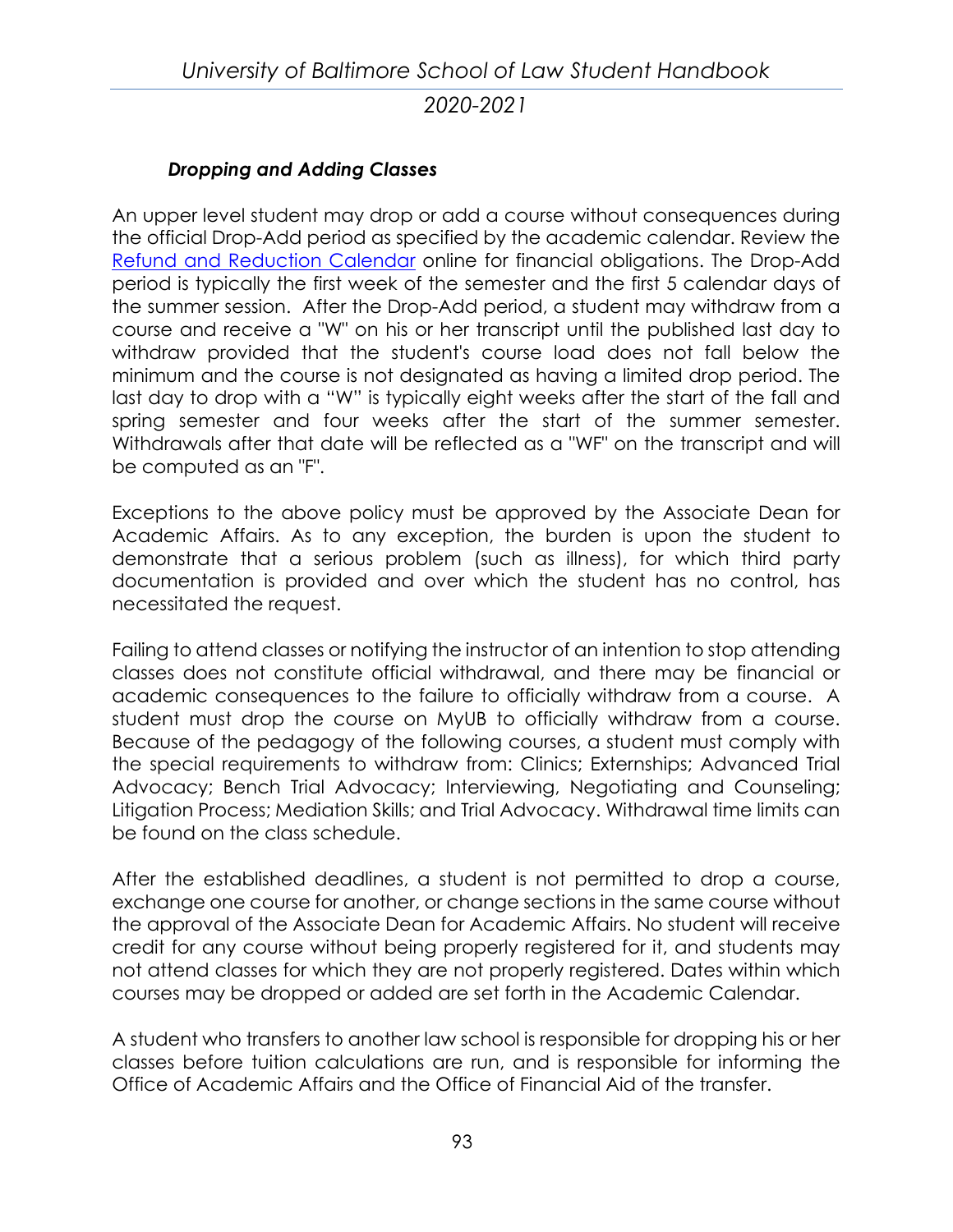# *University of Baltimore School of Law Student Handbook 2020-2021*

#### Registration for Clinics, Fellows, Moot Court and Journals

Students are selected, notified of their acceptance and assigned to a permission list for the specific course on MyUB. This allows students to register themselves for the clinic or other activity; students are not automatically enrolled. Therefore, once selected, it is the students' responsibility to actually complete the registration process to be enrolled in and receive credit for the course. Students should be sure to select the appropriate number of credits on variable credit courses, and all adjustments must be made prior to the end of the late registration period. Students who do not properly enroll themselves will not receive credit for the clinic or other activity.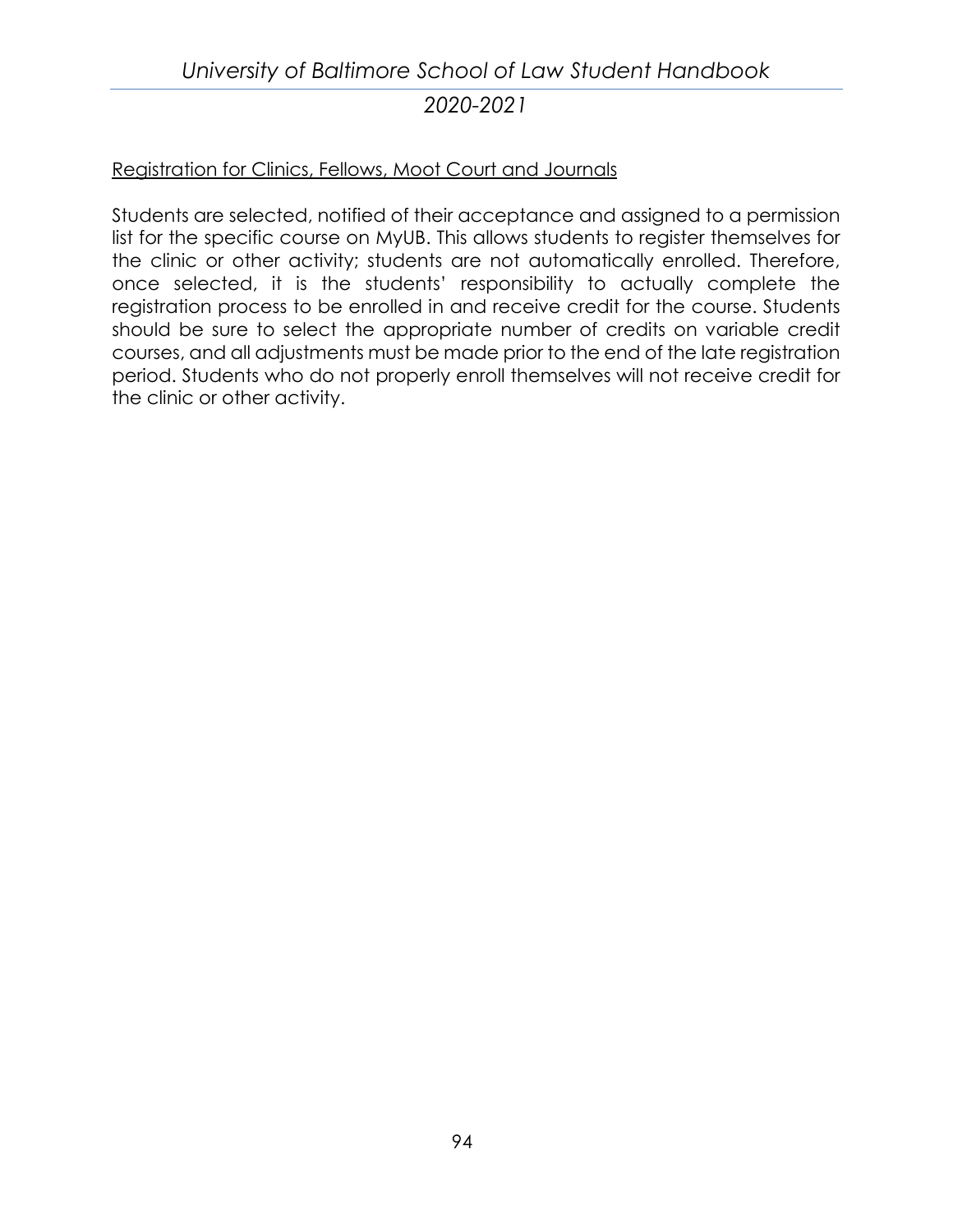### Registration for Externships

Once the placement has been approved by the Director of Externships, the student will receive a permission number that will allow registration for a specific externship class. Once notified, it is the student's responsibility to actually complete the registration process to be enrolled in the course. Students who do not properly enroll themselves will not receive credit for the externship.

#### Course Descriptions and Pre- or Co-Requisites

For course descriptions and pre-requisites, please see the *university course* [description webpage.](https://www.ubalt.edu/course-descriptions/index.cfm?content=law)

#### Holds on Registration (Hold Flags)

Registration holds are placed on student accounts for a variety of reasons, including but not limited to incomplete admissions files, outstanding financial obligations and incomplete Title IX tutorials. Students are encouraged to check the Student Portal prior to any registration period to be sure no holds have been placed on registration. Students should contact the office that established the hold to get the hold removed.

#### Wait-Lists

If a seat is not available in a course, a student may put his or her name on a waitlist for the course. If a space becomes available, the student will be enrolled in the course assuming there are no conflicts as described below. If the student no longer wants a course, the student must remove his or her name from the wait-list; otherwise, the student will automatically be added to the course as a space becomes available and will be billed for the course.

If a student is on a wait-list for a course that is in time conflict with a course for which the student is already registered and space becomes available in the waitlisted course, the wait-list program will not automatically register the student in both courses because of such conflict. A student on a wait list will also not be enrolled if the waitlisted class causes the student to exceed the maximum number of allowable credits per semester. Therefore, it is the student's responsibility to continually check his or her status using MyUB to determine registration status and to resolve any schedule conflicts or drop any additional credits above the approved maximum credit-hours in a semester. Once the semester begins, the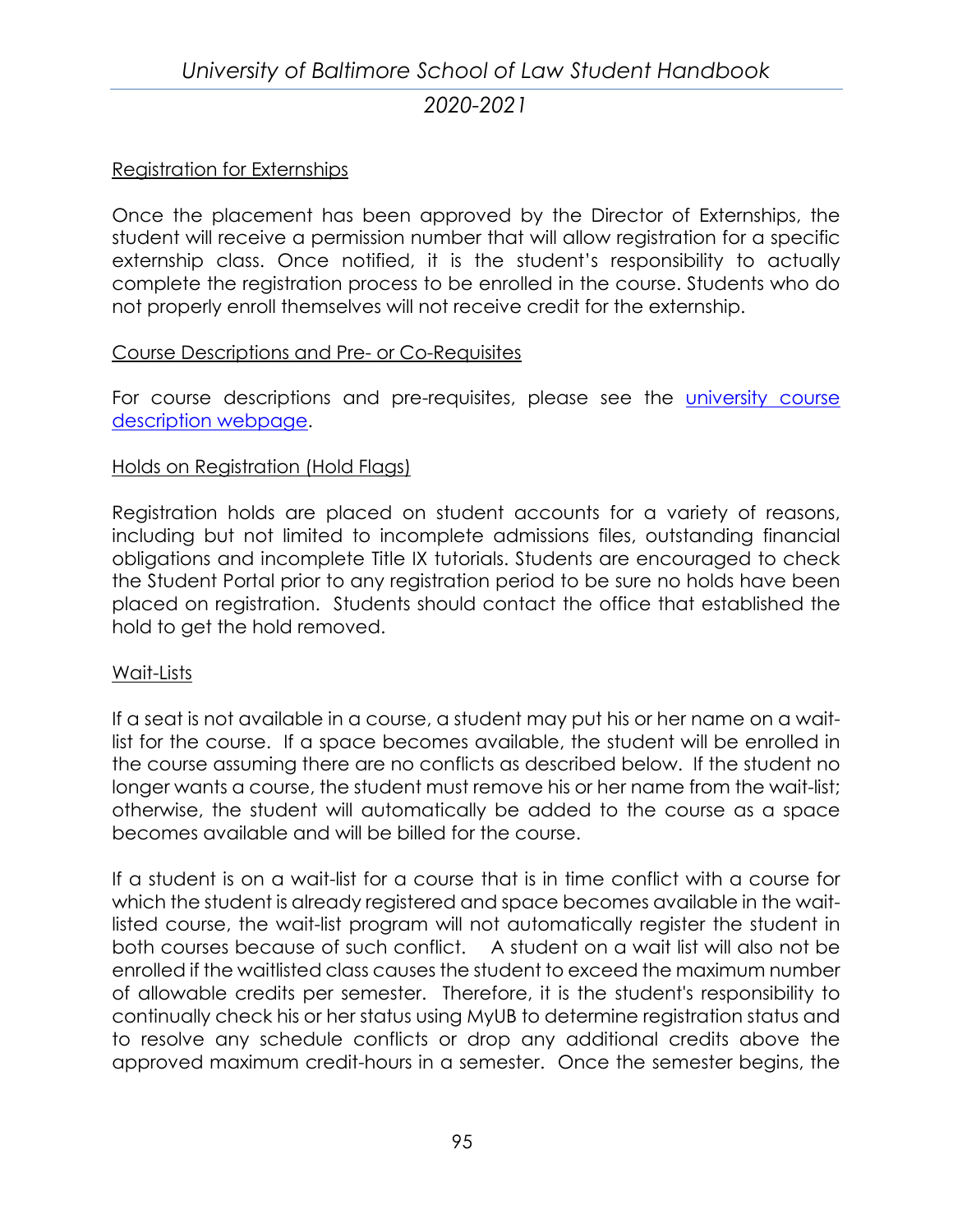Associate Dean for Academic Affairs may drop students at his or her discretion from the courses in question.

A student must drop all unwanted classes by the final Drop-Add date or he or she will be automatically charged for such courses. All wait-lists are terminated at the end of the first week of the semester.

#### Cross-Divisional Registration

Generally, day division students are required to register for day courses and evening division students for evening courses. However, a student may register for an available course outside his or her division according to the registration instructions. For the most part, courses designated with section numbers in the 500's are open to students in either division at the beginning of registration period. Day students may not register for and should not wait list for classes in the evening division (e.g., 412, 422, 419, 429, etc. section numbers) until cross divisional registration. Evening students may not register for and should not wait list for any courses in the day division (e.g., 311, 312, 319, etc. section numbers) until cross divisional registration.

#### **Auditing**

## *Current University of Baltimore J.D. Students*

A current School of Law J.D. student may audit one law class per semester with permission from the faculty member and the Office of Academic Affairs. The decision to audit the course must be made before the end of the first week of classes. Classes that are audited cannot be repeated for credit or a grade. Students must pay tuition for the audited course.

#### *Current University of Baltimore LL.M. Students*

A student in the LL.M. in the Law of the United States and LL.M. in Taxation program may audit one law class per semester with permission from the faculty member and the LL.M. program director. The decision to audit the course must be made within the first week of classes. Classes that are audited cannot be repeated for credit or a grade. Students must pay tuition for the course.

#### *Others*

Individuals who hold a JD degree from a U.S. law school, or graduates of foreign law schools who hold an LL.M. from a U.S. law school may enroll in an upper-level course as special students with approval from the Associate Dean for Academic Affairs and from the faculty member teaching the course. An application form and fee are also required. Tuition will be assessed according to the current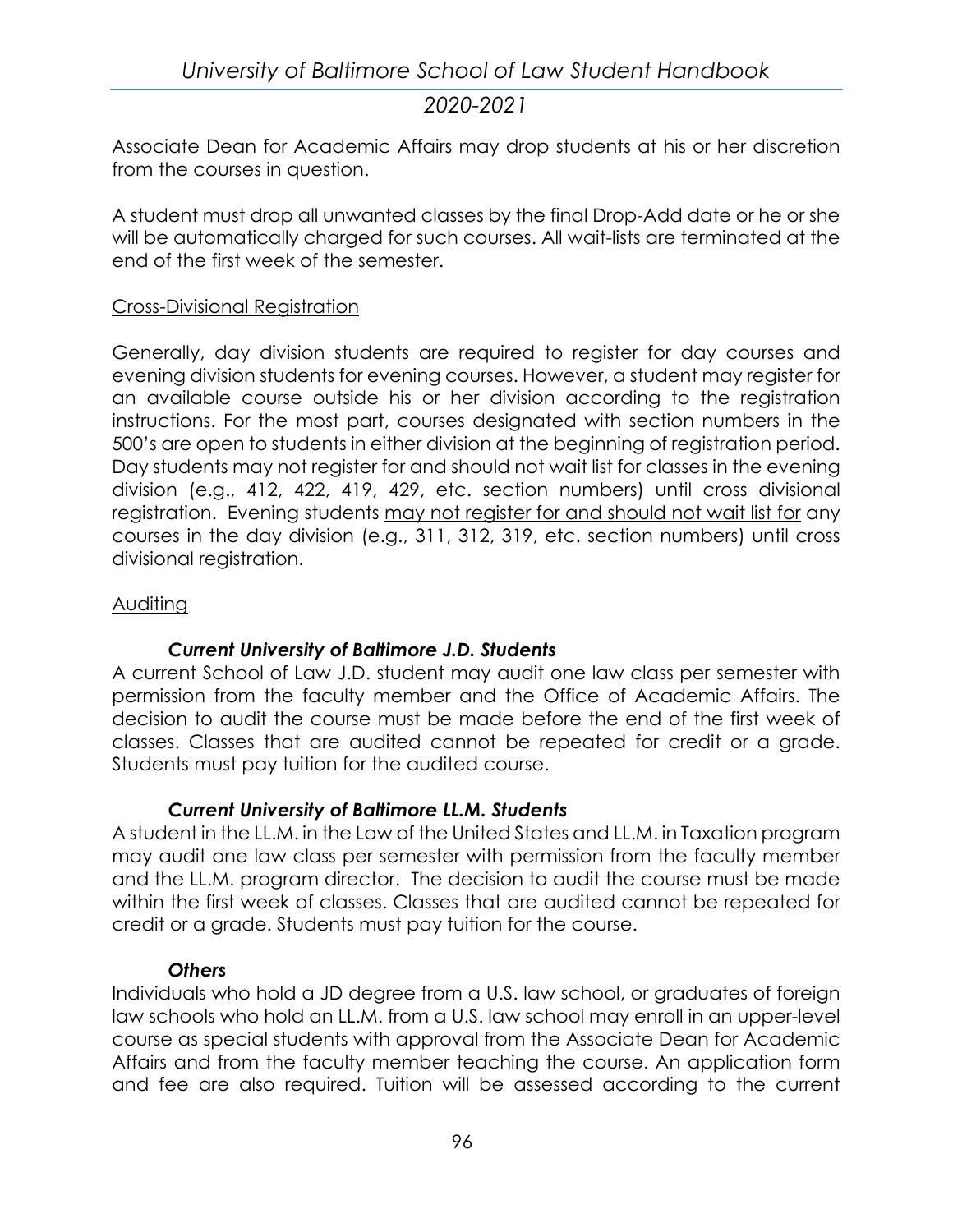applicable rates. Individuals who have not earned a law degree may not audit courses.

### *Obligations of the Instructor concerning Students Auditing Courses*

A faculty member is not obligated to grade audit coursework, keep attendance, or otherwise provide additional support to a student auditing a course. In addition, the faculty member may decide in his or her discretion that an auditor is not permitted to engage in an activity where doing so might have an adverse impact on regularly enrolled students.

#### *Obligations of the Auditing Student*

Students who are granted permission to audit a course must abide by the professor's classroom conduct policies and other university policies, including but not limited to those involving Title IX. If the professor determines that the auditing student has not abided by classroom conduct or university policies or has otherwise adversely affected the operation of the course or classroom environment, the auditing student may be barred from continuing in the course.

#### Leave of Absence

A student must be in continuous enrollment during the academic years (fall and spring semesters) from the time he or she first sits for classes until graduation, unless granted a leave of absence by the Office of Academic Affairs.

A Leave of Absence may be granted by the Associate Dean for Academic Affairs for one or two semesters and may be granted only for students in good standing. An extension for a second year may be granted upon a showing of good cause. A first-year student may be granted a leave of absence for good cause after the completion of his or her first semester. Unless otherwise authorized, the student is eligible to return only for the spring semester of the following academic year, at which time he or she must complete the required second semester courses. Upper level students who are in good academic standing (GPA of 2.00 or better) may be granted a leave of absence upon petition to the Associate Dean for Academic Affairs. In order to return to law school after a leave of absence, a student must notify the Associate Dean for Academic Affairs prior to the semester in which the student wishes to return. A student who does not contact the Associate Dean for Academic Affairs at the end of his or her designated leave will be withdrawn from the school of Law. Mid-semester leaves of absence may be granted only in extraordinary circumstances.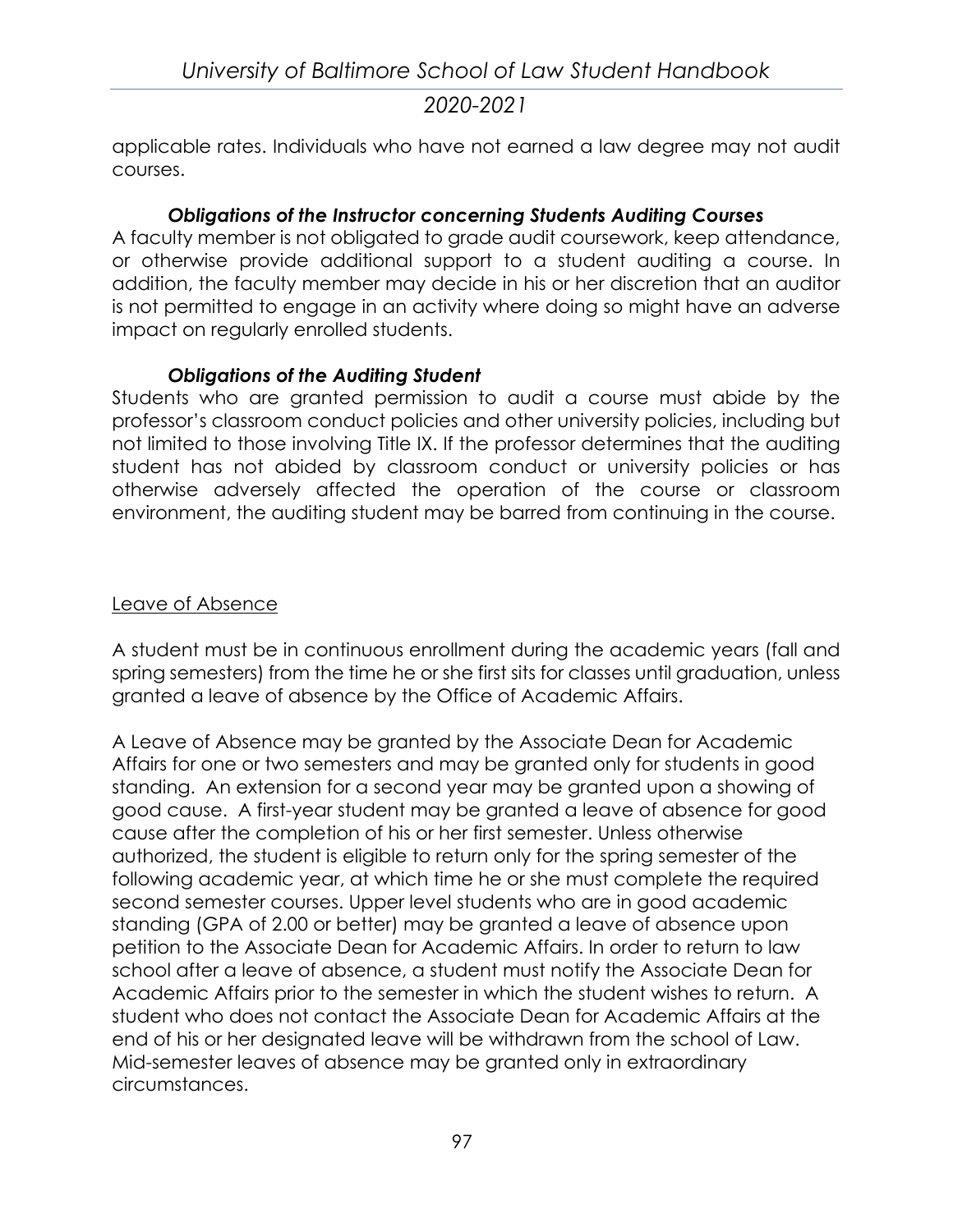# **FINANCIAL AID**

Recognizing the need for financial aid to help students meet the cost of higher education, the University of Baltimore provides loans and employment through federal, state and institutional sources. Funds are awarded to defray direct educational costs (such as tuition and fees) and indirect educational costs (such as room and board, books, parking and transportation). The School of Law also awards a limited number of scholarships based on an evaluation of a wide variety of factors. Students should visit the School of Law website for more information. Information concerning the Financial Aid process is located on the Office of Financial Aid website at [www.ubalt.edu/admission/financial-aid](http://www.ubalt.edu/admission/financial-aid) and on the [myUB](http://myub.ubalt.edu/) portal. All communications from the Office of Financial Aid are sent by email to UB email addresses.

### Federal Direct Stafford and Graduate PLUS Loans

Loans are the primary source of funding for students pursuing a law degree. Federal Direct Stafford Loans are available up to \$20,500 annually. In addition, a student may borrow up to the full cost of attendance through the Federal Direct Graduate PLUS program, which is a credit based loan available through the Department of Education on studentloans.gov. A student must file the Free Application for Federal Student Aid (FAFSA) to be eligible for federal financial aid. Upon receipt of the FAFSA, the Office of Financial Aid will determine eligibility for these programs.

#### Federal College Work-Study (FCWS)

This federal program provides on-campus and off-campus employment opportunities. The rate of pay varies per job type and responsibilities. Students must complete a financial aid application (FAFSA) and meet all eligibility requirements. For additional information on the work-study program, its impact on the entire financial aid package and requirements to participate, students can contact the Office of Financial Aid by emailing [lawfinancialaid@ubalt.edu.](mailto:lawfinancialaid@ubalt.edu) Questions regarding jobs on campus and job placement can be referred to the Student Employment Office in the Career Center.

#### **State Scholarships and Grants**

The State of Maryland provides scholarship assistance to eligible Maryland residents through the Maryland Senatorial, and Delegate Scholarship programs.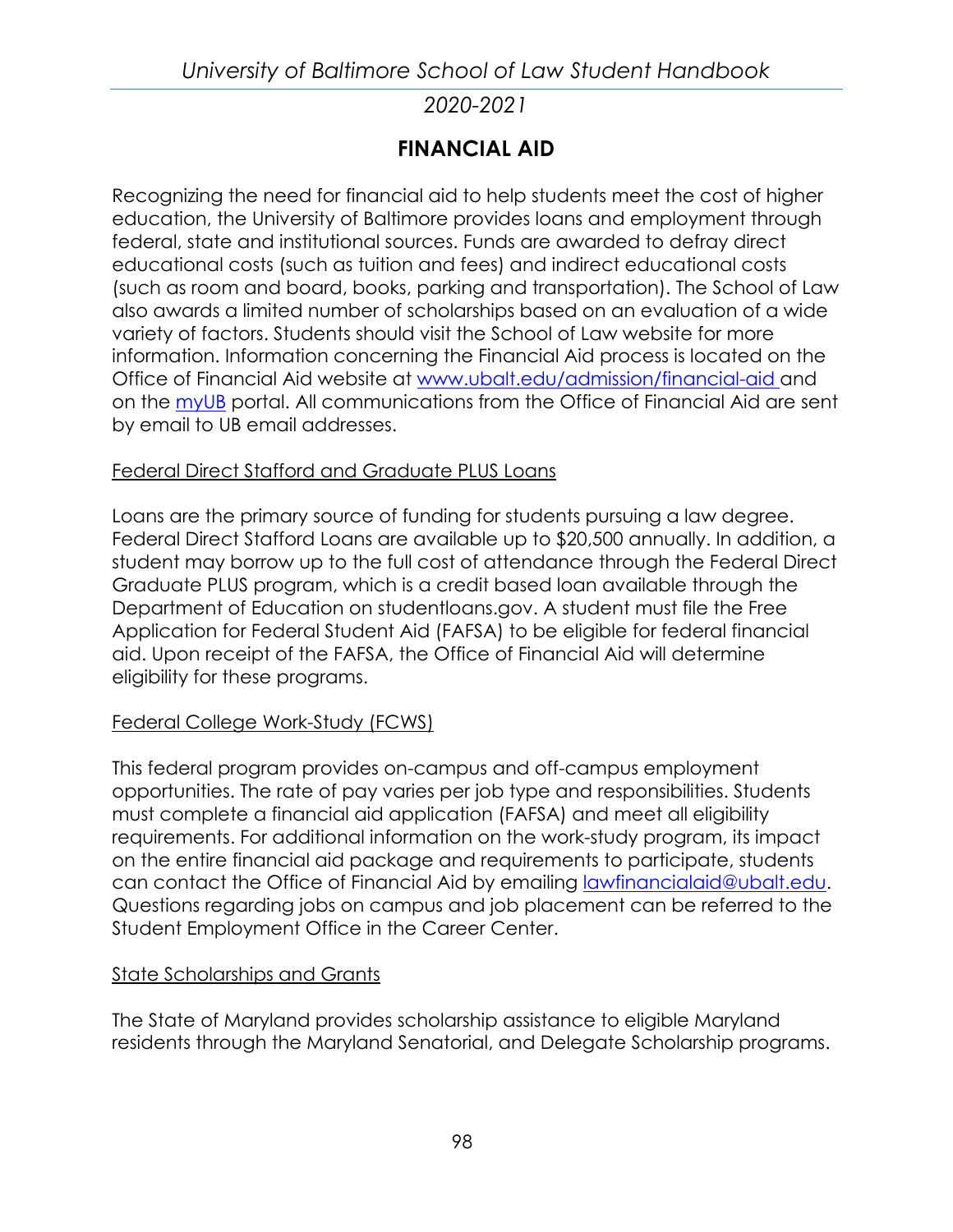Applications may be obtained through the [MHEC's State Financial Assistance](https://mhec.state.md.us/preparing/Pages/FinancialAid/descriptions.aspx)  [Programs & Applications.](https://mhec.state.md.us/preparing/Pages/FinancialAid/descriptions.aspx)

The State of Maryland Higher Education Commission (MHEC) Graduate and Professional Scholarship deadline is May 1 of each year. All law students (Maryland residents) who have submitted their FAFSA by the deadline will be considered for this state funded scholarship. Awards are made based on need as determined by the FAFSA and available funding. Scholarships will be awarded in August of each year and will appear on the financial aid awards page in the student portal.

#### Bar Examination/Study Loan

A limited number of private lenders may assist graduating law students to meet their bar exam expenses. The lending institution determines the amount that can be borrowed as well as the terms. Students are encouraged to use all Direct Loan eligibility during their final semesters of study before considering a bar study loan.

These programs are private loans, requiring a credit check. Your final eligibility is determined by the lender.

#### Loan Assistance Repayment Program

There are income-based and other loan repayment assistance options offered through the Direct Loan Program, [www.studentloans.gov.](http://www.studentloans.gov/) In addition, the Maryland State Scholarship Administration may provide educational loan repayment assistance to qualified individuals working for the state or local government or the non-profit sector. It is available to graduating students, and there is an application deadline. For more information, visit [www.mhec.state.md.us.](http://www.mhec.state.md.us/)

Link to more specific LARP information. Perhaps some of the remaining open applications could be useful to some individuals, although this is questionable. <https://mhec.state.md.us/Pages/loan-assistance-programs.aspx>

LRAP—additional recommendations for loan assistance: https://www.americanbar.org/groups/legal\_education/resources/student\_loan [repayment\\_and\\_forgiveness/](https://www.americanbar.org/groups/legal_education/resources/student_loan_repayment_and_forgiveness/)

[https://studentloanhero.com/featured/student-loan-forgiveness-for-lawyers](https://studentloanhero.com/featured/student-loan-forgiveness-for-lawyers-guide/)[guide/](https://studentloanhero.com/featured/student-loan-forgiveness-for-lawyers-guide/)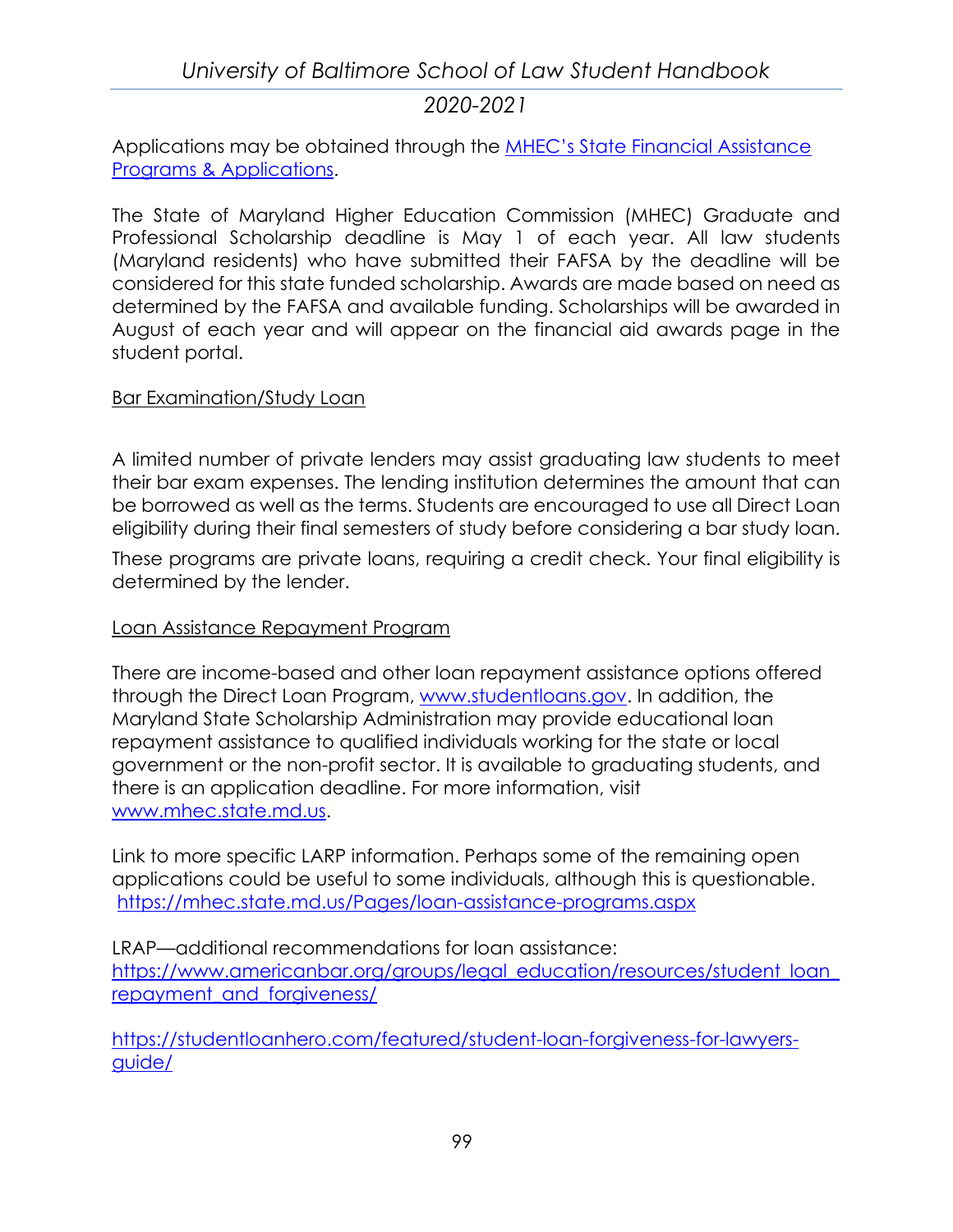#### School of Law Scholarships and Loans

The School of Law administers scholarship funds designated for entering and continuing law students. Although the majority of scholarships are merit based, there are a limited number of need-based grants. In addition to tuition-based scholarships, a number of endowed scholarships have been established through the generosity of alumni and friends of the School of Law. These scholarships are awarded to upper-level students. Scholarship applications for current students are available in the Deans' Suite of the Law Center, and completed forms should be returned to Law Admissions by June 15 for the next academic year. Scholarship applicants must submit a resume.

For the most updated list of available scholarships, please visit the Law Admissions website.

Students may request short-term emergency loans pending receipt of financial aid or other expected funds. Emergency Loans of up to \$500 are awarded to students on a case-by-case basis. Contact the Office of Academic Affairs for more information at (410) 837-4468.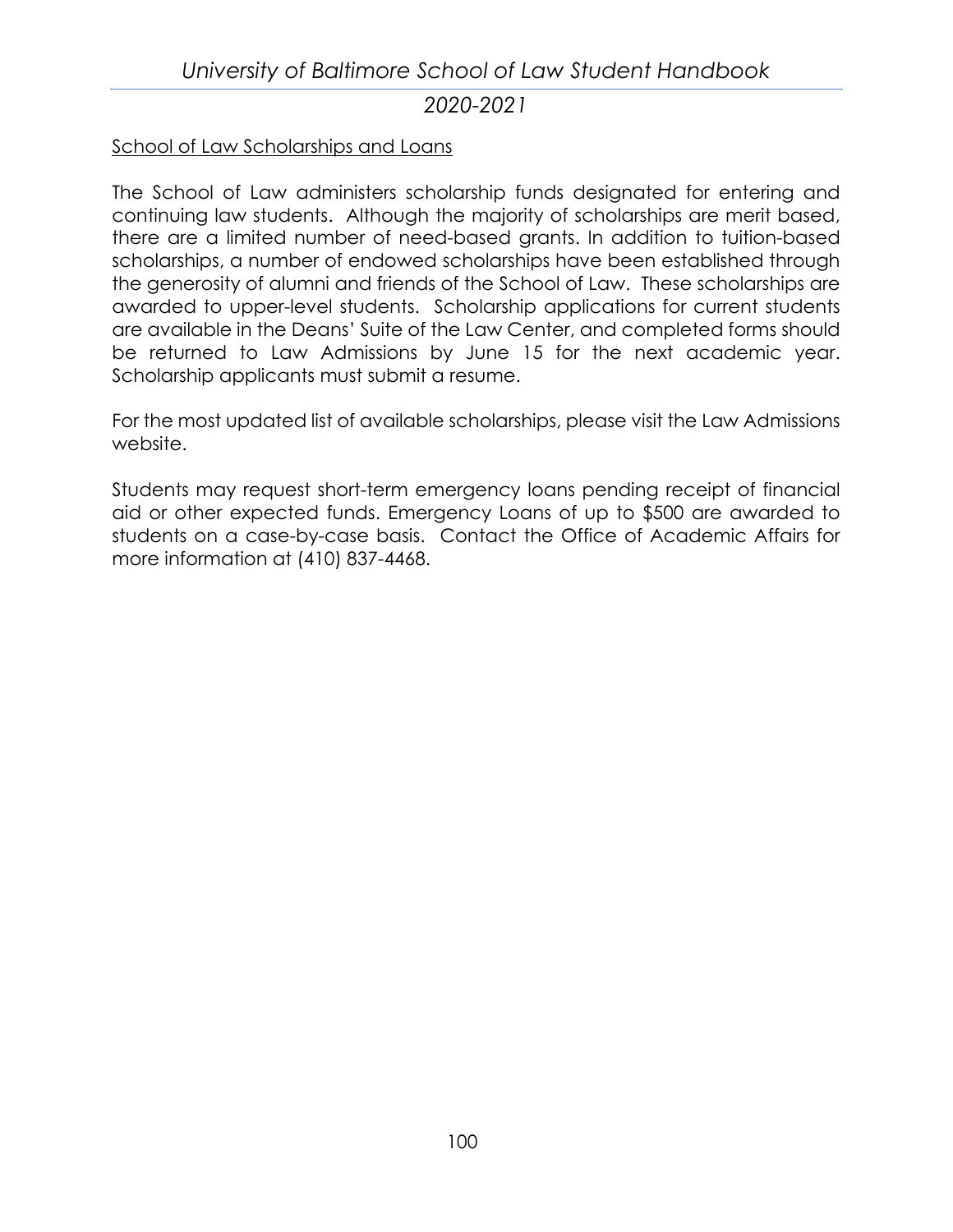# **REASONABLE ACCOMMODATIONS DUE TO QUALIFYING DISABILITY**

The Americans with Disabilities Act (ADA) and Section 504 of the Rehabilitation Act of 1973 guarantee equal access to programs and services to those with disabilities. In order to be a qualified individual subject to the protections of these Acts, a person must demonstrate that he or she has a disability that substantially limits a major life activity (e.g., seeing, hearing, walking, breathing, performing manual tasks, learning, caring for oneself, and working) and, as such, requires a reasonable accommodation in order to have equal access. This section of the Law School's catalog explains a student's rights and responsibilities in seeking to receive accommodations from the Law School because of a disability. The process and procedures outlined here apply to seeking Law School classroom accommodations, exam accommodations, and accommodations related to accessing the University's facilities.

### Rights and Responsibilities in Seeking Accommodations

- 1. A student who believes that he or she has a qualifying disability warranting accommodation for academic programs, exams or access to the University's facilities should notify the Office of Academic Affairs, at [ublawacadaff@ubalt.edu](mailto:ublawacadaff@ubalt.edu) or (410) 837-4468.
- 2. Student will be directed to the Student Intake Form to be completed and returned prior to the initial meeting.
- 3. Students seeking **classroom accommodations** must submit their request 3 weeks before the start of the academic year or semester.
- 4. Students seeking **exam accommodations** must submit their request no later than 2 weeks after the start of the academic year or semester.
- 5. Requests submitted after the deadlines for classroom and/or exam accommodations may not be granted.
- 6. Following completion of the intake form and submission of the required documentation, the student will meet with the Director of Law Student Support to review the documentation provided and engage in the interactive process. Each student will receive an individualized assessment and recommendation based on the student's total course load, the requirements of each class the student is taking that semester, and the student's medical documentation.
- 7. All documentation should comply with the documentation guidelines set forth at<https://www.mdcourts.gov/ble/testaccommodations>and also set forth below. The Office of Academic Affairs also may request additional documentation at any time or may request that the student's physician or other licensed health professional speak directly to a staff member.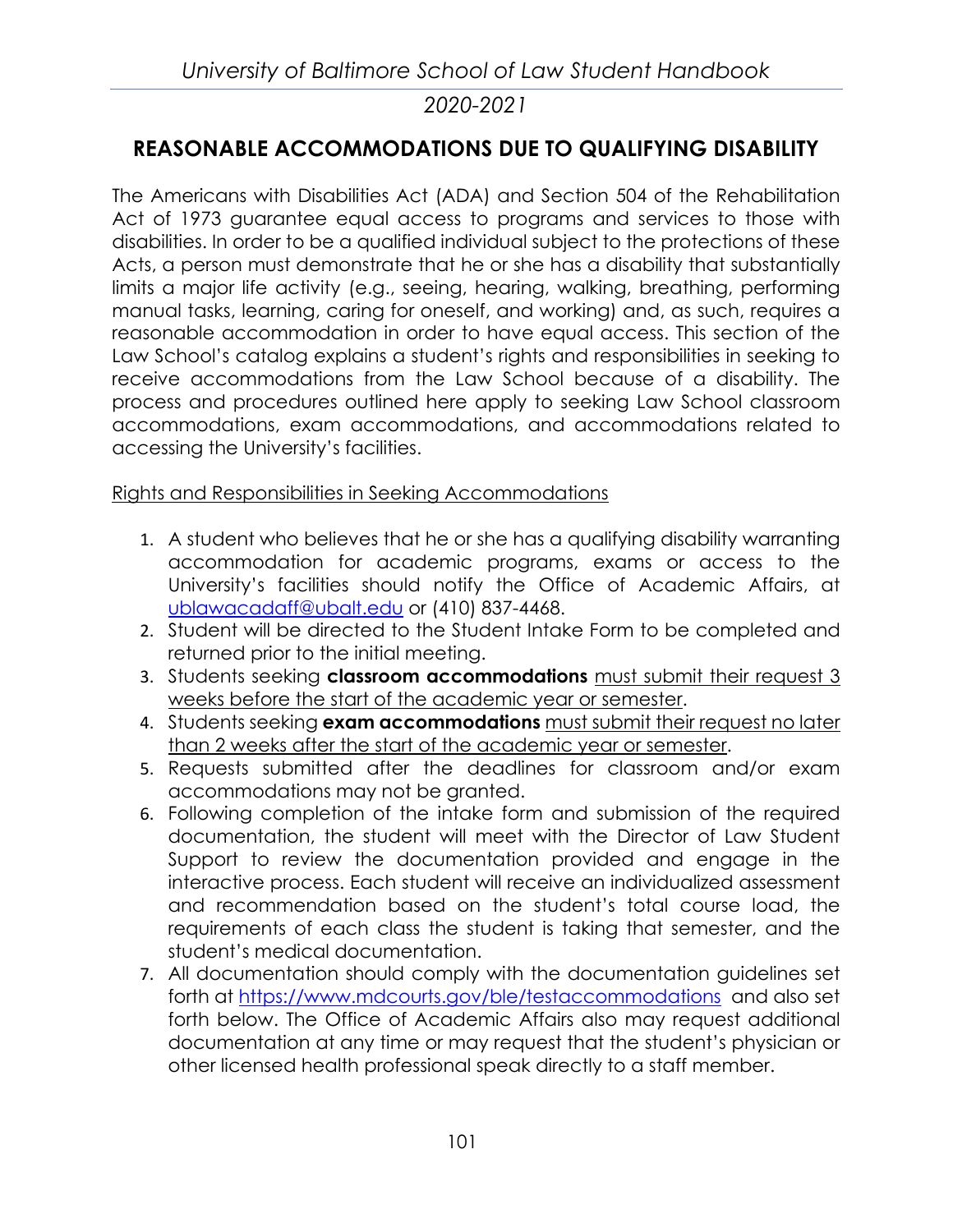- 8. Within 48 hours of the intake meeting the Office of Academic Affairs will notify the student of the decision to grant or deny accommodations along with the Law Student Accommodation Acknowledgment. In assessing the appropriateness of an accommodation, the Office of Academic Affairs examines medical and other health professional documentation, the student's history of past accommodations, and the course and exam structure of a particular class.
- 9. The Student will then have 48 hours to review the letter, and review, sign, and return the Acknowledgment.
- 10. If the Office of Academic Affairs concludes that a student is not a qualified individual with a disability or has not provided reasonable accommodations to the student, the student may appeal the decision to the Associate of Academic Affairs. Any additional review will be conducted by the Dean of the Law School whose decision is final.
- 11. Accommodations will not be granted if those accommodations "fundamentally alter" the educational program or academic requirements that are essential to a program of study at the University of Baltimore's School of Law as outlined in the Core Competencies (pg. 3) and [Standard](https://www.americanbar.org/content/dam/aba/publications/misc/legal_education/Standards/2018-2019ABAStandardsforApprovalofLawSchools/2018-2019-aba-standards-chapter3.pdf)  [301](https://www.americanbar.org/content/dam/aba/publications/misc/legal_education/Standards/2018-2019ABAStandardsforApprovalofLawSchools/2018-2019-aba-standards-chapter3.pdf) of the American Bar Association's 2020-2021 Standards and Rules of Procedure for Approval of Law Schools.
- 12. Students receiving accommodations during law school should be aware that there is no guarantee they will receive the same accommodations on the bar examination, MPRE, or other professional licensing exams, and bear the responsibility of working directly with the bar exam authorities in the jurisdiction to which the student is seeking admission to request any such accommodations on their own.

### Rights and Responsibilities After Receiving Accommodations

- 1. Students will be required to re-certify with the Office of Academic Affairs at the beginning of each academic year. The recertification process will include meeting with the Director of Law Student Support and may or may not require submission of additional documents.
- 2. If a student's **condition changes at any time**, thereby affecting the nature and extent of his or her disability, the student must notify the Office of Academic Affairs immediately.
- 3. In the event there is an issue with the implementation of any accommodation, whether it is related to a course, an exam, or access to a facility, the student must notify the Office of Academic Affairs promptly so that steps may be taken, to the extent practicable, to resolve the problem.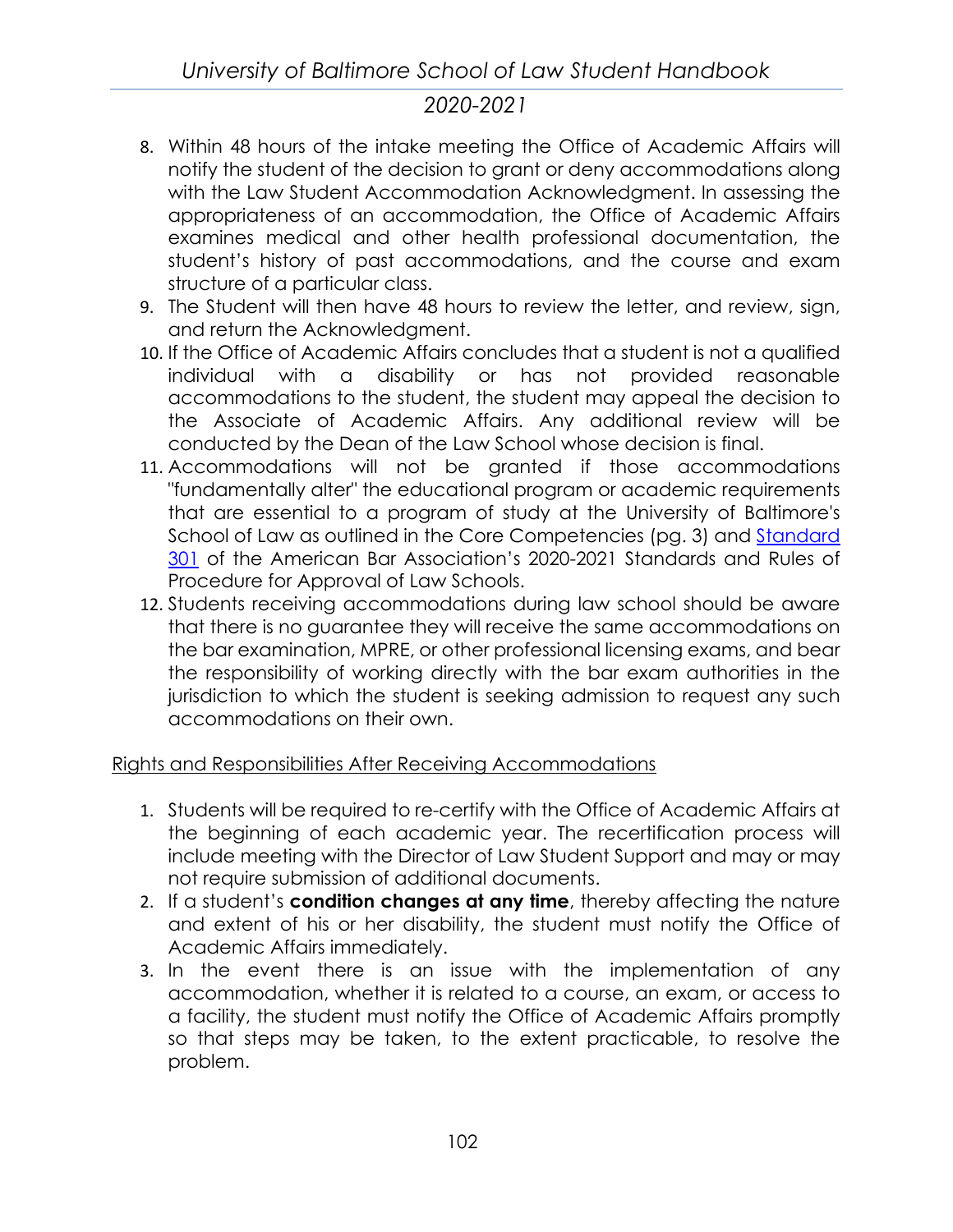4. Communication regarding accommodations (including exam schedules and room assignments) will be made using the student's UBALT email account. Students are responsible for confirming the testing schedules assigned to them by the deadline given, or they risk not receiving their accommodations for that exam period. Student confirmation of their exam schedule is to protect anonymous grading and to ensure availability of ample space for testing. Students are responsible for checking email on a timely basis to determine the status of any issue relating to the accommodation that has been put in place for a particular disability. If the student's disability prevents physical access to email, an alternative method of communication will be determined in consultation with the Office of Academic Affairs, and the student.

**Documentation** 

## *Verification of Disabilities*

A student with a disability who requests an accommodation must provide to the Director of Law Student Support or his or her designated representative, professional verification of the necessary accommodation. Verification may be provided by a licensed physician, psychologist, audiologist, speech pathologist, rehabilitation counselor, physical therapist, occupational therapist, or other professional who is qualified in the diagnosis of the disability. The verification must reflect the student's present level of functioning in the major life activity or activities affected by the disability. The cost of obtaining the professional verification shall be borne by the student. In instances in which the Office of Academic Affairs deems appropriate, he or she may consult a qualified person retained by the School of Law for the purpose of evaluating whether a student has a disability.

## *Verification of Temporary Disability, Illness or Injury*

Students seeking accommodations on the basis of a temporary disability must provide, upon request, documentation verifying the nature of the condition, stating the expected duration of the condition, and describing the accommodations deemed necessary. Such verification must be provided by a professional health care provider who is qualified in the diagnosis of such conditions. The cost of obtaining the professional verification shall be borne by the student. The student will be expected to submit documentation of continued temporary disability at the beginning of each semester.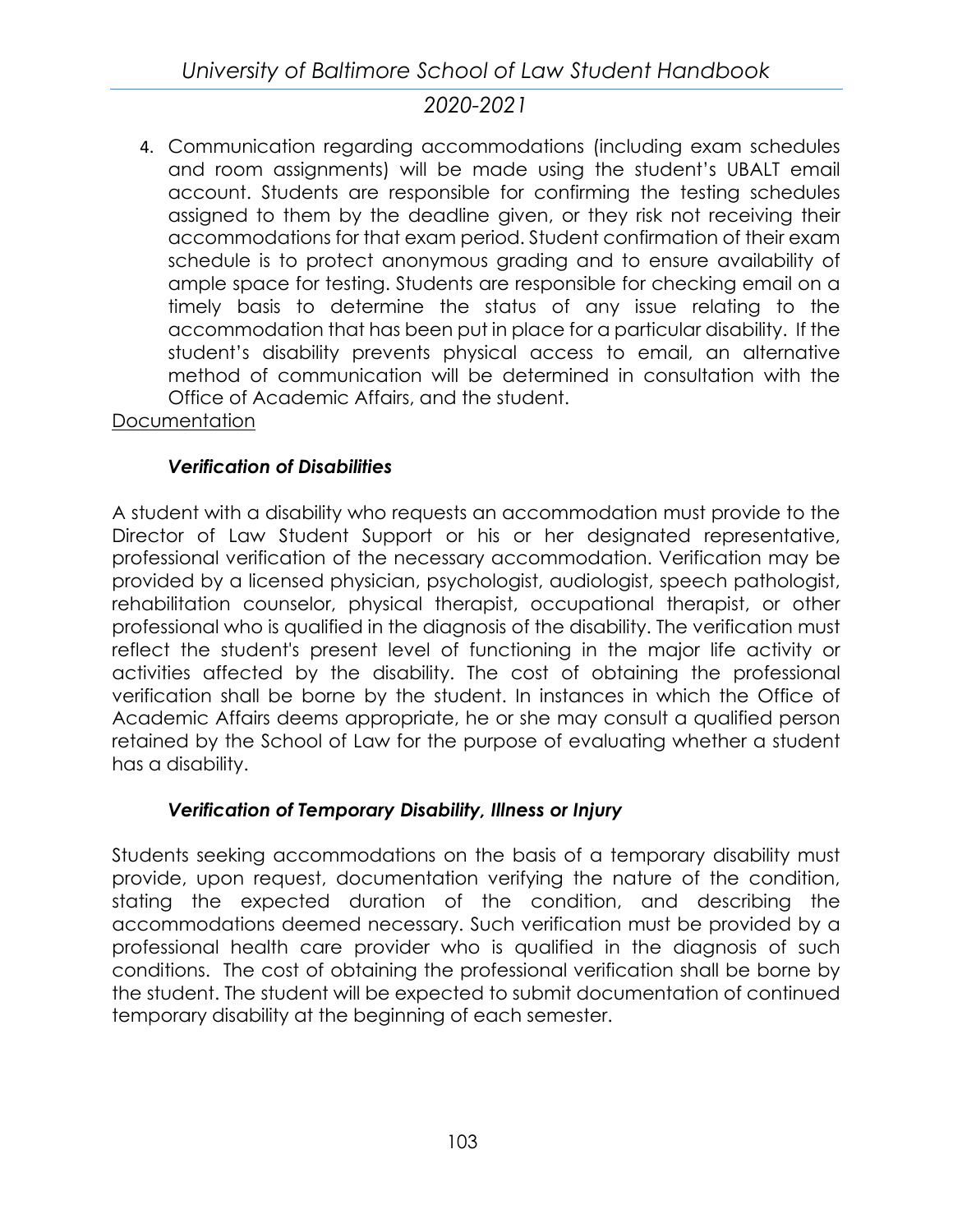### **COURSE POLICIES AND PROCEDURES**

### ABA Standard 310 Determination of Credit Hours for Coursework

For traditional classroom credit courses, the Associate Dean for Academic Affairs shall, on a regular periodic basis, ask the faculty members teaching in a given subject matter to review the credit hours assigned to courses within that subject matter to ensure that the in class and/or out of class hours are both appropriate and required. As part of this review, the student evaluations of each course shall include a question asking the students "how many hours per work do you spend on out of class work for this course?" The reviewing faculty members and the Associate Dean shall consider the answers to that question as part of their review.

For non-classroom credit activities (including, but not limited to, Journals, Advanced Legal Research, Moot Court, Trial Teams and Externships), students shall keep a record of their time spent on such activities each semester they participate in such activity. At the end of each semester, said time logs shall be submitted to the faculty advisor of the activity. The faculty advisor should review the logs to ensure that the student hours spent are appropriate. The Associate Dean for Academic Affairs shall, on a regular periodic basis, consult with the faculty advisors to ensure compliance with the policy contained Section C.

A "credit hour" is an amount of work that reasonably approximates:

(1) not less than 1 hour of classroom or direct faculty instruction and 2 hours of out-of-class student work per week for 15 weeks, or the equivalent amount of work over a different amount of time; or

(2) at least an equivalent amount of work as required in subparagraph (1) of this definition for other academic activities as established by the institution, including simulation, field placement, clinical, co-curricular, and other academic work leading to the award of credit hours.

For purposes of this definition, 50 minutes equals 1 hour of classroom or direct faculty instruction. 60 minutes equals 1 hour for out-of-class student work. The 15 week period includes 1 week for final examinations. Therefore, a 2 credit hour course should require 100 minutes of classroom or other faculty instruction and 4 additional hours of student out-of-class work per week; a 3 credit hour course should require 150 minutes and 6 hours respectively; and a 4 credit hour course should require 200 minutes and 8 hours respectively. This policy shall be enforced by the Dean's designee, the Associate Dean of Academic Affairs.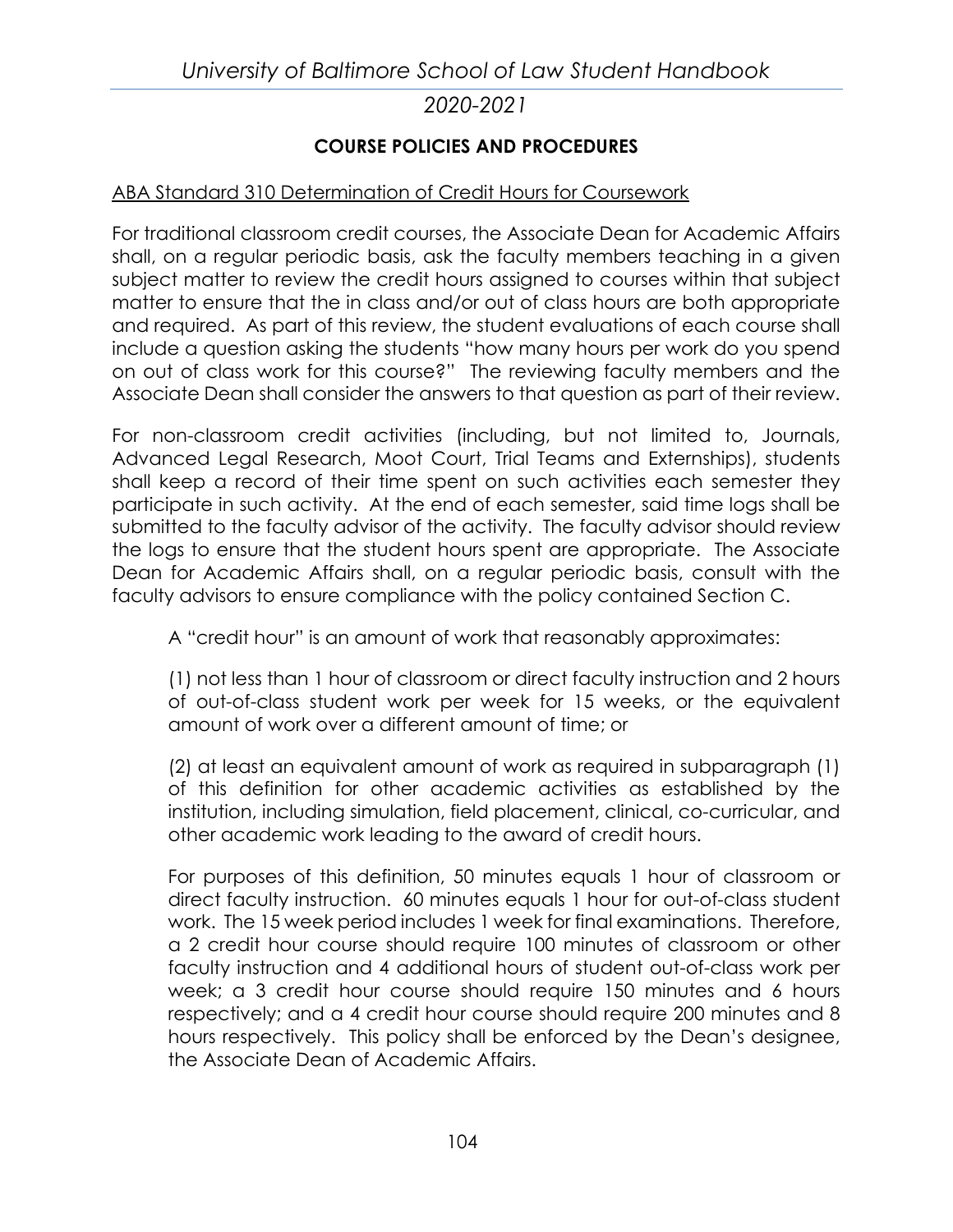### **1. Definitions**

*Classroom or direct faculty instruction* includes all scheduled class meetings, tutorials or other one-to-one or small-group meetings with the instructor, and taking in-class examinations.

**Out-of-Class work** includes time spent preparing for class (reading or completing class assignments); preparing for the in-class exam, completing the take home exam, and/or preparing and completing other assessments; researching and writing any required paper(s) or other writing assignments; performing clinical or field placement work; and attending educational events as mandated by the instructor.

### **2. Determination of Classroom or Direct Faculty Instruction**

The School of Law has approved an academic calendar based on a **14 week semester** plus a final exam period (or the equivalent in a more compressed time frame for the summer term or select weekend courses) followed by an examination period. For types of credit that include a classroom component, the Office of Academic Affairs schedules classes commensurate with the credit load of the course (no less than 50 minutes per week/per credit), as well as the scheduling of any required exam. Individual faculty members may require more than this minimum amount of class time, and may require students to attend other out-of-class meetings with the faculty member.

### **3. Determination of Out-of-Classroom Work**

The following guidelines will be used to determine how many credit hours for outof-classroom work will ordinarily be awarded for certain types of out-of-class activities. When completing the form describing the credit hours for their courses, faculty members may use different assumptions about the amount of time students spend on particular types of out-of-class work, as long as they provide adequate explanation of their reasons.

**3.1** *Readings for 1L Courses:* Understanding that first-year law students are new to case reading and need additional time to complete or repeat reading assignments, credit hours for their reading assignments will be based on an assumption that they spend approximately 12 minutes on each page of reading. For a course in which reading assignments are the only required out-of-class activity, this means that in order to meet the minimum credit hour requirement, an average of at least 10 pages of weekly reading needs to be assigned per credit.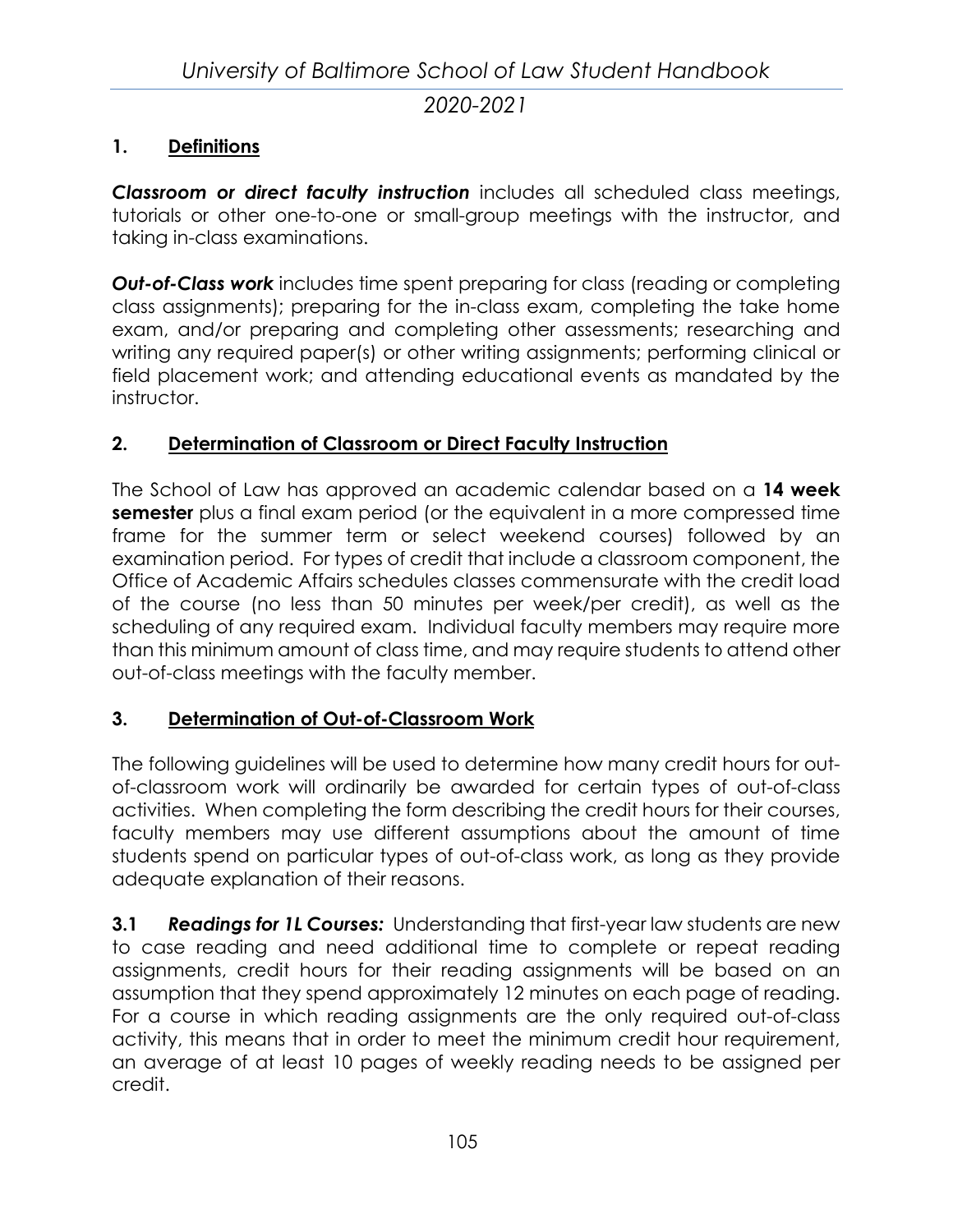**3.2** *Readings for Upper-Level Courses:* Understanding that reading comprehension improves as law students continue in their studies, credit hours for their reading assignments will be based on an assumption that they spend approximately 6 minutes on each page of reading, and approximately 12 minutes on each page for reading material that is particularly dense or complex. (For purposes of calculating credit hours, the faculty member will be given the opportunity to indicate how much of the reading falls into each category.) For a course in which reading assignments are the only required out-of-class activity, this means that in order to meet the minimum credit hour requirement, an average of at least 20 pages of weekly reading per credit needs to be assigned (or less, depending on how much of the reading is particularly dense or complex).

*3.3 Outlining or Preparing for Examinations or for In-Class Exercises or*  **Presentations:** In determining how much time students spend preparing for examinations, it will be assumed that students devote three hours of out of class preparation for each hour of a mid-term examination, and five hours of out of class preparation for each hour of a final examination. Faculty members shall provide a reasonable estimate of how much time students are expected to spend preparing for any required in-class exercises or presentations.

*3.4 Completion of Take Home Examinations:* Take home examinations, by policy, are to be no more than 72 hours. In determining how much time students spend completing take home examinations, it will be assumed that a maximum of 12 hours are spent on the exam—including on those exams for which more time has been allotted. For take home exams for which 12 or fewer hours has been allotted, it will be assumed that students spend the entirety of the allotted time on the exam.

*3.5 Preparation of Course Papers:* For short writing assignments with no research required, an estimate of 30 minutes per page will be used. For short writing assignments which require research, an estimate of 60 minutes per page will be used. For upper-division course research or final paper assignments, an estimate of 150 minutes (or 2.5 hours) per page will be used.

**3.6 Clinical Courses:** Faculty members teaching clinical courses shall provide a reasonable estimate of how much time students are required to spend on cases, projects, supervision meetings, moots, and seminars, including additional assignments and reading.

*3.7 Attorney Practice Externship.* Faculty members teaching in the Attorney Practice Externship course shall provide a reasonable estimate of how much time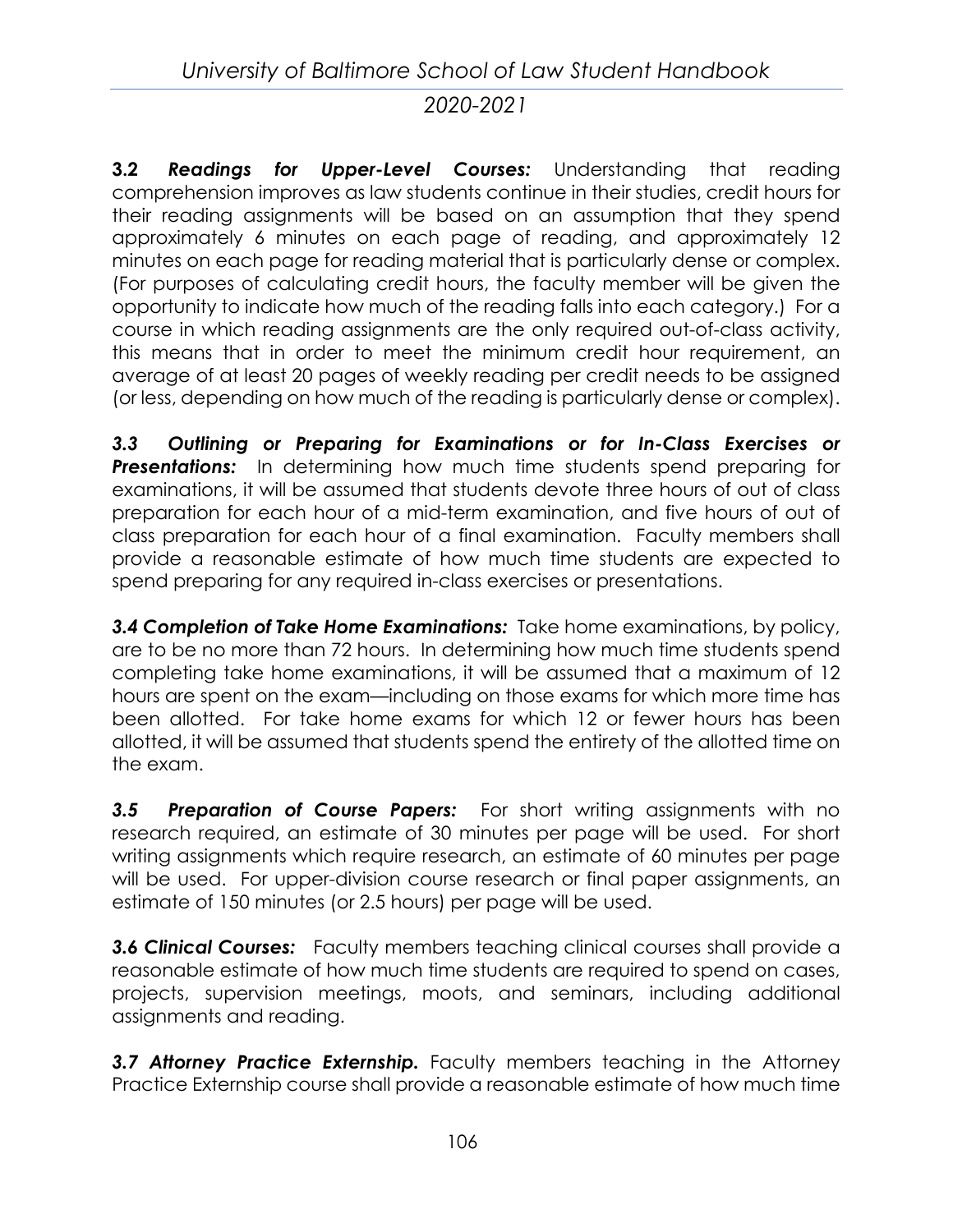students are required to spend on cases, projects, and classroom work, including class time and homework assignments. These estimates are to be made based on student time logs, with consultation, as needed, with the students' placement supervisor. Students must complete 130 hours (140 hours for Advanced Externships) in the field placement for three credits.

*3.8 Co-Curricular Activities:* For other activities for which credit is awarded, faculty advisors shall provide, calculate, and report a reasonable estimate of hours required to complete the required tasks, in accordance with the minimum requirements of this policy.

*For Moot Court and Mock Trial Competitions:* A reasonable estimate of practice hours and hours spent in actual competition shall be reported, together with time devoted to preparing any required brief or other document(s). In calculating the time required to prepare briefs or other documents, an estimate of 60 minutes per page will be used. Certification that students have fulfilled these requirements will be provided by faculty advisors or faculty coaches.

*For Law Review and Law Forum:* The required time commitments and work product are addressed in the by-laws of each journal. Certification that students have fulfilled these requirements will be provided by faculty advisors in consultation with Editors-in-Chief.

*3.9 Independent Research Projects ("ALR"):* A minimum of 10 pages, as well as the research required to complete these pages, will be required for each credit awarded.

## 4. **Notification of Requirements for Credit Determination**

It shall be the responsibility of faculty members to announce all assignments and expectations for required out-of-class work.

## **5. Adherence to Guidelines for Credit Determination**

It shall be the responsibility of the Associate Dean for Academic Affairs or his/her designee to assure consistency and adherence to the guidelines for credit determination.

*5.1 Course Scheduling:* The Associate Dean for Academic Affairs will ensure that all courses are scheduled in conformity with this policy.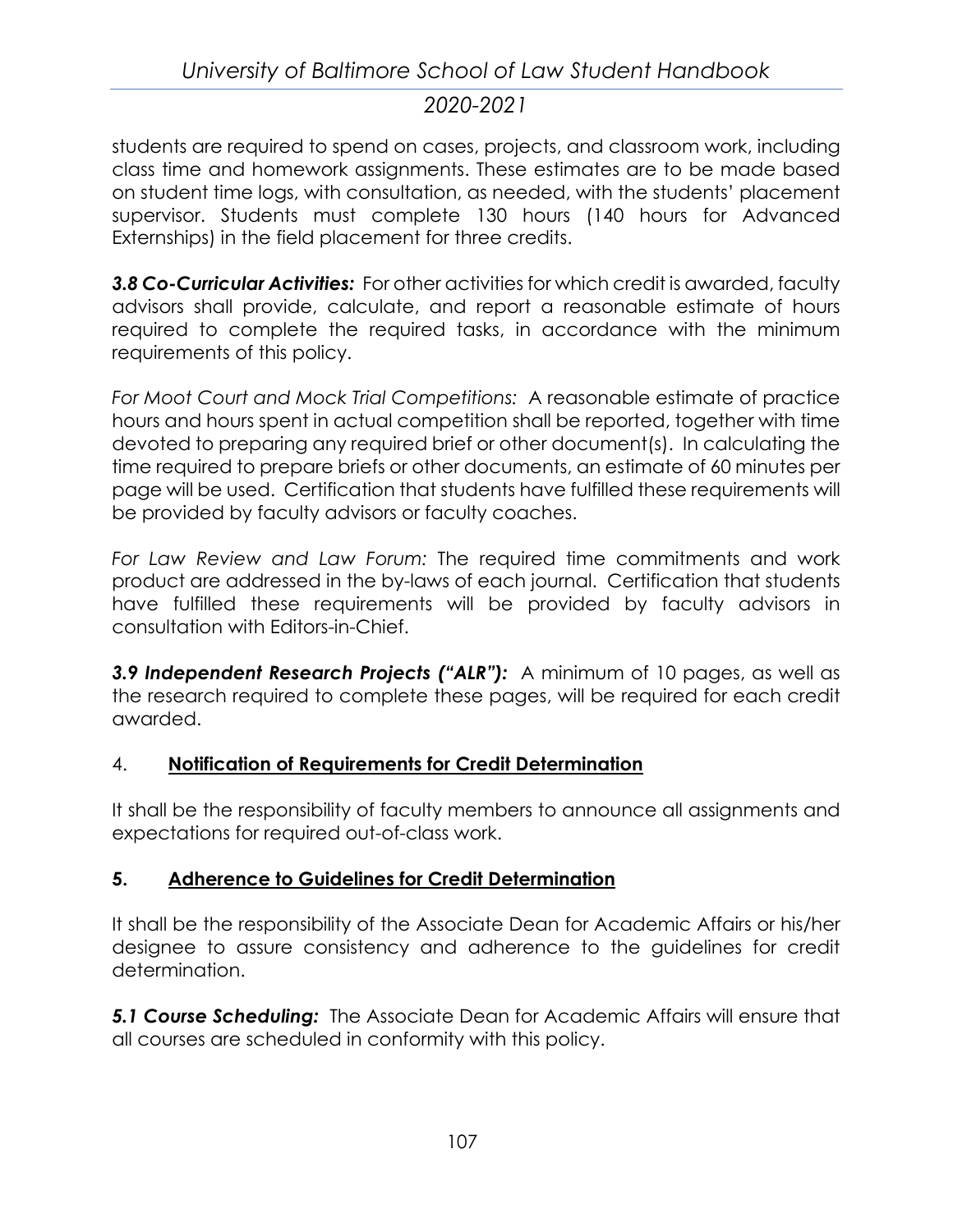*5.2 Faculty Course Certifications:* For each course with a regularly scheduled classroom component, the instructor shall submit a worksheet of how course credit requirements will be met. This certification will be completed for each course each term and shall include the amount of direct faculty instruction and out of classroom assignments. These certifications shall be reviewed by Associate Dean for Academic Affairs his/her designee for each term to ensure compliance with this policy.

*Additional Review:* The Associate Dean for Academic Affairs or his/her designee will undertake a biennial audit to ensure compliance with guidelines for credit determination for co-curricular credits. This may include review of the following:

- Independent Research Projects
- Individual Field Placement Logs
- Law Review/Law Forum certifications
- Mock Trial/Moot Court Competition Briefs

*5.3 New/Revised Course Proposals:* The Curriculum Committee shall review new/revised course proposals for compliance with the guidelines for credit determination.

### General Attendance Policy

### *Requirements*

Class attendance is a primary obligation of each student whose right to continued enrollment in the course and to take the examination is conditioned upon a record of attendance satisfactory to the professor. A student who exceeds the maximum allowed absences (generally 20% of class sessions) as illustrated below may be compelled to withdraw from the course, or may be barred from sitting for the final exam. Students who are forced to withdraw for exceeding the allowed absences may receive a grade of FA (failure due to excessive absence). This policy is consistent with American Bar Association Standards for Law Schools. (Clinic attendance policies are listed in J.D. Clinical Law Program – [Practical Skills Experience\)](#page-48-0)

NOTE that while students will not be subject to withdrawal from a course with a grade of FA prior to exceeding the five-absence threshold (or applicable lower threshold, as noted below), students may be subject to grading penalties in the faculty member's discretion for *any* class absences where the faculty member has announced the policy at the beginning of the semester. In addition, even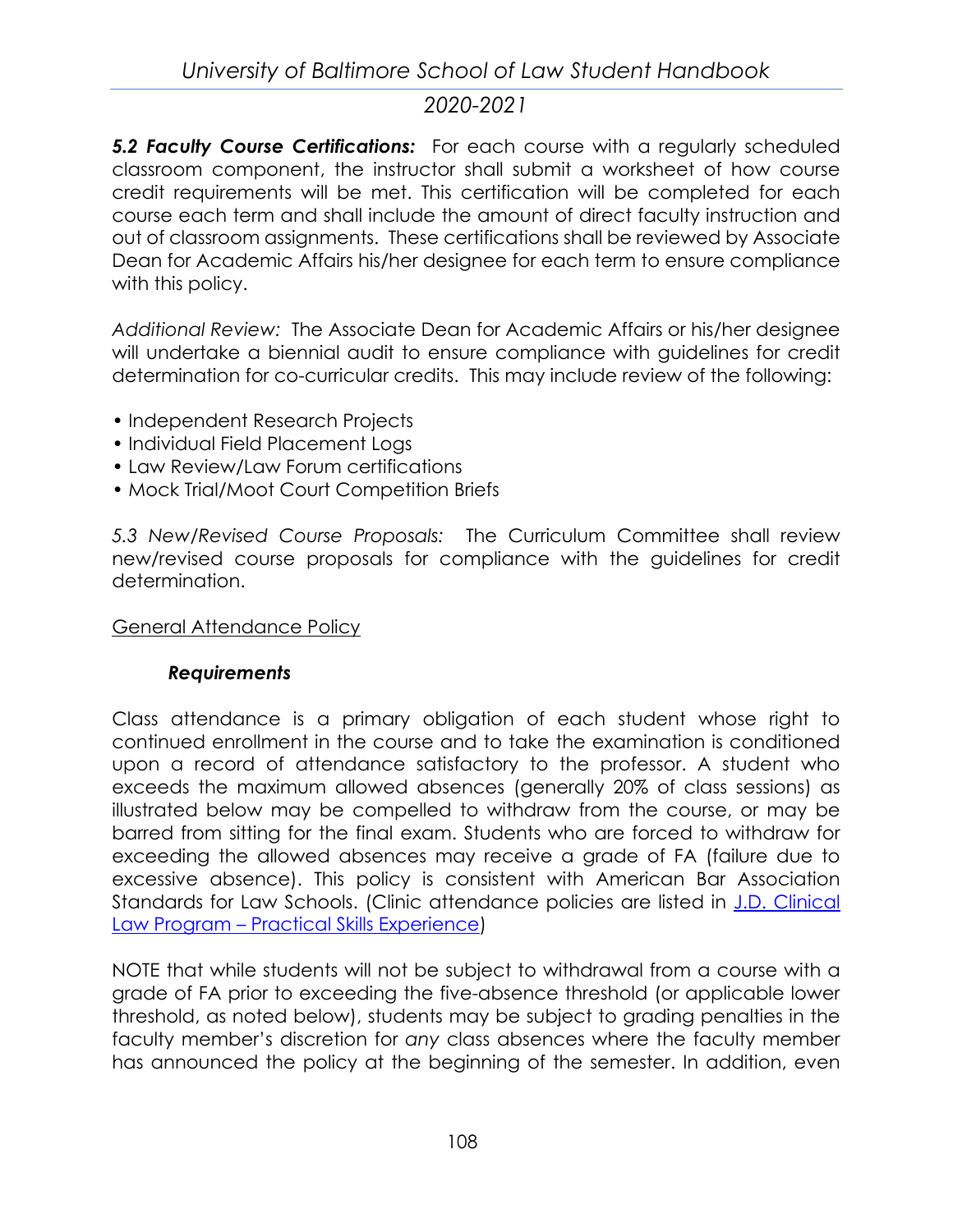without such penalties, students are strongly encouraged to attend all classes to maximize their potential for success.

| Regular Semester Hours (Fall and Spring)                                 |                          |            |  |  |
|--------------------------------------------------------------------------|--------------------------|------------|--|--|
| <b>Credit Hours</b>                                                      | <b>Meetings Per Week</b> |            |  |  |
|                                                                          |                          |            |  |  |
|                                                                          | 2 absences               | 5 absences |  |  |
|                                                                          | 2 absences               | 5 absences |  |  |
|                                                                          |                          | 5 absences |  |  |
| NOTE: Summer classes are the equivalent of two weeks of class each week. |                          |            |  |  |

### *Religious Holidays*

It is the policy of the University of Baltimore School of Law to respect students' observance of their major religious holidays. Students not attending class because they are observing religious holidays are to be given absences up to the maximum number of allowable absences as articulated above if they notify the professor in advance.

Students shall be given an opportunity, whenever possible, to make up within a reasonable time any academic assignments or tests that are missed due to individual participation in religious observances. Arrangements should be made to make up missed assignments or tests with the faculty member(s) in advance of the specific holiday. In addition, faculty members are encouraged to video or audio record classes in which students will miss classes for religious reasons. Where video or audio recording is an adequate substitute for class and the student views or listens to the recording, the student shall be deemed to have attended the class.

## *Standards for Administration*

Attendance will be taken at the beginning of each class in the manner prescribed by the faculty member. A student who is present but unprepared for class may be treated as absent if the instructor announces at the beginning of the semester that unprepared students are treated as absent. Likewise, a student who arrives late for class or leaves early may, at the discretion of the instructor, be marked absent. Students are responsible for signing the attendance log, which will be the official record of whether a student was present or not in class. Note that student representations on course attendance logs are subject to the requirements of the Honor Code.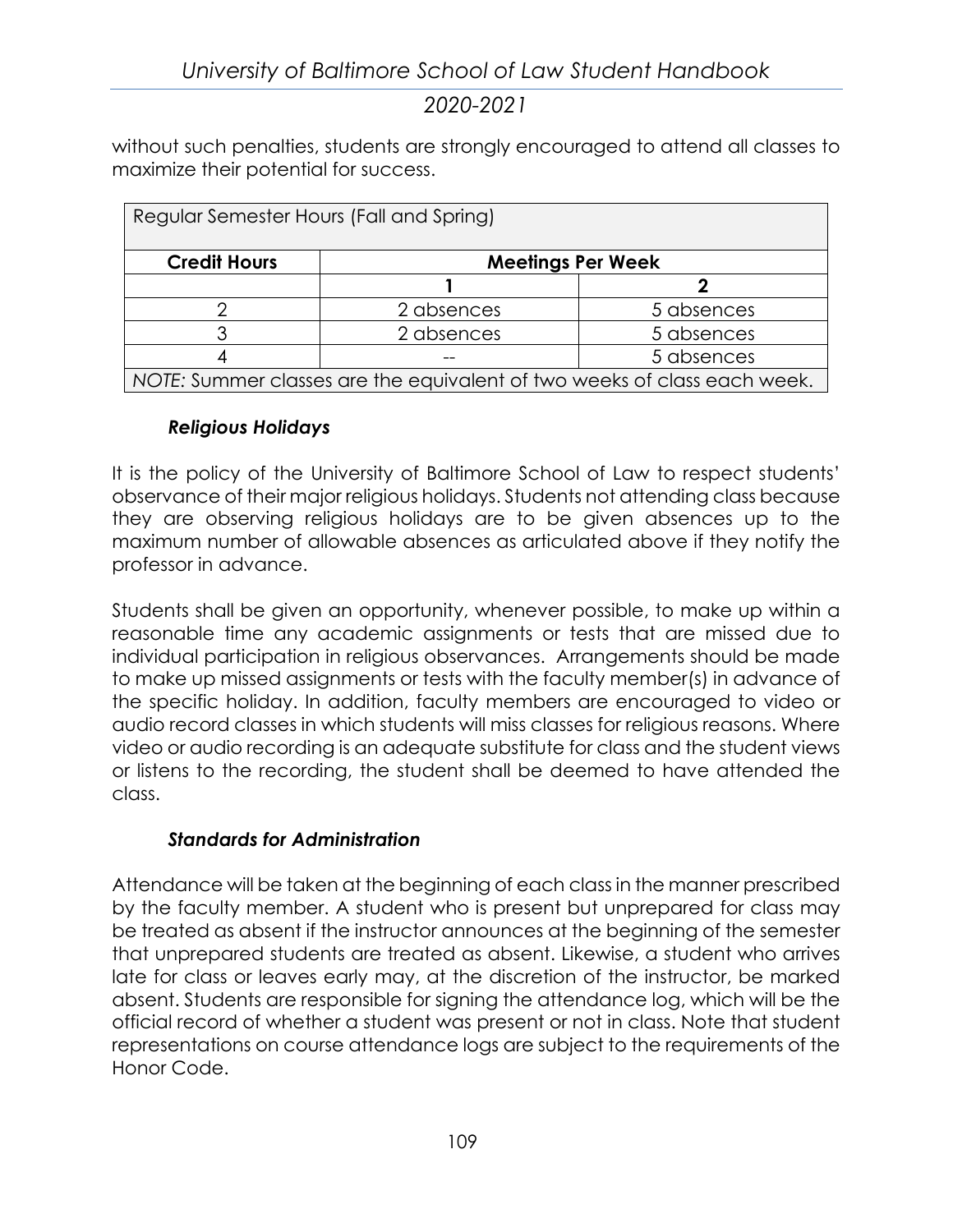### Class Cancellation

### *Cancellation by instructor*

If an instructor must cancel a class, notices will be sent to students via University of Baltimore email and posted on the classroom door when feasible.

### *Cancellation due to inclement weather*

If there is inclement weather, students should visit the University of Baltimore home page or sign up to receive campus notifications through the text alert system. If the University is not closed, students should presume that classes are running on the normal schedule.

### Computers in the Classroom

Students may use laptop computers for class-related purposes unless the instructor specifically prohibits the use of computers in the classroom. This prohibition does not apply to students who use computers as an approved accommodation for a disability.

Faculty members may also set limits on the use of computers in the classroom to promote student learning, such as by limiting the area in which students using computers may be seated or asking individual students who are distracting others with computer use to refrain from using a computer in class.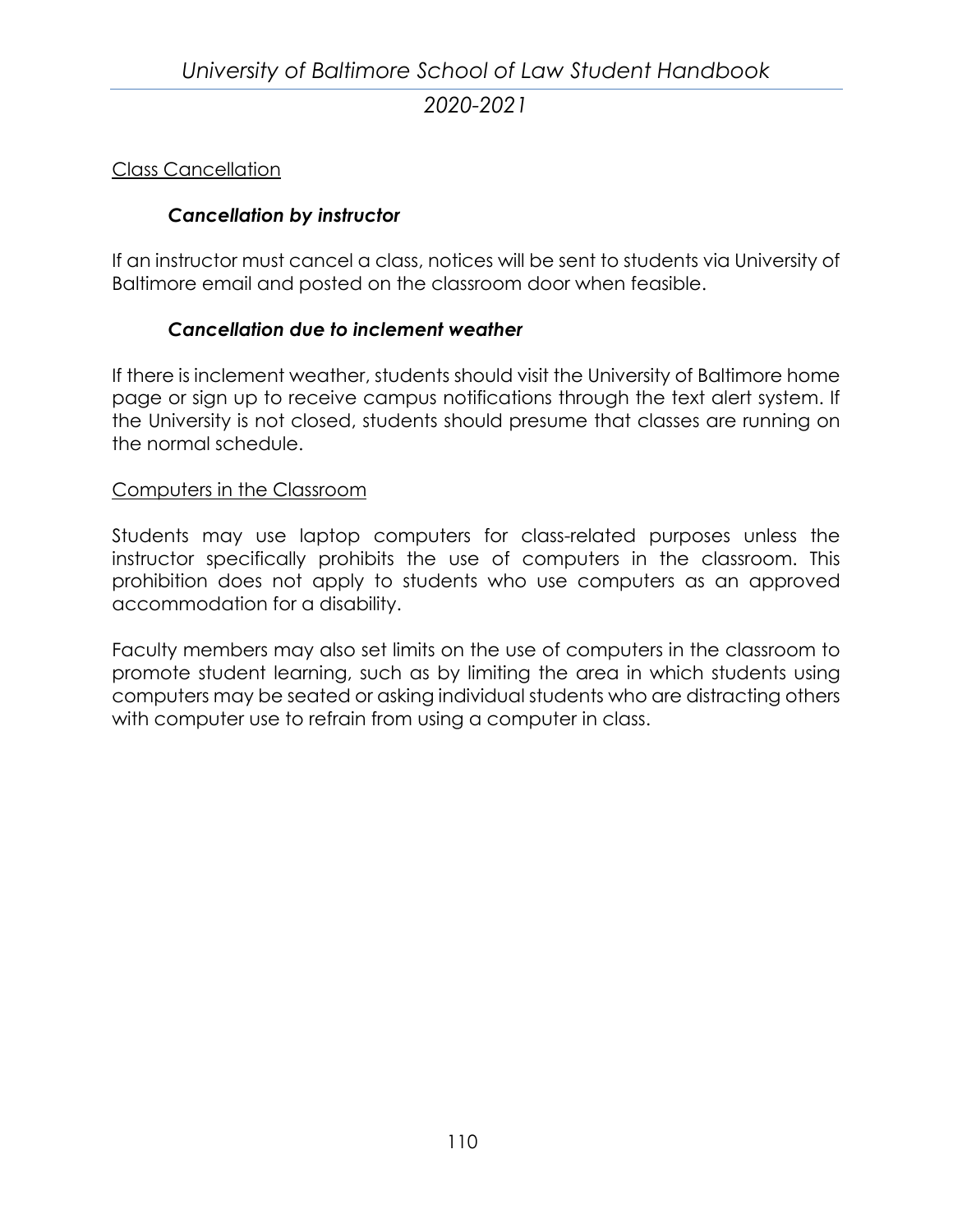# **EXAM PROCEDURES AND GRADING POLICIES**

#### **Overview**

Final examinations for each course are generally given at the end of the semester. Students are identified by blind grading identification numbers that are obtained on-line on MyUB before each exam period. These blind grading identification numbers are randomly generated by the registrar's office and assigned to the student for one exam period. Students are given a different blind grading identification number each semester.

Students may take a deferred examination with the permission of the Associate Dean for Academic Affairs or his or her designee in accordance with published exam deferral procedures. The period to petition for an exam deferral is typically in the month before the exam period and is announced via the University of Baltimore email system. Deferral requests that are submitted after the deadline may not be granted.

The Law School complies with the requirements of both the Federal "Buckley Amendment" and the Maryland State Public Information Act relating to privacy and cannot, and does not, post students' grades as a matter of course. Final course grades are posted only on MyUB.

Students are not permitted to retake a final examination except under extreme circumstances and for good cause as determined by the Associate Dean for Academic Affairs.

#### Reasonable Accommodations in Taking Exams

Students with disabilities within the meaning of the Americans with Disabilities Act, and who seek accommodations when taking exams, must be certified by the Office of Disability and Access Services. Once certified, students may be entitled to reasonable accommodations. Students may request accommodations for exams pursuant to the guidelines published by the Office of Academic Affairs each semester. Extended time accommodations are not provided for take-home examinations. Please see Reasonable Accommodations Due to Qualifying Disability for additional information.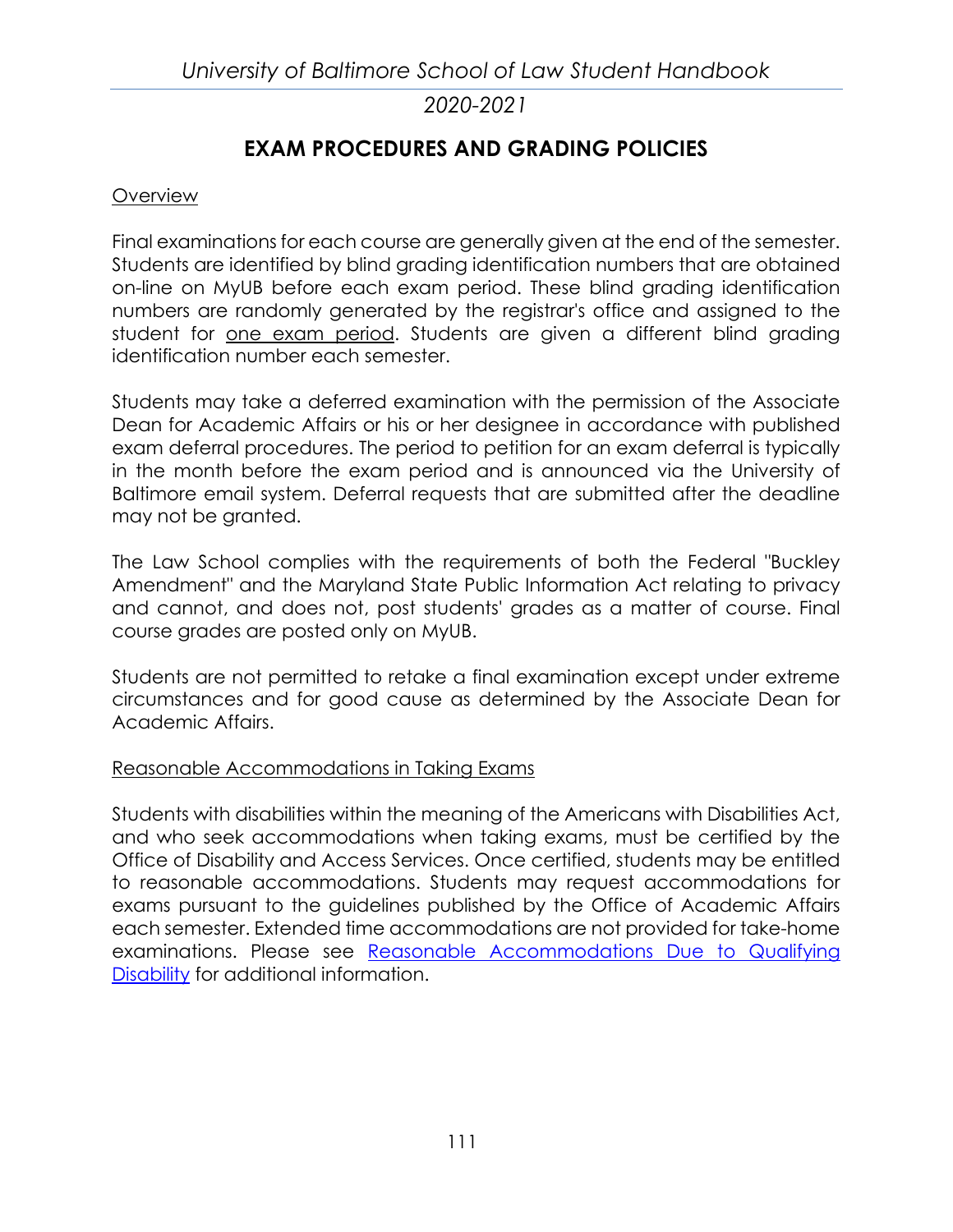# *University of Baltimore School of Law Student Handbook 2020-2021*

### Final Exam Deferral Procedures

### *Deferral conditions*

Examination deferrals may be granted for the following situations only:

Two examinations at the same time. If two exams are scheduled at the same time on the same day, the exam in the required course must be taken and the other deferred. If both are electives, one must be taken at the scheduled time.

Two exams scheduled to start within 24 hours. If two exams are scheduled to start within 24 hours, the exam in the required course must be taken and the other deferred. If both are electives, one must be taken at the scheduled time. For purposes of this rule, two exams that start at the same time (e.g. 9am) on two consecutive days do not start within 24 hours of each other and are therefore not eligible for a deferral.

Religious reasons. Deferrals for religious reasons must be supported by a letter from a minister, priest or rabbi (written on appropriate letterhead) and submitted within the deferral request period.

No deferrals shall be granted for personal reasons including student employment, graduations and/or weddings. Only in-class examinations may be deferred. Take home exams cannot be deferred.

#### *Emergency Deferrals During Examination Period*

If an emergency arises during the examination period, the Associate Dean for Academic Affairs must be contacted and proper documentation presented to arrange a deferral. If the Associate Dean for Academic Affairs is unavailable, the student shall contact a staff member of the Office of Academic Affairs or the Head Proctor in the Exam Room. Emergency deferrals will be granted provisionally by phone but must be supported by a written request and supporting documentation within 48 hours unless extended by the Associate Dean or his or her designee.

#### *Failure to Appear for an Exam*

In the absence of a documented emergency, students who fail to take a final exam during the scheduled time will receive a grade of F. Decisions about what constitutes a documented emergency are made by the Associate Dean for Academic Affairs. **Students must not contact faculty about missed exams.**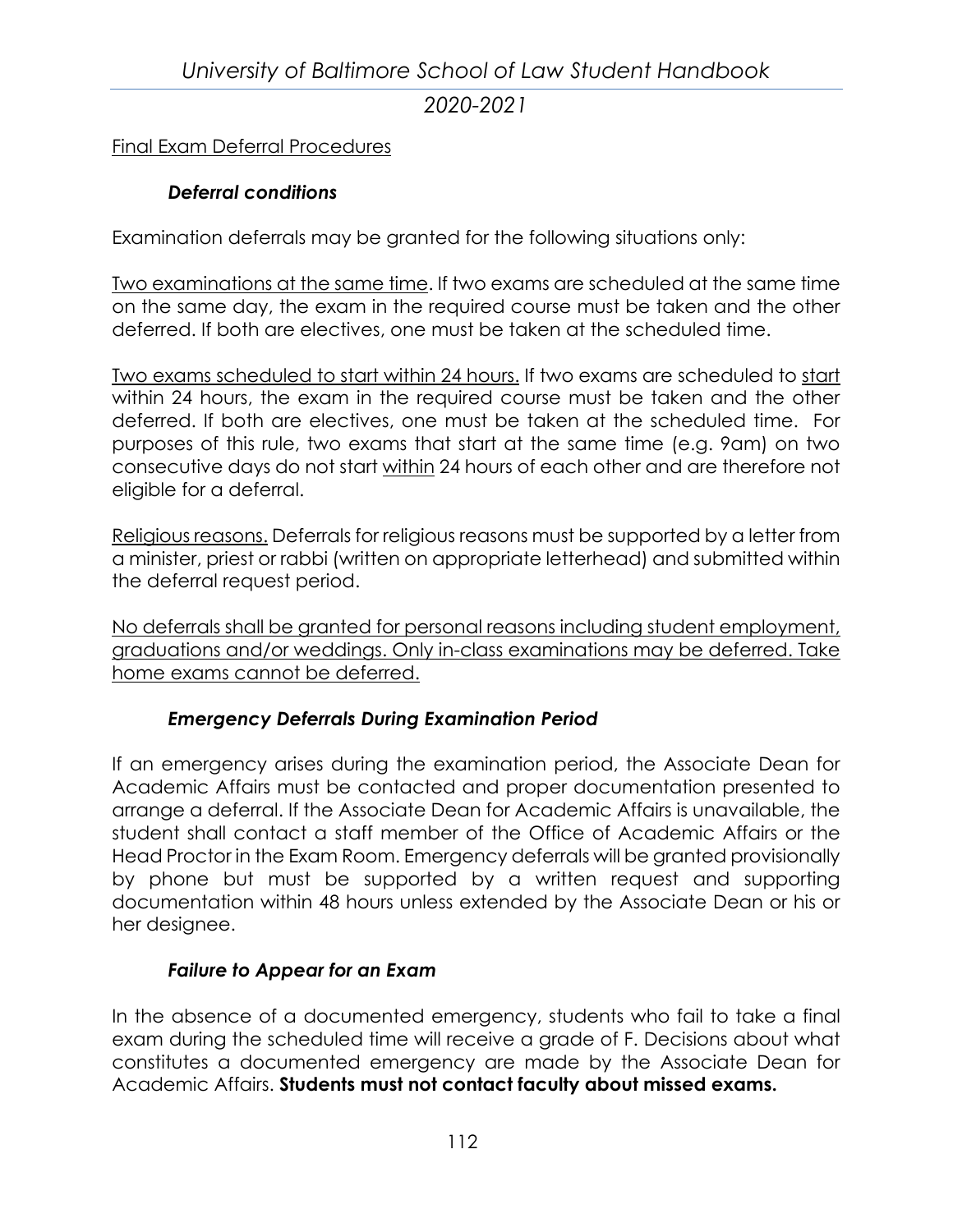### Use of Computers When Taking Examinations

Students are expected to use computers with the designated exam software for their in-class final exams. Students may not use computers for final exams where a faculty member expressly prohibits such use unless it has been approved as a reasonable accommodation under the ADA.

Students are only permitted to use laptops during a final exam if they are using the exam software. Students who are handwriting exams are not permitted to use laptops, except for the express purpose of entering answers to multiple choice questions. For open book exams, all students must print out and bring with them any materials they plan to use.

In order to determine whether the professor has expressly given permission for the use of computers, the student should check with the professor. Students using their laptops to take their exams, both open book, limited source and closed book, must use the exam security software that is provided through the Office of Academic Affairs.

#### Anonymous Grading

All students enrolled at the School of Law are assigned a blind grading identification number to use instead of their names or social security numbers on law school mid-terms and final exams. Final exam blind grading identification numbers are confidential and available prior to the start of exams online using MyUB. Where necessary, students are assigned blind grading identification numbers for midterm examinations, and are notified of the midterm numbers via UBALT email. Midterm and final blind grading identification numbers are not the same.

In classes in which exams are the primary means of evaluation, faculty members assign grades without knowing the identity of the test taker. After faculty members turn in the "blind" exam grades, they have the opportunity to match student exam numbers with student names. Faculty members are permitted to adjust the raw exam grades to reflect class participation according to the guidelines set forth in the course syllabus, but in no event may class participation be considered more than one full letter grade up or down. The final grade students receive in the course may differ from their blind exam grade to the extent that professors take into account class participation or other factors as outlined in the syllabus.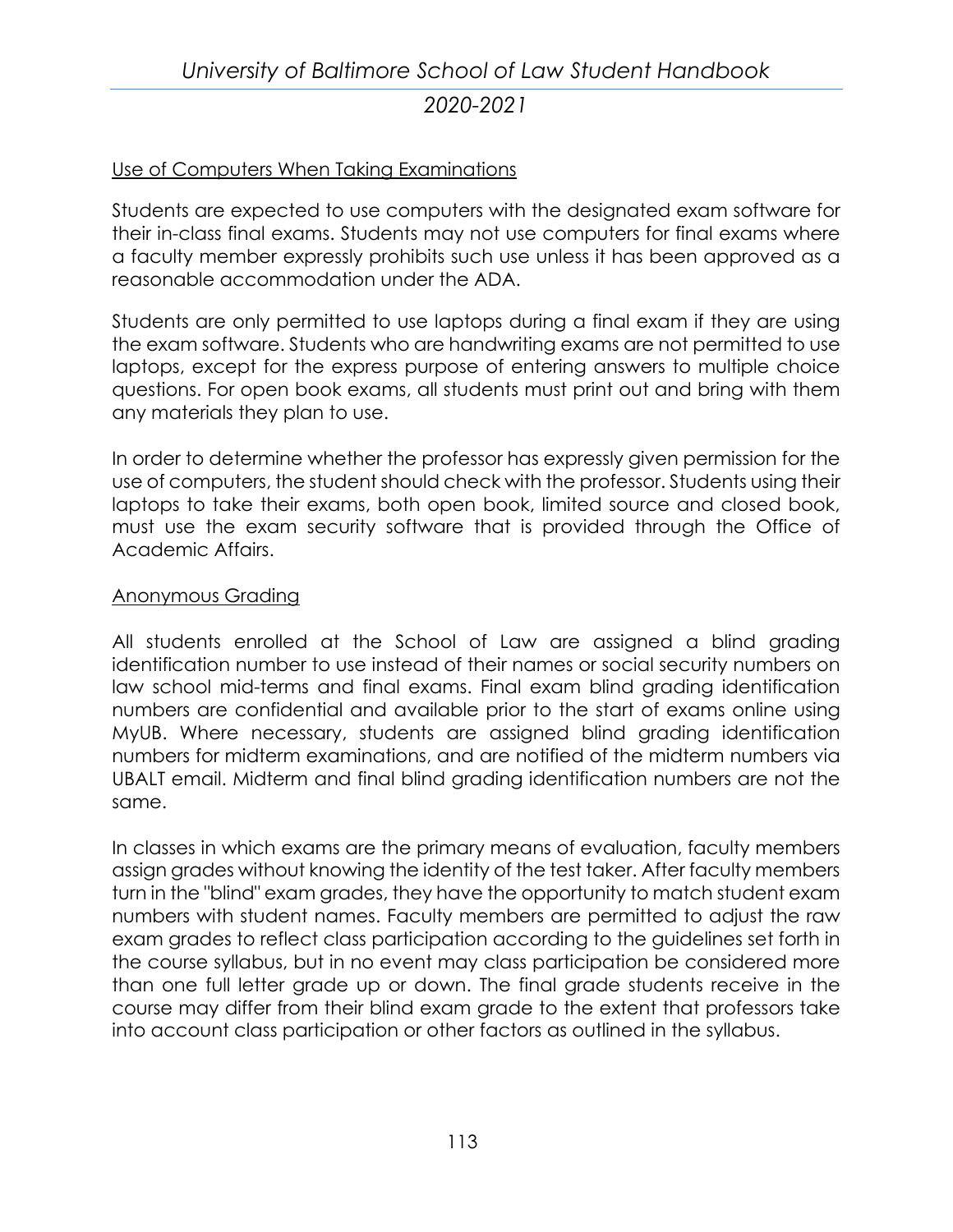In other courses grading is not anonymous and the professor determines the basis on which grades are awarded. Students who wish to verify final grades may request an official transcript from the University Records Office.

#### Grading Scale

The grade point average is determined by computing the ratio of grade points to semester hours of work attempted in courses in which letter grades are assigned. The student receives grade points according to the following scale:

| <b>Grades</b> | <b>Grade Points</b> | <b>Grades</b> | <b>Grade Points</b>         |
|---------------|---------------------|---------------|-----------------------------|
| $A+$          | 4.33                | $C-$          | 1.67                        |
| A             | 4.00                | D+            | 1.33                        |
| $A-$          | 3.67                | D             | 1.00                        |
| $B+$          | 3.33                | $\Gamma$      | 0.67                        |
| B             | 3.00                | F, FA, WF     | 0.00                        |
| $B -$         | 2.67                |               |                             |
| $C+$          | 2.33                |               | Not included in GPA points: |
| ⌒             | 2.00                |               | CR, NC, PS, I, W, WA        |

A grade of W is given when a student withdraws from a course during the withdrawal period. A grade of WF is given when a student withdraws from a course after the withdrawal period or withdraws from a course with a limited drop period after the limited drop period. Under certain unusual conditions, a student who withdrawn from a course after the withdrawal period expires may petition the Associate Dean for Academic Affairs to grant a withdrawal from a course with a WA notation (administrative withdrawal). If a student receives an F, FA (failure due to excessive absence) or WF and subsequently repeats the course, both the F, FA or the WF and the subsequent grade will be calculated in the student's cumulative average. A "W" grade does not impact a student's GPA but does impact a student's "completion rate" for financial aid eligibility.

One A+ may be assigned per course in courses with more than 10 students enrolled. Grades of PS (Passing), given in a limited number of courses, are not computed in the grade point average. Only grades earned at the University of Baltimore School of Law or the University of Maryland School of Law will be computed in the grade point average.

An incomplete grade (I) is given when a student and the professor agree that the circumstances warrant an extension of time for the student to complete the assigned work, or in some cases when a student has received an Emergency Deferral of a final exam. In order to receive an incomplete grade, the student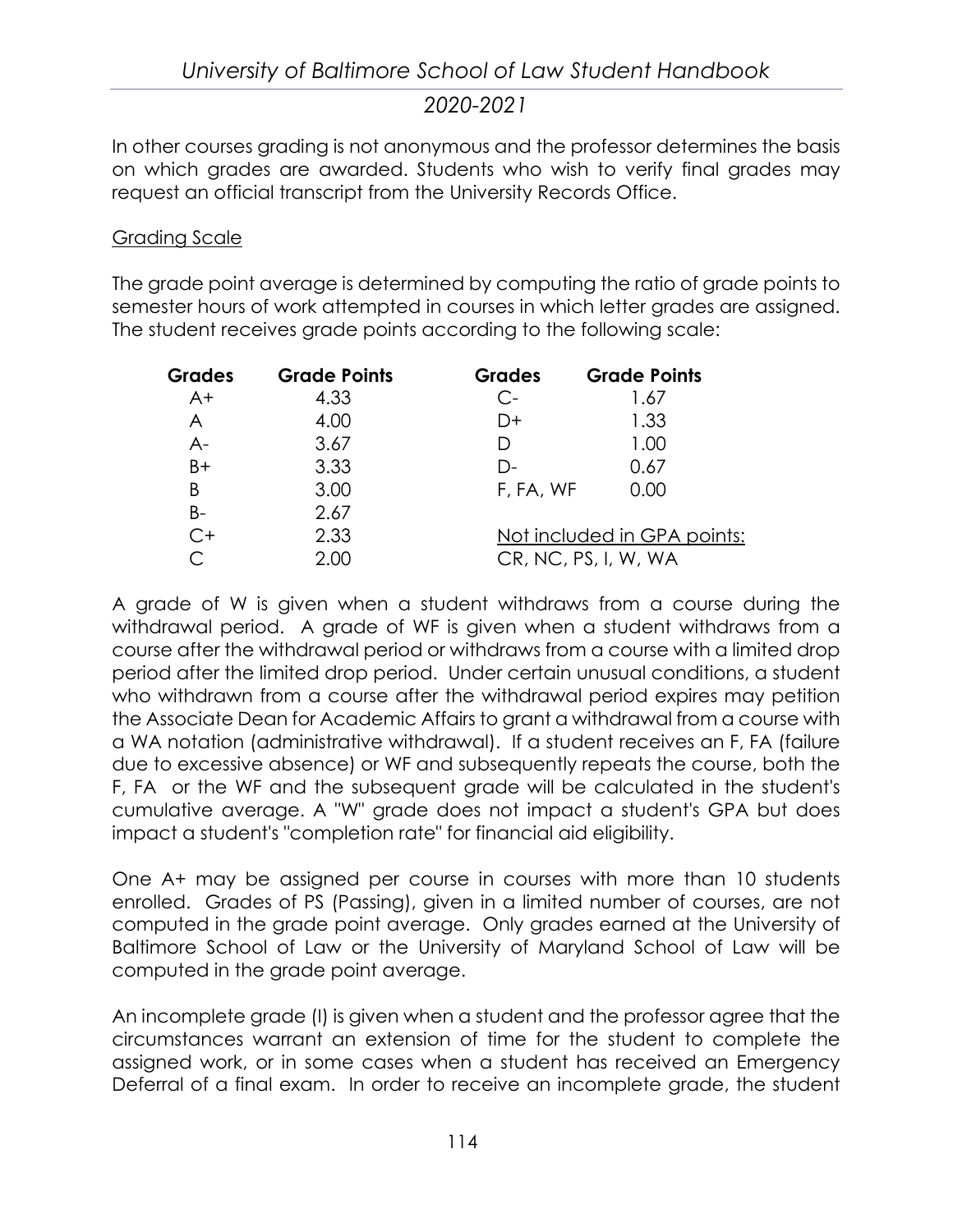must file a petition (form) with the faculty member requesting the same. The petition must be approved by the Associate Dean for Academic Affairs before the Incomplete is granted. Grades of I (incomplete) are automatically changed to F at the deadline set in the University Calendar. Coursework, final exams and final projects for the course must be completed by the student no later than 10 calendar days before the deadline referenced in the University Calendar so that there is sufficient time to grade the materials and process the grade change.

The "I" grade will be changed to an "F" grade if a grade change form is not submitted to the Records Office by the following schedule:

| Fall Semester:   | February 1 |
|------------------|------------|
| Spring Semester: | July 1     |
| Summer Semester: | October 1  |

Under no circumstances may a grade be changed after one year.

### *Pass/Fail Courses*

In order to receive a pass in a course designated to be a pass/fail course, a student must earn a grade of C or higher. Graded courses are not offered on a pass/fail basis.

### Grading Policies

The faculty may revise these policies for administrative or pedagogical reasons at any time before grades are recorded. Such changes may be effective for the semester in which they are made.

### *Mandatory Grading Range for First Year Courses*

All first year courses are subject to the following grading guidelines: Each faculty member teaching a section of any first year course shall have an average grade for the section taught by that faculty member, i.e., the arithmetic average of all of the grades assigned to students in the section, that is no lower than 2.67 and is no higher than 3.00. Grades shall be distributed within the required first year courses as follows: between 15-25% shall be grades of A- or higher and between 7-14% shall be grades of C- or below, except that, in each section of Introduction to Lawyering Skills the 7-14% range of grades of C- or lower is recommended but not required. In applying said curve, the number of minimum and maximum grades in first year courses shall be determined by (i) multiplying the applicable percentage by the number of students in the course and (ii) rounding the product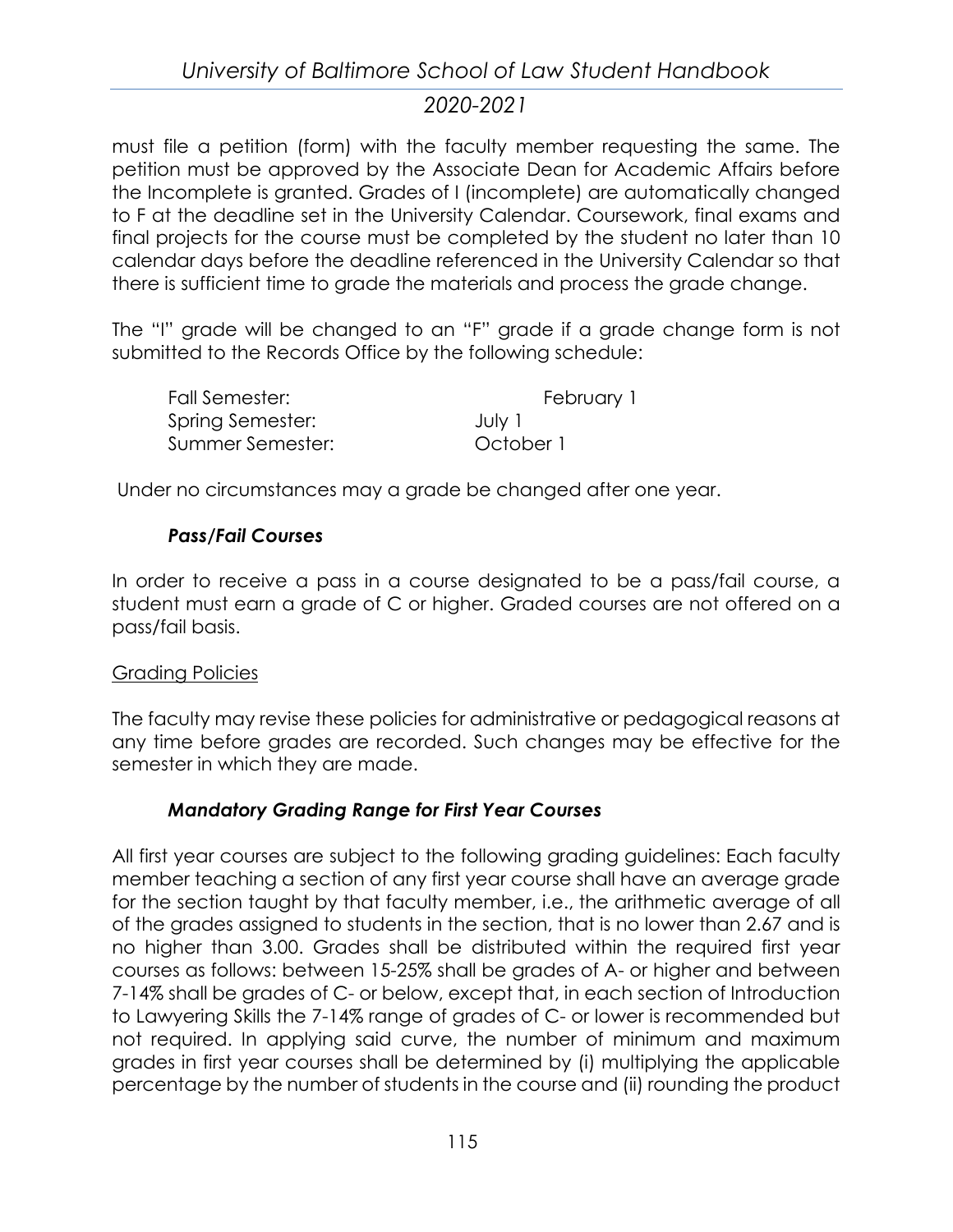to the nearest whole number using standard conventions (e.g. 2.01-2.49 is rounded to 2 and 2.50-2.99 is rounded to 3).

A faculty member who teaches more than one section of any of these courses and gives identical exams for the sections may use the average grade for all of the sections taught by that faculty member, i.e., the arithmetic average of all of the grades assigned to students in of all of the sections taught by that faculty member, to determine whether the grades are in compliance with the mandatory grade range.

### *Mandatory Grading Range for Upper Level Courses*

### *Upper Level Required and Open Enrollment Courses*

Grades for upper level required and open enrollment courses shall average between 3.00 and 3.50 if the course has 11 or more enrolled. For courses fewer than 11 students, this grading average is recommended. For upper level required/open enrollment courses with 21 or more students, grades shall be distributed within the course as follows: a minimum of 20% shall be grades of A- or higher and a minimum of 7% shall be grades of C- or lower. In applying said curve, the number of minimum grades in an applicable course shall be determined by (i) multiplying the applicable percentage by the number of students in the course and (ii) rounding the product to the nearest whole number using standard conventions (e.g. 2.01- 2.49 is rounded to 2 and 2.50 – 2.99 is rounded to 3). For such courses with enrollments of 20 students or less, the minimum grade percentages are recommended but not required. The minimum grade percentages do not apply to LLM US law or graduate tax classes (even if such classes are open to JD students).

### *Limited Enrollment Courses*

Grades for upper level limited enrollment courses except clinics shall average between 3.00 and 3.67 if the course has 11 or more enrolled. For courses with 10 or fewer students, this average is recommended.

#### Grade Submission Policy

All final grades shall be submitted by each faculty member by entering grades on MyUB no later than 21 calendar days after the last course final exam for fall and springs semesters, and no later than 18 calendar days after the last course final exam for summer and winter terms.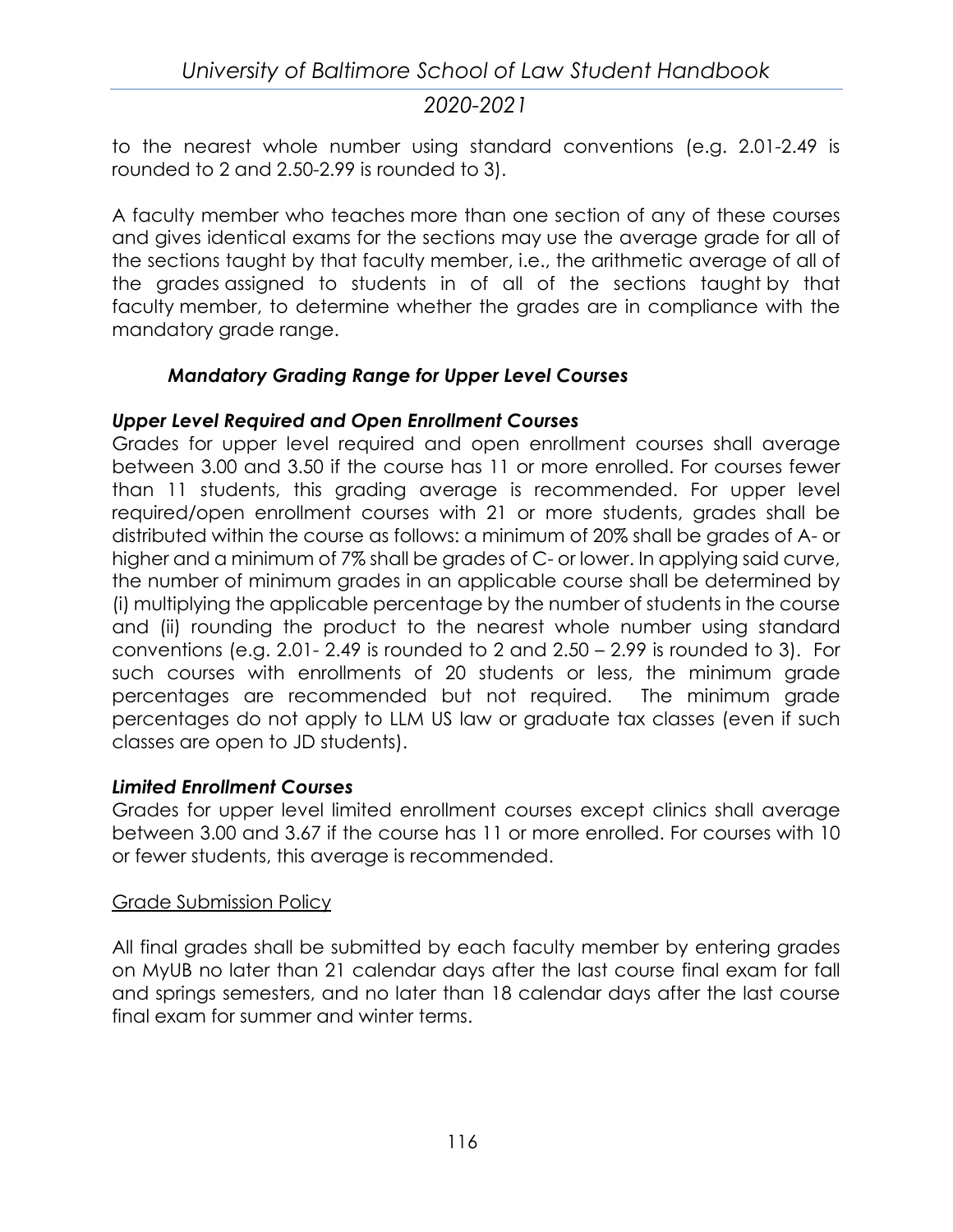### Academic Probation

Any student who has a GPA below 2.0 and is not subject to immediate academic dismissal, as described below, will be placed on academic probation.

### Mandatory Academic Support Curriculum

The School of Law is committed to student success. To that end, day students whose cumulative GPAs are below 2.80 after the completion of their second semester will be required to take in their third semester a designated course (LAW 615 Rules and Reasoning) that focuses on legal analysis and writing in connection with a specific doctrinal subject. It is fully intended that such students will be required to take the designated course in their third semester; however, the School of Law reserves the right to require that some students take the course in their fourth semester instead, should this be necessary in light of available spaces in the third semester offerings of the course.

Evening students whose cumulative GPAs are below 2.80 after the completion of their second semester will be required to take in their fourth semester a designated course that focuses on legal analysis and writing in connection with a specific doctrinal subject.

#### Dismissal for Academic Reasons

### *Grounds for Dismissal*

Full-time day students are dismissed for academic deficiency after their first semester if they have a grade point average below 1.50. Part-time students are dismissed for academic deficiency after their second semester of law school if they have a grade point average below 1.50. All students both full-time and parttime are dismissed for academic deficiency after their first semester in law school if their grade point average is below 1.00. All students have the right to appeal to the Academic Review Committee as set forth below. The Academic Standards Committee considers these appeals using the same standards that it uses to evaluate the appeals of students who have earned less than a 2.00 grade point average after their first full year in law school.

In subsequent semesters, students must maintain a cumulative grade point average of at least 2.00 in all of the academic work undertaken at the School of Law in order to remain in good standing.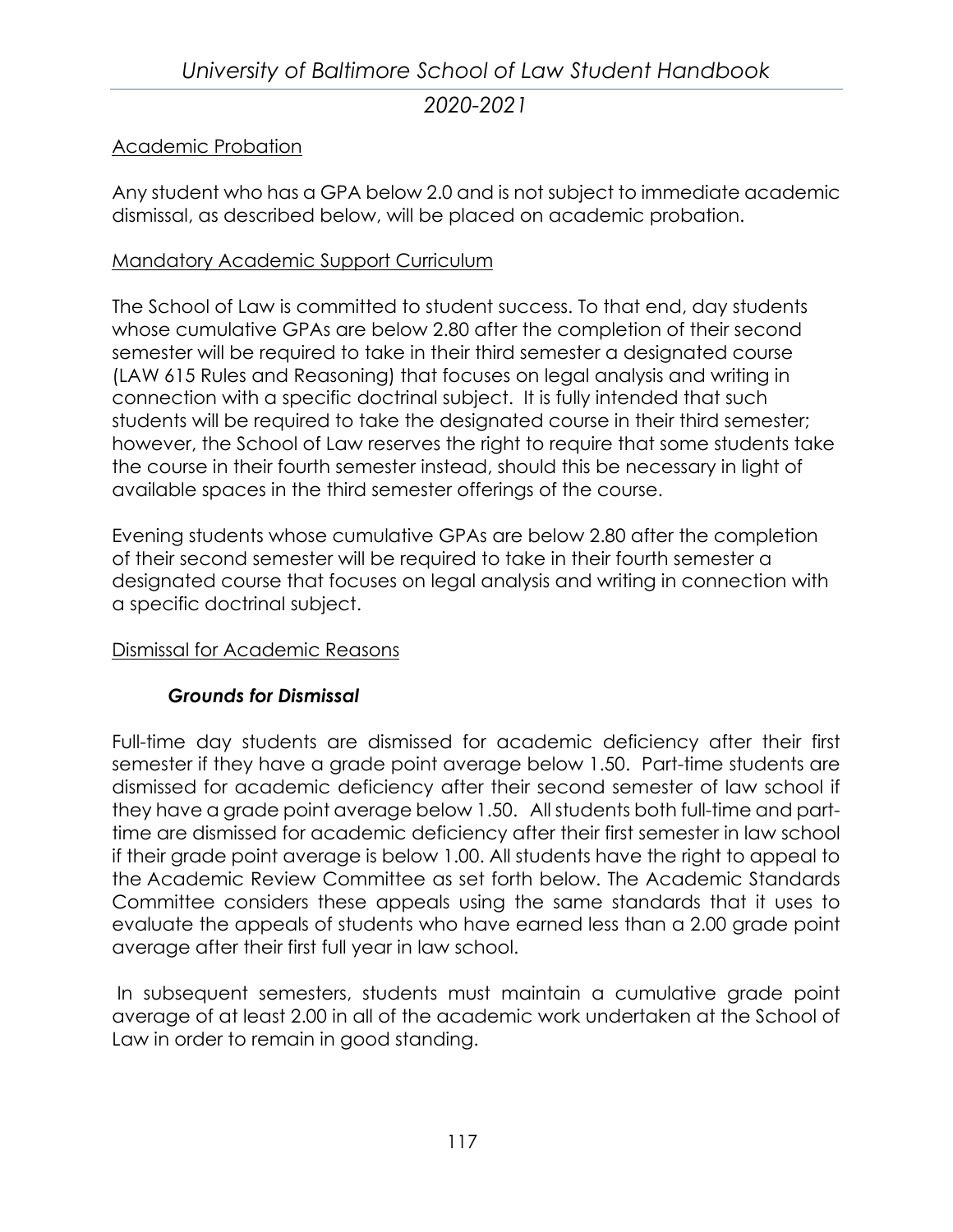As a result, most students will be assessed for academic dismissal for failing to maintain a grade point average of 2.0 after they have completed all of their firstyear required courses. In no event, however, will this assessment take place beyond the end of the fall semester of the second year a student has been enrolled at the law school. For these purposes, students are deemed to have completed a first year course after they have taken the course once without regard to the repeat rules.

## *Appeals of Academic Dismissals*

A student who has been academically dismissed has a right to appeal the academic dismissal by filing a petition with the Academic Standards Committee. The appeal will be granted if the student can clearly demonstrate the following:

- a. Extraordinary circumstances caused the student's academic deficiency;
- b. Those circumstances have been eliminated; and
- c. There is good reason to believe that the student can satisfactorily complete his or her law studies.

A student who has been dismissed for academic deficiency may submit a petition in writing in the form of a letter to the Chair of the Academic Standards Committee. If a student believes his or her academic deficiency was due to a health-related condition, the student is encouraged to submit with the petition any supporting documentation of the condition.

The Academic Standards Committee holds hearings on such petitions three times a year, usually in June, August and January. Students have the right to one hearing before the Committee, at a time of their choosing within a year of their dismissal. If the Academic Standards Committee decides to readmit a student, it may impose conditions upon this readmission.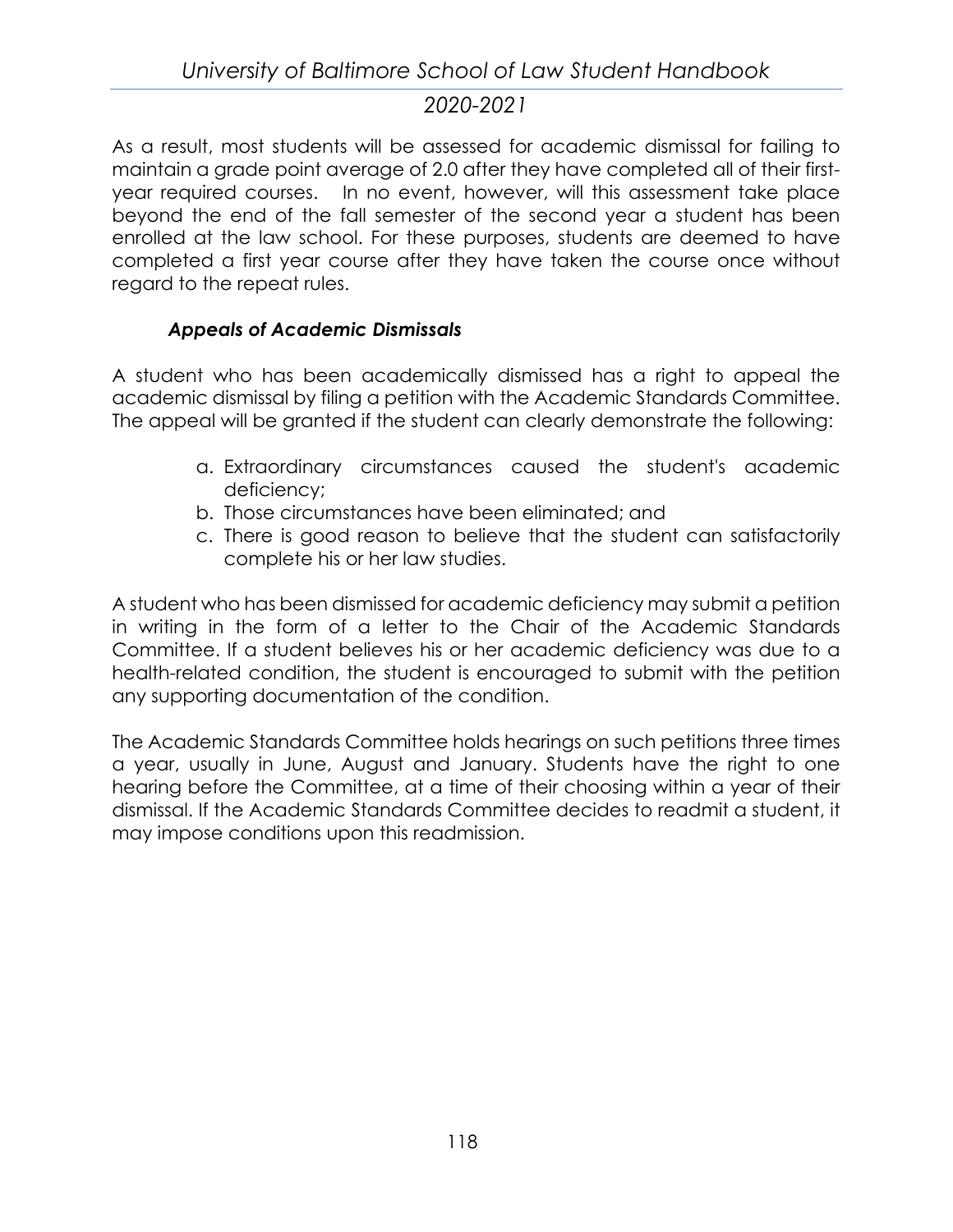[Grade Appeal Rules and Procedures](https://law.ubalt.edu/images/Grade%20Appeal%20Policy%20Fall%2013.pdf)

*(Adopted on March 12, 1998; Amended February 22, 2006, November 30, 2010, April 13, 2016 and January 24, 2018)*

### *Grading policy (Section I)*

There are several different mechanisms for evaluating a student's work, including examinations, classroom participation, papers, and performance in a clinical or simulation course. For all of these, students have the right to a grade that is based on their actual course performance as compared to an articulated standard applied to all those taking the course. Grading, however, is not and cannot be an exact science. The rights under this policy, therefore, are limited to ensuring that students receive the faculty member's good faith evaluation of their work. Moreover, in order for the protection of anonymous grading to be meaningful, students do not have the right to negotiate with a faculty member for a higher grade once an examination has been graded.

### *Grading standards (Section II)*

- A. A professor shall have a written uniform, identifiable standard which shall be applied to all examination answers and other student work used to calculate any part of a student's grade in the course. This standard may, but need not, quantify the precise allocation of points used to calculate the grade. A written copy of this standard must be shown, upon request, to the students who were graded under that standard.
- B. Grading student work other than examinations, such as papers, performance in a clinical or simulation course, and classroom participation, requires far greater flexibility. Accordingly, the uniform, identifiable standard for such work may be much more general than for examinations.
- C. A professor must keep for one year, from the date grades are posted on MyUB, some record from which he or she can inform the student of the manner in which the student was evaluated and graded in the course.

### *Grounds For Challenging A Grade (Section III)*

A. As provided by the policies of the University System of Maryland, the only recognized grounds for challenging a grade are: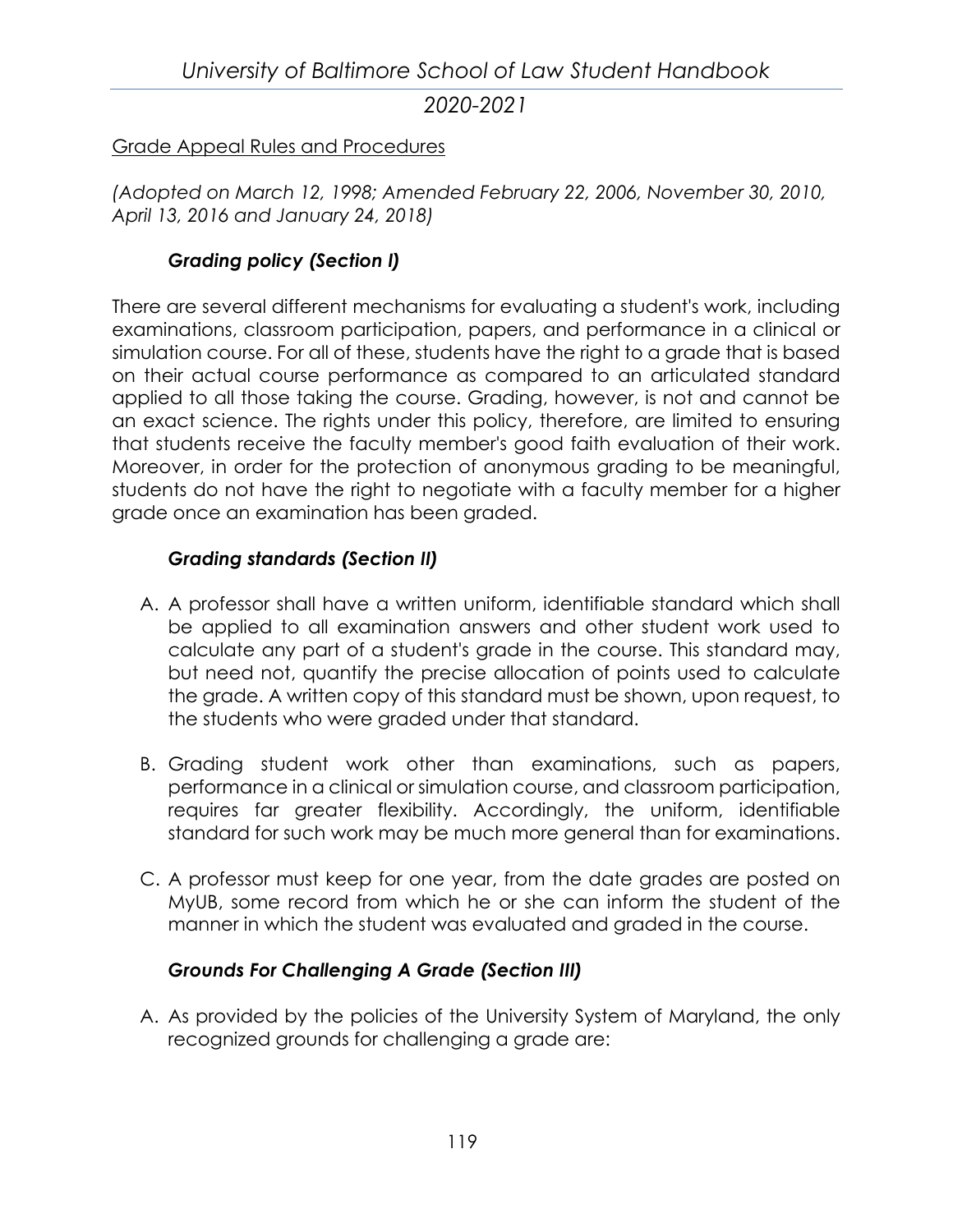- 1. That a clerical error, such as arithmetic, recording, or actual failure to have read a substantial part of a student's answer, was committed by the faculty member or an administrator, or
- 2. That the grade was awarded in an arbitrary or capricious manner. Arbitrary and capricious grading is defined as the assignment of a grade without any reasonable basis or on the basis of a standard other than that described in Section II.A.

## *Procedures For Challenging Grades (Section IV)*

- A. A formal written challenge to a law school grade must be filed with the Associate Dean for Academic Affairs within thirty (30) calendar days after the later of the following: the final date on which grades are due to be posted or the date on which the grade is actually posted. All grade challenges must be on an official grade challenge form, available from the Office of Academic Affairs in the Dean's Suite.
- B. Prior to submission of a grade challenge, the student must consult with the faculty member responsible for the grade, as outlined in sections B.1. – B.3, below, and must meet with the Assistant Dean of Students, as outlined in section B.4., below.
	- 1. The consultation with the faculty member is defined as a substantive discussion of the grade. Such consultation shall include, when feasible, an in-person meeting with the faculty member and a review by the student of the graded bluebook or typed examination or paper along with any other written explanatory material made available by the faculty member, such as the written standard used in the grading process, or model answers. Should an in-person meeting not be reasonably feasible, consultation may be by telephone or electronic means.
	- 2. If the faculty member is not available for the required consultation for any reason within the thirty (30) day period set forth above, the Associate Dean for Academic Affairs may extend the period for challenging a grade for an additional reasonable period, or may waive the required consultation to permit the student to file the formal challenge.
	- 3. The purpose of the consultation is for the faculty member to explain the basis of the student's grade. The faculty member is permitted to change a grade only due to clerical error. When submitting a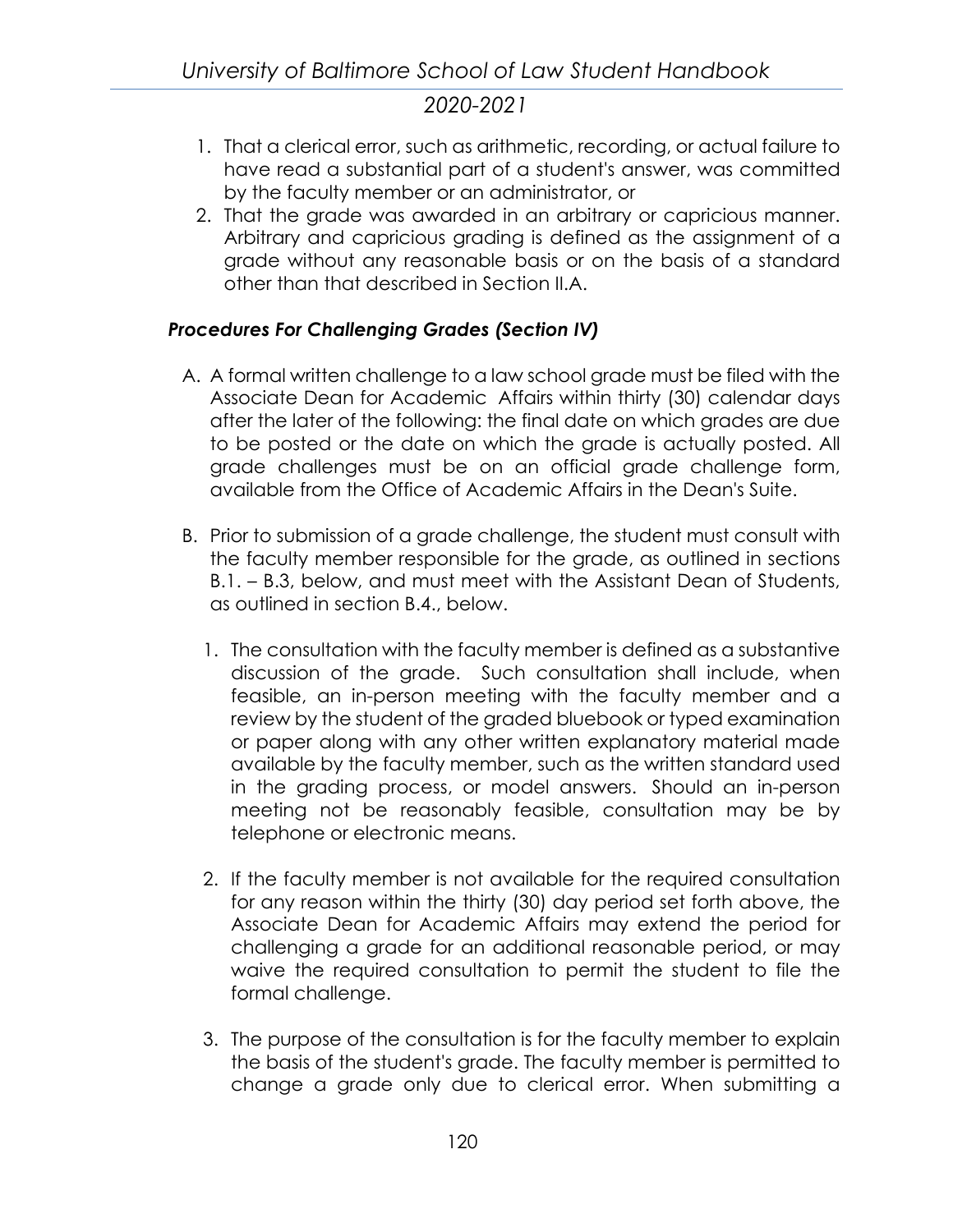change of grade form to change a student's grade on the basis of a clerical error, a faculty member shall identify with particularity on the change of grade form the nature of the clerical error. The faculty member is not permitted to change a grade on the basis of a review of the quality of the work.

- 4. In addition to consulting with the faculty member prior to the filing of the challenge, a student must also meet with the Assistant Dean of Students prior to filing the challenge in order to discuss what constitutes appropriate grounds to challenge a grade. This meeting is for advisory purposes only. Nothing said by the Assistant Dean of Students should be taken as agreement that a challenge is valid, nor will it have any effect on the decision of the Associate Dean for Academic Affairs.
- C. After consultation with the faculty member (or waiver of the consultation requirement by the Associate Dean for Academic Affairs), and after meeting with the Assistant Dean of Students, a student may present a formal written challenge to the grade to the Associate Dean for Academic Affairs, pursuant to Section A, above.
- D. The student's written challenge shall state:
	- 1. That the student has complied with the consultation requirement of section IV.A.
	- 2. Facts, which, if found to be true, would be sufficient to show the basis for the claim of clerical error or for the claim that the grade was awarded in an arbitrary or capricious manner, and
	- 3. The remedy or resolution sought.
- E. The Associate Dean for Academic Affairs shall dismiss the grade challenge for failure to state a prima facie case for any of the following reasons:
	- 1. Failure to allege timely compliance with procedural requirements,
	- 2. Failure to allege one of the allowable grounds under section III., or
	- 3. Failure to state sufficient facts for the Associate Dean to determine whether the student has stated a prima facie case for one of the allowable grounds.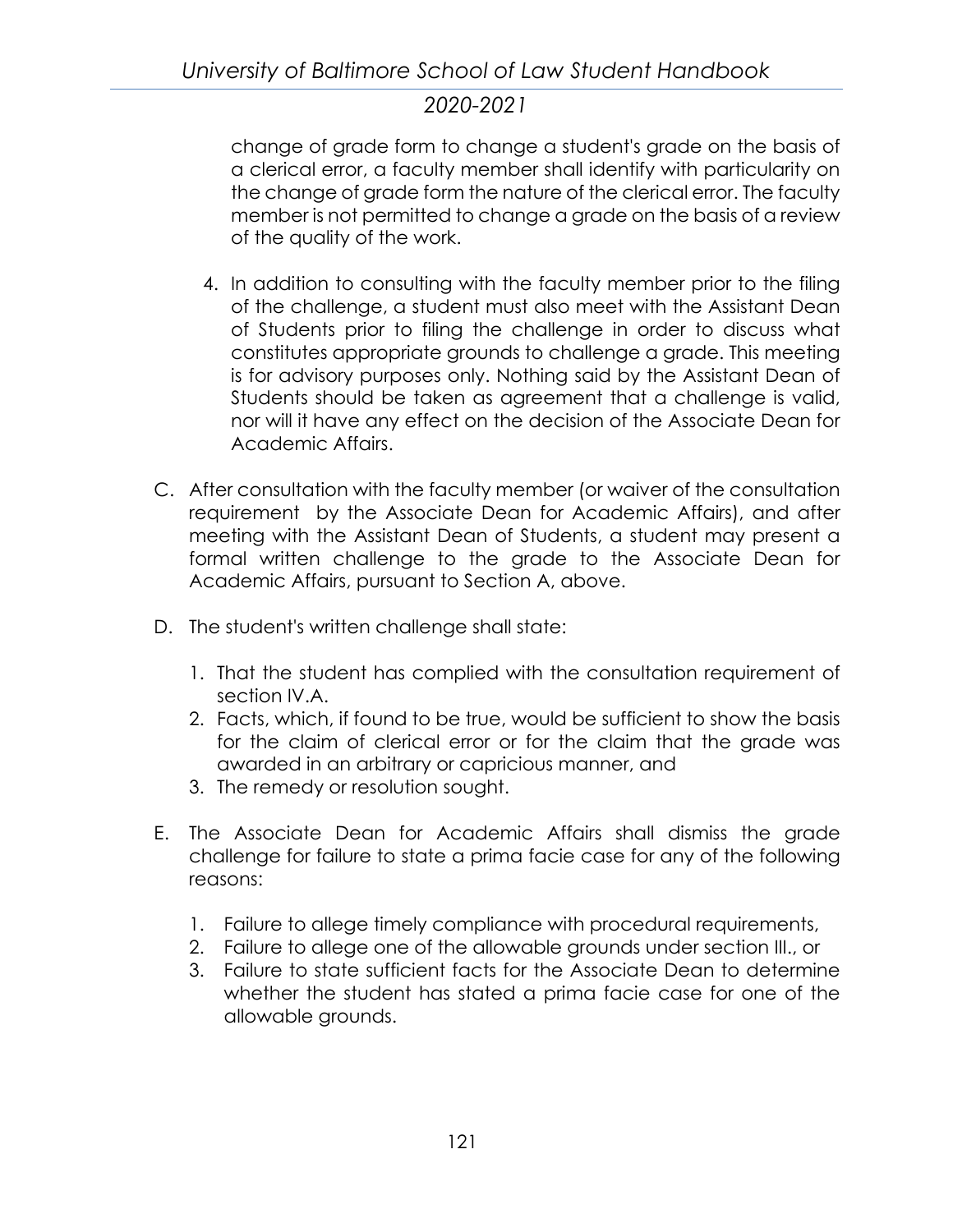If the challenge is dismissed for failure to state a prima facie case, the student may file an amended challenge within ten (10) working days of receiving the notice of dismissal.

F. The Associate Dean for Academic Affairs shall determine whether the student has complied with the above procedures and whether the student has stated a prima facie case, and, if so, meet with the student (or in the case of a group of students, a chosen representative of the group) and the faculty member. The Associate Dean may determine whether to meet with the student and faculty member together or separately. The Associate Dean may also conduct any necessary further investigation. The Associate Dean shall change a grade that is being challenged or award other appropriate relief, if he or she determines that the original grade is incorrect because of clerical error or was awarded in an arbitrary or capricious manner. At the request of the faculty member, the Associate Dean also has the discretion to decide whether to change a grade due to the discovery of an egregious error in grading, which, in the opinion of the faculty member, would amount to a constructive arbitrary and capricious grade if unchanged. Within twentyfive (25) working days from the receipt of the written challenge, the Associate Dean for Academic Affairs shall issue a written decision to the student(s) and faculty member. Prior to issuing a decision, the Associate Dean for Academic Affairs shall consult with the Dean and in that consultation the Dean shall review the entire record. The decision issued by the Associate Dean after that consultation shall be the final decision of the School of Law.

## *Appeal (Section V)*

- A. The student or faculty member may appeal the decision of the Associate Dean to the Dean of the University of Baltimore School of Law in writing within ten (10) working days of receiving the written decision from the Associate Dean.
- B. The only basis for an appeal of a decision of the Associate Dean to the Dean shall be a clear error of substance or procedure by the Associate Dean. The basis for the appeal and the remedy sought must be clearly stated by the student or faculty member.
- C. The Dean, to the extent possible, shall rule on the appeal on the basis of the written submission and the written decision of the Associate Dean.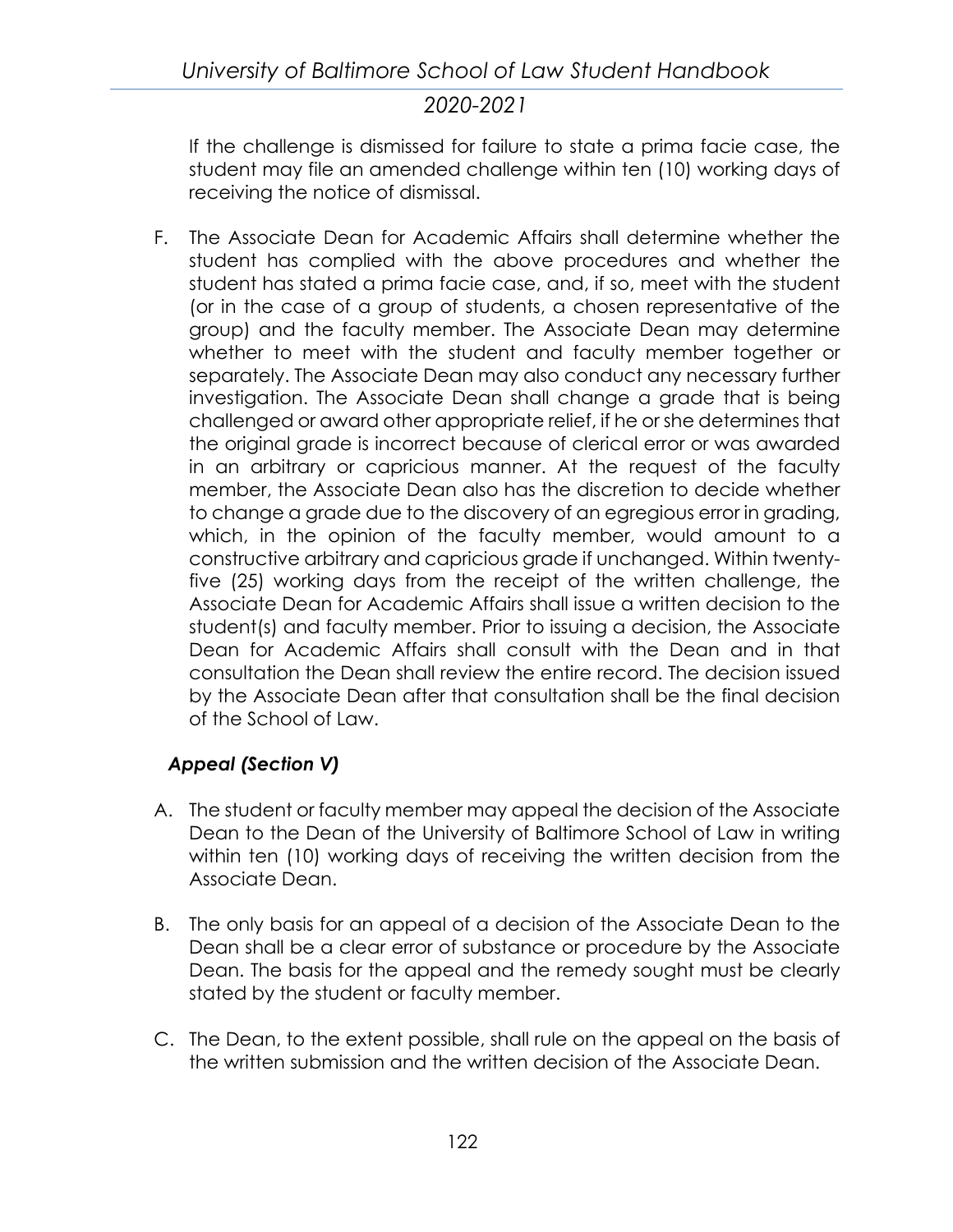D. The Dean shall render a binding, final decision on a grade challenge appeal within twenty (20) working days of receipt of an appeal.

## *Exclusivity of Procedure (Section VI)*

These rules state the only grounds and procedures for challenging a grade received in a course at the University of Baltimore School of Law. These rules implement the University of Baltimore Student Policies and Procedures for Grievances by students, are consistent with those grievance procedures, and are based upon student rights protected therein. These rules also implement and are consistent with University System of Maryland policies concerning grade appeals.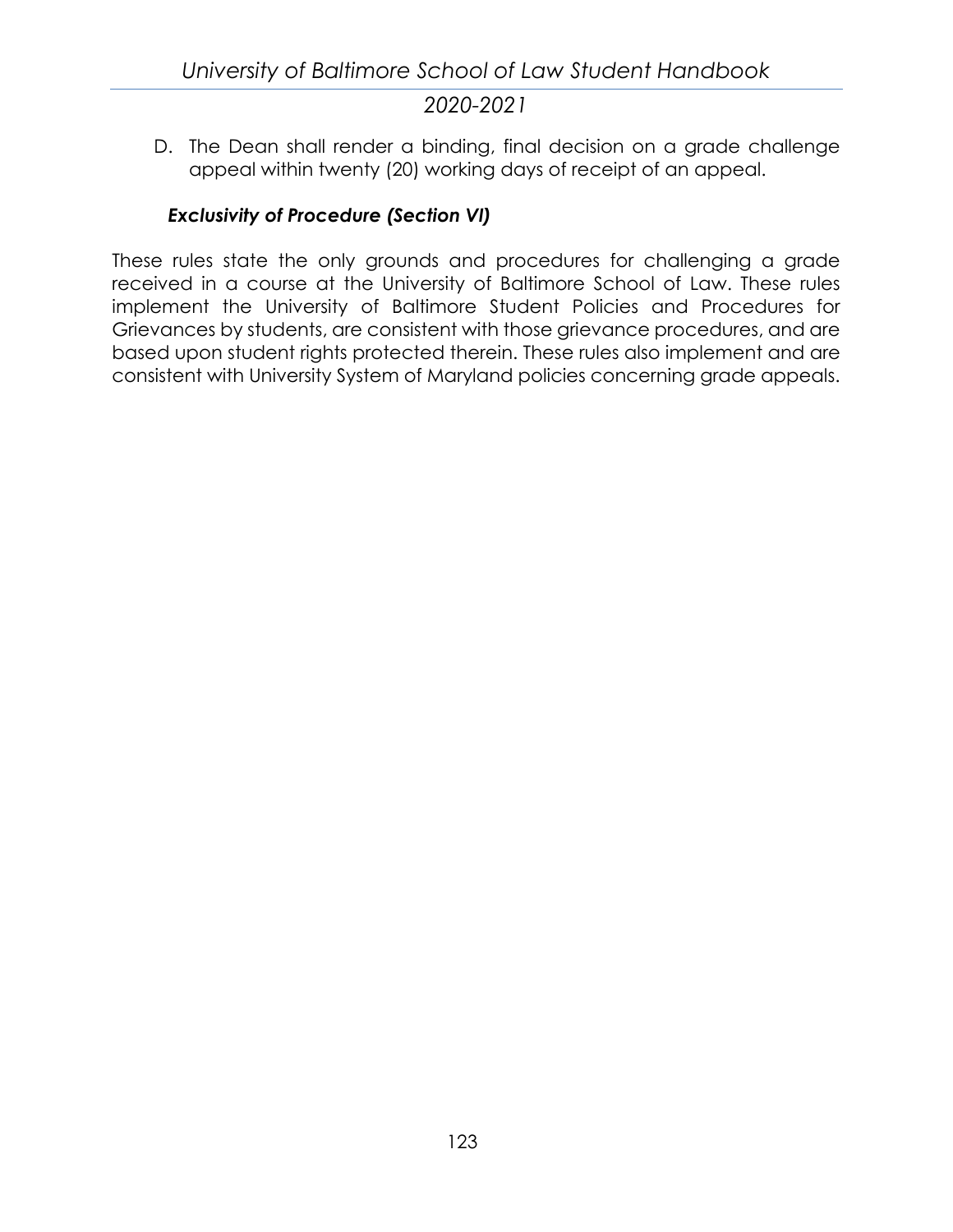# **UNIVERSITY POLICIES**

Although a select few University policies are highlighted here, all University of Baltimore policies are available on the [University Policy](https://www.ubalt.edu/policies/) Guide and/or on the student portal (MyUB).

#### Office of Technology Services

### *Official Campus Communication – University of Baltimore Email*

The University of Baltimore requires use of the ubalt.edu e-mail account in all official University administrative and academic communications in order to:

- Streamline campus communications
- Increase security of University e-mails
- Ensure that official University announcements are sent to active e-mail accounts
- Enhance the student experience by maintaining a standard e-mail protocol and directory throughout the University.

It is important to check the ubalt.edu account on a regular basis, as e-mails constitute an official means of communication regarding University policies, deadlines and other important student information.

Effective Aug. 12, 2019 you will not be able to automatically forward your UB email to a personal email account. This change is in response to ongoing security issues. The Office of Technology Services works diligently to safeguard users, but is unable to protect personal email accounts against fraudulent attempts once items are forwarded. This security measure is deemed necessary to assist in our efforts to defend against targeted impersonation emails and emails that have been used to defraud members of the University community. The decision to discontinue email forwarding was made with input from members of the *Student Government Association (SGA), Office of the Provost*, *Office of Student Success & Support Services*, *Office of Community Life, Governance Steering Committee*, and members of the University administration.

The student resource guide, [IT for Students,](http://www.ubalt.edu/about-ub/offices-and-services/technology-services/get-started/it_students.cfm) is available for information on NetID, MyUB portal, email, printing, wireless and more. myUB is the official source for your academic information. You can view your schedule of classes, grades and email communications through the portal.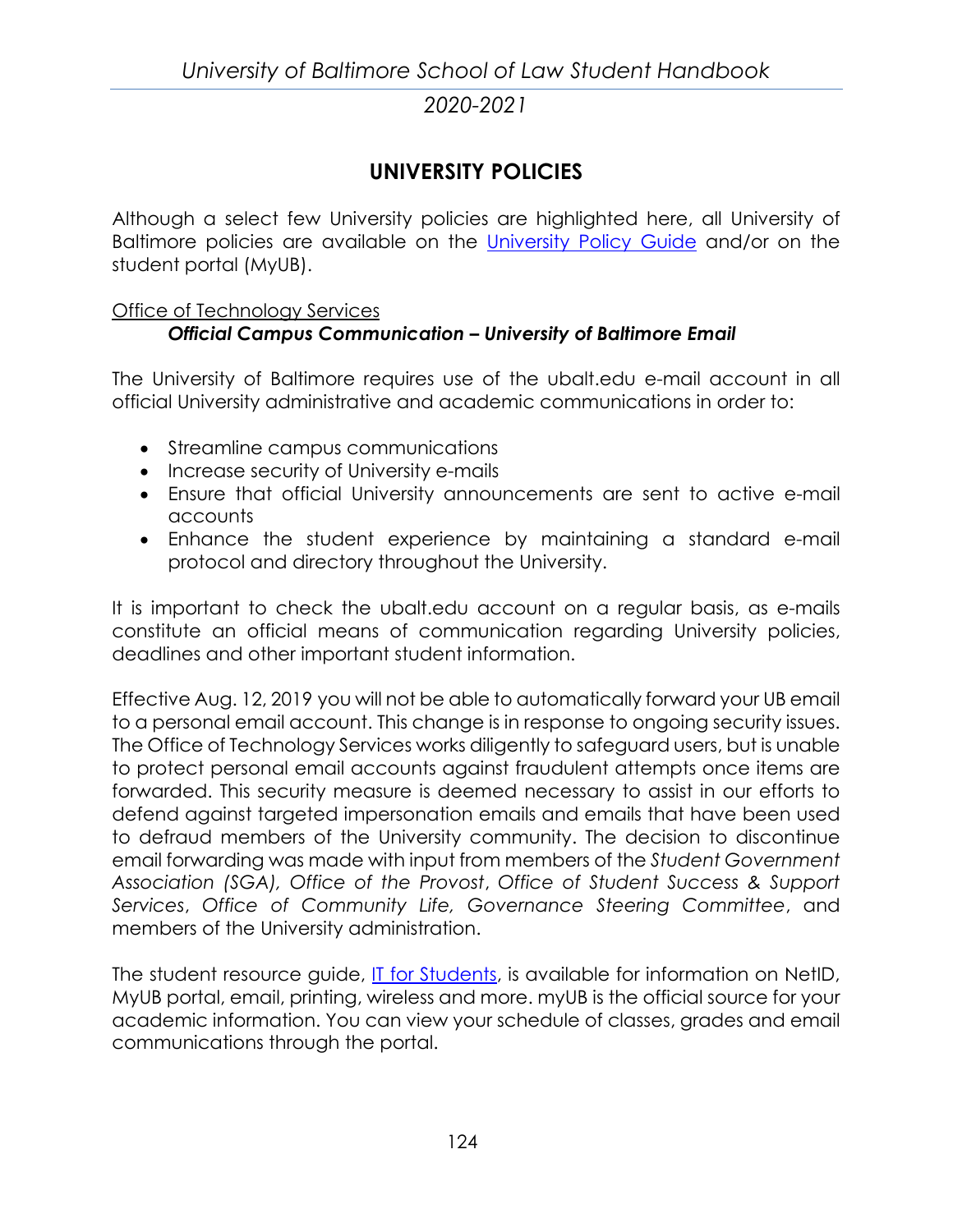Please contact the OTS [Call Center](mailto:callcenter@ubalt.edu) at (410) 837-6262 with any questions or for further assistance.

### *Emergency Text Alert System*

The University of Baltimore has a state-of-the-art emergency text alert system designed for the campus community.

The system is capable of sending emergency messages instantly to:

- All registered text message capable mobile phones,
- Smart or satellite phones,
- E-mail addresses.

Students, faculty and staff are strongly encouraged to register for this emergency notification system. Once registered, you will be alerted to any emergency on campus regardless of where you are—on, off or enroute to campus. This is the most secure way for the UB community to receive notifications critical to your safety and wellbeing. In addition to receiving alerts in the event of a campus emergency, users can elect to receive notices concerning traffic and severe weather.

To sign up for Text Alerts:

- 1. Sign into the MyUB portal
- 2. Under tools, click on the "Campus Text Alert System" icon
- 3. You will be redirected to the set up page follow the instructions
- 4. Have your cell phone with you and turned on

Users can manage their personal accounts to make updates to their devices or contact information.

Specific text message verbiage and their respective explanations can be found at TEXT ALERT MESSAGE EXPLANATIONS. The purpose for this standardized language is to provide emergency notification in the shortest time possible containing as much information as can be sent in a limited text message environment.

At least once a semester the system will be tested. The text message you receive during this test will state clearly that it is NOT an actual emergency. Please note, depending on your wireless service agreement a nominal charge may be incurred for receiving text messages. If you experience any difficulties in setting up your account, please contact the Office of Technology Services at ext. 6262.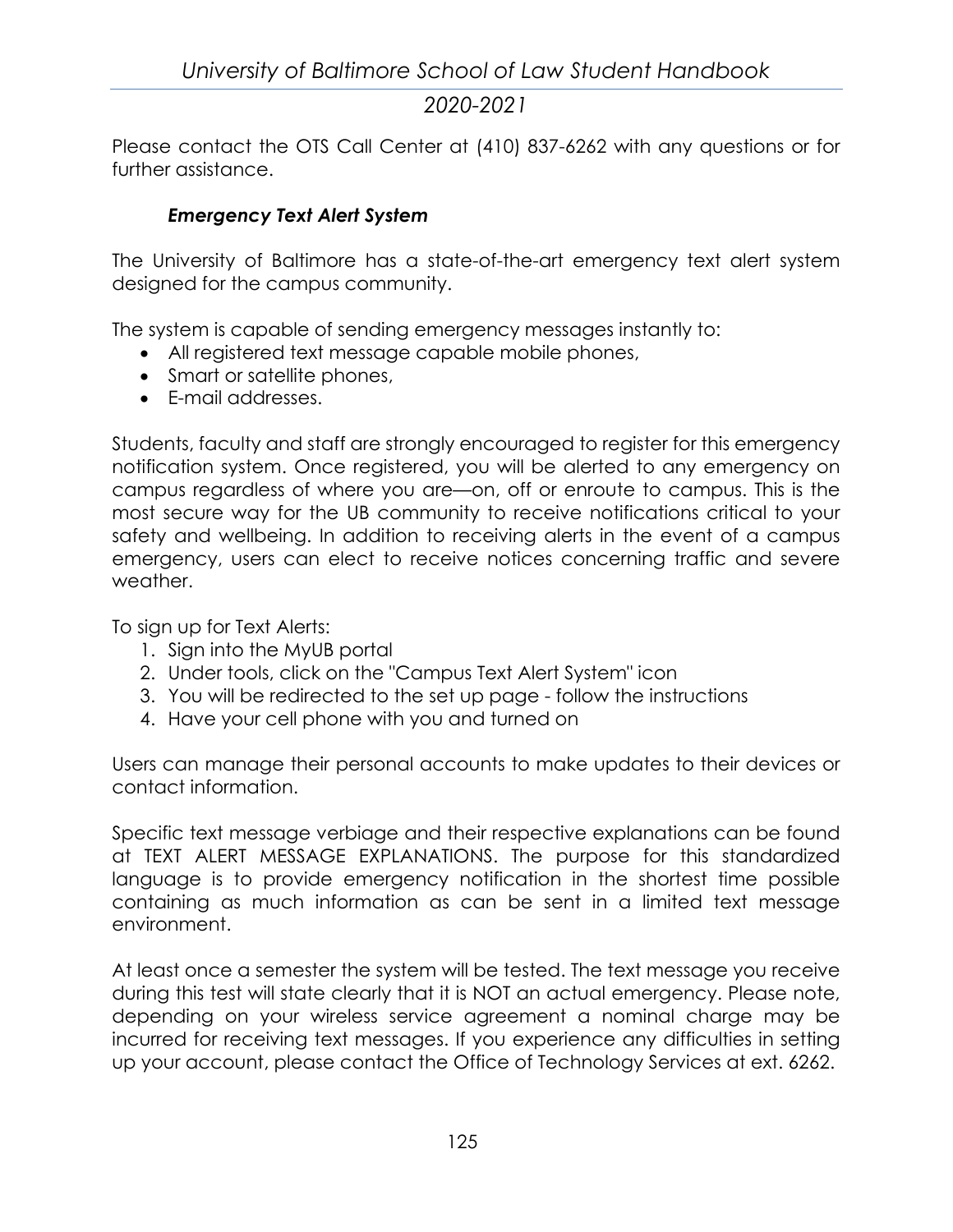### *Law School Listserv Usage*

1. Only School of Law administrators, faculty, staff, and approved Executive Board members of the Student Bar Association may send messages to the allstudents email listserv.

2. Student organizations and individual law students are not permitted to utilize the all-students email listserv.

3. Student organizations and individual students, may however, avail themselves of alternative mediums of communication provided by the School of Law, including the following:

- a. The UB Law [Current Students](https://www.facebook.com/groups/645812248871758) Facebook page (all current students)
- b. The [UB Law CampusGroups](https://involvement.ubalt.edu/feeds) News Feed (approved student organizations)
- c. The weekly Student Organization Event Notices email (approved student organizations)
	- i. Student organization leaders may request their event submissions be included by emailing the Office of Academic Affairs account at [UBLawStudentOrganiza@ubalt.edu](mailto:UBLawStudentOrganiza@ubalt.edu) before 5:00 pm on Friday to be included in that coming week's communication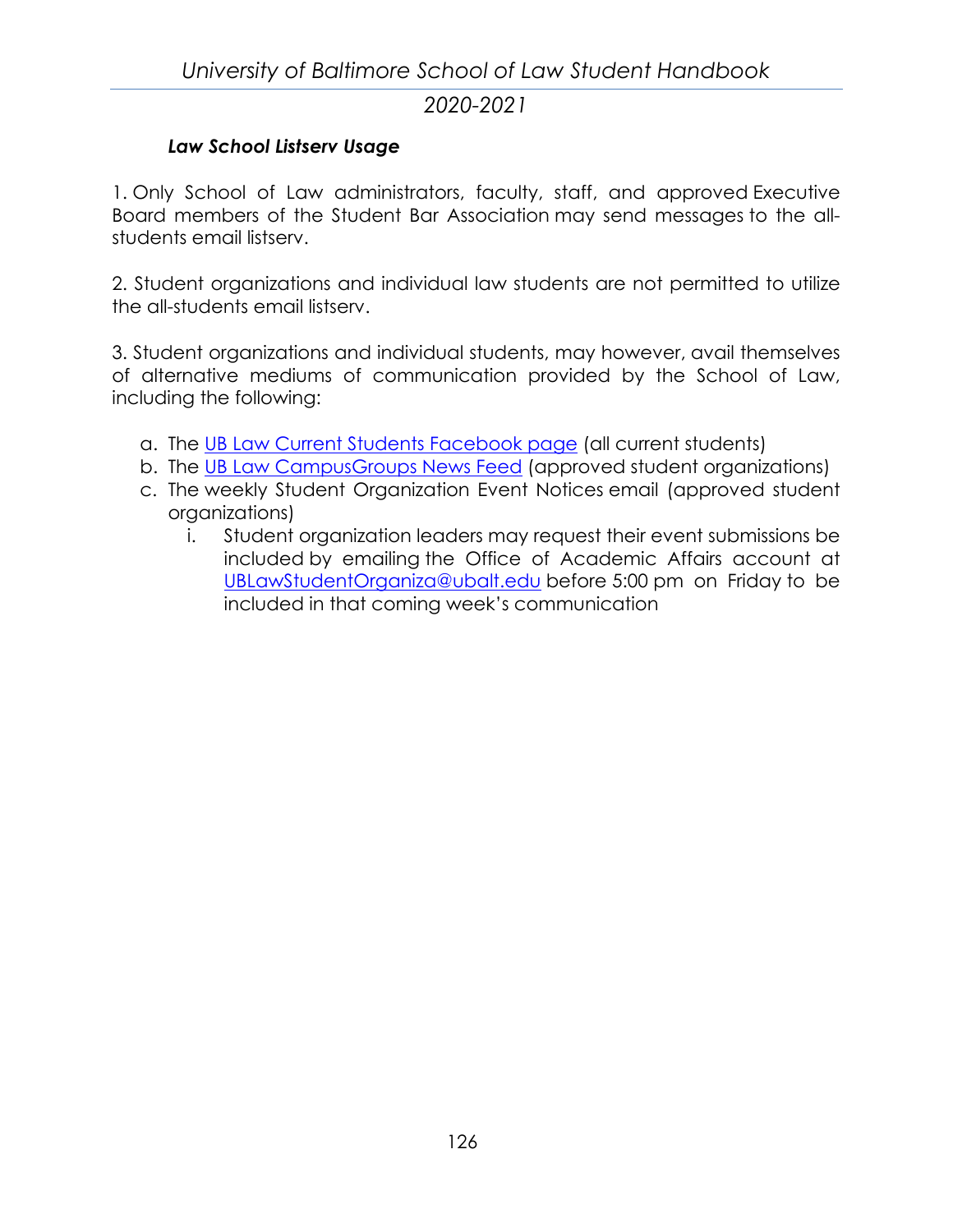Tuition Related policies

### *Financial Clearance*

Every semester, students are required to show financial clearance. For every student, financial clearance means demonstrating your intention for payment for a given semester. Financial clearance can mean different things to different students. For some, it may mean creating a payment plan in CashNet. For others, submitting a FAFSA, and for others submitting their financial guarantee paperwork to show a third party is paying their tuition. Financial clearance does not mean you have to be paid in full by the payment due date. Rather, each student should take action to carry out the manner in which they intend to cover their tuition for the semester. For questions and information see more from [Student](http://www.ubalt.edu/finance-and-records/financial_clearance.cfm)  [Financial Services](http://www.ubalt.edu/finance-and-records/financial_clearance.cfm) on the web.

### *Refund and Reduction of Tuition and Fees*

Students who choose to withdraw from a course may be eligible for a tuition refund according to the policies established by the [Office of the Bursar.](http://www.ubalt.edu/about-ub/offices-and-services/bursar/) The [refund and reduction calendar](http://www.ubalt.edu/about-ub/offices-and-services/bursar/refund-and-reduction-calendar-rev.cfm) is updated for each semester on their website.

### Student Conduct policies

[The Office of Community Life and the Dean of Students](http://www.ubalt.edu/about-ub/offices-and-services/dean-of-students/index.cfm) maintains policies relating to student conduct, privacy, academic integrity, sexual harassment, nondiscrimination and ADA services/grievance procedures. Please visit the webpage or the office itself in the Academic center to find out more about these policies.

#### Safety precautions

The website for the [University Police](http://www.ubalt.edu/about-ub/offices-and-services/university-police/policies/) provides detailed information about drug and alcohol polices on campus, sexual assault policies, campus sex crimes prevention and emergency communications.

The University of Baltimore has introduced LiveSafe, a revolutionary emergency phone app that connects UB students, faculty and staff to the UB Police Department in a seamless manner, allowing for more efficient communications and response. For details on the LiveSafe application, please see the [website.](http://www.ubalt.edu/about-ub/offices-and-services/university-police/livesafe.cfm)

[Title IX: Sexual Misconduct and Nondiscrimination](http://www.ubalt.edu/about-ub/offices-and-services/government-and-community-relations/titleix.cfm)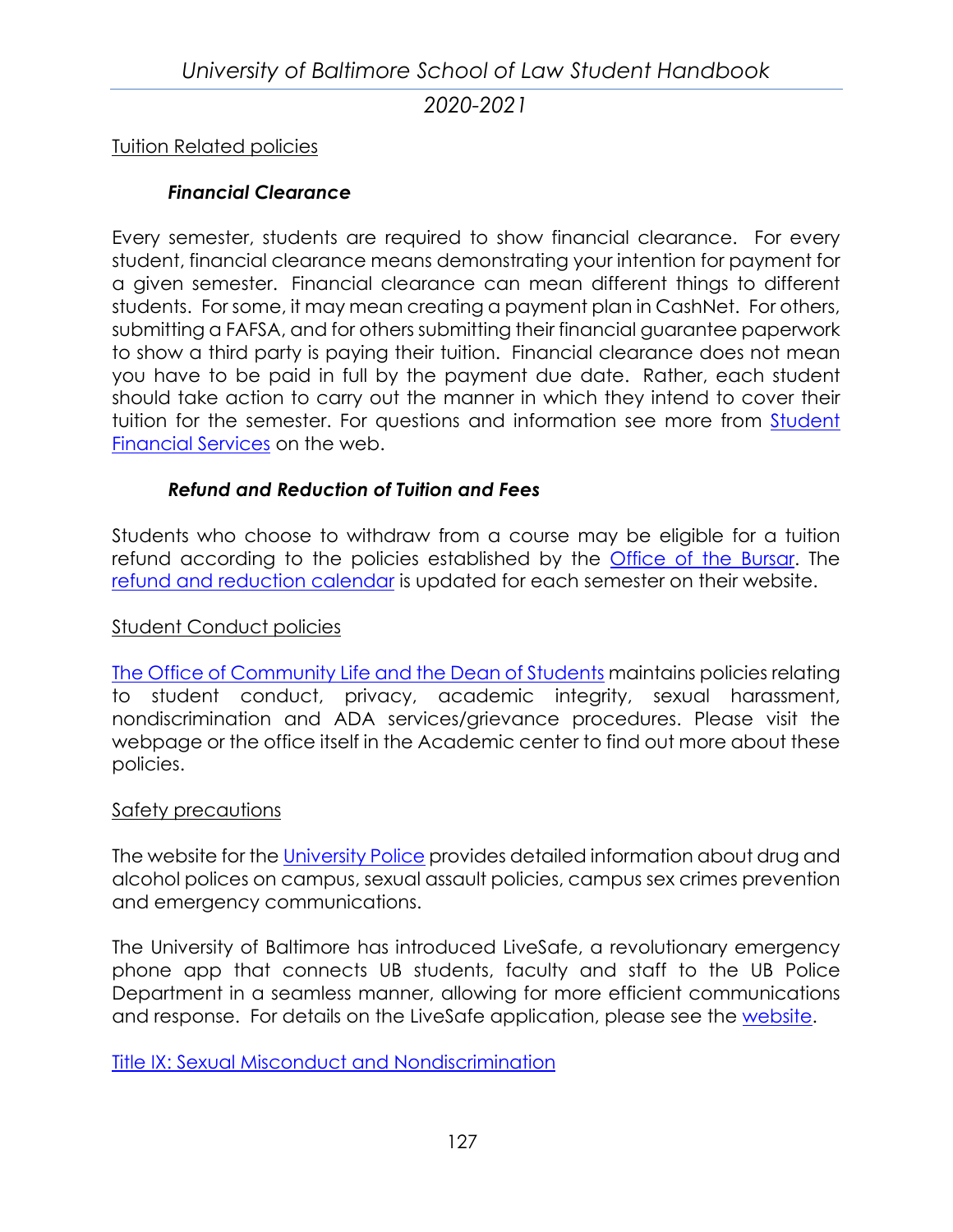The University of Baltimore ("UB" or "University") does not discriminate on the basis of—and prohibits discrimination against any member of the University community on the basis of—sex, gender, race, religion, age, disability, national origin, ethnicity, sexual orientation, gender identity or other legally protected characteristics in its policies, programs, activities or employment practices; this includes inquiries regarding Title IX of the Education Amendments of 1972 as amended ("Title IX"), Title VII of the Civil Rights Act of 1964 and Section 504 of the Rehabilitation Act of 1973. Inquiries or complaints regarding sexual misconduct and other gender-based discrimination, including pregnancy, sexual orientation and gender identity, should be directed immediately to the Title IX coordinator, Anita Harewood, vice president, Office of Government and Public Affairs, Academic Center, Room 114, phone: 410.837.4533, [T9@ubalt.edu,](mailto:T9@ubalt.edu) or to the Office of Community Life, Academic Center, Room 112, phone: 410.837.4755, [T9@ubalt.edu,](mailto:T9@ubalt.edu) or to the Office of Human Resources, Charles Royal Building, Third Floor, 410.837.5410, [T9@ubalt.edu.](mailto:T9@ubalt.edu) Sexual misconduct and other gender-based discrimination reports will be handled under the University of Baltimore [Sexual](http://www.ubalt.edu/policies/administrative/II-7.1.pdf)  [Misconduct Policy.](http://www.ubalt.edu/policies/administrative/II-7.1.pdf)

Inquiries or complaints regarding other forms of discrimination, such as complaints of discrimination on the basis of race, religion, age, disability, national origin, ethnicity or other legally protected characteristics, should be directed immediately to the following offices:

- For inquiries or complaints against students, contact the Office of Community Life, Academic Center, Room 112, 410.837.4755, [communitylife@ubalt.edu.](mailto:communitylife@ubalt.edu)
- For inquiries or complaints against faculty or staff, contact the Office of Human Resources, 1319 N. Charles St., Charles Royal Building, 3rd Floor, 410-837.5410.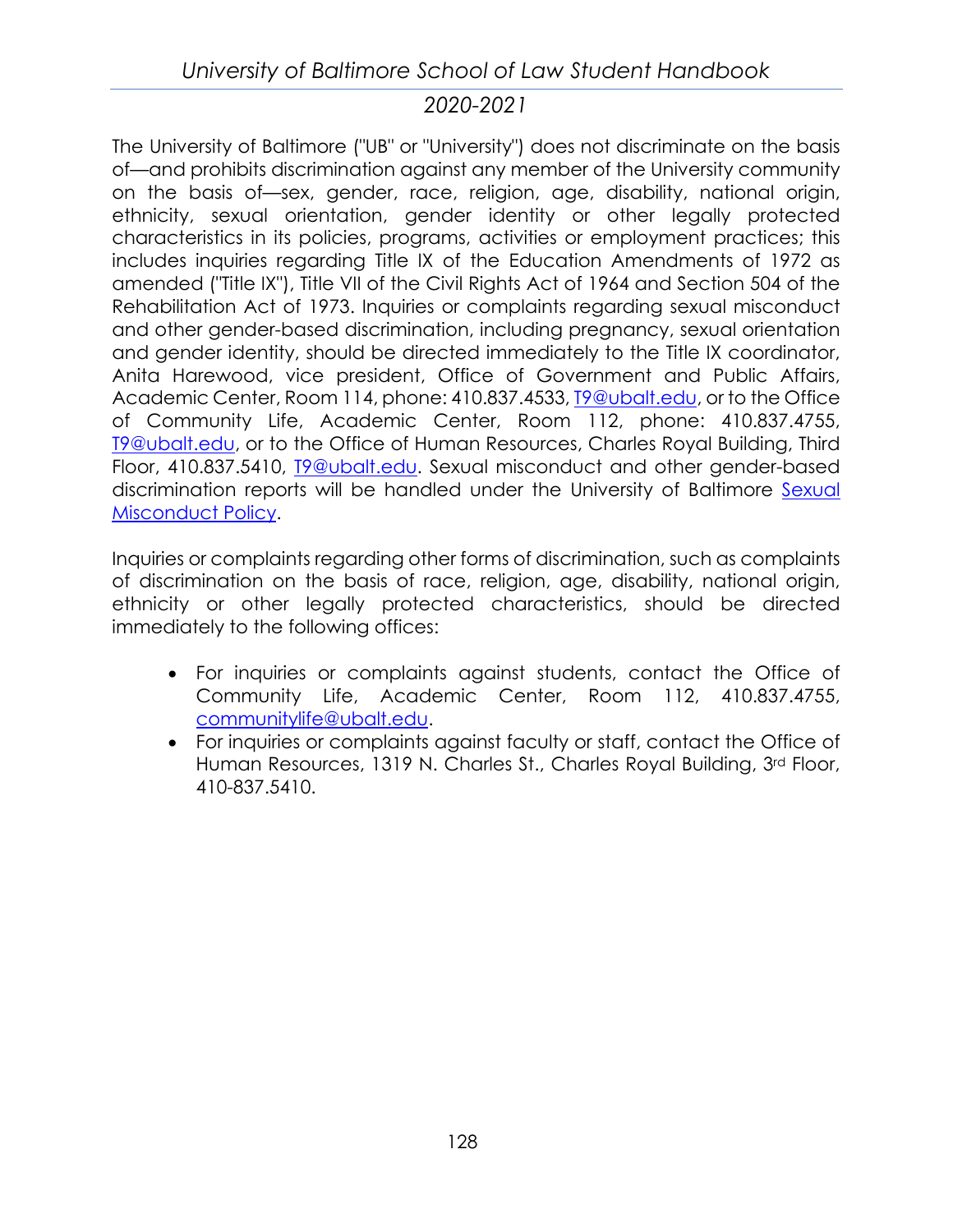# **POLICY ON STUDENT COMPLAINTS IMPLICATING ABA COMPLIANCE**

The ABA Standards for a Program of Legal Education require that accredited law schools provide students with an opportunity to notify the administration of a significant problem that directly implicates the school's program of legal education and its compliance with the ABA Standards. The procedures for filing and addressing such complaints at University of Baltimore School of Law are as follows:

Filing a Complaint

- 1. A student who wishes to file a formal complaint must submit a written statement by email to the Associate Dean for Academic Affairs at oaa@ubalt.edu.
- 2. The writing must describe in detail the behavior, program, or process complained of and demonstrate how it implicates the School of Law's program of legal education and its compliance with an identified ABA standard.
- 3. The writing must provide the name of the student submitting the complaint and the student's official University of Baltimore email address. A complaint may not be submitted without this identifying information.

Resolving the Complaint

- 1. The Associate Dean for Academic Affairs, or his or her designee, will acknowledge the complaint by email within 7 business days of receipt.
- 2. Within 10 business days of acknowledgment, the Associate Dean for Academic Affairs, or his or her designee, shall meet with the complaining student or respond to the complaint in writing by email. In this meeting or written response, the student will receive either a substantive response to the complaint or information about what steps are being taken by the administration to address or further investigate the complaint (with the cooperation and assistance of appropriate faculty members and administrators if necessary).
- 3. If further investigation is needed, the Associate Dean for Academic Affairs, or his or her designee, will notify the student when the investigation is complete with a substantive response to the complaint.

Appeal Process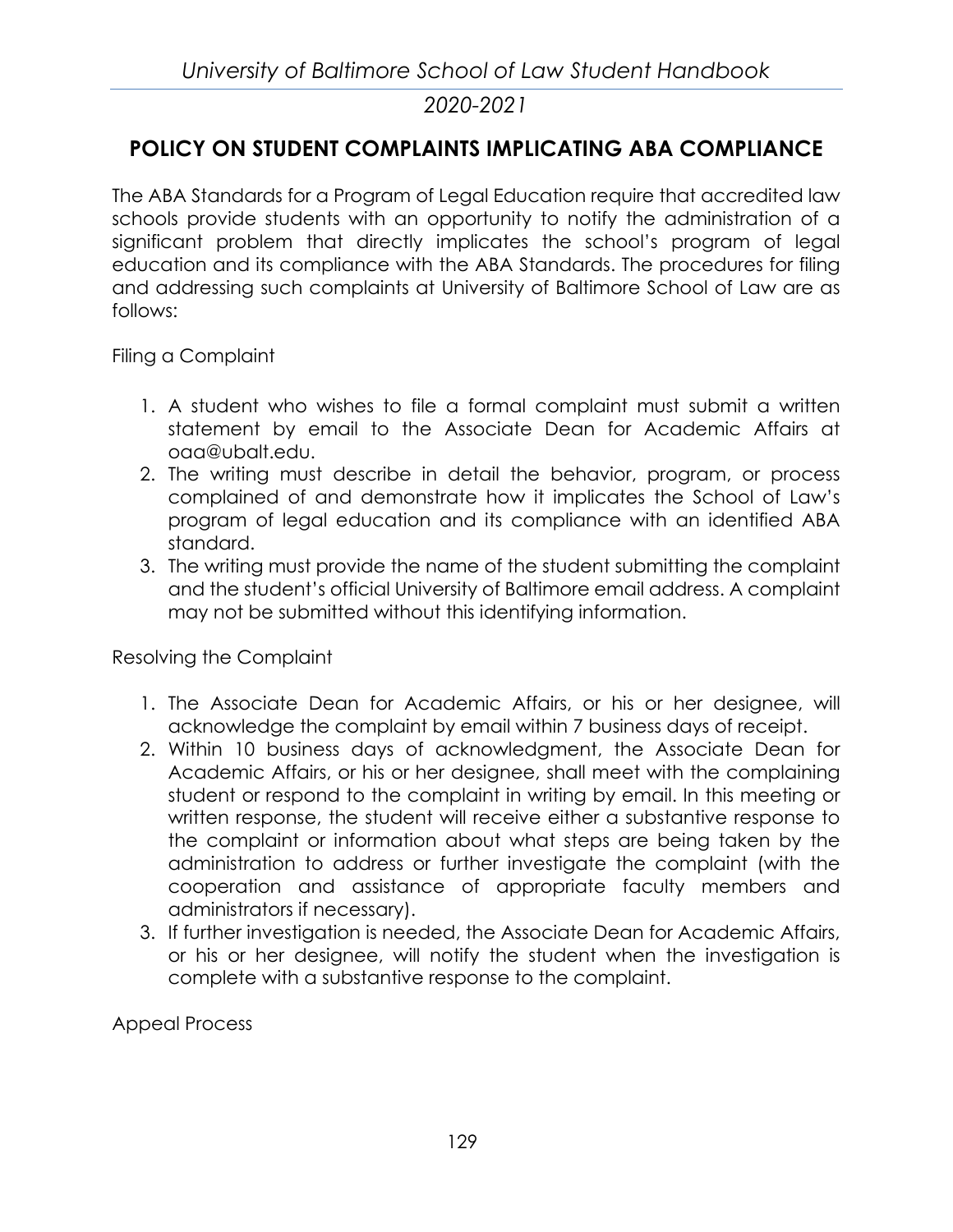If the student is dissatisfied with the outcome or resolution, the student has the right to appeal the decision to the Dean of the School of Law. The student must submit any appeal in writing by email not more than 10 business days after receipt of the substantive response to the complaint. The Dean's decision shall be communicated to the student within 20 business days of the submission of the appeal. The Dean's decision is final.

Maintaining a Written Record of the Complaint

The School of Law shall maintain a complete written record of each complaint and subsequent communications, to include documentation of the final resolution, in a confidential manner. The record will be retained from the date of the final resolution through the date of the next accreditation review.

Protection against Retaliation

The School of Law prohibits retaliation by a faculty member, administrator, staff employee, or student against any student who makes a complaint under this Policy.

Not Exclusive Complaint Policy or Procedure

The University of Baltimore School of Law Student Policies and Procedures Manual contains separate Policies. These policies include, but are not limited to, procedures pertaining to complaints of sexual harassment or other forms of discrimination, complaints under the Honor Code, and complaints under the University Student Code of Conduct. Where more than one policy may apply to a complaint, the School of Law shall follow the policy it deems most appropriate to the situation.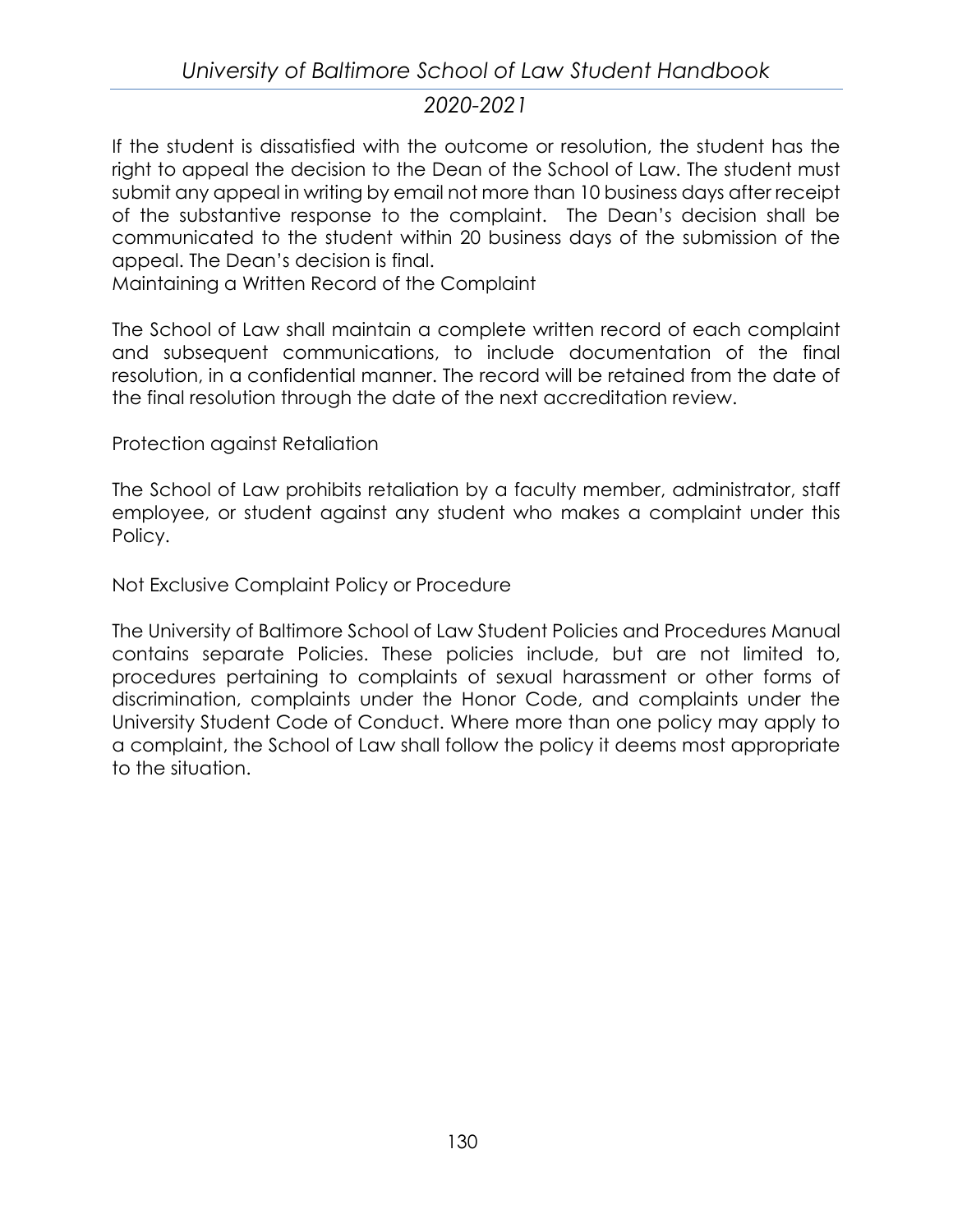# **WHO'S WHO AROUND UNIVERSITY OF BALTMORE**

University of Baltimore Administration Kurt Schmoke, President Darlene B. Smith, Executive Vice President & Provost Llatetra Esters, Dean of Students Anita Harewood, Vice President, Government & Community Relations/Title IX **Coordinator** 

School of Law Administration and Professional Staff

**Ronald Weich, Dean** Victoria Schultz, Associate Dean for Administration Shavaun O'Brien, Assistant to the Dean

## **Who's Who in the Office of Academic Affairs**

|                                                                                  | <b>Administration Suite</b><br><b>Main Phone Number:</b> 410.837.4468<br><b>Main Fax Number:</b> 410.837.4450 |                                                    |
|----------------------------------------------------------------------------------|---------------------------------------------------------------------------------------------------------------|----------------------------------------------------|
| Associate Dean for Academic Affairs……………………………… Dionne Koller                    |                                                                                                               | dkoller@ubalt.edu<br>410.837.4479                  |
|                                                                                  |                                                                                                               | Neal Kempler<br>nkempler@ubalt.edu<br>410.837.4358 |
|                                                                                  |                                                                                                               | krolfes@ubalt.edu<br>410.837.4479                  |
| ADA Accommodations, Academic Advising & Support   Keri Hickey                    |                                                                                                               | khickey@ubalt.edu<br>410.837.4414                  |
| <b>Student Concerns</b><br>Academic Advising & Support, Honor Code Paul Manrique |                                                                                                               | pmanrique@ubalt.edu<br>410.837.5283                |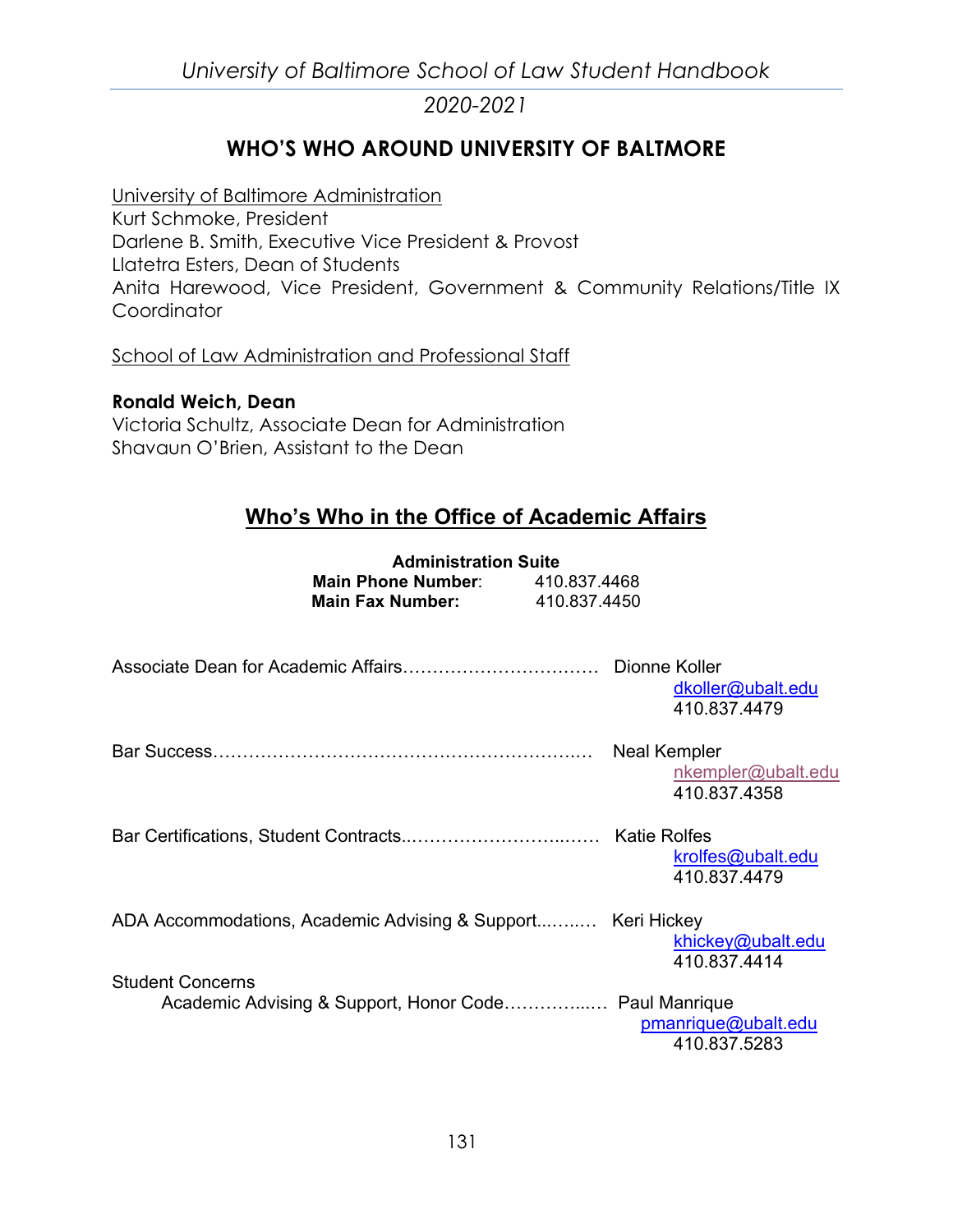|                                                  | <b>Claudia Diamond</b><br>cdiamond@ubalt.edu<br>410.837.4427 |
|--------------------------------------------------|--------------------------------------------------------------|
|                                                  | lharow@ubalt.edu<br>410.837.4457                             |
|                                                  | $mbell@$ ubalt.edu<br>410.837.4464                           |
|                                                  | kshifflett@ubalt.edu<br>410.837.4142                         |
|                                                  | 410.837.6262                                                 |
| <b>Office of Law Admissions</b>                  |                                                              |
| Jeffrey Zavrotny, Assistant Dean, Law Admissions |                                                              |
| Claire Valentine, Associate Director             |                                                              |
| Shauna Ware, Assistant Director                  |                                                              |

#### **Alumni & External Relations**

Christine Stutz, Director of Communications Director Strategic Outreach & Alumni Engagement

#### **Experiential Education Program**

Rob Rubinson, Associate Dean for Experiential Education Neha Lall, Professor of Practice and Director of Externships Laura Garcia, Clinic Administrator

#### **Diversity Initiatives**

Mark Bell, Assistant Director, Diversity Initiatives Lenora Giles, Coordinator, Fannie Angelos Program for Academic Excellence

#### **Finance and Administration**

Brian O'Connell, Senior Business Manager

#### **Graduate Tax Program**

Professor Fred Brown, Director Graduate Tax Program